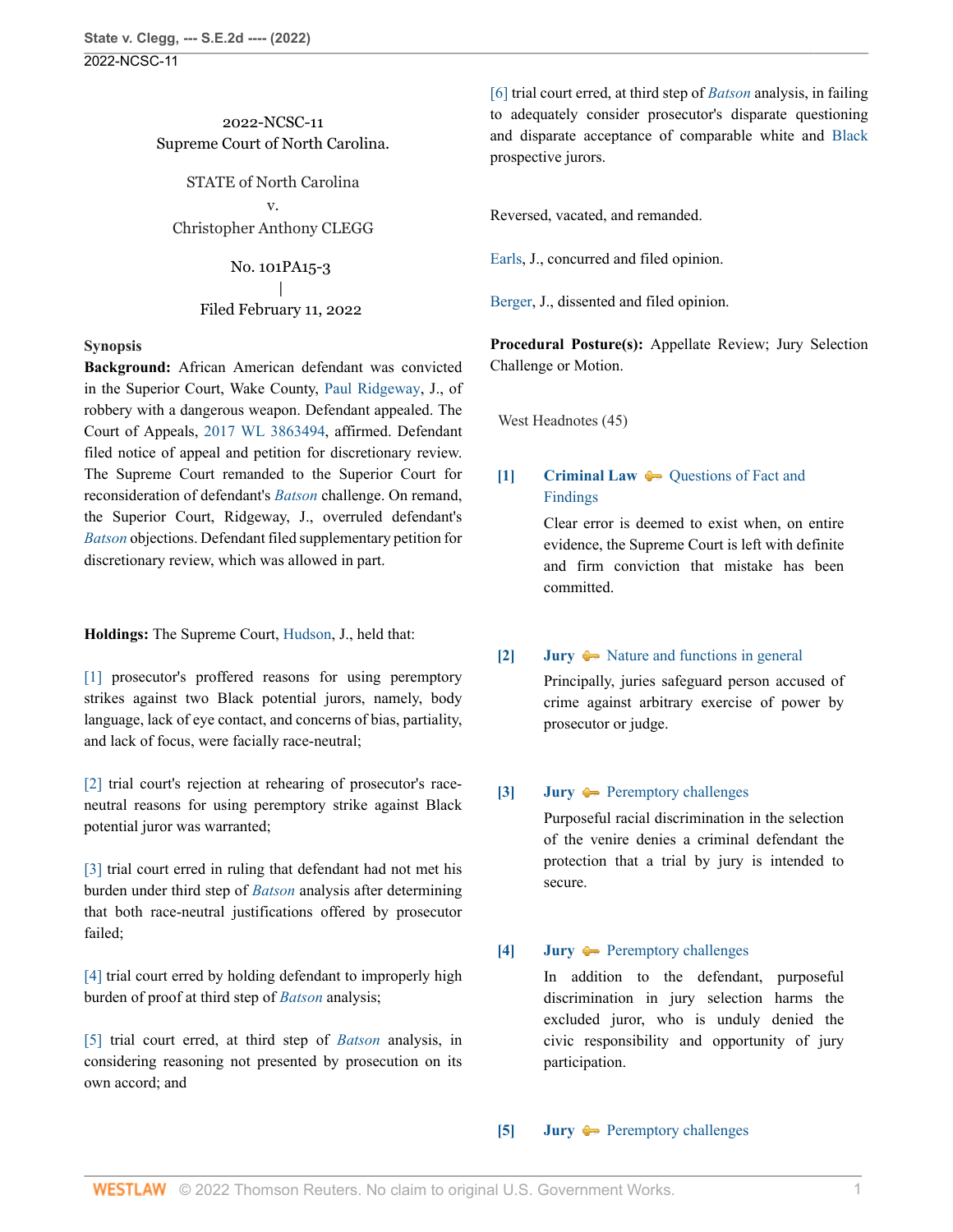Harm from discriminatory jury selection extends beyond that inflicted on the defendant and the excluded juror to touch the entire community; that is, the very integrity of the courts is jeopardized when a prosecutor's discrimination invites cynicism respecting the jury's neutrality and undermines public confidence in adjudication.

#### <span id="page-1-0"></span>**[\[6\]](#page-12-5) [Jury](http://www.westlaw.com/Browse/Home/KeyNumber/230/View.html?docGuid=Ie49697508b7d11ec9381ff4a09a81529&originationContext=document&vr=3.0&rs=cblt1.0&transitionType=DocumentItem&contextData=(sc.FindAndPrintPortal)) [Peremptory Challenges](http://www.westlaw.com/Browse/Home/KeyNumber/230k134/View.html?docGuid=Ie49697508b7d11ec9381ff4a09a81529&originationContext=document&vr=3.0&rs=cblt1.0&transitionType=DocumentItem&contextData=(sc.FindAndPrintPortal))**

Peremptory strikes have very old credentials traced back to the common law, and traditionally may be used to remove any potential juror for any reason, no questions asked; with this unquestioned discretion, though, also comes the potential for veiled discrimination.

# <span id="page-1-1"></span>**[\[7\]](#page-13-0) [Jury](http://www.westlaw.com/Browse/Home/KeyNumber/230/View.html?docGuid=Ie49697508b7d11ec9381ff4a09a81529&originationContext=document&vr=3.0&rs=cblt1.0&transitionType=DocumentItem&contextData=(sc.FindAndPrintPortal)) [Peremptory challenges](http://www.westlaw.com/Browse/Home/KeyNumber/230k33(5.15)/View.html?docGuid=Ie49697508b7d11ec9381ff4a09a81529&originationContext=document&vr=3.0&rs=cblt1.0&transitionType=DocumentItem&contextData=(sc.FindAndPrintPortal))**

Defendant bringing *[Batson](http://www.westlaw.com/Link/Document/FullText?findType=Y&serNum=1986122459&pubNum=0000708&originatingDoc=Ie49697508b7d11ec9381ff4a09a81529&refType=RP&originationContext=document&vr=3.0&rs=cblt1.0&transitionType=DocumentItem&contextData=(sc.FindAndPrintPortal))* challenge must make out prima facie case of purposeful discrimination by showing that totality of relevant facts gives rise to inference of discriminatory purpose.

#### <span id="page-1-2"></span>**[\[8\]](#page-13-1) [Jury](http://www.westlaw.com/Browse/Home/KeyNumber/230/View.html?docGuid=Ie49697508b7d11ec9381ff4a09a81529&originationContext=document&vr=3.0&rs=cblt1.0&transitionType=DocumentItem&contextData=(sc.FindAndPrintPortal)) [Peremptory challenges](http://www.westlaw.com/Browse/Home/KeyNumber/230k33(5.15)/View.html?docGuid=Ie49697508b7d11ec9381ff4a09a81529&originationContext=document&vr=3.0&rs=cblt1.0&transitionType=DocumentItem&contextData=(sc.FindAndPrintPortal))**

In deciding whether defendant bringing *[Batson](http://www.westlaw.com/Link/Document/FullText?findType=Y&serNum=1986122459&pubNum=0000708&originatingDoc=Ie49697508b7d11ec9381ff4a09a81529&refType=RP&originationContext=document&vr=3.0&rs=cblt1.0&transitionType=DocumentItem&contextData=(sc.FindAndPrintPortal))* challenge has made requisite showing that totality of relevant facts gives rise to discriminatory purpose, as required for prima facie case of purposeful discrimination, trial court should consider all relevant circumstances.

# <span id="page-1-3"></span>**[\[9\]](#page-13-2) [Jury](http://www.westlaw.com/Browse/Home/KeyNumber/230/View.html?docGuid=Ie49697508b7d11ec9381ff4a09a81529&originationContext=document&vr=3.0&rs=cblt1.0&transitionType=DocumentItem&contextData=(sc.FindAndPrintPortal)) [Peremptory challenges](http://www.westlaw.com/Browse/Home/KeyNumber/230k33(5.15)/View.html?docGuid=Ie49697508b7d11ec9381ff4a09a81529&originationContext=document&vr=3.0&rs=cblt1.0&transitionType=DocumentItem&contextData=(sc.FindAndPrintPortal))**

Once defendant bringing *[Batson](http://www.westlaw.com/Link/Document/FullText?findType=Y&serNum=1986122459&pubNum=0000708&originatingDoc=Ie49697508b7d11ec9381ff4a09a81529&refType=RP&originationContext=document&vr=3.0&rs=cblt1.0&transitionType=DocumentItem&contextData=(sc.FindAndPrintPortal))* challenge makes a prima facie showing of purposeful discrimination, the burden shifts to the State to come forward with a race-neutral explanation for challenging the jurors.

# <span id="page-1-4"></span>**[\[10\]](#page-13-3) [Jury](http://www.westlaw.com/Browse/Home/KeyNumber/230/View.html?docGuid=Ie49697508b7d11ec9381ff4a09a81529&originationContext=document&vr=3.0&rs=cblt1.0&transitionType=DocumentItem&contextData=(sc.FindAndPrintPortal))**  $\rightarrow$  [Peremptory challenges](http://www.westlaw.com/Browse/Home/KeyNumber/230k33(5.15)/View.html?docGuid=Ie49697508b7d11ec9381ff4a09a81529&originationContext=document&vr=3.0&rs=cblt1.0&transitionType=DocumentItem&contextData=(sc.FindAndPrintPortal))

In context of *[Batson](http://www.westlaw.com/Link/Document/FullText?findType=Y&serNum=1986122459&pubNum=0000708&originatingDoc=Ie49697508b7d11ec9381ff4a09a81529&refType=RP&originationContext=document&vr=3.0&rs=cblt1.0&transitionType=DocumentItem&contextData=(sc.FindAndPrintPortal))* claim, although there may be any number of bases on which a prosecutor reasonably may believe that it is desirable to

peremptorily strike a juror who is not excusable for cause, the prosecutor must give a clear and reasonably specific explanation of his legitimate reasons for exercising the challenges.

# <span id="page-1-5"></span>**[\[11\]](#page-13-4) [Jury](http://www.westlaw.com/Browse/Home/KeyNumber/230/View.html?docGuid=Ie49697508b7d11ec9381ff4a09a81529&originationContext=document&vr=3.0&rs=cblt1.0&transitionType=DocumentItem&contextData=(sc.FindAndPrintPortal))**  $\rightarrow$  [Peremptory challenges](http://www.westlaw.com/Browse/Home/KeyNumber/230k33(5.15)/View.html?docGuid=Ie49697508b7d11ec9381ff4a09a81529&originationContext=document&vr=3.0&rs=cblt1.0&transitionType=DocumentItem&contextData=(sc.FindAndPrintPortal))

At third step of three-step *[Batson](http://www.westlaw.com/Link/Document/FullText?findType=Y&serNum=1986122459&pubNum=0000708&originatingDoc=Ie49697508b7d11ec9381ff4a09a81529&refType=RP&originationContext=document&vr=3.0&rs=cblt1.0&transitionType=DocumentItem&contextData=(sc.FindAndPrintPortal))* process, in light of both parties' submissions, trial court must determine if the defendant has established purposeful discrimination.

# <span id="page-1-6"></span>**[\[12\]](#page-13-5) [Jury](http://www.westlaw.com/Browse/Home/KeyNumber/230/View.html?docGuid=Ie49697508b7d11ec9381ff4a09a81529&originationContext=document&vr=3.0&rs=cblt1.0&transitionType=DocumentItem&contextData=(sc.FindAndPrintPortal)) [Peremptory challenges](http://www.westlaw.com/Browse/Home/KeyNumber/230k33(5.15)/View.html?docGuid=Ie49697508b7d11ec9381ff4a09a81529&originationContext=document&vr=3.0&rs=cblt1.0&transitionType=DocumentItem&contextData=(sc.FindAndPrintPortal))**

At third step of three-step *[Batson](http://www.westlaw.com/Link/Document/FullText?findType=Y&serNum=1986122459&pubNum=0000708&originatingDoc=Ie49697508b7d11ec9381ff4a09a81529&refType=RP&originationContext=document&vr=3.0&rs=cblt1.0&transitionType=DocumentItem&contextData=(sc.FindAndPrintPortal))* process, at which trial court must determine if defendant has established purposeful discrimination, court must assess whether the prosecutor's proffered reasons are the actual reasons, or whether the proffered reasons are pretextual and the prosecutor instead exercised peremptory strikes on the basis of race.

# <span id="page-1-7"></span>**[\[13\]](#page-13-6) [Constitutional Law](http://www.westlaw.com/Browse/Home/KeyNumber/92/View.html?docGuid=Ie49697508b7d11ec9381ff4a09a81529&originationContext=document&vr=3.0&rs=cblt1.0&transitionType=DocumentItem&contextData=(sc.FindAndPrintPortal)) [Peremptory](http://www.westlaw.com/Browse/Home/KeyNumber/92k3832/View.html?docGuid=Ie49697508b7d11ec9381ff4a09a81529&originationContext=document&vr=3.0&rs=cblt1.0&transitionType=DocumentItem&contextData=(sc.FindAndPrintPortal))** [challenges](http://www.westlaw.com/Browse/Home/KeyNumber/92k3832/View.html?docGuid=Ie49697508b7d11ec9381ff4a09a81529&originationContext=document&vr=3.0&rs=cblt1.0&transitionType=DocumentItem&contextData=(sc.FindAndPrintPortal))

Generally, the Equal Protection Clause forbids striking even single prospective juror for discriminatory purpose. [U.S. Const. Amend. 14.](http://www.westlaw.com/Link/Document/FullText?findType=L&pubNum=1000583&cite=USCOAMENDXIV&originatingDoc=Ie49697508b7d11ec9381ff4a09a81529&refType=LQ&originationContext=document&vr=3.0&rs=cblt1.0&transitionType=DocumentItem&contextData=(sc.FindAndPrintPortal))

# <span id="page-1-8"></span>**[\[14\]](#page-13-7) [Jury](http://www.westlaw.com/Browse/Home/KeyNumber/230/View.html?docGuid=Ie49697508b7d11ec9381ff4a09a81529&originationContext=document&vr=3.0&rs=cblt1.0&transitionType=DocumentItem&contextData=(sc.FindAndPrintPortal))**  $\rightarrow$  [Peremptory challenges](http://www.westlaw.com/Browse/Home/KeyNumber/230k33(5.15)/View.html?docGuid=Ie49697508b7d11ec9381ff4a09a81529&originationContext=document&vr=3.0&rs=cblt1.0&transitionType=DocumentItem&contextData=(sc.FindAndPrintPortal))

At first step of *[Batson](http://www.westlaw.com/Link/Document/FullText?findType=Y&serNum=1986122459&pubNum=0000708&originatingDoc=Ie49697508b7d11ec9381ff4a09a81529&refType=RP&originationContext=document&vr=3.0&rs=cblt1.0&transitionType=DocumentItem&contextData=(sc.FindAndPrintPortal))* process, at which defendants must make prima facie case of purposeful discrimination, defendants may present variety of evidence to support claim that prosecutor's peremptory strikes were made on basis of race, including statistical evidence about prosecutor's use of peremptory strikes against Black prospective jurors as compared to white prospective jurors in case, evidence of prosecutor's disparate questioning and investigation of Black and white prospective jurors in case, side-by-side comparisons of Black prospective jurors who were struck and white prospective jurors who were not struck in case, prosecutor's misrepresentations of record when defending strikes during *[Batson](http://www.westlaw.com/Link/Document/FullText?findType=Y&serNum=1986122459&pubNum=0000708&originatingDoc=Ie49697508b7d11ec9381ff4a09a81529&refType=RP&originationContext=document&vr=3.0&rs=cblt1.0&transitionType=DocumentItem&contextData=(sc.FindAndPrintPortal))* hearing, relevant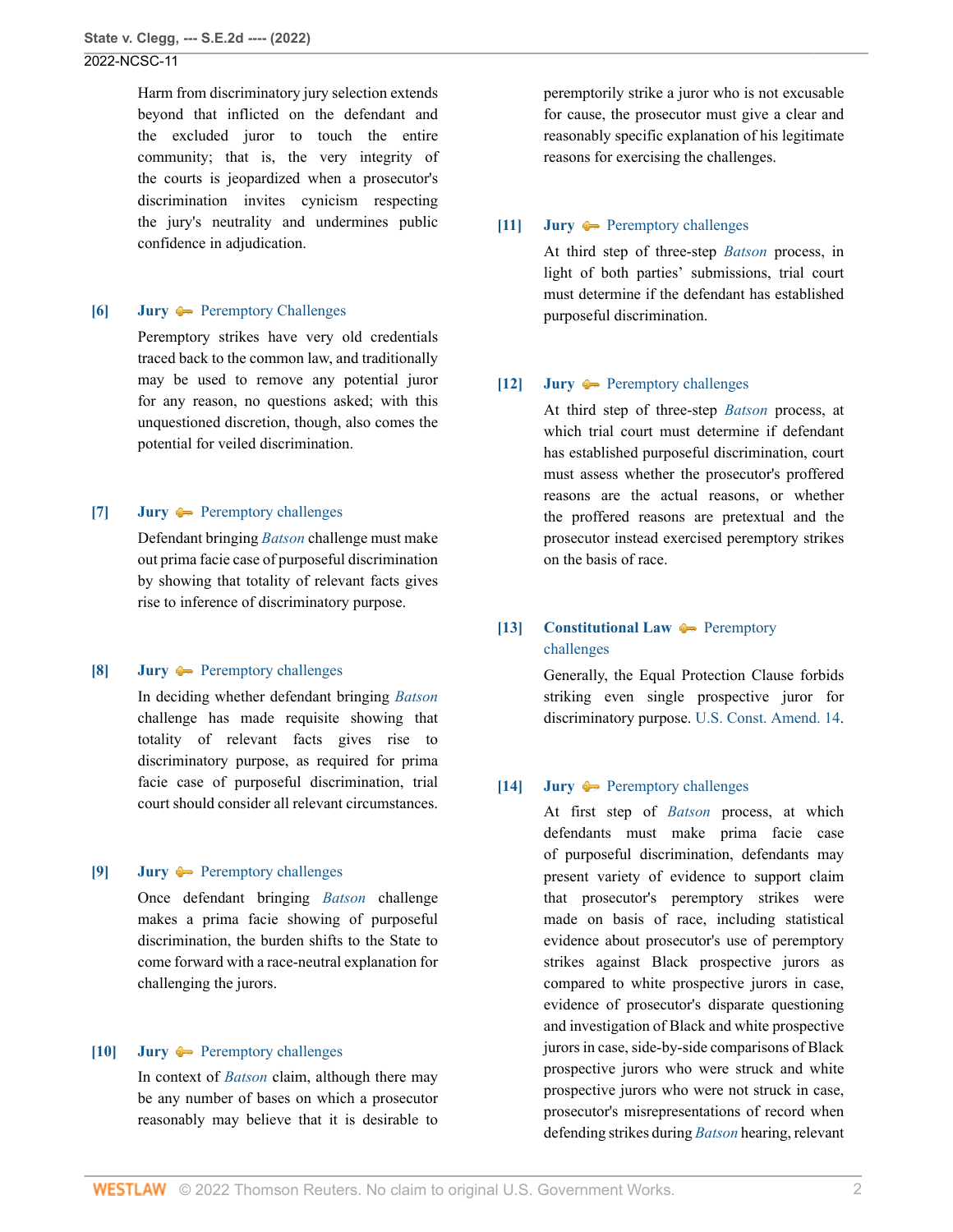history of State's peremptory strikes in past cases, or other relevant circumstances that bear upon issue of racial discrimination.

## <span id="page-2-0"></span>**[\[15\]](#page-14-0) [Jury](http://www.westlaw.com/Browse/Home/KeyNumber/230/View.html?docGuid=Ie49697508b7d11ec9381ff4a09a81529&originationContext=document&vr=3.0&rs=cblt1.0&transitionType=DocumentItem&contextData=(sc.FindAndPrintPortal))**  $\rightarrow$  [Peremptory challenges](http://www.westlaw.com/Browse/Home/KeyNumber/230k33(5.15)/View.html?docGuid=Ie49697508b7d11ec9381ff4a09a81529&originationContext=document&vr=3.0&rs=cblt1.0&transitionType=DocumentItem&contextData=(sc.FindAndPrintPortal))

At second step of *[Batson](http://www.westlaw.com/Link/Document/FullText?findType=Y&serNum=1986122459&pubNum=0000708&originatingDoc=Ie49697508b7d11ec9381ff4a09a81529&refType=RP&originationContext=document&vr=3.0&rs=cblt1.0&transitionType=DocumentItem&contextData=(sc.FindAndPrintPortal))* inquiry, at which State must come forward with race-neutral explanation for challenging jurors by using peremptory strikes, issue is only the facial validity of the prosecutor's explanation; unless a discriminatory intent is inherent in the prosecutor's explanation, the reason offered will be deemed race neutral.

# <span id="page-2-1"></span>**[\[16\]](#page-14-1) [Criminal Law](http://www.westlaw.com/Browse/Home/KeyNumber/110/View.html?docGuid=Ie49697508b7d11ec9381ff4a09a81529&originationContext=document&vr=3.0&rs=cblt1.0&transitionType=DocumentItem&contextData=(sc.FindAndPrintPortal))**  $\blacktriangleright$  [Selection and impaneling](http://www.westlaw.com/Browse/Home/KeyNumber/110k1144.8/View.html?docGuid=Ie49697508b7d11ec9381ff4a09a81529&originationContext=document&vr=3.0&rs=cblt1.0&transitionType=DocumentItem&contextData=(sc.FindAndPrintPortal)) [of jury](http://www.westlaw.com/Browse/Home/KeyNumber/110k1144.8/View.html?docGuid=Ie49697508b7d11ec9381ff4a09a81529&originationContext=document&vr=3.0&rs=cblt1.0&transitionType=DocumentItem&contextData=(sc.FindAndPrintPortal))

In context of second step of *[Batson](http://www.westlaw.com/Link/Document/FullText?findType=Y&serNum=1986122459&pubNum=0000708&originatingDoc=Ie49697508b7d11ec9381ff4a09a81529&refType=RP&originationContext=document&vr=3.0&rs=cblt1.0&transitionType=DocumentItem&contextData=(sc.FindAndPrintPortal))* analysis, while prosecutor may raise demeanor-based rationales for peremptory strike, without specific finding by trial judge on record concerning potential juror's demeanor, reviewing court cannot presume that trial judge credited prosecutor's assertion regarding potential juror's demeanor.

# <span id="page-2-2"></span>**[\[17\]](#page-14-2) [Jury](http://www.westlaw.com/Browse/Home/KeyNumber/230/View.html?docGuid=Ie49697508b7d11ec9381ff4a09a81529&originationContext=document&vr=3.0&rs=cblt1.0&transitionType=DocumentItem&contextData=(sc.FindAndPrintPortal)) —** [Peremptory challenges](http://www.westlaw.com/Browse/Home/KeyNumber/230k33(5.15)/View.html?docGuid=Ie49697508b7d11ec9381ff4a09a81529&originationContext=document&vr=3.0&rs=cblt1.0&transitionType=DocumentItem&contextData=(sc.FindAndPrintPortal))

Prosecutor's shifting explanations for peremptory strike or misrepresentations of record may be considered indications of pretext at second step of *[Batson](http://www.westlaw.com/Link/Document/FullText?findType=Y&serNum=1986122459&pubNum=0000708&originatingDoc=Ie49697508b7d11ec9381ff4a09a81529&refType=RP&originationContext=document&vr=3.0&rs=cblt1.0&transitionType=DocumentItem&contextData=(sc.FindAndPrintPortal))* analysis.

# <span id="page-2-3"></span>**[\[18\]](#page-14-3) [Criminal Law](http://www.westlaw.com/Browse/Home/KeyNumber/110/View.html?docGuid=Ie49697508b7d11ec9381ff4a09a81529&originationContext=document&vr=3.0&rs=cblt1.0&transitionType=DocumentItem&contextData=(sc.FindAndPrintPortal))**  $\blacklozenge$  [Summoning, impaneling, or](http://www.westlaw.com/Browse/Home/KeyNumber/110k1134.7/View.html?docGuid=Ie49697508b7d11ec9381ff4a09a81529&originationContext=document&vr=3.0&rs=cblt1.0&transitionType=DocumentItem&contextData=(sc.FindAndPrintPortal)) [selection of jury](http://www.westlaw.com/Browse/Home/KeyNumber/110k1134.7/View.html?docGuid=Ie49697508b7d11ec9381ff4a09a81529&originationContext=document&vr=3.0&rs=cblt1.0&transitionType=DocumentItem&contextData=(sc.FindAndPrintPortal))

#### **[Jury](http://www.westlaw.com/Browse/Home/KeyNumber/230/View.html?docGuid=Ie49697508b7d11ec9381ff4a09a81529&originationContext=document&vr=3.0&rs=cblt1.0&transitionType=DocumentItem&contextData=(sc.FindAndPrintPortal)) e** [Peremptory challenges](http://www.westlaw.com/Browse/Home/KeyNumber/230k33(5.15)/View.html?docGuid=Ie49697508b7d11ec9381ff4a09a81529&originationContext=document&vr=3.0&rs=cblt1.0&transitionType=DocumentItem&contextData=(sc.FindAndPrintPortal))

In considering a *[Batson](http://www.westlaw.com/Link/Document/FullText?findType=Y&serNum=1986122459&pubNum=0000708&originatingDoc=Ie49697508b7d11ec9381ff4a09a81529&refType=RP&originationContext=document&vr=3.0&rs=cblt1.0&transitionType=DocumentItem&contextData=(sc.FindAndPrintPortal))* objection, or in reviewing a ruling claimed to be *[Batson](http://www.westlaw.com/Link/Document/FullText?findType=Y&serNum=1986122459&pubNum=0000708&originatingDoc=Ie49697508b7d11ec9381ff4a09a81529&refType=RP&originationContext=document&vr=3.0&rs=cblt1.0&transitionType=DocumentItem&contextData=(sc.FindAndPrintPortal))* error, a court may consult all of the circumstances that bear upon the issue of racial animosity.

<span id="page-2-4"></span>**[\[19\]](#page-14-4) [Criminal Law](http://www.westlaw.com/Browse/Home/KeyNumber/110/View.html?docGuid=Ie49697508b7d11ec9381ff4a09a81529&originationContext=document&vr=3.0&rs=cblt1.0&transitionType=DocumentItem&contextData=(sc.FindAndPrintPortal))**  $\bullet\bullet$  [Summoning, impaneling, or](http://www.westlaw.com/Browse/Home/KeyNumber/110k1134.38/View.html?docGuid=Ie49697508b7d11ec9381ff4a09a81529&originationContext=document&vr=3.0&rs=cblt1.0&transitionType=DocumentItem&contextData=(sc.FindAndPrintPortal)) [selection of jury](http://www.westlaw.com/Browse/Home/KeyNumber/110k1134.38/View.html?docGuid=Ie49697508b7d11ec9381ff4a09a81529&originationContext=document&vr=3.0&rs=cblt1.0&transitionType=DocumentItem&contextData=(sc.FindAndPrintPortal))

**[Jury](http://www.westlaw.com/Browse/Home/KeyNumber/230/View.html?docGuid=Ie49697508b7d11ec9381ff4a09a81529&originationContext=document&vr=3.0&rs=cblt1.0&transitionType=DocumentItem&contextData=(sc.FindAndPrintPortal)) [Peremptory challenges](http://www.westlaw.com/Browse/Home/KeyNumber/230k33(5.15)/View.html?docGuid=Ie49697508b7d11ec9381ff4a09a81529&originationContext=document&vr=3.0&rs=cblt1.0&transitionType=DocumentItem&contextData=(sc.FindAndPrintPortal))** 

*[Batson](http://www.westlaw.com/Link/Document/FullText?findType=Y&serNum=1986122459&pubNum=0000708&originatingDoc=Ie49697508b7d11ec9381ff4a09a81529&refType=RP&originationContext=document&vr=3.0&rs=cblt1.0&transitionType=DocumentItem&contextData=(sc.FindAndPrintPortal))* analysis does not call for a mere exercise in thinking up any rational basis; if the stated reason does not hold up, its pretextual significance does not fade because a trial judge, or an appeals court, can imagine a reason that might not have been shown up as false.

## <span id="page-2-5"></span>**[\[20\]](#page-14-5) [Criminal Law](http://www.westlaw.com/Browse/Home/KeyNumber/110/View.html?docGuid=Ie49697508b7d11ec9381ff4a09a81529&originationContext=document&vr=3.0&rs=cblt1.0&transitionType=DocumentItem&contextData=(sc.FindAndPrintPortal))**  $\rightarrow$  [Jury selection](http://www.westlaw.com/Browse/Home/KeyNumber/110k1158.17/View.html?docGuid=Ie49697508b7d11ec9381ff4a09a81529&originationContext=document&vr=3.0&rs=cblt1.0&transitionType=DocumentItem&contextData=(sc.FindAndPrintPortal))

Appellate court reviewing trial court's *[Batson](http://www.westlaw.com/Link/Document/FullText?findType=Y&serNum=1986122459&pubNum=0000708&originatingDoc=Ie49697508b7d11ec9381ff4a09a81529&refType=RP&originationContext=document&vr=3.0&rs=cblt1.0&transitionType=DocumentItem&contextData=(sc.FindAndPrintPortal))* ruling need not decide that any one fact alone would require reversal; all that it needs to decide is that all relevant facts and circumstances taken together establish that trial court committed clear error in concluding that State's peremptory strike of one Black prospective juror was not motivated in substantial part by discriminatory intent.

<span id="page-2-6"></span>**[\[21\]](#page-14-6) [Criminal Law](http://www.westlaw.com/Browse/Home/KeyNumber/110/View.html?docGuid=Ie49697508b7d11ec9381ff4a09a81529&originationContext=document&vr=3.0&rs=cblt1.0&transitionType=DocumentItem&contextData=(sc.FindAndPrintPortal))**  $\blacklozenge$  [Summoning, impaneling, or](http://www.westlaw.com/Browse/Home/KeyNumber/110k1134.38/View.html?docGuid=Ie49697508b7d11ec9381ff4a09a81529&originationContext=document&vr=3.0&rs=cblt1.0&transitionType=DocumentItem&contextData=(sc.FindAndPrintPortal)) [selection of jury](http://www.westlaw.com/Browse/Home/KeyNumber/110k1134.38/View.html?docGuid=Ie49697508b7d11ec9381ff4a09a81529&originationContext=document&vr=3.0&rs=cblt1.0&transitionType=DocumentItem&contextData=(sc.FindAndPrintPortal))

> While a trial court's *[Batson](http://www.westlaw.com/Link/Document/FullText?findType=Y&serNum=1986122459&pubNum=0000708&originatingDoc=Ie49697508b7d11ec9381ff4a09a81529&refType=RP&originationContext=document&vr=3.0&rs=cblt1.0&transitionType=DocumentItem&contextData=(sc.FindAndPrintPortal))* determination is granted significant deference upon review, deference does not by definition preclude relief.

# <span id="page-2-7"></span>**[\[22\]](#page-14-7) [Jury](http://www.westlaw.com/Browse/Home/KeyNumber/230/View.html?docGuid=Ie49697508b7d11ec9381ff4a09a81529&originationContext=document&vr=3.0&rs=cblt1.0&transitionType=DocumentItem&contextData=(sc.FindAndPrintPortal)) [Peremptory challenges](http://www.westlaw.com/Browse/Home/KeyNumber/230k33(5.15)/View.html?docGuid=Ie49697508b7d11ec9381ff4a09a81529&originationContext=document&vr=3.0&rs=cblt1.0&transitionType=DocumentItem&contextData=(sc.FindAndPrintPortal))**

Regarding first step of *[Batson](http://www.westlaw.com/Link/Document/FullText?findType=Y&serNum=1986122459&pubNum=0000708&originatingDoc=Ie49697508b7d11ec9381ff4a09a81529&refType=RP&originationContext=document&vr=3.0&rs=cblt1.0&transitionType=DocumentItem&contextData=(sc.FindAndPrintPortal))* test for review of peremptory challenges under North Carolina Constitution, a prima facie showing of racial discrimination is not intended to be a high hurdle for defendants to cross; rather, the showing need only be sufficient to shift the burden to the State to articulate race-neutral reasons for its peremptory challenge. [N.C. Const. art. 1, § 26](http://www.westlaw.com/Link/Document/FullText?findType=L&pubNum=1000501&cite=NCCNARTIS26&originatingDoc=Ie49697508b7d11ec9381ff4a09a81529&refType=LQ&originationContext=document&vr=3.0&rs=cblt1.0&transitionType=DocumentItem&contextData=(sc.FindAndPrintPortal)).

# <span id="page-2-8"></span>**[\[23\]](#page-14-8) [Jury](http://www.westlaw.com/Browse/Home/KeyNumber/230/View.html?docGuid=Ie49697508b7d11ec9381ff4a09a81529&originationContext=document&vr=3.0&rs=cblt1.0&transitionType=DocumentItem&contextData=(sc.FindAndPrintPortal))**  $\rightarrow$  [Peremptory challenges](http://www.westlaw.com/Browse/Home/KeyNumber/230k33(5.15)/View.html?docGuid=Ie49697508b7d11ec9381ff4a09a81529&originationContext=document&vr=3.0&rs=cblt1.0&transitionType=DocumentItem&contextData=(sc.FindAndPrintPortal))

Regarding second step of *[Batson](http://www.westlaw.com/Link/Document/FullText?findType=Y&serNum=1986122459&pubNum=0000708&originatingDoc=Ie49697508b7d11ec9381ff4a09a81529&refType=RP&originationContext=document&vr=3.0&rs=cblt1.0&transitionType=DocumentItem&contextData=(sc.FindAndPrintPortal))* test for review of peremptory challenges under North Carolina Constitution, the State's explanation for use of peremptory strike must be clear and reasonably specific, but does not have to rise to the level of justifying a challenge for cause; moreover, unless a discriminatory intent is inherent in the prosecutor's explanation, the reason offered will be deemed race neutral. [N.C. Const. art. 1, § 26.](http://www.westlaw.com/Link/Document/FullText?findType=L&pubNum=1000501&cite=NCCNARTIS26&originatingDoc=Ie49697508b7d11ec9381ff4a09a81529&refType=LQ&originationContext=document&vr=3.0&rs=cblt1.0&transitionType=DocumentItem&contextData=(sc.FindAndPrintPortal))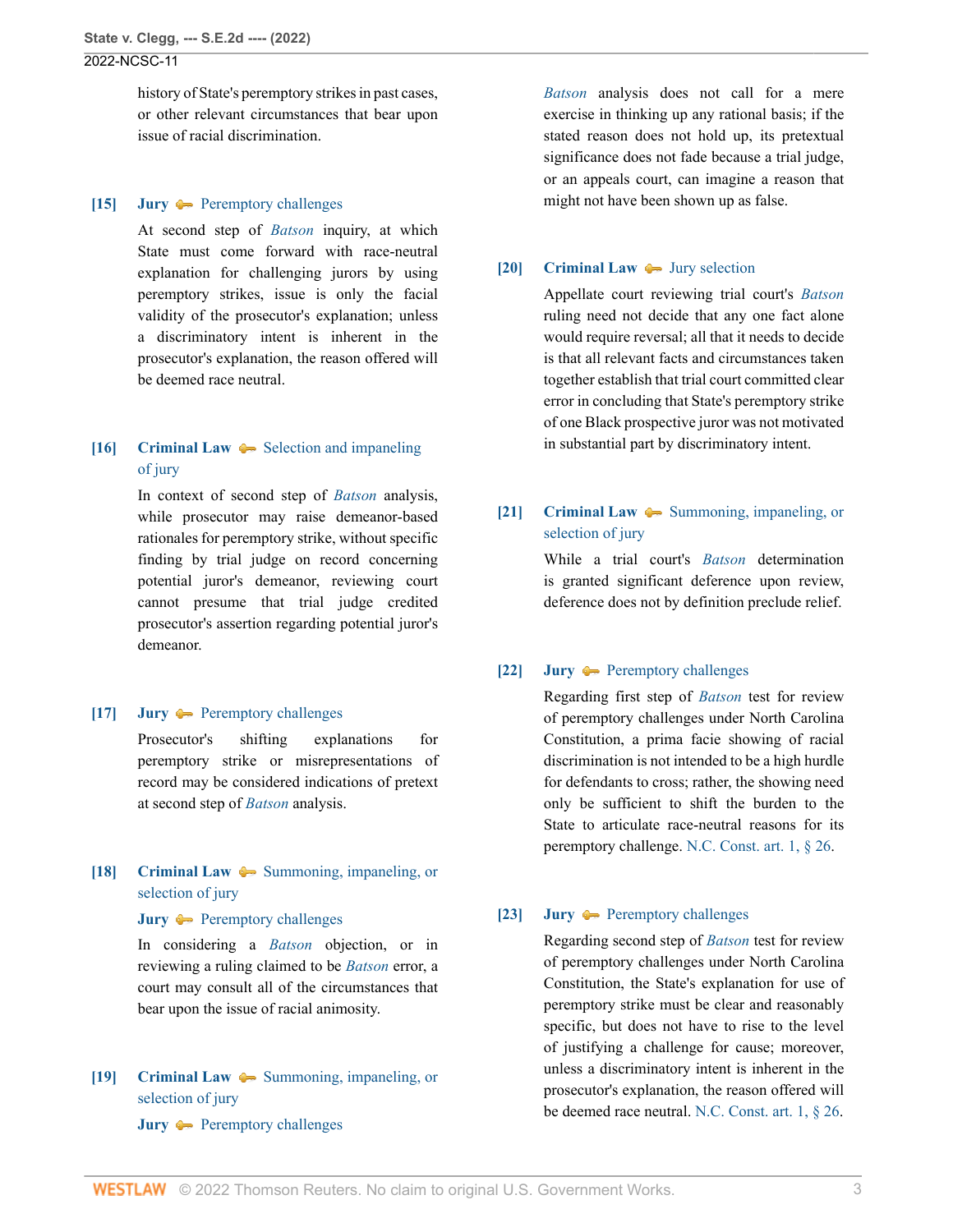# <span id="page-3-1"></span>**[\[24\]](#page-14-9) [Courts](http://www.westlaw.com/Browse/Home/KeyNumber/106/View.html?docGuid=Ie49697508b7d11ec9381ff4a09a81529&originationContext=document&vr=3.0&rs=cblt1.0&transitionType=DocumentItem&contextData=(sc.FindAndPrintPortal))**  $\bullet$  **[Construction of federal](http://www.westlaw.com/Browse/Home/KeyNumber/106k97(5)/View.html?docGuid=Ie49697508b7d11ec9381ff4a09a81529&originationContext=document&vr=3.0&rs=cblt1.0&transitionType=DocumentItem&contextData=(sc.FindAndPrintPortal))** [Constitution, statutes, and treaties](http://www.westlaw.com/Browse/Home/KeyNumber/106k97(5)/View.html?docGuid=Ie49697508b7d11ec9381ff4a09a81529&originationContext=document&vr=3.0&rs=cblt1.0&transitionType=DocumentItem&contextData=(sc.FindAndPrintPortal))

In engaging in its own analysis of *[Batson](http://www.westlaw.com/Link/Document/FullText?findType=Y&serNum=1986122459&pubNum=0000708&originatingDoc=Ie49697508b7d11ec9381ff4a09a81529&refType=RP&originationContext=document&vr=3.0&rs=cblt1.0&transitionType=DocumentItem&contextData=(sc.FindAndPrintPortal))* test for review of peremptory challenges under North Carolina Constitution, The Supreme Court of North Carolina seeks to be sensitive to requirements of *[Batson](http://www.westlaw.com/Link/Document/FullText?findType=Y&serNum=1986122459&pubNum=0000708&originatingDoc=Ie49697508b7d11ec9381ff4a09a81529&refType=RP&originationContext=document&vr=3.0&rs=cblt1.0&transitionType=DocumentItem&contextData=(sc.FindAndPrintPortal))* and must align itself with applicable guidance from the United States Supreme Court. [N.C. Const. art. 1, § 26](http://www.westlaw.com/Link/Document/FullText?findType=L&pubNum=1000501&cite=NCCNARTIS26&originatingDoc=Ie49697508b7d11ec9381ff4a09a81529&refType=LQ&originationContext=document&vr=3.0&rs=cblt1.0&transitionType=DocumentItem&contextData=(sc.FindAndPrintPortal)).

# <span id="page-3-2"></span>**[\[25\]](#page-14-10) [Criminal Law](http://www.westlaw.com/Browse/Home/KeyNumber/110/View.html?docGuid=Ie49697508b7d11ec9381ff4a09a81529&originationContext=document&vr=3.0&rs=cblt1.0&transitionType=DocumentItem&contextData=(sc.FindAndPrintPortal))**  $\bullet$  [Jury selection](http://www.westlaw.com/Browse/Home/KeyNumber/110k1158.17/View.html?docGuid=Ie49697508b7d11ec9381ff4a09a81529&originationContext=document&vr=3.0&rs=cblt1.0&transitionType=DocumentItem&contextData=(sc.FindAndPrintPortal))

On appeal, trial court's ruling under *[Batson](http://www.westlaw.com/Link/Document/FullText?findType=Y&serNum=1986122459&pubNum=0000708&originatingDoc=Ie49697508b7d11ec9381ff4a09a81529&refType=RP&originationContext=document&vr=3.0&rs=cblt1.0&transitionType=DocumentItem&contextData=(sc.FindAndPrintPortal))* on issue of discriminatory intent in jury selection must be sustained unless it is clearly erroneous.

#### <span id="page-3-3"></span>**[\[26\]](#page-15-0) [Jury](http://www.westlaw.com/Browse/Home/KeyNumber/230/View.html?docGuid=Ie49697508b7d11ec9381ff4a09a81529&originationContext=document&vr=3.0&rs=cblt1.0&transitionType=DocumentItem&contextData=(sc.FindAndPrintPortal))**  $\rightarrow$  [Peremptory challenges](http://www.westlaw.com/Browse/Home/KeyNumber/230k33(5.15)/View.html?docGuid=Ie49697508b7d11ec9381ff4a09a81529&originationContext=document&vr=3.0&rs=cblt1.0&transitionType=DocumentItem&contextData=(sc.FindAndPrintPortal))

In first step of *[Batson](http://www.westlaw.com/Link/Document/FullText?findType=Y&serNum=1986122459&pubNum=0000708&originatingDoc=Ie49697508b7d11ec9381ff4a09a81529&refType=RP&originationContext=document&vr=3.0&rs=cblt1.0&transitionType=DocumentItem&contextData=(sc.FindAndPrintPortal))* challenge, defendant must make prima facie showing that peremptory challenge has been exercised on basis of race.

# <span id="page-3-4"></span>**[\[27\]](#page-15-1) [Jury](http://www.westlaw.com/Browse/Home/KeyNumber/230/View.html?docGuid=Ie49697508b7d11ec9381ff4a09a81529&originationContext=document&vr=3.0&rs=cblt1.0&transitionType=DocumentItem&contextData=(sc.FindAndPrintPortal)) A** [Peremptory challenges](http://www.westlaw.com/Browse/Home/KeyNumber/230k33(5.15)/View.html?docGuid=Ie49697508b7d11ec9381ff4a09a81529&originationContext=document&vr=3.0&rs=cblt1.0&transitionType=DocumentItem&contextData=(sc.FindAndPrintPortal))

Defendant satisfies requirements of first step of *[Batson](http://www.westlaw.com/Link/Document/FullText?findType=Y&serNum=1986122459&pubNum=0000708&originatingDoc=Ie49697508b7d11ec9381ff4a09a81529&refType=RP&originationContext=document&vr=3.0&rs=cblt1.0&transitionType=DocumentItem&contextData=(sc.FindAndPrintPortal))* by producing evidence sufficient to permit trial judge to draw inference that discrimination has occurred.

#### <span id="page-3-5"></span>**[\[28\]](#page-15-2) [Jury](http://www.westlaw.com/Browse/Home/KeyNumber/230/View.html?docGuid=Ie49697508b7d11ec9381ff4a09a81529&originationContext=document&vr=3.0&rs=cblt1.0&transitionType=DocumentItem&contextData=(sc.FindAndPrintPortal)) [Peremptory challenges](http://www.westlaw.com/Browse/Home/KeyNumber/230k33(5.15)/View.html?docGuid=Ie49697508b7d11ec9381ff4a09a81529&originationContext=document&vr=3.0&rs=cblt1.0&transitionType=DocumentItem&contextData=(sc.FindAndPrintPortal))**

Prima facie showing of racial discrimination under *[Batson](http://www.westlaw.com/Link/Document/FullText?findType=Y&serNum=1986122459&pubNum=0000708&originatingDoc=Ie49697508b7d11ec9381ff4a09a81529&refType=RP&originationContext=document&vr=3.0&rs=cblt1.0&transitionType=DocumentItem&contextData=(sc.FindAndPrintPortal))* is not intended to be high hurdle for defendants to cross; rather, showing need only be sufficient to shift burden to State.

# <span id="page-3-6"></span>**[\[29\]](#page-15-3) [Jury](http://www.westlaw.com/Browse/Home/KeyNumber/230/View.html?docGuid=Ie49697508b7d11ec9381ff4a09a81529&originationContext=document&vr=3.0&rs=cblt1.0&transitionType=DocumentItem&contextData=(sc.FindAndPrintPortal)) [Peremptory challenges](http://www.westlaw.com/Browse/Home/KeyNumber/230k33(5.15)/View.html?docGuid=Ie49697508b7d11ec9381ff4a09a81529&originationContext=document&vr=3.0&rs=cblt1.0&transitionType=DocumentItem&contextData=(sc.FindAndPrintPortal))**

In *[Batson](http://www.westlaw.com/Link/Document/FullText?findType=Y&serNum=1986122459&pubNum=0000708&originatingDoc=Ie49697508b7d11ec9381ff4a09a81529&refType=RP&originationContext=document&vr=3.0&rs=cblt1.0&transitionType=DocumentItem&contextData=(sc.FindAndPrintPortal))* context, once prosecutor has offered race-neutral explanation for peremptory challenge and trial court has ruled on ultimate question of intentional discrimination, preliminary issue of whether defendant had made prima facie showing becomes moot.

#### <span id="page-3-7"></span>**[\[30\]](#page-16-0) [Jury](http://www.westlaw.com/Browse/Home/KeyNumber/230/View.html?docGuid=Ie49697508b7d11ec9381ff4a09a81529&originationContext=document&vr=3.0&rs=cblt1.0&transitionType=DocumentItem&contextData=(sc.FindAndPrintPortal)) [Peremptory challenges](http://www.westlaw.com/Browse/Home/KeyNumber/230k33(5.15)/View.html?docGuid=Ie49697508b7d11ec9381ff4a09a81529&originationContext=document&vr=3.0&rs=cblt1.0&transitionType=DocumentItem&contextData=(sc.FindAndPrintPortal))**

As long as State's reason for using peremptory strike appears facially valid and betrays no inherent discriminatory intent, the reason is deemed race-neutral at second step of *[Batson](http://www.westlaw.com/Link/Document/FullText?findType=Y&serNum=1986122459&pubNum=0000708&originatingDoc=Ie49697508b7d11ec9381ff4a09a81529&refType=RP&originationContext=document&vr=3.0&rs=cblt1.0&transitionType=DocumentItem&contextData=(sc.FindAndPrintPortal))* challenge.

#### <span id="page-3-0"></span>**[\[31\]](#page-16-1) [Jury](http://www.westlaw.com/Browse/Home/KeyNumber/230/View.html?docGuid=Ie49697508b7d11ec9381ff4a09a81529&originationContext=document&vr=3.0&rs=cblt1.0&transitionType=DocumentItem&contextData=(sc.FindAndPrintPortal)) [Peremptory challenges](http://www.westlaw.com/Browse/Home/KeyNumber/230k33(5.15)/View.html?docGuid=Ie49697508b7d11ec9381ff4a09a81529&originationContext=document&vr=3.0&rs=cblt1.0&transitionType=DocumentItem&contextData=(sc.FindAndPrintPortal))**

Prosecutor's proffered reasons for using peremptory strikes against two Black potential jurors, namely, body language, lack of eye contact, and concerns of bias, partiality, and lack of focus, were facially race-neutral, and thus trial court's decision to move to third step of three-step *[Batson](http://www.westlaw.com/Link/Document/FullText?findType=Y&serNum=1986122459&pubNum=0000708&originatingDoc=Ie49697508b7d11ec9381ff4a09a81529&refType=RP&originationContext=document&vr=3.0&rs=cblt1.0&transitionType=DocumentItem&contextData=(sc.FindAndPrintPortal))* analysis was warranted, in prosecution for robbery with a dangerous weapon.

#### <span id="page-3-8"></span>**[\[32\]](#page-17-0) [Jury](http://www.westlaw.com/Browse/Home/KeyNumber/230/View.html?docGuid=Ie49697508b7d11ec9381ff4a09a81529&originationContext=document&vr=3.0&rs=cblt1.0&transitionType=DocumentItem&contextData=(sc.FindAndPrintPortal)) A** [Peremptory challenges](http://www.westlaw.com/Browse/Home/KeyNumber/230k33(5.15)/View.html?docGuid=Ie49697508b7d11ec9381ff4a09a81529&originationContext=document&vr=3.0&rs=cblt1.0&transitionType=DocumentItem&contextData=(sc.FindAndPrintPortal))

At third and final stage of *[Batson](http://www.westlaw.com/Link/Document/FullText?findType=Y&serNum=1986122459&pubNum=0000708&originatingDoc=Ie49697508b7d11ec9381ff4a09a81529&refType=RP&originationContext=document&vr=3.0&rs=cblt1.0&transitionType=DocumentItem&contextData=(sc.FindAndPrintPortal))* injury, at which trial court has duty to determine if defendant has established purposeful discrimination in prosecutor's use of peremptory strikes, court must consider all of relevant circumstances and reasoning submitted by both parties to determine whether prosecutor's stated reasons were the actual reasons or instead were a pretext for discrimination.

#### <span id="page-3-9"></span>**[\[33\]](#page-17-1) [Jury](http://www.westlaw.com/Browse/Home/KeyNumber/230/View.html?docGuid=Ie49697508b7d11ec9381ff4a09a81529&originationContext=document&vr=3.0&rs=cblt1.0&transitionType=DocumentItem&contextData=(sc.FindAndPrintPortal)) -** [Peremptory challenges](http://www.westlaw.com/Browse/Home/KeyNumber/230k33(5.15)/View.html?docGuid=Ie49697508b7d11ec9381ff4a09a81529&originationContext=document&vr=3.0&rs=cblt1.0&transitionType=DocumentItem&contextData=(sc.FindAndPrintPortal))

In conceptualizing *[Batson](http://www.westlaw.com/Link/Document/FullText?findType=Y&serNum=1986122459&pubNum=0000708&originatingDoc=Ie49697508b7d11ec9381ff4a09a81529&refType=RP&originationContext=document&vr=3.0&rs=cblt1.0&transitionType=DocumentItem&contextData=(sc.FindAndPrintPortal))* framework as a whole, common judicial analogy proves illustrative: in step one, and in subsequent rebuttal, the defendant places his reasoning on the scale, in step two, and in subsequent rebuttal, the State places its counter-reasoning on the scale, and in step three, trial court carefully weighs all of the reasoning from both sides to ultimately decide whether it was more likely than not that the peremptory challenge was improperly motivated, and if so, the defendant has established a *[Batson](http://www.westlaw.com/Link/Document/FullText?findType=Y&serNum=1986122459&pubNum=0000708&originatingDoc=Ie49697508b7d11ec9381ff4a09a81529&refType=RP&originationContext=document&vr=3.0&rs=cblt1.0&transitionType=DocumentItem&contextData=(sc.FindAndPrintPortal))* violation.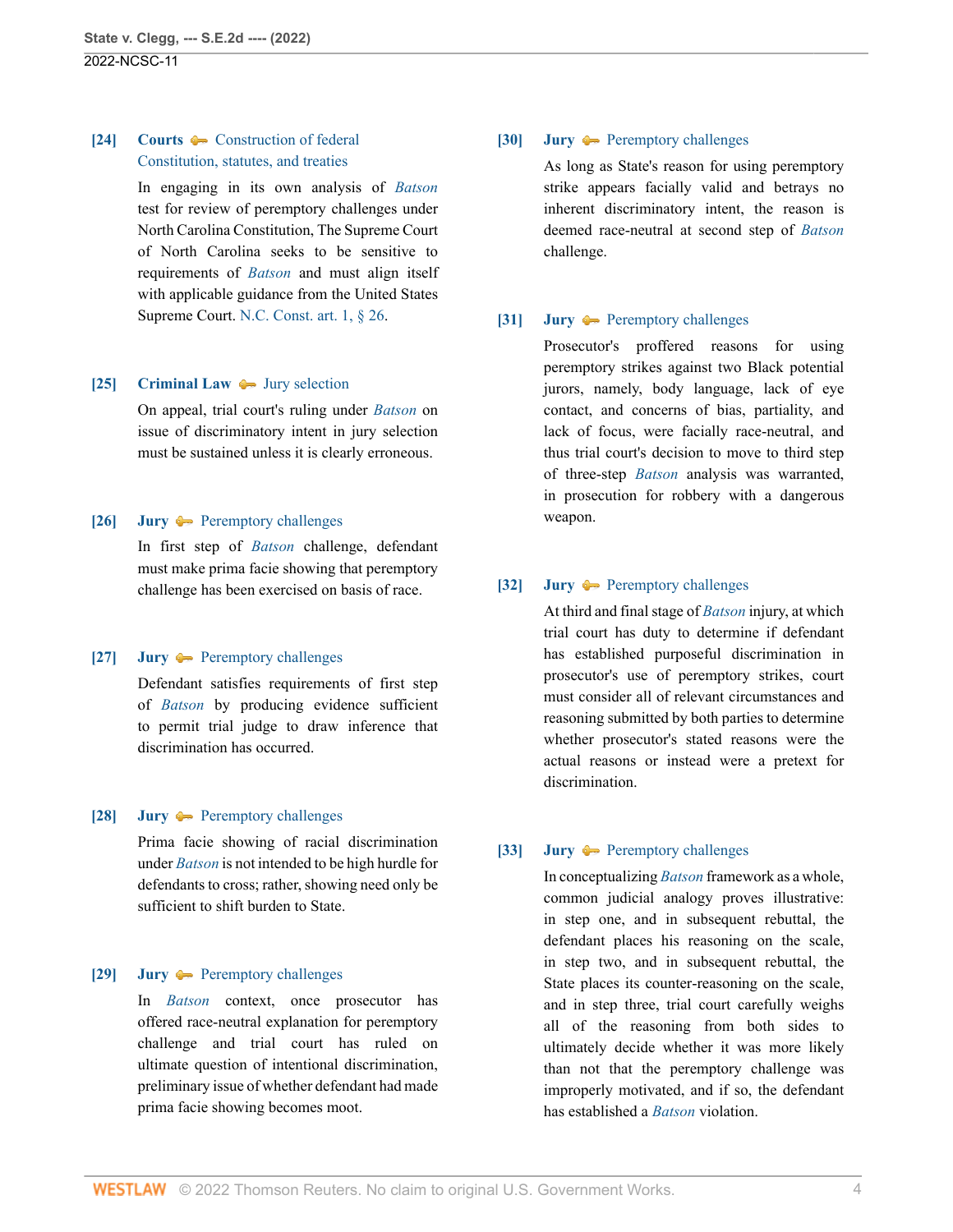## <span id="page-4-5"></span>**[\[34\]](#page-19-0) [Jury](http://www.westlaw.com/Browse/Home/KeyNumber/230/View.html?docGuid=Ie49697508b7d11ec9381ff4a09a81529&originationContext=document&vr=3.0&rs=cblt1.0&transitionType=DocumentItem&contextData=(sc.FindAndPrintPortal)) [Peremptory challenges](http://www.westlaw.com/Browse/Home/KeyNumber/230k33(5.15)/View.html?docGuid=Ie49697508b7d11ec9381ff4a09a81529&originationContext=document&vr=3.0&rs=cblt1.0&transitionType=DocumentItem&contextData=(sc.FindAndPrintPortal))**

In *[Batson](http://www.westlaw.com/Link/Document/FullText?findType=Y&serNum=1986122459&pubNum=0000708&originatingDoc=Ie49697508b7d11ec9381ff4a09a81529&refType=RP&originationContext=document&vr=3.0&rs=cblt1.0&transitionType=DocumentItem&contextData=(sc.FindAndPrintPortal))* context, proffered reasons that are contradicted by the record are unacceptable in supporting a challenged peremptory strike; likewise, shifting explanations indicate pretext and should be viewed with suspicion.

## <span id="page-4-0"></span>**[\[35\]](#page-19-1) [Jury](http://www.westlaw.com/Browse/Home/KeyNumber/230/View.html?docGuid=Ie49697508b7d11ec9381ff4a09a81529&originationContext=document&vr=3.0&rs=cblt1.0&transitionType=DocumentItem&contextData=(sc.FindAndPrintPortal)) [Peremptory challenges](http://www.westlaw.com/Browse/Home/KeyNumber/230k33(5.15)/View.html?docGuid=Ie49697508b7d11ec9381ff4a09a81529&originationContext=document&vr=3.0&rs=cblt1.0&transitionType=DocumentItem&contextData=(sc.FindAndPrintPortal))**

Trial court's rejection at rehearing of prosecutor's race-neutral reasons for using peremptory strike against Black potential juror in prosecution for robbery with a dangerous weapon, namely, juror's answer of "I suppose" to his question about her ability to be fair and impartial and/or to focus at trial, was warranted at third step of *[Batson](http://www.westlaw.com/Link/Document/FullText?findType=Y&serNum=1986122459&pubNum=0000708&originatingDoc=Ie49697508b7d11ec9381ff4a09a81529&refType=RP&originationContext=document&vr=3.0&rs=cblt1.0&transitionType=DocumentItem&contextData=(sc.FindAndPrintPortal))* analysis; prosecutor's "fair and impartial" reasoning during initial *[Batson](http://www.westlaw.com/Link/Document/FullText?findType=Y&serNum=1986122459&pubNum=0000708&originatingDoc=Ie49697508b7d11ec9381ff4a09a81529&refType=RP&originationContext=document&vr=3.0&rs=cblt1.0&transitionType=DocumentItem&contextData=(sc.FindAndPrintPortal))* inquiry was contradicted by record, and his "focus" reasoning during rehearing amounted to shifting explanation.

# <span id="page-4-6"></span>**[\[36\]](#page-20-0) [Jury](http://www.westlaw.com/Browse/Home/KeyNumber/230/View.html?docGuid=Ie49697508b7d11ec9381ff4a09a81529&originationContext=document&vr=3.0&rs=cblt1.0&transitionType=DocumentItem&contextData=(sc.FindAndPrintPortal)) [Peremptory challenges](http://www.westlaw.com/Browse/Home/KeyNumber/230k33(5.15)/View.html?docGuid=Ie49697508b7d11ec9381ff4a09a81529&originationContext=document&vr=3.0&rs=cblt1.0&transitionType=DocumentItem&contextData=(sc.FindAndPrintPortal))**

Trial court's rejection at rehearing of prosecutor's race-neutral reasons for using peremptory strike against Black potential juror in prosecution for robbery with a dangerous weapon, namely, body language and lack of eye contact, was warranted at third step of *[Batson](http://www.westlaw.com/Link/Document/FullText?findType=Y&serNum=1986122459&pubNum=0000708&originatingDoc=Ie49697508b7d11ec9381ff4a09a81529&refType=RP&originationContext=document&vr=3.0&rs=cblt1.0&transitionType=DocumentItem&contextData=(sc.FindAndPrintPortal))* analysis; not only did trial court not corroborate, at initial *[Batson](http://www.westlaw.com/Link/Document/FullText?findType=Y&serNum=1986122459&pubNum=0000708&originatingDoc=Ie49697508b7d11ec9381ff4a09a81529&refType=RP&originationContext=document&vr=3.0&rs=cblt1.0&transitionType=DocumentItem&contextData=(sc.FindAndPrintPortal))* hearing, prosecutor's assertion regarding juror's body language and eye contact, defense counsel specifically refuted it, and trial judge made no specific findings of fact regarding juror's body language.

#### <span id="page-4-1"></span>**[\[37\]](#page-21-0) [Jury](http://www.westlaw.com/Browse/Home/KeyNumber/230/View.html?docGuid=Ie49697508b7d11ec9381ff4a09a81529&originationContext=document&vr=3.0&rs=cblt1.0&transitionType=DocumentItem&contextData=(sc.FindAndPrintPortal)) -** [Peremptory challenges](http://www.westlaw.com/Browse/Home/KeyNumber/230k33(5.15)/View.html?docGuid=Ie49697508b7d11ec9381ff4a09a81529&originationContext=document&vr=3.0&rs=cblt1.0&transitionType=DocumentItem&contextData=(sc.FindAndPrintPortal))

Trial court erred in ruling that defendant had not met his burden, under third step of *[Batson](http://www.westlaw.com/Link/Document/FullText?findType=Y&serNum=1986122459&pubNum=0000708&originatingDoc=Ie49697508b7d11ec9381ff4a09a81529&refType=RP&originationContext=document&vr=3.0&rs=cblt1.0&transitionType=DocumentItem&contextData=(sc.FindAndPrintPortal))* analysis, of proving purposeful discrimination arising from prosecutor's use of peremptory strikes against Black potential juror, in prosecution for robbery with a dangerous weapon, after determining that both race-neutral justifications offered by prosecutor failed.

#### <span id="page-4-2"></span>**[\[38\]](#page-21-1) [Jury](http://www.westlaw.com/Browse/Home/KeyNumber/230/View.html?docGuid=Ie49697508b7d11ec9381ff4a09a81529&originationContext=document&vr=3.0&rs=cblt1.0&transitionType=DocumentItem&contextData=(sc.FindAndPrintPortal)) —** [Peremptory challenges](http://www.westlaw.com/Browse/Home/KeyNumber/230k33(5.15)/View.html?docGuid=Ie49697508b7d11ec9381ff4a09a81529&originationContext=document&vr=3.0&rs=cblt1.0&transitionType=DocumentItem&contextData=(sc.FindAndPrintPortal))

Trial court erred in holding defendant to improperly high burden of proof at third step of *[Batson](http://www.westlaw.com/Link/Document/FullText?findType=Y&serNum=1986122459&pubNum=0000708&originatingDoc=Ie49697508b7d11ec9381ff4a09a81529&refType=RP&originationContext=document&vr=3.0&rs=cblt1.0&transitionType=DocumentItem&contextData=(sc.FindAndPrintPortal))* analysis, in prosecution for robbery with a dangerous weapon; while court properly recited defendant's burden to establish "purposeful discrimination" in connection with prosecutor's use of peremptory challenge against Black potential juror, it failed to apply it with fidelity, and instead looked for smokinggun evidence of racial discrimination, and after noting glaring evidence of discrimination present in previous United States Supreme Court cases, court found that instant case was markedly distinguishable from facts of controlling authority.

# <span id="page-4-7"></span>**[\[39\]](#page-21-2) [Jury](http://www.westlaw.com/Browse/Home/KeyNumber/230/View.html?docGuid=Ie49697508b7d11ec9381ff4a09a81529&originationContext=document&vr=3.0&rs=cblt1.0&transitionType=DocumentItem&contextData=(sc.FindAndPrintPortal)) [Peremptory challenges](http://www.westlaw.com/Browse/Home/KeyNumber/230k33(5.15)/View.html?docGuid=Ie49697508b7d11ec9381ff4a09a81529&originationContext=document&vr=3.0&rs=cblt1.0&transitionType=DocumentItem&contextData=(sc.FindAndPrintPortal))**

A defendant may present a wide variety of direct and circumstantial evidence in supporting *[Batson](http://www.westlaw.com/Link/Document/FullText?findType=Y&serNum=1986122459&pubNum=0000708&originatingDoc=Ie49697508b7d11ec9381ff4a09a81529&refType=RP&originationContext=document&vr=3.0&rs=cblt1.0&transitionType=DocumentItem&contextData=(sc.FindAndPrintPortal))* challenge.

# <span id="page-4-3"></span>**[\[40\]](#page-22-0) [Jury](http://www.westlaw.com/Browse/Home/KeyNumber/230/View.html?docGuid=Ie49697508b7d11ec9381ff4a09a81529&originationContext=document&vr=3.0&rs=cblt1.0&transitionType=DocumentItem&contextData=(sc.FindAndPrintPortal)) A** [Peremptory challenges](http://www.westlaw.com/Browse/Home/KeyNumber/230k33(5.15)/View.html?docGuid=Ie49697508b7d11ec9381ff4a09a81529&originationContext=document&vr=3.0&rs=cblt1.0&transitionType=DocumentItem&contextData=(sc.FindAndPrintPortal))

Trial court erred in considering, at third step of *[Batson](http://www.westlaw.com/Link/Document/FullText?findType=Y&serNum=1986122459&pubNum=0000708&originatingDoc=Ie49697508b7d11ec9381ff4a09a81529&refType=RP&originationContext=document&vr=3.0&rs=cblt1.0&transitionType=DocumentItem&contextData=(sc.FindAndPrintPortal))* analysis, reasoning not presented by prosecution on its own accord for its use of peremptory challenge to strike Black potential juror, in prosecution for robbery with a dangerous weapon.

# <span id="page-4-4"></span>**[\[41\]](#page-22-1) [Jury](http://www.westlaw.com/Browse/Home/KeyNumber/230/View.html?docGuid=Ie49697508b7d11ec9381ff4a09a81529&originationContext=document&vr=3.0&rs=cblt1.0&transitionType=DocumentItem&contextData=(sc.FindAndPrintPortal))**  $\rightarrow$  [Peremptory challenges](http://www.westlaw.com/Browse/Home/KeyNumber/230k33(5.15)/View.html?docGuid=Ie49697508b7d11ec9381ff4a09a81529&originationContext=document&vr=3.0&rs=cblt1.0&transitionType=DocumentItem&contextData=(sc.FindAndPrintPortal))

Trial court erred, at third step of *[Batson](http://www.westlaw.com/Link/Document/FullText?findType=Y&serNum=1986122459&pubNum=0000708&originatingDoc=Ie49697508b7d11ec9381ff4a09a81529&refType=RP&originationContext=document&vr=3.0&rs=cblt1.0&transitionType=DocumentItem&contextData=(sc.FindAndPrintPortal))* analysis, in failing to adequately consider prosecutor's disparate questioning and disparate acceptance of comparable white and Black prospective jurors, in prosecution for robbery with a dangerous weapon; out of 15 potential jurors that prosecutors had asked about their ability to focus up front, Black potential juror was only one singled out for further specific questioning, and while Black juror was only juror who noted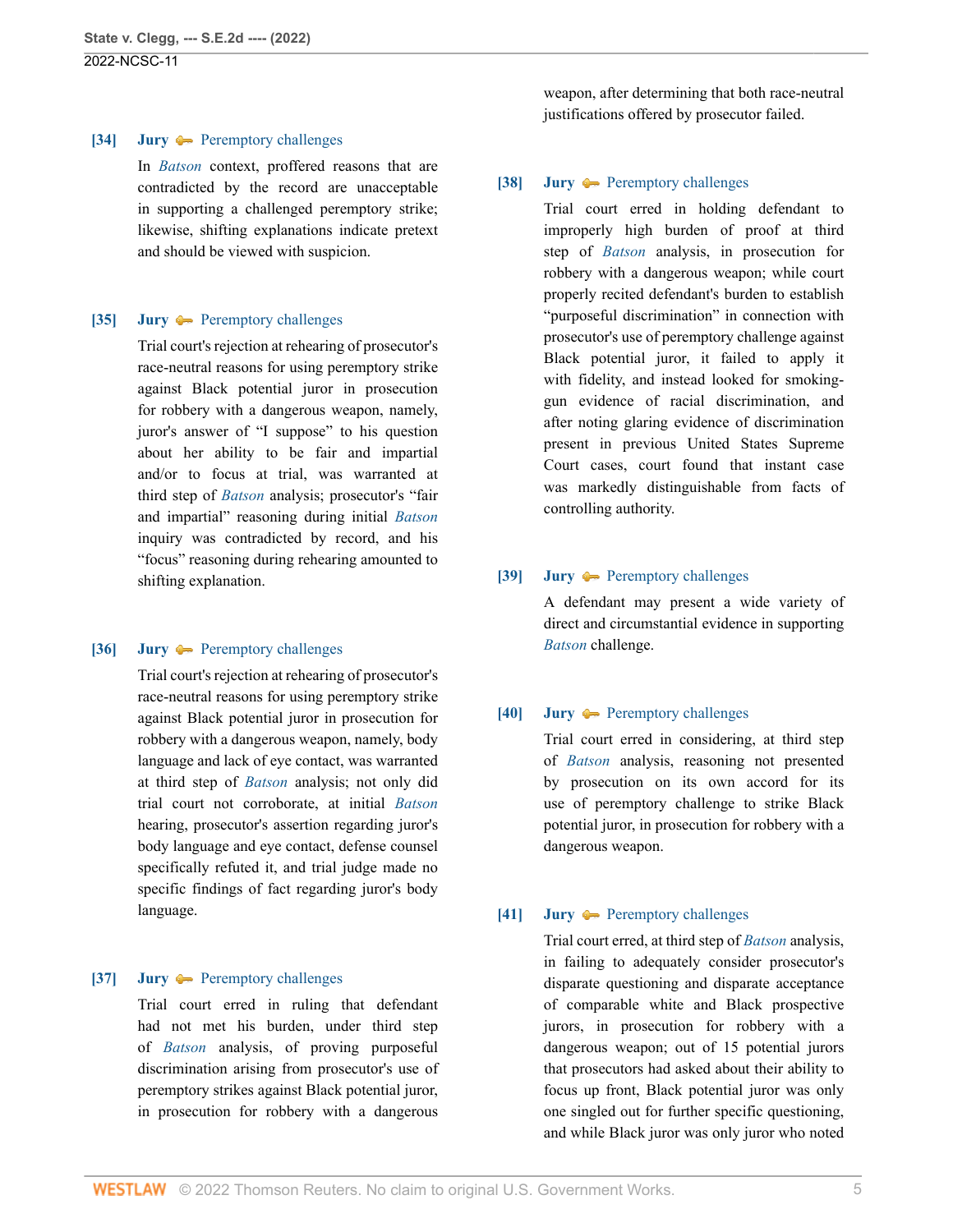that she worked both "day and night," she was far from only one who had substantially similar logistical challenges related to work or family that might impact her ability to focus.

#### <span id="page-5-0"></span>**[\[42\]](#page-24-0) [Jury](http://www.westlaw.com/Browse/Home/KeyNumber/230/View.html?docGuid=Ie49697508b7d11ec9381ff4a09a81529&originationContext=document&vr=3.0&rs=cblt1.0&transitionType=DocumentItem&contextData=(sc.FindAndPrintPortal)) A** [Peremptory challenges](http://www.westlaw.com/Browse/Home/KeyNumber/230k33(5.15)/View.html?docGuid=Ie49697508b7d11ec9381ff4a09a81529&originationContext=document&vr=3.0&rs=cblt1.0&transitionType=DocumentItem&contextData=(sc.FindAndPrintPortal))

While disparate questioning or investigation alone does not constitute *[Batson](http://www.westlaw.com/Link/Document/FullText?findType=Y&serNum=1986122459&pubNum=0000708&originatingDoc=Ie49697508b7d11ec9381ff4a09a81529&refType=RP&originationContext=document&vr=3.0&rs=cblt1.0&transitionType=DocumentItem&contextData=(sc.FindAndPrintPortal))* violation, it can, along with other evidence, inform trial court's evaluation of whether discrimination occurred.

## <span id="page-5-1"></span>**[\[43\]](#page-24-1) [Criminal Law](http://www.westlaw.com/Browse/Home/KeyNumber/110/View.html?docGuid=Ie49697508b7d11ec9381ff4a09a81529&originationContext=document&vr=3.0&rs=cblt1.0&transitionType=DocumentItem&contextData=(sc.FindAndPrintPortal))** [Grounds in general](http://www.westlaw.com/Browse/Home/KeyNumber/110k1186.1/View.html?docGuid=Ie49697508b7d11ec9381ff4a09a81529&originationContext=document&vr=3.0&rs=cblt1.0&transitionType=DocumentItem&contextData=(sc.FindAndPrintPortal))

Supreme Court is not required to decide whether any errors at third step of *[Batson](http://www.westlaw.com/Link/Document/FullText?findType=Y&serNum=1986122459&pubNum=0000708&originatingDoc=Ie49697508b7d11ec9381ff4a09a81529&refType=RP&originationContext=document&vr=3.0&rs=cblt1.0&transitionType=DocumentItem&contextData=(sc.FindAndPrintPortal))* analysis along would require reversal; rather, Court determines that when errors are considered cumulatively and within context of the full record of case, Court is left with the definite and firm conviction that a mistake has been committed.

# <span id="page-5-2"></span>**[\[44\]](#page-24-2) [Criminal Law](http://www.westlaw.com/Browse/Home/KeyNumber/110/View.html?docGuid=Ie49697508b7d11ec9381ff4a09a81529&originationContext=document&vr=3.0&rs=cblt1.0&transitionType=DocumentItem&contextData=(sc.FindAndPrintPortal))**  $\blacklozenge$  [Sustaining challenges to](http://www.westlaw.com/Browse/Home/KeyNumber/110k1166.17/View.html?docGuid=Ie49697508b7d11ec9381ff4a09a81529&originationContext=document&vr=3.0&rs=cblt1.0&transitionType=DocumentItem&contextData=(sc.FindAndPrintPortal)) [jurors](http://www.westlaw.com/Browse/Home/KeyNumber/110k1166.17/View.html?docGuid=Ie49697508b7d11ec9381ff4a09a81529&originationContext=document&vr=3.0&rs=cblt1.0&transitionType=DocumentItem&contextData=(sc.FindAndPrintPortal))

Finding of *[Batson](http://www.westlaw.com/Link/Document/FullText?findType=Y&serNum=1986122459&pubNum=0000708&originatingDoc=Ie49697508b7d11ec9381ff4a09a81529&refType=RP&originationContext=document&vr=3.0&rs=cblt1.0&transitionType=DocumentItem&contextData=(sc.FindAndPrintPortal))* violation during jury selection necessitates reversal of defendant's subsequent conviction by jury.

# <span id="page-5-3"></span>**[\[45\]](#page-24-3) [Jury](http://www.westlaw.com/Browse/Home/KeyNumber/230/View.html?docGuid=Ie49697508b7d11ec9381ff4a09a81529&originationContext=document&vr=3.0&rs=cblt1.0&transitionType=DocumentItem&contextData=(sc.FindAndPrintPortal))**  $\rightarrow$  [Peremptory challenges](http://www.westlaw.com/Browse/Home/KeyNumber/230k33(5.15)/View.html?docGuid=Ie49697508b7d11ec9381ff4a09a81529&originationContext=document&vr=3.0&rs=cblt1.0&transitionType=DocumentItem&contextData=(sc.FindAndPrintPortal))

Finding of *[Batson](http://www.westlaw.com/Link/Document/FullText?findType=Y&serNum=1986122459&pubNum=0000708&originatingDoc=Ie49697508b7d11ec9381ff4a09a81529&refType=RP&originationContext=document&vr=3.0&rs=cblt1.0&transitionType=DocumentItem&contextData=(sc.FindAndPrintPortal))* violation does not amount to absolutely certain determination that peremptory strike was product of racial discrimination, but rather, *[Batson](http://www.westlaw.com/Link/Document/FullText?findType=Y&serNum=1986122459&pubNum=0000708&originatingDoc=Ie49697508b7d11ec9381ff4a09a81529&refType=RP&originationContext=document&vr=3.0&rs=cblt1.0&transitionType=DocumentItem&contextData=(sc.FindAndPrintPortal))* process represents best, if imperfect, attempt at drawing line in sand establishing level of risk of racial discrimination that court deems acceptable or unacceptable; if prosecutor provides adequate legitimate raceneutral explanations for a peremptory strike, court deems that risk acceptably low, and if not, court deems it unacceptably high.

in Superior Court, Wake County, based on this Court's 14 August 2018 Order, [371 N.C. 443, 817 S.E.2d 381 \(2018\)](http://www.westlaw.com/Link/Document/FullText?findType=Y&serNum=2045305392&pubNum=0000711&originatingDoc=Ie49697508b7d11ec9381ff4a09a81529&refType=RP&originationContext=document&vr=3.0&rs=cblt1.0&transitionType=DocumentItem&contextData=(sc.FindAndPrintPortal)), remanding the case to the trial court in reconsideration of defendant's *[Batson](http://www.westlaw.com/Link/Document/FullText?findType=Y&serNum=1986122459&pubNum=0000708&originatingDoc=Ie49697508b7d11ec9381ff4a09a81529&refType=RP&originationContext=document&vr=3.0&rs=cblt1.0&transitionType=DocumentItem&contextData=(sc.FindAndPrintPortal))* challenge and retaining jurisdiction. On 26 February 2020, the Supreme Court allowed in part defendant's supplemental petition for discretionary review. Heard in the Supreme Court on 6 October 2021.

#### **Attorneys and Law Firms**

Joshua Stein, Attorney General, by [Amy Kunstling Irene](http://www.westlaw.com/Link/Document/FullText?findType=h&pubNum=176284&cite=0466381601&originatingDoc=Ie49697508b7d11ec9381ff4a09a81529&refType=RQ&originationContext=document&vr=3.0&rs=cblt1.0&transitionType=DocumentItem&contextData=(sc.FindAndPrintPortal)), Special Deputy Attorney General, for the State-appellee.

Dylan J.C. Buffum Attorney at Law, PLLC, by Dylan J.C. Buffum, for defendant-appellant.

David Weiss and [Elizabeth Hambourger,](http://www.westlaw.com/Link/Document/FullText?findType=h&pubNum=176284&cite=0352923201&originatingDoc=Ie49697508b7d11ec9381ff4a09a81529&refType=RQ&originationContext=document&vr=3.0&rs=cblt1.0&transitionType=DocumentItem&contextData=(sc.FindAndPrintPortal)) for amici curiae Common Cause and Democracy North Carolina.

#### **Opinion**

# [HUDSON,](http://www.westlaw.com/Link/Document/FullText?findType=h&pubNum=176284&cite=0282300201&originatingDoc=Ie49697508b7d11ec9381ff4a09a81529&refType=RQ&originationContext=document&vr=3.0&rs=cblt1.0&transitionType=DocumentItem&contextData=(sc.FindAndPrintPortal)) Justice.

**\*1** ¶ 1 Over 140 years ago, the Supreme Court of the United States held that exclusion of African Americans from juries on the basis of race violates the Equal Protection Clause of the Fourteenth Amendment of the United States Constitution. *Strauder v. West Virginia*[, 100 U.S. 303, 310, 25 L.Ed. 664](http://www.westlaw.com/Link/Document/FullText?findType=Y&serNum=1800132385&pubNum=0000780&originatingDoc=Ie49697508b7d11ec9381ff4a09a81529&refType=RP&fi=co_pp_sp_780_310&originationContext=document&vr=3.0&rs=cblt1.0&transitionType=DocumentItem&contextData=(sc.FindAndPrintPortal)#co_pp_sp_780_310) [\(1880\).](http://www.westlaw.com/Link/Document/FullText?findType=Y&serNum=1800132385&pubNum=0000780&originatingDoc=Ie49697508b7d11ec9381ff4a09a81529&refType=RP&fi=co_pp_sp_780_310&originationContext=document&vr=3.0&rs=cblt1.0&transitionType=DocumentItem&contextData=(sc.FindAndPrintPortal)#co_pp_sp_780_310) Just over a century later, in *[Batson v. Kentucky](http://www.westlaw.com/Link/Document/FullText?findType=Y&serNum=1986122459&pubNum=0000708&originatingDoc=Ie49697508b7d11ec9381ff4a09a81529&refType=RP&originationContext=document&vr=3.0&rs=cblt1.0&transitionType=DocumentItem&contextData=(sc.FindAndPrintPortal))*, that same Court established a three-step process through which courts analyze claims of racial discrimination in jury selection. [476 U.S. 79, 96–98, 106 S.Ct. 1712, 90 L.Ed.2d 69](http://www.westlaw.com/Link/Document/FullText?findType=Y&serNum=1986122459&pubNum=0000780&originatingDoc=Ie49697508b7d11ec9381ff4a09a81529&refType=RP&fi=co_pp_sp_780_96&originationContext=document&vr=3.0&rs=cblt1.0&transitionType=DocumentItem&contextData=(sc.FindAndPrintPortal)#co_pp_sp_780_96) [\(1986\);](http://www.westlaw.com/Link/Document/FullText?findType=Y&serNum=1986122459&pubNum=0000780&originatingDoc=Ie49697508b7d11ec9381ff4a09a81529&refType=RP&fi=co_pp_sp_780_96&originationContext=document&vr=3.0&rs=cblt1.0&transitionType=DocumentItem&contextData=(sc.FindAndPrintPortal)#co_pp_sp_780_96) *see Foster v. Chatman*[, 578 U.S. 488, 499–500, 136](http://www.westlaw.com/Link/Document/FullText?findType=Y&serNum=2038892556&pubNum=0000780&originatingDoc=Ie49697508b7d11ec9381ff4a09a81529&refType=RP&fi=co_pp_sp_780_499&originationContext=document&vr=3.0&rs=cblt1.0&transitionType=DocumentItem&contextData=(sc.FindAndPrintPortal)#co_pp_sp_780_499) [S.Ct. 1737, 195 L.Ed.2d 1 \(2016\)](http://www.westlaw.com/Link/Document/FullText?findType=Y&serNum=2038892556&pubNum=0000780&originatingDoc=Ie49697508b7d11ec9381ff4a09a81529&refType=RP&fi=co_pp_sp_780_499&originationContext=document&vr=3.0&rs=cblt1.0&transitionType=DocumentItem&contextData=(sc.FindAndPrintPortal)#co_pp_sp_780_499) (summarizing the *[Batson](http://www.westlaw.com/Link/Document/FullText?findType=Y&serNum=1986122459&pubNum=0000708&originatingDoc=Ie49697508b7d11ec9381ff4a09a81529&refType=RP&originationContext=document&vr=3.0&rs=cblt1.0&transitionType=DocumentItem&contextData=(sc.FindAndPrintPortal))* process). Today, we must decide whether the prosecutor's exclusion of an African-American potential juror constitutes a substantive violation of the defendant's constitutional right to equal protection under *[Batson](http://www.westlaw.com/Link/Document/FullText?findType=Y&serNum=1986122459&pubNum=0000708&originatingDoc=Ie49697508b7d11ec9381ff4a09a81529&refType=RP&originationContext=document&vr=3.0&rs=cblt1.0&transitionType=DocumentItem&contextData=(sc.FindAndPrintPortal))* when the trial court found that "both race-neutral justifications offered by the prosecutor fail." We hold that it does, and therefore reverse the ruling of the trial court below, vacate defendant's conviction, and remand the case back to the trial court for any further proceedings.

#### **I. Background**

#### **A. Jury Selection and Trial**

On discretionary review pursuant to [N.C.G.S. § 7A-31](http://www.westlaw.com/Link/Document/FullText?findType=L&pubNum=1000037&cite=NCSTS7A-31&originatingDoc=Ie49697508b7d11ec9381ff4a09a81529&refType=LQ&originationContext=document&vr=3.0&rs=cblt1.0&transitionType=DocumentItem&contextData=(sc.FindAndPrintPortal)) of an order entered on 15 July 2019 by Judge [Paul Ridgeway](http://www.westlaw.com/Link/Document/FullText?findType=h&pubNum=176284&cite=0113517701&originatingDoc=Ie49697508b7d11ec9381ff4a09a81529&refType=RQ&originationContext=document&vr=3.0&rs=cblt1.0&transitionType=DocumentItem&contextData=(sc.FindAndPrintPortal))

¶ 2 On 8 April 2014, defendant Christopher A. Clegg, an African-American man, was indicted for robbery with a dangerous weapon and possession of a firearm by a felon.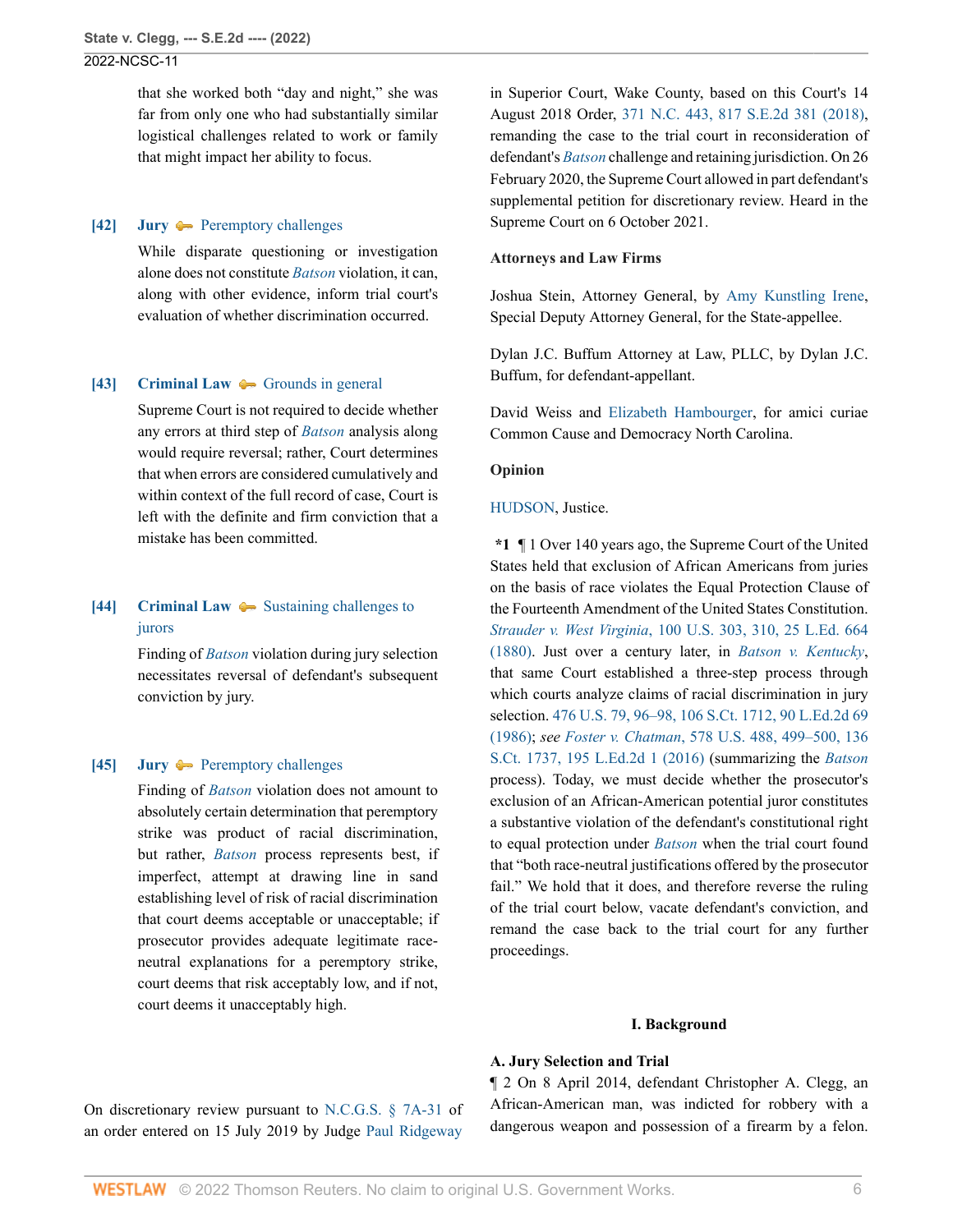Beginning on 4 April 2016, defendant was tried by a jury in Wake County Superior Court, Judge Paul C. Ridgeway presiding. During jury selection, defense counsel raised a challenge under *[Batson v. Kentucky](http://www.westlaw.com/Link/Document/FullText?findType=Y&serNum=1986122459&pubNum=0000708&originatingDoc=Ie49697508b7d11ec9381ff4a09a81529&refType=RP&originationContext=document&vr=3.0&rs=cblt1.0&transitionType=DocumentItem&contextData=(sc.FindAndPrintPortal))* (*[Batson](http://www.westlaw.com/Link/Document/FullText?findType=Y&serNum=1986122459&originatingDoc=Ie49697508b7d11ec9381ff4a09a81529&refType=RP&originationContext=document&vr=3.0&rs=cblt1.0&transitionType=DocumentItem&contextData=(sc.FindAndPrintPortal))* challenge) after the prosecutor used peremptory strikes to remove two African-American women from the jury: Viola Jeffreys and Gwendolyn Aubrey. [476 U.S. 79, 106 S.Ct. 1712.](http://www.westlaw.com/Link/Document/FullText?findType=Y&serNum=1986122459&pubNum=0000708&originatingDoc=Ie49697508b7d11ec9381ff4a09a81529&refType=RP&originationContext=document&vr=3.0&rs=cblt1.0&transitionType=DocumentItem&contextData=(sc.FindAndPrintPortal)) In response, the prosecutor proffered race-neutral reasons for the strikes. Specifically, the prosecutor asserted that he struck Ms. Jeffreys and Ms. Aubrey "based on their body language[] and ... their failure to look at me when I was trying to communicate with them." The prosecutor also claimed that he struck Ms. Jeffreys due to potential bias toward defendant arising from her previous employment at Dorothea Dix Hospital, and that he struck Ms. Aubrey due to her answer of "I suppose" in response to a question asking whether she could be fair and impartial. Defense counsel then argued that these reasons were pretextual. The trial court subsequently ruled that defendant had failed to establish that race was a significant factor in the peremptory strikes, and therefore overruled his *[Batson](http://www.westlaw.com/Link/Document/FullText?findType=Y&serNum=1986122459&pubNum=0000708&originatingDoc=Ie49697508b7d11ec9381ff4a09a81529&refType=RP&originationContext=document&vr=3.0&rs=cblt1.0&transitionType=DocumentItem&contextData=(sc.FindAndPrintPortal))* challenge. After the completion of jury selection and the resolution of a few other preliminary issues, the case proceeded to trial.

¶ 3 At trial, the State's evidence, as presented through several witnesses and exhibits, tended to show that in the early morning hours of 25 January 2014, defendant, brandishing a gun, robbed a sweepstakes business located at the Timber Landing Business Center in Garner, North Carolina. Defendant neither testified nor offered witnesses or evidence of his own at trial. On 6 April 2016, the jury found defendant guilty of robbery with a dangerous weapon and not guilty of possession of a firearm by a felon. Defendant was sentenced to a term of sixty-six to ninetytwo months' imprisonment, with credit for 767 days of pretrial incarceration. On 8 April 2016, defendant appealed his conviction to the North Carolina Court of Appeals.

#### **B. Court of Appeals**

**\*2** ¶ 4 On appeal, defendant raised two issues. First, he argued that the trial court erred by overruling his *[Batson](http://www.westlaw.com/Link/Document/FullText?findType=Y&serNum=1986122459&pubNum=0000708&originatingDoc=Ie49697508b7d11ec9381ff4a09a81529&refType=RP&originationContext=document&vr=3.0&rs=cblt1.0&transitionType=DocumentItem&contextData=(sc.FindAndPrintPortal))* challenge. Second, he argued that the trial court erred by admitting prejudicial victim impact testimony in violation of [Rules 401](http://www.westlaw.com/Link/Document/FullText?findType=L&pubNum=1000710&cite=NCSTEVS8C-1R401&originatingDoc=Ie49697508b7d11ec9381ff4a09a81529&refType=LQ&originationContext=document&vr=3.0&rs=cblt1.0&transitionType=DocumentItem&contextData=(sc.FindAndPrintPortal)), [402,](http://www.westlaw.com/Link/Document/FullText?findType=L&pubNum=1000710&cite=NCSTEVS8C-1R402&originatingDoc=Ie49697508b7d11ec9381ff4a09a81529&refType=LQ&originationContext=document&vr=3.0&rs=cblt1.0&transitionType=DocumentItem&contextData=(sc.FindAndPrintPortal)) and [403 of the North Carolina Rules of](http://www.westlaw.com/Link/Document/FullText?findType=L&pubNum=1000710&cite=NCSTEVS8C-1R403&originatingDoc=Ie49697508b7d11ec9381ff4a09a81529&refType=LQ&originationContext=document&vr=3.0&rs=cblt1.0&transitionType=DocumentItem&contextData=(sc.FindAndPrintPortal)) [Evidence](http://www.westlaw.com/Link/Document/FullText?findType=L&pubNum=1000710&cite=NCSTEVS8C-1R403&originatingDoc=Ie49697508b7d11ec9381ff4a09a81529&refType=LQ&originationContext=document&vr=3.0&rs=cblt1.0&transitionType=DocumentItem&contextData=(sc.FindAndPrintPortal)). The State contended that the trial court had acted properly on both issues.

¶ 5 On 5 September 2017, in a unanimous, unpublished opinion, the Court of Appeals rejected both of defendant's arguments. *State v. Clegg*[, 2017 WL 3863494 \(N.C. Ct. App.](http://www.westlaw.com/Link/Document/FullText?findType=Y&serNum=2042521028&pubNum=0000999&originatingDoc=Ie49697508b7d11ec9381ff4a09a81529&refType=RP&originationContext=document&vr=3.0&rs=cblt1.0&transitionType=DocumentItem&contextData=(sc.FindAndPrintPortal)) [Sept. 5, 2017\)](http://www.westlaw.com/Link/Document/FullText?findType=Y&serNum=2042521028&pubNum=0000999&originatingDoc=Ie49697508b7d11ec9381ff4a09a81529&refType=RP&originationContext=document&vr=3.0&rs=cblt1.0&transitionType=DocumentItem&contextData=(sc.FindAndPrintPortal)) (unpublished). First, the Court of Appeals considered defendant's *[Batson](http://www.westlaw.com/Link/Document/FullText?findType=Y&serNum=1986122459&pubNum=0000708&originatingDoc=Ie49697508b7d11ec9381ff4a09a81529&refType=RP&originationContext=document&vr=3.0&rs=cblt1.0&transitionType=DocumentItem&contextData=(sc.FindAndPrintPortal))* challenge. The court first summarized the three-step process of a *[Batson](http://www.westlaw.com/Link/Document/FullText?findType=Y&serNum=1986122459&pubNum=0000708&originatingDoc=Ie49697508b7d11ec9381ff4a09a81529&refType=RP&originationContext=document&vr=3.0&rs=cblt1.0&transitionType=DocumentItem&contextData=(sc.FindAndPrintPortal))* challenge:

> First, the defendant must make a prima facie showing that the state exercised a race-based peremptory challenge. If the defendant makes the requisite showing, the burden shifts to the state to offer a facially valid, raceneutral explanation for the peremptory challenge. Finally, the trial court must decide whether the defendant has proved purposeful discrimination.

*Clegg*[, 2017 WL 3863494 at \\*2](http://www.westlaw.com/Link/Document/FullText?findType=Y&serNum=2042521028&pubNum=0000999&originatingDoc=Ie49697508b7d11ec9381ff4a09a81529&refType=RP&fi=co_pp_sp_999_2&originationContext=document&vr=3.0&rs=cblt1.0&transitionType=DocumentItem&contextData=(sc.FindAndPrintPortal)#co_pp_sp_999_2) (citing *[State v. Taylor](http://www.westlaw.com/Link/Document/FullText?findType=Y&serNum=2017647771&pubNum=0000572&originatingDoc=Ie49697508b7d11ec9381ff4a09a81529&refType=RP&fi=co_pp_sp_572_527&originationContext=document&vr=3.0&rs=cblt1.0&transitionType=DocumentItem&contextData=(sc.FindAndPrintPortal)#co_pp_sp_572_527)*, 362 [N.C. 514, 527, 669 S.E.2d 239 \(2008\)](http://www.westlaw.com/Link/Document/FullText?findType=Y&serNum=2017647771&pubNum=0000572&originatingDoc=Ie49697508b7d11ec9381ff4a09a81529&refType=RP&fi=co_pp_sp_572_527&originationContext=document&vr=3.0&rs=cblt1.0&transitionType=DocumentItem&contextData=(sc.FindAndPrintPortal)#co_pp_sp_572_527), *cert. denied*, [558 U.S.](http://www.westlaw.com/Link/Document/FullText?findType=Y&serNum=2018988992&pubNum=0000708&originatingDoc=Ie49697508b7d11ec9381ff4a09a81529&refType=RP&originationContext=document&vr=3.0&rs=cblt1.0&transitionType=DocumentItem&contextData=(sc.FindAndPrintPortal)) [851, 130 S.Ct. 129, 175 L.Ed.2d 84 \(2009\)\)](http://www.westlaw.com/Link/Document/FullText?findType=Y&serNum=2018988992&pubNum=0000708&originatingDoc=Ie49697508b7d11ec9381ff4a09a81529&refType=RP&originationContext=document&vr=3.0&rs=cblt1.0&transitionType=DocumentItem&contextData=(sc.FindAndPrintPortal)). The Court of Appeals noted, though, that "[o]nce a prosecutor has offered a race-neutral explanation for the peremptory challenges and the trial court has ruled on the ultimate question of intentional discrimination, the preliminary issue of whether the defendant has made a prima facie showing becomes moot." *[Id.](http://www.westlaw.com/Link/Document/FullText?findType=Y&serNum=2042521028&pubNum=0000999&originatingDoc=Ie49697508b7d11ec9381ff4a09a81529&refType=RP&originationContext=document&vr=3.0&rs=cblt1.0&transitionType=DocumentItem&contextData=(sc.FindAndPrintPortal))* (citing *State v. Bell*[, 359 N.C. 1, 12, 603 S.E.2d 93 \(2004\)\)](http://www.westlaw.com/Link/Document/FullText?findType=Y&serNum=2005248665&pubNum=0000572&originatingDoc=Ie49697508b7d11ec9381ff4a09a81529&refType=RP&fi=co_pp_sp_572_12&originationContext=document&vr=3.0&rs=cblt1.0&transitionType=DocumentItem&contextData=(sc.FindAndPrintPortal)#co_pp_sp_572_12).

¶ 6 The Court of Appeals then reviewed the trial court's handling of defendant's *[Batson](http://www.westlaw.com/Link/Document/FullText?findType=Y&serNum=1986122459&pubNum=0000708&originatingDoc=Ie49697508b7d11ec9381ff4a09a81529&refType=RP&originationContext=document&vr=3.0&rs=cblt1.0&transitionType=DocumentItem&contextData=(sc.FindAndPrintPortal))* challenge. "Because the trial court heard the State's reasons for striking Jeffreys and Aubrey prior to making a ruling on defendant's *[Batson](http://www.westlaw.com/Link/Document/FullText?findType=Y&serNum=1986122459&pubNum=0000708&originatingDoc=Ie49697508b7d11ec9381ff4a09a81529&refType=RP&originationContext=document&vr=3.0&rs=cblt1.0&transitionType=DocumentItem&contextData=(sc.FindAndPrintPortal))* objections," thus rendering the preliminary issue of defendant's prima facie case moot for *[Batson](http://www.westlaw.com/Link/Document/FullText?findType=Y&serNum=1986122459&pubNum=0000708&originatingDoc=Ie49697508b7d11ec9381ff4a09a81529&refType=RP&originationContext=document&vr=3.0&rs=cblt1.0&transitionType=DocumentItem&contextData=(sc.FindAndPrintPortal))* purposes, the Court of Appeals moved directly to step two: reviewing the prosecution's proffered reasons for the peremptory strikes. *[Id.](http://www.westlaw.com/Link/Document/FullText?findType=Y&serNum=2042521028&pubNum=0000999&originatingDoc=Ie49697508b7d11ec9381ff4a09a81529&refType=RP&originationContext=document&vr=3.0&rs=cblt1.0&transitionType=DocumentItem&contextData=(sc.FindAndPrintPortal))* [at \\*3](http://www.westlaw.com/Link/Document/FullText?findType=Y&serNum=2042521028&pubNum=0000999&originatingDoc=Ie49697508b7d11ec9381ff4a09a81529&refType=RP&originationContext=document&vr=3.0&rs=cblt1.0&transitionType=DocumentItem&contextData=(sc.FindAndPrintPortal)). As a preliminary matter, the court "note[d] that there is a discrepancy between the State's characterization of its *voir dire* of Aubrey and what the transcript reveals." *[Id.](http://www.westlaw.com/Link/Document/FullText?findType=Y&serNum=2042521028&pubNum=0000999&originatingDoc=Ie49697508b7d11ec9381ff4a09a81529&refType=RP&originationContext=document&vr=3.0&rs=cblt1.0&transitionType=DocumentItem&contextData=(sc.FindAndPrintPortal))* at [\\*4](http://www.westlaw.com/Link/Document/FullText?findType=Y&serNum=2042521028&pubNum=0000999&originatingDoc=Ie49697508b7d11ec9381ff4a09a81529&refType=RP&originationContext=document&vr=3.0&rs=cblt1.0&transitionType=DocumentItem&contextData=(sc.FindAndPrintPortal)). Specifically, the court noted that while the prosecutor's given rationale for striking Ms. Aubrey claimed that she had answered "I suppose" to a question about whether she could be fair and impartial, the transcript reveals that she actually gave that answer to a question about whether she was confident that she would be able to focus on the trial. Consequently, the court "review[ed] the State's argument in light of this clarification." *[Id.](http://www.westlaw.com/Link/Document/FullText?findType=Y&serNum=2042521028&pubNum=0000999&originatingDoc=Ie49697508b7d11ec9381ff4a09a81529&refType=RP&originationContext=document&vr=3.0&rs=cblt1.0&transitionType=DocumentItem&contextData=(sc.FindAndPrintPortal))* The court subsequently ruled that "[t]he State's concerns of both Jeffreys' and Aubrey's failure to make eye contact and their ability to be fair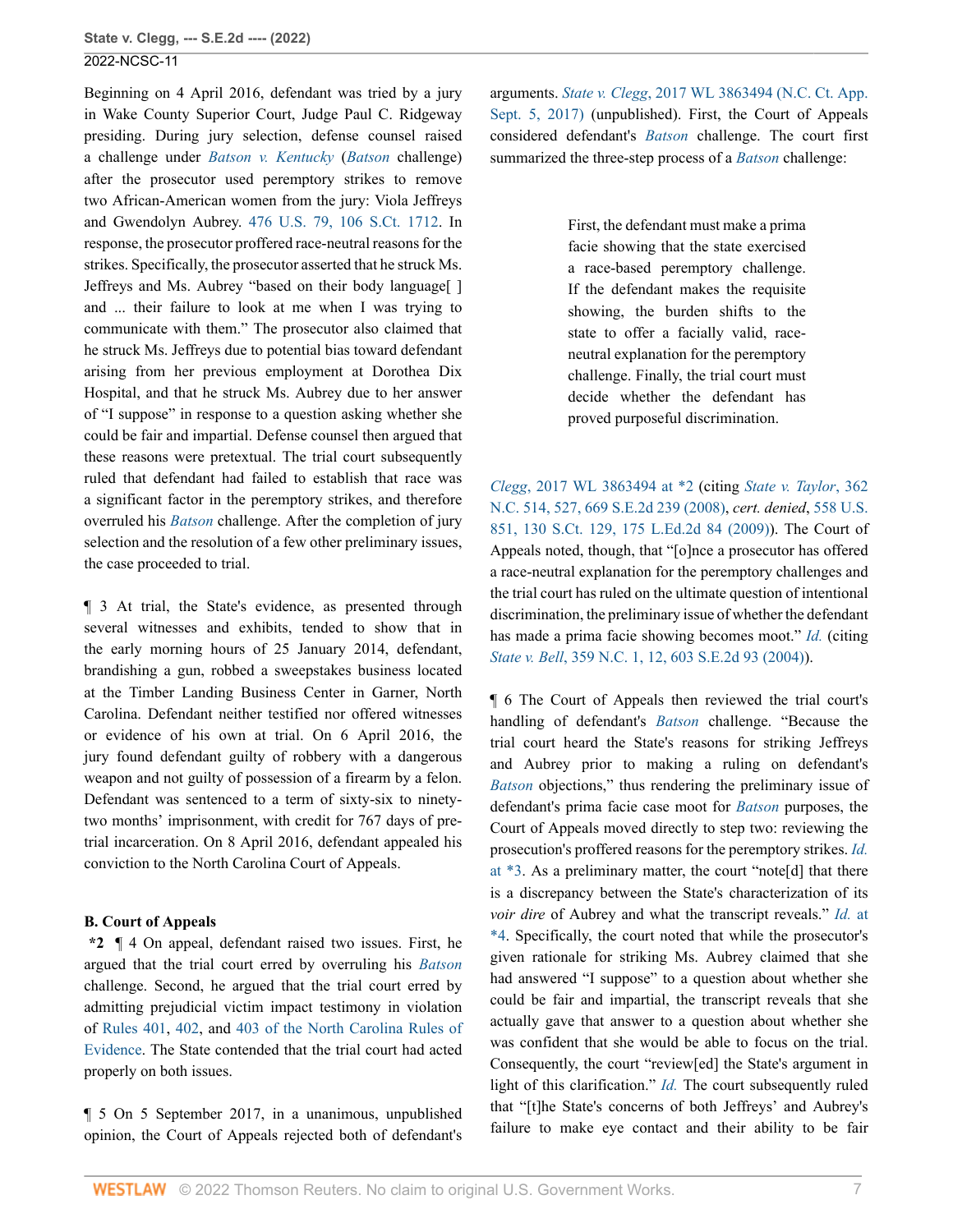and focused on the trial constitute neutral explanations for each peremptory strike." Accordingly, the court found "no discriminatory intent inherent in the State's explanations and thus agree[d] with the trial court's determination that the State's justifications were race neutral." *[Id.](http://www.westlaw.com/Link/Document/FullText?findType=Y&serNum=2042521028&pubNum=0000999&originatingDoc=Ie49697508b7d11ec9381ff4a09a81529&refType=RP&originationContext=document&vr=3.0&rs=cblt1.0&transitionType=DocumentItem&contextData=(sc.FindAndPrintPortal))*

¶ 7 The Court of Appeals then "move[d] to the third step of the *[Batson](http://www.westlaw.com/Link/Document/FullText?findType=Y&serNum=1986122459&pubNum=0000708&originatingDoc=Ie49697508b7d11ec9381ff4a09a81529&refType=RP&originationContext=document&vr=3.0&rs=cblt1.0&transitionType=DocumentItem&contextData=(sc.FindAndPrintPortal))* inquiry and consider[ed] whether the trial court erred by finding that there was no *[Batson](http://www.westlaw.com/Link/Document/FullText?findType=Y&serNum=1986122459&pubNum=0000708&originatingDoc=Ie49697508b7d11ec9381ff4a09a81529&refType=RP&originationContext=document&vr=3.0&rs=cblt1.0&transitionType=DocumentItem&contextData=(sc.FindAndPrintPortal))* error." *Id.* [at \\*11](http://www.westlaw.com/Link/Document/FullText?findType=Y&serNum=2042521028&pubNum=0000999&originatingDoc=Ie49697508b7d11ec9381ff4a09a81529&refType=RP&originationContext=document&vr=3.0&rs=cblt1.0&transitionType=DocumentItem&contextData=(sc.FindAndPrintPortal)). Here, the court noted defendant's argument that the proffered reasoning regarding Aubrey's ability to focus was revealed as pretextual because a white juror, David Williams, also indicated that he might be distracted from the trial due to work concerns. But "[t]he distinguishing factor between Aubrey and David Williams[,]" the court ruled, "appears to be the State's additional stated bases for striking Aubrey[:] ... her body language and failure to make eye contact." *[Id.](http://www.westlaw.com/Link/Document/FullText?findType=Y&serNum=2042521028&pubNum=0000999&originatingDoc=Ie49697508b7d11ec9381ff4a09a81529&refType=RP&originationContext=document&vr=3.0&rs=cblt1.0&transitionType=DocumentItem&contextData=(sc.FindAndPrintPortal))* The court likewise dismissed defendant's argument that the prosecutor's proffered reasoning for striking Ms. Jeffreys—her previous employment at Dorothea Dix, a psychiatric hospital—was pretextual. Specifically, the court ruled that because "there was a competency evaluation of defendant ordered and defense counsel stated that she had also requested an in-custody evaluation of the defendant[,] ... the State's basis for striking Jeffreys due to her work history is rationally related to defendant's potential competency issues." *[Id.](http://www.westlaw.com/Link/Document/FullText?findType=Y&serNum=2042521028&pubNum=0000572&originatingDoc=Ie49697508b7d11ec9381ff4a09a81529&refType=RP&originationContext=document&vr=3.0&rs=cblt1.0&transitionType=DocumentItem&contextData=(sc.FindAndPrintPortal))* "Moreover, [the court] note[d,] ... the State explained that it also exercised its peremptory strike on Jeffreys based on her body language and failure to make eye contact." *[Id.](http://www.westlaw.com/Link/Document/FullText?findType=Y&serNum=2042521028&pubNum=0000999&originatingDoc=Ie49697508b7d11ec9381ff4a09a81529&refType=RP&originationContext=document&vr=3.0&rs=cblt1.0&transitionType=DocumentItem&contextData=(sc.FindAndPrintPortal))* "As such," the court found that "defendant has failed to carry his burden of proving purposeful discrimination[,]" and therefore held that "defendant's *[Batson](http://www.westlaw.com/Link/Document/FullText?findType=Y&serNum=1986122459&pubNum=0000708&originatingDoc=Ie49697508b7d11ec9381ff4a09a81529&refType=RP&originationContext=document&vr=3.0&rs=cblt1.0&transitionType=DocumentItem&contextData=(sc.FindAndPrintPortal))* challenge was properly denied." *Id.* [at \\*6](http://www.westlaw.com/Link/Document/FullText?findType=Y&serNum=2042521028&pubNum=0000999&originatingDoc=Ie49697508b7d11ec9381ff4a09a81529&refType=RP&originationContext=document&vr=3.0&rs=cblt1.0&transitionType=DocumentItem&contextData=(sc.FindAndPrintPortal)).

**\*3** ¶ 8 Second, the Court of Appeals likewise ruled that the trial court did not commit plain error by admitting the victim impact testimony of Patrice Williams, who was present at the robbery. *Id.* [at \\*6–7.](http://www.westlaw.com/Link/Document/FullText?findType=Y&serNum=2042521028&pubNum=0000999&originatingDoc=Ie49697508b7d11ec9381ff4a09a81529&refType=RP&originationContext=document&vr=3.0&rs=cblt1.0&transitionType=DocumentItem&contextData=(sc.FindAndPrintPortal)) Because defendant does not raise this issue before this Court, we do not consider it further here. In sum, the Court of Appeals held that the trial court committed no error. *Id.* [at \\*7](http://www.westlaw.com/Link/Document/FullText?findType=Y&serNum=2042521028&pubNum=0000999&originatingDoc=Ie49697508b7d11ec9381ff4a09a81529&refType=RP&originationContext=document&vr=3.0&rs=cblt1.0&transitionType=DocumentItem&contextData=(sc.FindAndPrintPortal)).

#### **C. Special Order and** *[Batson](http://www.westlaw.com/Link/Document/FullText?findType=Y&serNum=1986122459&pubNum=0000708&originatingDoc=Ie49697508b7d11ec9381ff4a09a81529&refType=RP&originationContext=document&vr=3.0&rs=cblt1.0&transitionType=DocumentItem&contextData=(sc.FindAndPrintPortal))* **Rehearing**

¶ 9 On 10 October 2017, defendant filed a notice of appeal with this Court under [N.C.G.S. § 7A-30\(1\),](http://www.westlaw.com/Link/Document/FullText?findType=L&pubNum=1000037&cite=NCSTS7A-30&originatingDoc=Ie49697508b7d11ec9381ff4a09a81529&refType=SP&originationContext=document&vr=3.0&rs=cblt1.0&transitionType=DocumentItem&contextData=(sc.FindAndPrintPortal)#co_pp_f1c50000821b0) asserting that the case presented a substantial constitutional question under the Equal Protection Clause of the U.S. Constitution and Article I Sections 19 (equal protection) and 26 (jury service) of the North Carolina Constitution. In response, the State filed a motion to dismiss defendant's appeal for lack of a substantial constitutional question. Also on 10 October 2017, defendant filed a petition for discretionary review with this Court under [N.C.G.S. § 7A-31\(c\),](http://www.westlaw.com/Link/Document/FullText?findType=L&pubNum=1000037&cite=NCSTS7A-31&originatingDoc=Ie49697508b7d11ec9381ff4a09a81529&refType=SP&originationContext=document&vr=3.0&rs=cblt1.0&transitionType=DocumentItem&contextData=(sc.FindAndPrintPortal)#co_pp_4b24000003ba5) asserting that the case fulfilled all three of the statutory bases for discretionary review: (1) significant public interest; (2) legal principles of major significance to the jurisprudence of the State; and (3) conflict with a decision of the Supreme Court. In both the notice of appeal and petition for discretionary review, defendant focused exclusively on the *[Batson](http://www.westlaw.com/Link/Document/FullText?findType=Y&serNum=1986122459&pubNum=0000708&originatingDoc=Ie49697508b7d11ec9381ff4a09a81529&refType=RP&originationContext=document&vr=3.0&rs=cblt1.0&transitionType=DocumentItem&contextData=(sc.FindAndPrintPortal))* challenge issue.

¶ 10 On 14 August 2018, this Court responded to defendant's petition via special order. The order directed "that this case be remanded to the trial court for reconsideration of defendant's *[Batson](http://www.westlaw.com/Link/Document/FullText?findType=Y&serNum=1986122459&pubNum=0000708&originatingDoc=Ie49697508b7d11ec9381ff4a09a81529&refType=RP&originationContext=document&vr=3.0&rs=cblt1.0&transitionType=DocumentItem&contextData=(sc.FindAndPrintPortal))* challenge based upon the existing record and the entry of a new order addressing the merits of defendant's *[Batson](http://www.westlaw.com/Link/Document/FullText?findType=Y&serNum=1986122459&pubNum=0000708&originatingDoc=Ie49697508b7d11ec9381ff4a09a81529&refType=RP&originationContext=document&vr=3.0&rs=cblt1.0&transitionType=DocumentItem&contextData=(sc.FindAndPrintPortal))* challenge in light of the United States Supreme Court decision in *Foster v. Chatman*[, \[578\] U.S. \[488\], 136 S. Ct. 1737, 195](http://www.westlaw.com/Link/Document/FullText?findType=Y&serNum=2038892556&pubNum=0000708&originatingDoc=Ie49697508b7d11ec9381ff4a09a81529&refType=RP&originationContext=document&vr=3.0&rs=cblt1.0&transitionType=DocumentItem&contextData=(sc.FindAndPrintPortal)) [L.Ed.2d 1 \(2016\)](http://www.westlaw.com/Link/Document/FullText?findType=Y&serNum=2038892556&pubNum=0000708&originatingDoc=Ie49697508b7d11ec9381ff4a09a81529&refType=RP&originationContext=document&vr=3.0&rs=cblt1.0&transitionType=DocumentItem&contextData=(sc.FindAndPrintPortal)), which was decided after the trial court's decision in this case." [371 N.C. 443, 817 S.E.2d 381 \(2018\).](http://www.westlaw.com/Link/Document/FullText?findType=Y&serNum=2045305392&pubNum=0000711&originatingDoc=Ie49697508b7d11ec9381ff4a09a81529&refType=RP&originationContext=document&vr=3.0&rs=cblt1.0&transitionType=DocumentItem&contextData=(sc.FindAndPrintPortal)) The order further instructed that "[a]fter the entry of the order on remand, the trial court should certify that order to this Court, which retains jurisdiction and will undertake any necessary additional proceedings at that time." That same day, this Court allowed the State's motion to dismiss defendant's notice of appeal.

¶ 11 On 17 December 2018, in accordance with this Court's order, the trial court held a new hearing regarding defendant's *[Batson](http://www.westlaw.com/Link/Document/FullText?findType=Y&serNum=1986122459&pubNum=0000708&originatingDoc=Ie49697508b7d11ec9381ff4a09a81529&refType=RP&originationContext=document&vr=3.0&rs=cblt1.0&transitionType=DocumentItem&contextData=(sc.FindAndPrintPortal))* challenge. Judge Ridgeway, the same judge as at the initial trial, also presided over this new *[Batson](http://www.westlaw.com/Link/Document/FullText?findType=Y&serNum=1986122459&pubNum=0000708&originatingDoc=Ie49697508b7d11ec9381ff4a09a81529&refType=RP&originationContext=document&vr=3.0&rs=cblt1.0&transitionType=DocumentItem&contextData=(sc.FindAndPrintPortal))* hearing. In briefing and at the hearing, defense counsel (different from original trial) and the prosecutor (same as at original trial) presented arguments regarding the application of the U.S. Supreme Court's ruling in *[Foster](http://www.westlaw.com/Link/Document/FullText?findType=Y&serNum=2038892556&pubNum=0000708&originatingDoc=Ie49697508b7d11ec9381ff4a09a81529&refType=RP&originationContext=document&vr=3.0&rs=cblt1.0&transitionType=DocumentItem&contextData=(sc.FindAndPrintPortal))* to defendant's *[Batson](http://www.westlaw.com/Link/Document/FullText?findType=Y&serNum=1986122459&pubNum=0000708&originatingDoc=Ie49697508b7d11ec9381ff4a09a81529&refType=RP&originationContext=document&vr=3.0&rs=cblt1.0&transitionType=DocumentItem&contextData=(sc.FindAndPrintPortal))* challenge.

¶ 12 First, defense counsel argued that two findings from *[Foster](http://www.westlaw.com/Link/Document/FullText?findType=Y&serNum=2038892556&pubNum=0000708&originatingDoc=Ie49697508b7d11ec9381ff4a09a81529&refType=RP&originationContext=document&vr=3.0&rs=cblt1.0&transitionType=DocumentItem&contextData=(sc.FindAndPrintPortal))* "are especially important in this case": (1) "that when a prosecutor mischaracterizes a juror's answers, this is strong evidence that the justification is, in fact, pretext[;]" and (2) "that in order to prevail in step three of *[Batson](http://www.westlaw.com/Link/Document/FullText?findType=Y&serNum=1986122459&pubNum=0000708&originatingDoc=Ie49697508b7d11ec9381ff4a09a81529&refType=RP&originationContext=document&vr=3.0&rs=cblt1.0&transitionType=DocumentItem&contextData=(sc.FindAndPrintPortal))*, the defendant does not need to disprove each and every reason given by the prosecutor."

¶ 13 Both of these elements, defense counsel argued, relate directly to the State's striking of Ms. Aubrey. First, as noted by the Court of Appeals, defense counsel argued that the prosecutor repeatedly mischaracterized Ms. Aubrey's answers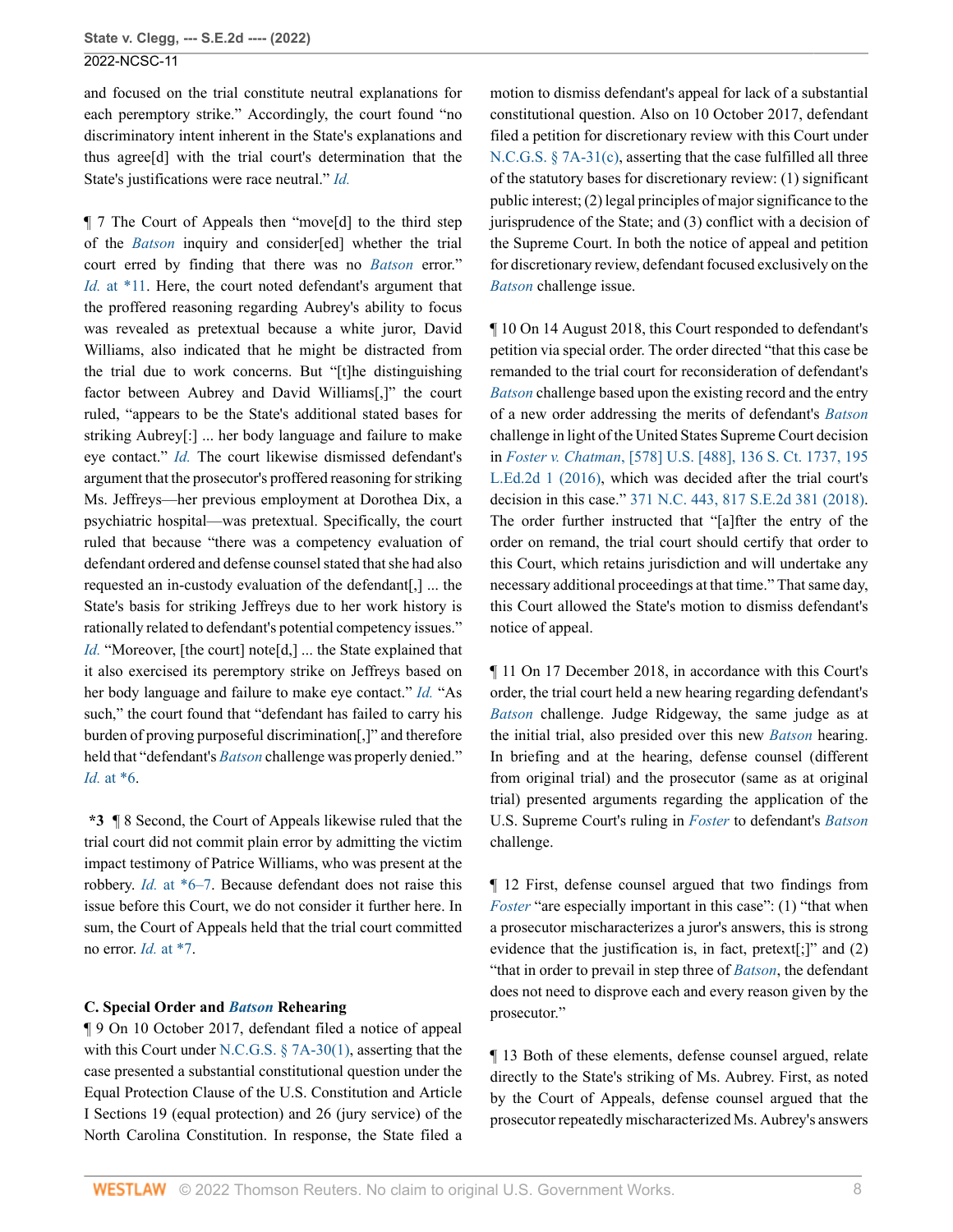by claiming that she answered "I suppose" to a question about whether she could be fair and impartial, when she actually gave that answer to a question about whether she was confident that she would be able to focus at trial. Second, defense counsel argued that because the prosecutor's first justification for the strike was shown to be pretextual, defendant did not need to undermine every other reason provided by the prosecutor, including body language and lack of eye contact. Further, defense counsel sought to undermine the prosecutor's reliance on body language and eye contact because defense counsel at trial disputed those findings and the trial court made no contemporary findings of their veracity.

**\*4** ¶ 14 Next, defense counsel argued that the prosecution's proffered reasons for striking Ms. Jeffreys likewise fall short. Regarding the prosecutor's "body language and eye contact" reasoning, defense counsel noted that the prosecutor always referred to Ms. Aubrey and Ms. Jeffreys collectively when discussing body language, never distinguishing between the two Black women and never offering more specific details about what exactly was troubling to him about their body language. Regarding the Dorothea Dix reasoning, defense counsel argued that "[i]f the prosecutor [was] genuinely concerned about [jurors'] experience with mental health being a disqualifying factor for him in making his peremptory strikes[,] ... he would have asked at least one other juror [about it]."

¶ 15 Finally, defense counsel emphasized the burden of proof in a *[Batson](http://www.westlaw.com/Link/Document/FullText?findType=Y&serNum=1986122459&pubNum=0000708&originatingDoc=Ie49697508b7d11ec9381ff4a09a81529&refType=RP&originationContext=document&vr=3.0&rs=cblt1.0&transitionType=DocumentItem&contextData=(sc.FindAndPrintPortal))* challenge: "the defendant needs to show ... that it is more likely than not that race was a substantial motivating factor for the strike[,]" not the sole reason for the strike. Based on the evidence presented that the prosecutor's proffered reasons were pretextual, defense counsel argued that defendant had met that burden.

¶ 16 In response, the prosecutor argued that his proffered raceneutral reasons for the peremptory strikes of Ms. Aubrey and Ms. Jeffreys pass *[Batson](http://www.westlaw.com/Link/Document/FullText?findType=Y&serNum=1986122459&pubNum=0000708&originatingDoc=Ie49697508b7d11ec9381ff4a09a81529&refType=RP&originationContext=document&vr=3.0&rs=cblt1.0&transitionType=DocumentItem&contextData=(sc.FindAndPrintPortal))* scrutiny. First, the prosecutor noted "some very obvious distinctions between the record here and the *[Foster](http://www.westlaw.com/Link/Document/FullText?findType=Y&serNum=2038892556&pubNum=0000708&originatingDoc=Ie49697508b7d11ec9381ff4a09a81529&refType=RP&originationContext=document&vr=3.0&rs=cblt1.0&transitionType=DocumentItem&contextData=(sc.FindAndPrintPortal))* case," namely: (1) that the victim and witnesses here are also African American; (2) that the jury here included one juror who identified as mixed race (African-American father and Chinese mother); and (3) that the prosecutor here did not blatantly and persistently focus on race during jury selection.

¶ 17 Next, the prosecutor repeated his proffered race-neutral reasons for striking Ms. Jeffreys and Ms. Aubrey. Regarding Ms. Jeffreys, the prosecutor argued that because defendant's "mental health was an underlying issue and concern for the defense," Jeffreys's experience as a nurse to mental health patients may render her "sympathetic to the Defendant despite overwhelming evidence of his guilt." The prosecutor further noted that while all of the potential jurors were asked about their occupation, "Ms. Jeffreys was the only one who said she worked or used to work in the mental health field."

¶ 18 Regarding Ms. Aubrey, the prosecutor again noted "her body language and her lack of eye contact." He then emphasized that her short and equivocal answers of "I suppose" and "I think so" to his questions about her ability to focus on the trial created concern regarding "whether or not she could be an engaged juror throughout this process."

¶ 19 Then, the prosecutor addressed his initial mistake regarding to which question Ms. Aubrey had answered "I suppose":

> ... Your Honor, I'll be the first to tell you that this is the first and only time ... I've had to address [a *[Batson](http://www.westlaw.com/Link/Document/FullText?findType=Y&serNum=1986122459&pubNum=0000708&originatingDoc=Ie49697508b7d11ec9381ff4a09a81529&refType=RP&originationContext=document&vr=3.0&rs=cblt1.0&transitionType=DocumentItem&contextData=(sc.FindAndPrintPortal))*] challenge. And I was completely flustered when this was brought up during trial. And it did cause me to misspeak with respect to the answer or the question that Ms. Aubrey was answering. And as [defense counsel] pointed out from the record, as part of my race neutral justification for Ms. Aubrey, I said when I asked her if she could be fair and impartial, her answer was "I suppose." ... I wasn't confident that she was confident that she could be fair and impartial. And that's—that's the State misspeaking. That is a product of simply getting confused. That's a standard question I ask during jury selection; can somebody be fair and impartial. And I also ask can people focus on the proceedings. And that was simply confusing those questions and her answer.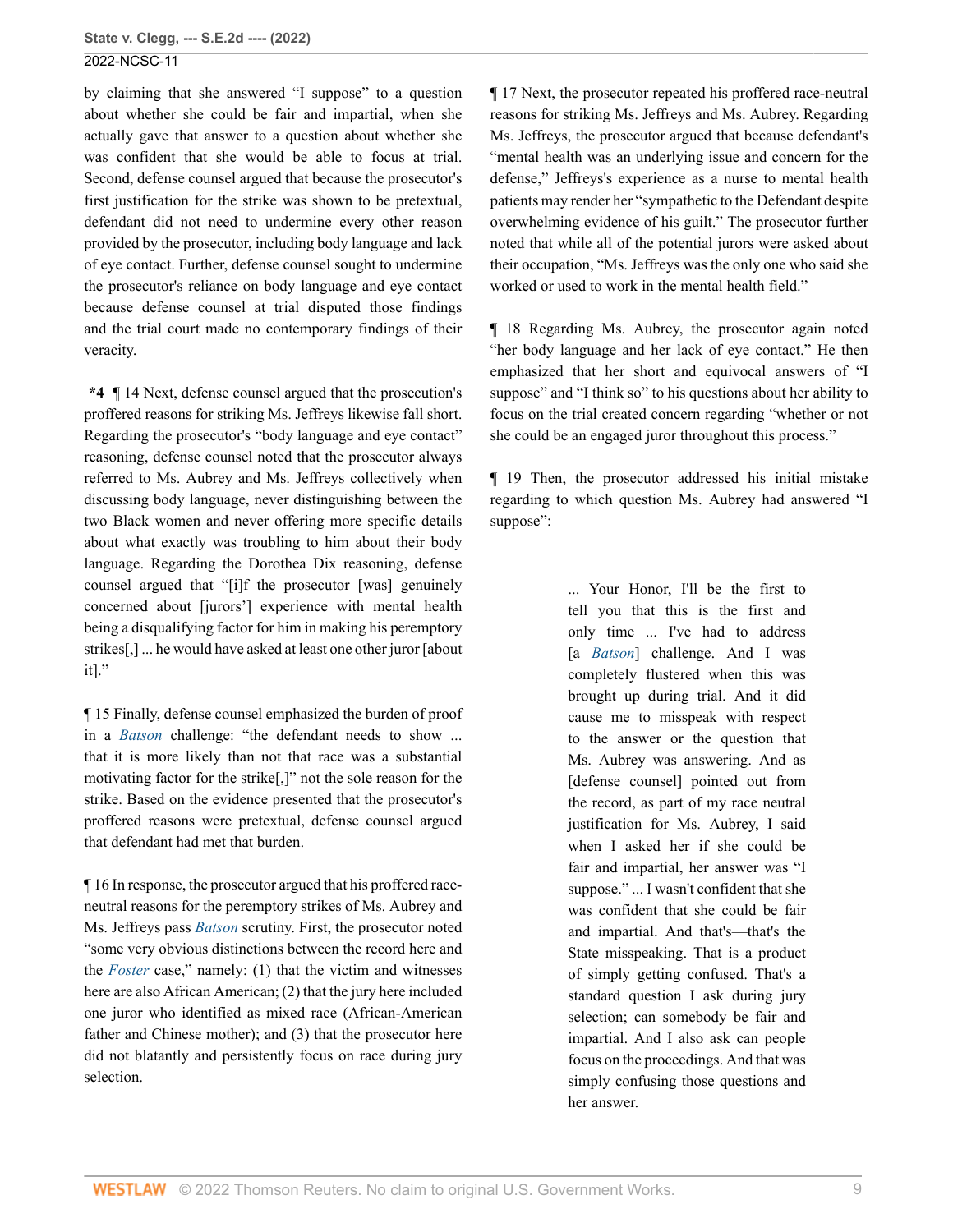¶ 20 Later, when addressing this same mistake, the prosecutor and the trial court had the following exchange:

**\*5** The [c]ourt: I think it's more misremembering than misspeaking. That's all right.

Mr. Wiggs: Right.

The [c]ourt: I mean, I think you don't—taking it in the light most favorable to you or to the prosecutor—were you the prosecutor?

Mr. Wiggs: I was.

The [c]ourt: Okay. Then taking it in the light most favorable, you didn't remember that the answer was given to another question rather than this question. So it's not misspeaking, it's misremembering.

¶ 21 Finally, the prosecutor noted several previous cases from this Court, the Court of Appeals, and the U.S. Supreme Court, emphasizing the low bar that prosecutors must meet in responding to a *[Batson](http://www.westlaw.com/Link/Document/FullText?findType=Y&serNum=1986122459&pubNum=0000708&originatingDoc=Ie49697508b7d11ec9381ff4a09a81529&refType=RP&originationContext=document&vr=3.0&rs=cblt1.0&transitionType=DocumentItem&contextData=(sc.FindAndPrintPortal))* challenge, and the wide variety of race-neutral reasons that may suffice in meeting that bar. Concluding, the prosecutor asked the trial court to again deny defendant's *[Batson](http://www.westlaw.com/Link/Document/FullText?findType=Y&serNum=1986122459&pubNum=0000708&originatingDoc=Ie49697508b7d11ec9381ff4a09a81529&refType=RP&originationContext=document&vr=3.0&rs=cblt1.0&transitionType=DocumentItem&contextData=(sc.FindAndPrintPortal))* challenge.

¶ 22 On 15 July 2019, the trial court issued its new order on defendant's *[Batson](http://www.westlaw.com/Link/Document/FullText?findType=Y&serNum=1986122459&pubNum=0000708&originatingDoc=Ie49697508b7d11ec9381ff4a09a81529&refType=RP&originationContext=document&vr=3.0&rs=cblt1.0&transitionType=DocumentItem&contextData=(sc.FindAndPrintPortal))* challenge. As requested, the court considered the race-neutral justifications offered by the prosecutor for the two peremptory strikes in question in light of *[Foster](http://www.westlaw.com/Link/Document/FullText?findType=Y&serNum=2038892556&pubNum=0000708&originatingDoc=Ie49697508b7d11ec9381ff4a09a81529&refType=RP&originationContext=document&vr=3.0&rs=cblt1.0&transitionType=DocumentItem&contextData=(sc.FindAndPrintPortal))*, noting that "[t]he Constitution forbids striking even a single prospective juror for a discriminatory purpose."

¶ 23 First, the trial court reviewed the prosecutor's strike of Ms. Jeffreys. The court found that the prosecutor's reasoning regarding Jeffreys's previous employment at Dorothea Dix Hospital "is supported by the record and constitutes an appropriate reason for the strike."

¶ 24 Second, the trial court reviewed the prosecutor's strike of Ms. Aubrey. Here, the court addressed the discrepancy between the prosecutor's stated reasoning and the record regarding Ms. Aubrey's "I suppose" answer:

7. It is evident from the record that both the trial court's and the prosecutor's memory of the answers given by Ms. Aubrey was conflated. She did not say "I suppose" in response to a question of whether she could be "fair and impartial." Rather, in answering a question from the [c]ourt as to whether there was "anything going on in your life that would make it difficult or impossible for you to serve," Ms. Aubrey said "other than missing work, no." The [c]ourt then inquired whether Ms. Aubrey worked "daytime," and Ms. Aubrey responded "day and night." Shortly thereafter, the prosecutor asked Ms. Aubrey the following questions:

*Prosecutor*: Okay. Ms. Aubrey, do you feel confident you can focus on what's going on here?

*Ms. Aubrey*: I suppose.

*Prosecutor*: I want you to be confident about it. You just don't want to be a juror, or do you feel like if you were here, you could focus and do what we need you to do?

*Ms. Aubrey*: I think so.

8. In retrospect, had the prosecutor, in offering his raceneutral basis for exercising the strike of Ms. Aubrey, stated that he was concerned that she had answered "I suppose" to the question of whether she could focus, when coupled with her concern that she worked "day and night" and would miss work, that, in the [c]ourt's view, would have constituted a neutral justification for the strike.

9. However, as it stands, the State's offered reason for striking Ms. Aubrey based on her "I suppose" answer is not supported by the record because the prosecutor associated that answer with whether she could be "fair and impartial," not whether she could focus.

**\*6** 10. The *[Foster](http://www.westlaw.com/Link/Document/FullText?findType=Y&serNum=2038892556&pubNum=0000708&originatingDoc=Ie49697508b7d11ec9381ff4a09a81529&refType=RP&originationContext=document&vr=3.0&rs=cblt1.0&transitionType=DocumentItem&contextData=(sc.FindAndPrintPortal))* Court instructs that when reasons that are offered by a prosecutor as a basis for exercising a strike contradict or mischaracterize the record, those reasons must be rejected in evaluating whether race was a motivating factor in exercising a strike. *[Foster](http://www.westlaw.com/Link/Document/FullText?findType=Y&serNum=2038892556&pubNum=0000708&originatingDoc=Ie49697508b7d11ec9381ff4a09a81529&refType=RP&fi=co_pp_sp_708_1750&originationContext=document&vr=3.0&rs=cblt1.0&transitionType=DocumentItem&contextData=(sc.FindAndPrintPortal)#co_pp_sp_708_1750)*, *supra*[, at 1750](http://www.westlaw.com/Link/Document/FullText?findType=Y&serNum=2038892556&pubNum=0000708&originatingDoc=Ie49697508b7d11ec9381ff4a09a81529&refType=RP&fi=co_pp_sp_708_1750&originationContext=document&vr=3.0&rs=cblt1.0&transitionType=DocumentItem&contextData=(sc.FindAndPrintPortal)#co_pp_sp_708_1750) (prosecutor's reasons were "contradicted by the record"); 1753 (prosecutor's justifications were "mischaracterization of the record"); 1753 ("[m]any of the State's secondary justifications similarly came undone when subjected to scrutiny").

11. Moreover, a trial court is not permitted to consider race-neutral reasons for exercising a strike that are not articulated by the prosecutor. *[Miller-El v. Dretke](http://www.westlaw.com/Link/Document/FullText?findType=Y&serNum=2006791870&pubNum=0000780&originatingDoc=Ie49697508b7d11ec9381ff4a09a81529&refType=RP&fi=co_pp_sp_780_250&originationContext=document&vr=3.0&rs=cblt1.0&transitionType=DocumentItem&contextData=(sc.FindAndPrintPortal)#co_pp_sp_780_250)*, 545 U.S. [231, 250–52, 125 S.Ct. 2317, 162 L.Ed.2d 196 \(2005\)](http://www.westlaw.com/Link/Document/FullText?findType=Y&serNum=2006791870&pubNum=0000780&originatingDoc=Ie49697508b7d11ec9381ff4a09a81529&refType=RP&fi=co_pp_sp_780_250&originationContext=document&vr=3.0&rs=cblt1.0&transitionType=DocumentItem&contextData=(sc.FindAndPrintPortal)#co_pp_sp_780_250) ("If the stated reason does not hold up, its pretextual significance does not fade because a trial judge, or an appeals court, can imagine a reason that might not have been shown up as false. The Court of Appeals's and the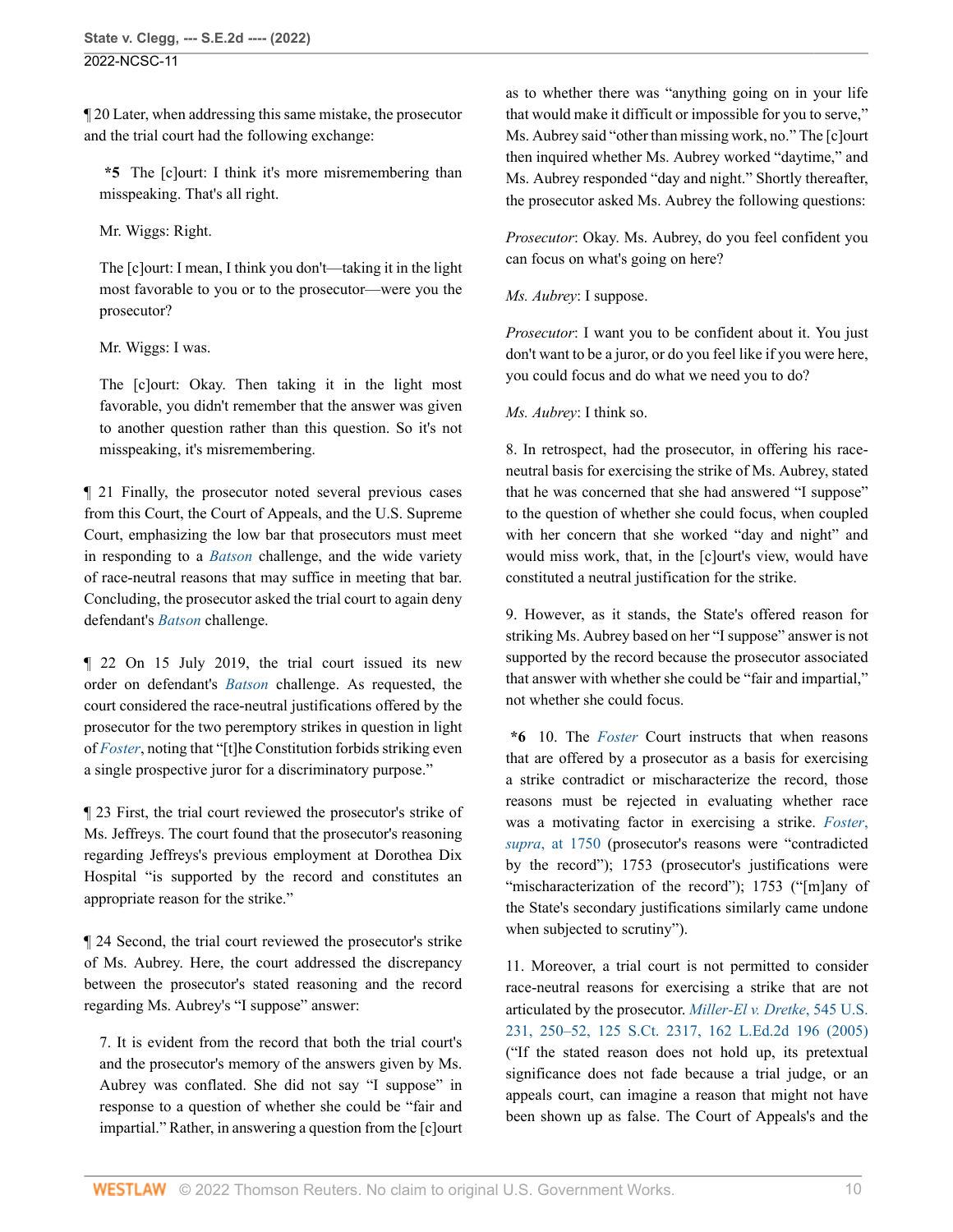dissent's substitution of a reason for eliminating Warren does nothing to satisfy the prosecutors' burden of stating a racially neutral explanation for their own actions.")

12. Strict application of the rules articulated in *[Foster](http://www.westlaw.com/Link/Document/FullText?findType=Y&serNum=2038892556&pubNum=0000708&originatingDoc=Ie49697508b7d11ec9381ff4a09a81529&refType=RP&originationContext=document&vr=3.0&rs=cblt1.0&transitionType=DocumentItem&contextData=(sc.FindAndPrintPortal))* and *[Miller-El](http://www.westlaw.com/Link/Document/FullText?findType=Y&serNum=2006791870&pubNum=0000708&originatingDoc=Ie49697508b7d11ec9381ff4a09a81529&refType=RP&originationContext=document&vr=3.0&rs=cblt1.0&transitionType=DocumentItem&contextData=(sc.FindAndPrintPortal))* to the race-neutral (but mis-remembered) reasons provided by the prosecutor justifying Ms. Aubrey's strike would require the [c]ourt to exclude and not consider the reason articulated by the prosecutor – that Ms. Aubrey said that "she supposed" she could be fair and impartial – because that reason is contradicted by the record.

¶ 25 After thus rejecting the "I suppose" rationale for Ms. Aubrey's strike, the trial court then considered "the only [remaining] race-neutral reason articulated by the prosecutor[:] ... the 'body language' and 'lack of eye contact' rationale." Here, the court noted that "[t]he 'body language' rationale was disputed by trial counsel for the defendant, and the trial court made no specific findings regarding Ms. Aubrey's body language or demeanor." The court then noted that this "circumstance is similar to one that arose in *Snyder v. Louisiana*[, 552 U.S. 472, 128 S.Ct. 1203, 170](http://www.westlaw.com/Link/Document/FullText?findType=Y&serNum=2015520672&pubNum=0000708&originatingDoc=Ie49697508b7d11ec9381ff4a09a81529&refType=RP&originationContext=document&vr=3.0&rs=cblt1.0&transitionType=DocumentItem&contextData=(sc.FindAndPrintPortal)) [L.Ed.2d 175 \(2008\)](http://www.westlaw.com/Link/Document/FullText?findType=Y&serNum=2015520672&pubNum=0000708&originatingDoc=Ie49697508b7d11ec9381ff4a09a81529&refType=RP&originationContext=document&vr=3.0&rs=cblt1.0&transitionType=DocumentItem&contextData=(sc.FindAndPrintPortal))," in which the U.S. Supreme Court rejected the validity of a peremptory strike of an African-American juror on the basis of alleged "nervousness" when "the record does not show that the trial judge actually made a determination concerning [the potential juror's] demeanor." *Snyder*[, 552 U.S. at 479, 128 S.Ct. 1203.](http://www.westlaw.com/Link/Document/FullText?findType=Y&serNum=2015520672&pubNum=0000780&originatingDoc=Ie49697508b7d11ec9381ff4a09a81529&refType=RP&fi=co_pp_sp_780_479&originationContext=document&vr=3.0&rs=cblt1.0&transitionType=DocumentItem&contextData=(sc.FindAndPrintPortal)#co_pp_sp_780_479) "Hence," the trial court stated, "without findings of fact by the trial court, the *[Snyder](http://www.westlaw.com/Link/Document/FullText?findType=Y&serNum=2015520672&pubNum=0000708&originatingDoc=Ie49697508b7d11ec9381ff4a09a81529&refType=RP&originationContext=document&vr=3.0&rs=cblt1.0&transitionType=DocumentItem&contextData=(sc.FindAndPrintPortal))* Court appears to instruct that for appellate purposes the 'body language' race-neutral justification offered by the prosecutor cannot be viewed as sufficient." "As such," the trial court ruled, "both race-neutral justifications offered by the prosecutor fail—one because the prosecutor misremembered the question to which Ms. Aubrey responded 'I suppose,' and the other because the trial court failed to make sufficient findings of fact to establish a record of Ms. Aubrey's body language."

¶ 26 Next, the trial court reviewed the arguments presented by defendant that the State's peremptory strikes constitute a *[Batson](http://www.westlaw.com/Link/Document/FullText?findType=Y&serNum=1986122459&pubNum=0000708&originatingDoc=Ie49697508b7d11ec9381ff4a09a81529&refType=RP&originationContext=document&vr=3.0&rs=cblt1.0&transitionType=DocumentItem&contextData=(sc.FindAndPrintPortal))* violation. First, the court noted defendant's statistical evidence regarding jury selection in this case. Specifically, the court observed:

> Three of the 22 venire members were non-white. The prosecutor used 4 of 7 peremptory strikes allotted to each

party by statute. Among those venire members whom the State struck, 2 were African[-]American women. Hence, the State struck 2 of the 3 non-white members of the venire, which also turned out to be all the non-white female venire members. The remaining two peremptory strikes exercised by the State were of white males.

**\*7** ¶ 27 The trial court then considered "[t]he evidence proffered by the [d]efendant relating to statewide disparities in the exercise of peremptory challenges[.]" Specifically, the court observed "that in non-capital cases studied from 2011-2012, [North Carolina] prosecutors struck black venire members at about twice the rate of white" (citing D. Pollitt & B. Warren, *[Thirty Years of Disappointment: North Carolina's](http://www.westlaw.com/Link/Document/FullText?findType=Y&serNum=0452013574&pubNum=0001199&originatingDoc=Ie49697508b7d11ec9381ff4a09a81529&refType=LR&fi=co_pp_sp_1199_1964&originationContext=document&vr=3.0&rs=cblt1.0&transitionType=DocumentItem&contextData=(sc.FindAndPrintPortal)#co_pp_sp_1199_1964) [Remarkable Appellate Batson Record](http://www.westlaw.com/Link/Document/FullText?findType=Y&serNum=0452013574&pubNum=0001199&originatingDoc=Ie49697508b7d11ec9381ff4a09a81529&refType=LR&fi=co_pp_sp_1199_1964&originationContext=document&vr=3.0&rs=cblt1.0&transitionType=DocumentItem&contextData=(sc.FindAndPrintPortal)#co_pp_sp_1199_1964)*, 94 N.C. L. Rev. 1957, [1964 \(2016\)](http://www.westlaw.com/Link/Document/FullText?findType=Y&serNum=0452013574&pubNum=0001199&originatingDoc=Ie49697508b7d11ec9381ff4a09a81529&refType=LR&fi=co_pp_sp_1199_1964&originationContext=document&vr=3.0&rs=cblt1.0&transitionType=DocumentItem&contextData=(sc.FindAndPrintPortal)#co_pp_sp_1199_1964)).

¶ 28 Next, the trial court considered defendant's side-byside comparison of the questioning of white and Black potential jurors regarding their ability to focus during trial. Specifically, regarding the allegedly disparate questioning of Mr. David Williams and Ms. Aubrey on this issue, the court "[did] not find this side-by-side comparison particularly pertinent because Mr. Williams had previously stated that, with respect to his supervisory duties, 'I can juggle things around,' whereas Ms. Aubrey did not indicate any flexibility in her 'day and night' work schedule that might ease her concern about missing work."

¶ 29 Finally, the trial court turned to the third step of the *[Batson](http://www.westlaw.com/Link/Document/FullText?findType=Y&serNum=1986122459&pubNum=0000708&originatingDoc=Ie49697508b7d11ec9381ff4a09a81529&refType=RP&originationContext=document&vr=3.0&rs=cblt1.0&transitionType=DocumentItem&contextData=(sc.FindAndPrintPortal))* analysis: "determin[ing] whether the defendant has shown purposeful discrimination" (internal citation omitted). Again, the trial court ruled that "[d]efendant has shown that the race-neutral justifications offered by the prosecutor cannot be supported by the record—either because the prosecutor mis-remembered the potential juror's answer or because the trial court failed to make an adequate record of the body language of the prospective juror." Further, the court noted that "[t]he [d]efendant has also shown evidence of statistical disparities in the exercise of peremptory challenges by prosecutors in statewide jury selection studies in data collected from 1990 to 2012."

¶ 30 The trial court then stated its ultimate conclusion: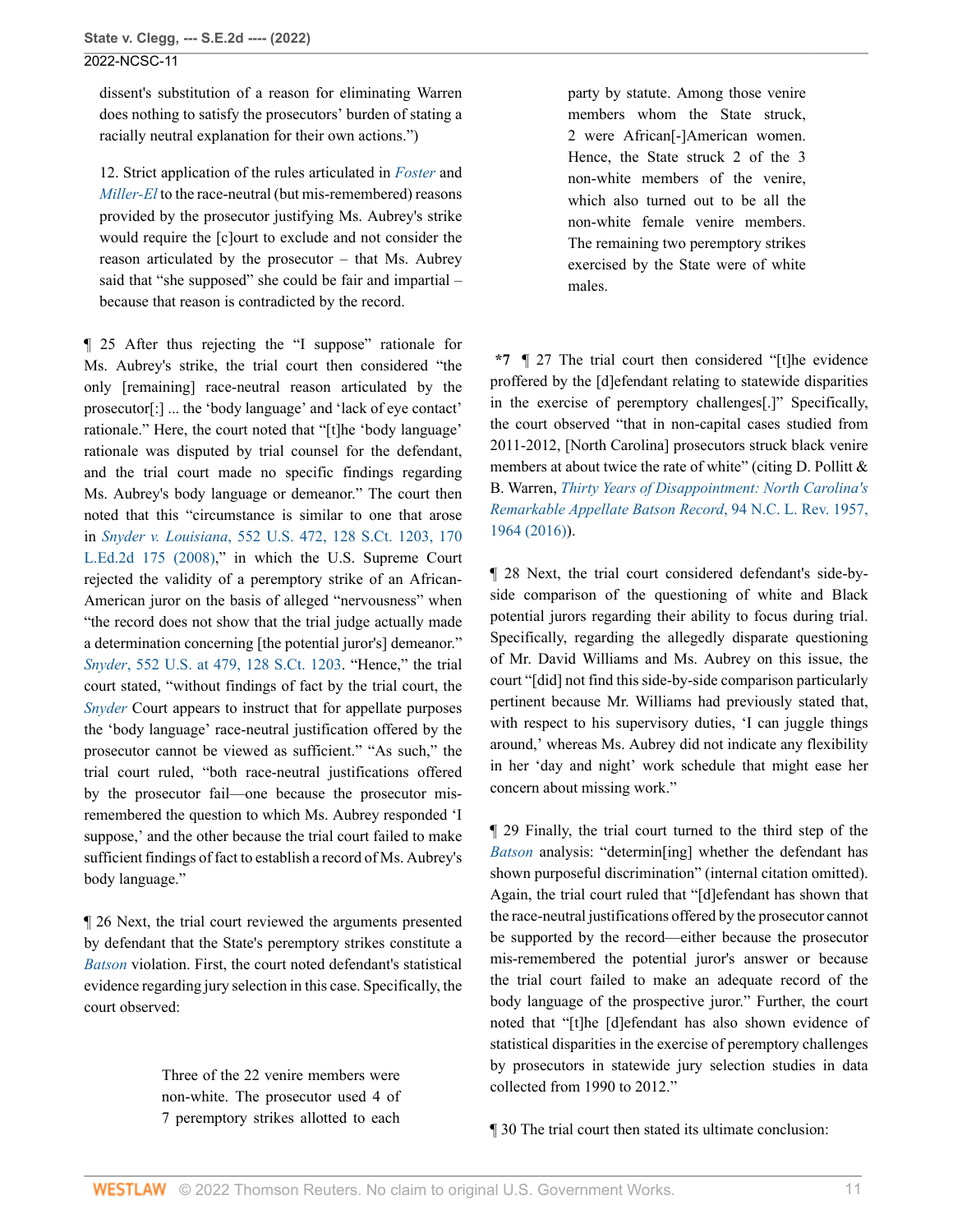However, the [c]ourt cannot conclude from this record that in this case, the State has engaged in "purposeful discrimination." As the [d]efendant points out, the applicable standard is, given all relevant circumstances, "whether it was more likely than not that the challenge was improperly motivated." *[Johnson v. California](http://www.westlaw.com/Link/Document/FullText?findType=Y&serNum=2006791983&pubNum=0000780&originatingDoc=Ie49697508b7d11ec9381ff4a09a81529&refType=RP&fi=co_pp_sp_780_170&originationContext=document&vr=3.0&rs=cblt1.0&transitionType=DocumentItem&contextData=(sc.FindAndPrintPortal)#co_pp_sp_780_170)*, 545 [U.S. 162, 170, 125 S.Ct. 2410, 162 L.Ed.2d 129 \(2005\)](http://www.westlaw.com/Link/Document/FullText?findType=Y&serNum=2006791983&pubNum=0000780&originatingDoc=Ie49697508b7d11ec9381ff4a09a81529&refType=RP&fi=co_pp_sp_780_170&originationContext=document&vr=3.0&rs=cblt1.0&transitionType=DocumentItem&contextData=(sc.FindAndPrintPortal)#co_pp_sp_780_170). Even on this relaxed "more likely than not" standard, this [c]ourt concludes that essential evidence of purposeful discrimination—which is the [d]efendant's burden to prove —is lacking.

¶ 31 In support of this conclusion, the trial court noted that "[t]he cases in which the [U.S.] Supreme Court has found that the state exercised peremptory challenges in a purposefully discriminatory fashion are strikingly different from the case at hand." By way of example, the court noted that both *[Foster](http://www.westlaw.com/Link/Document/FullText?findType=Y&serNum=2038892556&pubNum=0000708&originatingDoc=Ie49697508b7d11ec9381ff4a09a81529&refType=RP&originationContext=document&vr=3.0&rs=cblt1.0&transitionType=DocumentItem&contextData=(sc.FindAndPrintPortal))* and *[Miller-El](http://www.westlaw.com/Link/Document/FullText?findType=Y&serNum=2006791870&pubNum=0000708&originatingDoc=Ie49697508b7d11ec9381ff4a09a81529&refType=RP&originationContext=document&vr=3.0&rs=cblt1.0&transitionType=DocumentItem&contextData=(sc.FindAndPrintPortal))* included glaring evidence of racial discrimination by prosecutors, including: (1) a finding that the prosecutor's explanations were "misrepresentations" and "contradicted by the record," *Foster*[, 578 U.S. at 505, 136](http://www.westlaw.com/Link/Document/FullText?findType=Y&serNum=2038892556&pubNum=0000780&originatingDoc=Ie49697508b7d11ec9381ff4a09a81529&refType=RP&fi=co_pp_sp_780_505&originationContext=document&vr=3.0&rs=cblt1.0&transitionType=DocumentItem&contextData=(sc.FindAndPrintPortal)#co_pp_sp_780_505) [S.Ct. 1737;](http://www.westlaw.com/Link/Document/FullText?findType=Y&serNum=2038892556&pubNum=0000780&originatingDoc=Ie49697508b7d11ec9381ff4a09a81529&refType=RP&fi=co_pp_sp_780_505&originationContext=document&vr=3.0&rs=cblt1.0&transitionType=DocumentItem&contextData=(sc.FindAndPrintPortal)#co_pp_sp_780_505) (2) "a jury list ... found in the prosecutor's file with each black prospective juror highlighted in bright green," *id.* [at 1744](http://www.westlaw.com/Link/Document/FullText?findType=Y&serNum=2038892556&pubNum=0000708&originatingDoc=Ie49697508b7d11ec9381ff4a09a81529&refType=RP&fi=co_pp_sp_708_1744&originationContext=document&vr=3.0&rs=cblt1.0&transitionType=DocumentItem&contextData=(sc.FindAndPrintPortal)#co_pp_sp_708_1744); (3) Black prospective jurors being subjected to a "trick question" that was not asked of white prospective jurors, *Miller-El*[, 545 U.S. at 255, 125 S.Ct. 2317;](http://www.westlaw.com/Link/Document/FullText?findType=Y&serNum=2006791870&pubNum=0000780&originatingDoc=Ie49697508b7d11ec9381ff4a09a81529&refType=RP&fi=co_pp_sp_780_255&originationContext=document&vr=3.0&rs=cblt1.0&transitionType=DocumentItem&contextData=(sc.FindAndPrintPortal)#co_pp_sp_780_255) and (4) "a specific policy [in the prosecutor's office] of systematically excluding blacks from juries" evidenced by a training manual that "outlined the reasoning for excluding minorities from jury service." *Id.* [at 266, 125 S.Ct. 2317](http://www.westlaw.com/Link/Document/FullText?findType=Y&serNum=2006791870&pubNum=0000708&originatingDoc=Ie49697508b7d11ec9381ff4a09a81529&refType=RP&originationContext=document&vr=3.0&rs=cblt1.0&transitionType=DocumentItem&contextData=(sc.FindAndPrintPortal)).

**\*8** ¶ 32 By comparison, the trial court found "this case ... markedly distinguishable from the facts of this controlling authority." Specifically, the court noted:

> Unlike that authority, here the direct evidence of purposeful discrimination is not a "mischaracterization" of the record with "no grounding in fact." Rather, it appears to be an instance of a prosecutor mis-remembering whether the prospective juror had said "I suppose" in responding to a question of whether she could be fair and impartial, or whether she could focus given her "day and night" employment and concern about missing work. And,

unlike the controlling authority, no evidence has been presented of a systemic policy of the prosecutor's office to exclude black jurors, or of a trial strategy in this specific case to exclude black jurors. In other words, the [c]ourt concludes that the quantum of evidence in this case, both direct and circumstantial, is insufficient to support the conclusion that the prosecutor engaged in purposeful discrimination by excluding 2 of 3 non-white jurors.

¶ 33 Therefore, the trial court concluded "that defendant has not established that it is more likely than not that the State engaged in purposeful discrimination in excluding prospective jurors Jeffreys and Aubrey[.]" Accordingly, "the [c]ourt again order[ed] that [d]efendant's *[Batson](http://www.westlaw.com/Link/Document/FullText?findType=Y&serNum=1986122459&pubNum=0000708&originatingDoc=Ie49697508b7d11ec9381ff4a09a81529&refType=RP&originationContext=document&vr=3.0&rs=cblt1.0&transitionType=DocumentItem&contextData=(sc.FindAndPrintPortal))* objections must be OVERRULED." Finally, in accordance with this Court's 14 August 2018 Order, the trial court forwarded its order to this Court for further proceedings.

¶ 34 On 23 August 2019, defendant filed a supplementary petition for discretionary review with this Court based on the trial court's rehearing order. In this petition, defendant argued that this Court should "summarily reverse the trial court's order, vacate the judgments and order a new trial because the record unequivocally demonstrates that the State failed to meet [its] burden to proffer a race neutral reason" for its peremptory strike of Ms. Aubrey. Alternatively, defendant argued that "this Court should certify the decision below for plenary review because this case presents important principles of *[Batson](http://www.westlaw.com/Link/Document/FullText?findType=Y&serNum=1986122459&pubNum=0000708&originatingDoc=Ie49697508b7d11ec9381ff4a09a81529&refType=RP&originationContext=document&vr=3.0&rs=cblt1.0&transitionType=DocumentItem&contextData=(sc.FindAndPrintPortal))* jurisprudence" and "presents the perfect vehicle to review the appropriate standard [for] evaluating the evidence at trial and [the] standard of review on appeal." On 26 February 2020, this Court denied defendant's request for summary reversal but allowed his petition "for the purpose of affording plenary review of the issues raised in that petition."

¶ 35 Before this Court, defendant argued that the trial court erred in finding that he "failed to meet his burden to show purposeful discrimination because the State failed to articulate a reason for the peremptory strikes of Black jurors that was legitimate, facially valid[,] reasonably specific[,] or related to the case to be tried." Defendant further contended that the trial court clearly erred by "viewing the evidence in the light most favorable to the state," and ignoring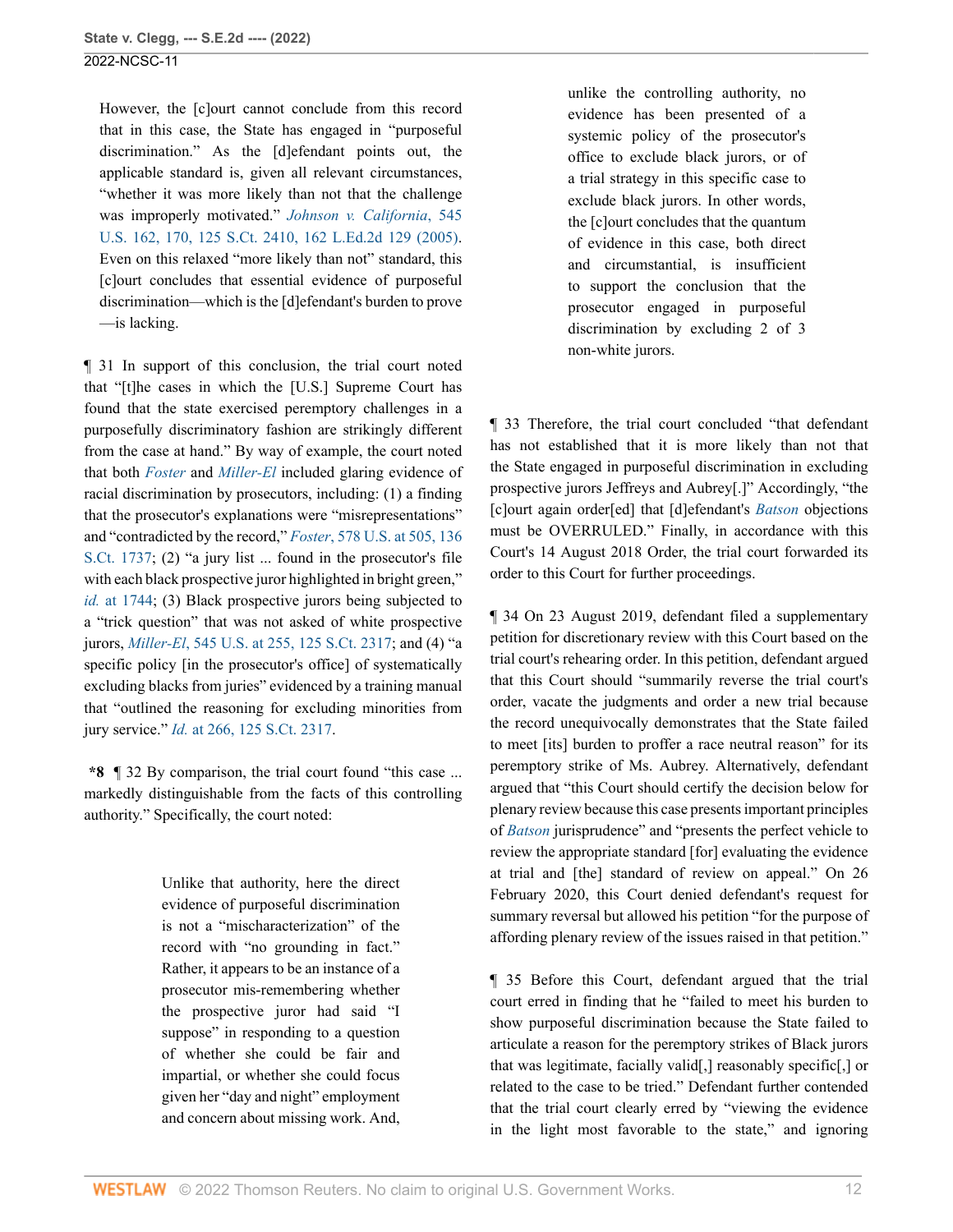or justifying evidence from which improper discriminatory intent could be inferred.

¶ 36 In response, the State argued that: (1) it had given facially valid, race-neutral reasons for its peremptory challenges at step two of the *[Batson](http://www.westlaw.com/Link/Document/FullText?findType=Y&serNum=1986122459&pubNum=0000708&originatingDoc=Ie49697508b7d11ec9381ff4a09a81529&refType=RP&originationContext=document&vr=3.0&rs=cblt1.0&transitionType=DocumentItem&contextData=(sc.FindAndPrintPortal))* test; and (2) the trial court did not clearly err at step three of the *[Batson](http://www.westlaw.com/Link/Document/FullText?findType=Y&serNum=1986122459&pubNum=0000708&originatingDoc=Ie49697508b7d11ec9381ff4a09a81529&refType=RP&originationContext=document&vr=3.0&rs=cblt1.0&transitionType=DocumentItem&contextData=(sc.FindAndPrintPortal))* test by overruling defendant's *[Batson](http://www.westlaw.com/Link/Document/FullText?findType=Y&serNum=1986122459&pubNum=0000708&originatingDoc=Ie49697508b7d11ec9381ff4a09a81529&refType=RP&originationContext=document&vr=3.0&rs=cblt1.0&transitionType=DocumentItem&contextData=(sc.FindAndPrintPortal))* objection. The parties elaborated upon these points at oral arguments before this Court on 6 October 2021.

#### **II. Analysis**

<span id="page-12-0"></span>**\*9 [\[1\]](#page-0-0)** ¶ 37 Now, we must consider whether the trial court's ruling regarding defendant's *[Batson](http://www.westlaw.com/Link/Document/FullText?findType=Y&serNum=1986122459&pubNum=0000708&originatingDoc=Ie49697508b7d11ec9381ff4a09a81529&refType=RP&originationContext=document&vr=3.0&rs=cblt1.0&transitionType=DocumentItem&contextData=(sc.FindAndPrintPortal))* challenge was clearly erroneous. *See Snyder*[, 552 U.S. at 477, 128 S.Ct. 1203](http://www.westlaw.com/Link/Document/FullText?findType=Y&serNum=2015520672&pubNum=0000780&originatingDoc=Ie49697508b7d11ec9381ff4a09a81529&refType=RP&fi=co_pp_sp_780_477&originationContext=document&vr=3.0&rs=cblt1.0&transitionType=DocumentItem&contextData=(sc.FindAndPrintPortal)#co_pp_sp_780_477) ("On appeal, a trial court's ruling on the issue of discriminatory intent must be sustained unless it is clearly erroneous"); *[State](http://www.westlaw.com/Link/Document/FullText?findType=Y&serNum=2006431038&pubNum=0000572&originatingDoc=Ie49697508b7d11ec9381ff4a09a81529&refType=RP&fi=co_pp_sp_572_339&originationContext=document&vr=3.0&rs=cblt1.0&transitionType=DocumentItem&contextData=(sc.FindAndPrintPortal)#co_pp_sp_572_339) v. Chapman*[, 359 N.C. 328, 339, 611 S.E.2d 794 \(2005\)](http://www.westlaw.com/Link/Document/FullText?findType=Y&serNum=2006431038&pubNum=0000572&originatingDoc=Ie49697508b7d11ec9381ff4a09a81529&refType=RP&fi=co_pp_sp_572_339&originationContext=document&vr=3.0&rs=cblt1.0&transitionType=DocumentItem&contextData=(sc.FindAndPrintPortal)#co_pp_sp_572_339) ("Thus, the standard of review is whether the trial court's [*[Batson](http://www.westlaw.com/Link/Document/FullText?findType=Y&serNum=1986122459&pubNum=0000708&originatingDoc=Ie49697508b7d11ec9381ff4a09a81529&refType=RP&originationContext=document&vr=3.0&rs=cblt1.0&transitionType=DocumentItem&contextData=(sc.FindAndPrintPortal))*] findings are clearly erroneous"). Such "clear error" is "deemed to exist when, on the entire evidence[,] the Court is left with the definite and firm conviction that a mistake has been committed." *State v. Bennett*[, 374 N.C. 579, 592,](http://www.westlaw.com/Link/Document/FullText?findType=Y&serNum=2051204528&pubNum=0000572&originatingDoc=Ie49697508b7d11ec9381ff4a09a81529&refType=RP&fi=co_pp_sp_572_592&originationContext=document&vr=3.0&rs=cblt1.0&transitionType=DocumentItem&contextData=(sc.FindAndPrintPortal)#co_pp_sp_572_592) [843 S.E.2d 222 \(2020\)](http://www.westlaw.com/Link/Document/FullText?findType=Y&serNum=2051204528&pubNum=0000572&originatingDoc=Ie49697508b7d11ec9381ff4a09a81529&refType=RP&fi=co_pp_sp_572_592&originationContext=document&vr=3.0&rs=cblt1.0&transitionType=DocumentItem&contextData=(sc.FindAndPrintPortal)#co_pp_sp_572_592) (cleaned up). In order to make this determination, we first summarize the applicable history and precedent regarding racial discrimination in jury selection and *[Batson](http://www.westlaw.com/Link/Document/FullText?findType=Y&serNum=1986122459&pubNum=0000708&originatingDoc=Ie49697508b7d11ec9381ff4a09a81529&refType=RP&originationContext=document&vr=3.0&rs=cblt1.0&transitionType=DocumentItem&contextData=(sc.FindAndPrintPortal))* challenges.

# **A.** *[Batson](http://www.westlaw.com/Link/Document/FullText?findType=Y&serNum=1986122459&pubNum=0000708&originatingDoc=Ie49697508b7d11ec9381ff4a09a81529&refType=RP&originationContext=document&vr=3.0&rs=cblt1.0&transitionType=DocumentItem&contextData=(sc.FindAndPrintPortal))* **History and Precedent**

<span id="page-12-1"></span>**[\[2\]](#page-0-1)** ¶ 38 Juries are at the heart of our constitutional democracy. *See* [U.S. Const. amend. VI](http://www.westlaw.com/Link/Document/FullText?findType=L&pubNum=1000583&cite=USCOAMENDVI&originatingDoc=Ie49697508b7d11ec9381ff4a09a81529&refType=LQ&originationContext=document&vr=3.0&rs=cblt1.0&transitionType=DocumentItem&contextData=(sc.FindAndPrintPortal)) (establishing the right to a jury in criminal trials); [U.S. Const. amend VII](http://www.westlaw.com/Link/Document/FullText?findType=L&pubNum=1000583&cite=USCOAMENDVII&originatingDoc=Ie49697508b7d11ec9381ff4a09a81529&refType=LQ&originationContext=document&vr=3.0&rs=cblt1.0&transitionType=DocumentItem&contextData=(sc.FindAndPrintPortal)) (establishing the right to a jury in civil suits); *[Duncan v.](http://www.westlaw.com/Link/Document/FullText?findType=Y&serNum=1968131174&pubNum=0000780&originatingDoc=Ie49697508b7d11ec9381ff4a09a81529&refType=RP&fi=co_pp_sp_780_149&originationContext=document&vr=3.0&rs=cblt1.0&transitionType=DocumentItem&contextData=(sc.FindAndPrintPortal)#co_pp_sp_780_149) Louisiana*[, 391 U.S. 145, 149, 88 S.Ct. 1444, 20 L.Ed.2d](http://www.westlaw.com/Link/Document/FullText?findType=Y&serNum=1968131174&pubNum=0000780&originatingDoc=Ie49697508b7d11ec9381ff4a09a81529&refType=RP&fi=co_pp_sp_780_149&originationContext=document&vr=3.0&rs=cblt1.0&transitionType=DocumentItem&contextData=(sc.FindAndPrintPortal)#co_pp_sp_780_149) [491 \(1968\)](http://www.westlaw.com/Link/Document/FullText?findType=Y&serNum=1968131174&pubNum=0000780&originatingDoc=Ie49697508b7d11ec9381ff4a09a81529&refType=RP&fi=co_pp_sp_780_149&originationContext=document&vr=3.0&rs=cblt1.0&transitionType=DocumentItem&contextData=(sc.FindAndPrintPortal)#co_pp_sp_780_149) (noting "that trial by jury in criminal cases is fundamental to the American scheme of justice ..."). Principally, juries "safeguard[ ] a person accused of crime against the arbitrary exercise of power by a prosecutor or judge." *Batson*[, 476 U.S. at 86, 106 S.Ct. 1712](http://www.westlaw.com/Link/Document/FullText?findType=Y&serNum=1986122459&pubNum=0000780&originatingDoc=Ie49697508b7d11ec9381ff4a09a81529&refType=RP&fi=co_pp_sp_780_86&originationContext=document&vr=3.0&rs=cblt1.0&transitionType=DocumentItem&contextData=(sc.FindAndPrintPortal)#co_pp_sp_780_86) (citing *Duncan*[, 391 U.S. at 156, 88 S.Ct. 1444\)](http://www.westlaw.com/Link/Document/FullText?findType=Y&serNum=1968131174&pubNum=0000780&originatingDoc=Ie49697508b7d11ec9381ff4a09a81529&refType=RP&fi=co_pp_sp_780_156&originationContext=document&vr=3.0&rs=cblt1.0&transitionType=DocumentItem&contextData=(sc.FindAndPrintPortal)#co_pp_sp_780_156). More broadly, though, jury service also "affords ordinary citizens a valuable opportunity to participate in a process of government, an experience fostering, one hopes, a respect for law." *[Powers](http://www.westlaw.com/Link/Document/FullText?findType=Y&serNum=1991062987&pubNum=0000780&originatingDoc=Ie49697508b7d11ec9381ff4a09a81529&refType=RP&fi=co_pp_sp_780_407&originationContext=document&vr=3.0&rs=cblt1.0&transitionType=DocumentItem&contextData=(sc.FindAndPrintPortal)#co_pp_sp_780_407) v. Ohio*[, 499 U.S. 400, 407, 111 S.Ct. 1364, 113 L.Ed.2d](http://www.westlaw.com/Link/Document/FullText?findType=Y&serNum=1991062987&pubNum=0000780&originatingDoc=Ie49697508b7d11ec9381ff4a09a81529&refType=RP&fi=co_pp_sp_780_407&originationContext=document&vr=3.0&rs=cblt1.0&transitionType=DocumentItem&contextData=(sc.FindAndPrintPortal)#co_pp_sp_780_407) [411 \(1991\)](http://www.westlaw.com/Link/Document/FullText?findType=Y&serNum=1991062987&pubNum=0000780&originatingDoc=Ie49697508b7d11ec9381ff4a09a81529&refType=RP&fi=co_pp_sp_780_407&originationContext=document&vr=3.0&rs=cblt1.0&transitionType=DocumentItem&contextData=(sc.FindAndPrintPortal)#co_pp_sp_780_407) (citing *Duncan*[, 391 U.S. at 187, 88 S.Ct. 1444](http://www.westlaw.com/Link/Document/FullText?findType=Y&serNum=1968131174&pubNum=0000780&originatingDoc=Ie49697508b7d11ec9381ff4a09a81529&refType=RP&fi=co_pp_sp_780_187&originationContext=document&vr=3.0&rs=cblt1.0&transitionType=DocumentItem&contextData=(sc.FindAndPrintPortal)#co_pp_sp_780_187) (Harlan, J., dissenting)). "Indeed, with the exception of

voting, for most citizens the honor and privilege of jury duty is their most significant opportunity to participate in the democratic process." *[Id.](http://www.westlaw.com/Link/Document/FullText?findType=Y&serNum=1991062987&pubNum=0000780&originatingDoc=Ie49697508b7d11ec9381ff4a09a81529&refType=RP&originationContext=document&vr=3.0&rs=cblt1.0&transitionType=DocumentItem&contextData=(sc.FindAndPrintPortal))*

<span id="page-12-4"></span><span id="page-12-3"></span><span id="page-12-2"></span>**[\[3\]](#page-0-2) [\[4\]](#page-0-3) [\[5\]](#page-0-4)** ¶ 39 Because juries are so fundamental to our system, racial discrimination in jury selection is deeply harmful. "Purposeful racial discrimination in the selection of the venire ... denies [a criminal defendant] the protection that a trial by jury is intended to secure." *[Batson](http://www.westlaw.com/Link/Document/FullText?findType=Y&serNum=1986122459&pubNum=0000708&originatingDoc=Ie49697508b7d11ec9381ff4a09a81529&refType=RP&originationContext=document&vr=3.0&rs=cblt1.0&transitionType=DocumentItem&contextData=(sc.FindAndPrintPortal))*, 476 [at 86, 106 S.Ct. 1712](http://www.westlaw.com/Link/Document/FullText?findType=Y&serNum=1986122459&pubNum=0000708&originatingDoc=Ie49697508b7d11ec9381ff4a09a81529&refType=RP&originationContext=document&vr=3.0&rs=cblt1.0&transitionType=DocumentItem&contextData=(sc.FindAndPrintPortal)); *see also Miller-El*[, 545 U.S. at](http://www.westlaw.com/Link/Document/FullText?findType=Y&serNum=2006791870&pubNum=0000780&originatingDoc=Ie49697508b7d11ec9381ff4a09a81529&refType=RP&fi=co_pp_sp_780_237&originationContext=document&vr=3.0&rs=cblt1.0&transitionType=DocumentItem&contextData=(sc.FindAndPrintPortal)#co_pp_sp_780_237) [237, 125 S.Ct. 2317](http://www.westlaw.com/Link/Document/FullText?findType=Y&serNum=2006791870&pubNum=0000780&originatingDoc=Ie49697508b7d11ec9381ff4a09a81529&refType=RP&fi=co_pp_sp_780_237&originationContext=document&vr=3.0&rs=cblt1.0&transitionType=DocumentItem&contextData=(sc.FindAndPrintPortal)#co_pp_sp_780_237) ("Defendants are harmed, of course, when racial discrimination in jury selection compromises the right of trial by impartial jury."). In addition to the defendant, such discrimination also harms the excluded juror, who is unduly denied the civic responsibility and opportunity of jury participation. *See Batson*[, 476 U.S. at](http://www.westlaw.com/Link/Document/FullText?findType=Y&serNum=1986122459&pubNum=0000780&originatingDoc=Ie49697508b7d11ec9381ff4a09a81529&refType=RP&fi=co_pp_sp_780_87&originationContext=document&vr=3.0&rs=cblt1.0&transitionType=DocumentItem&contextData=(sc.FindAndPrintPortal)#co_pp_sp_780_87) [87, 106 S.Ct. 1712](http://www.westlaw.com/Link/Document/FullText?findType=Y&serNum=1986122459&pubNum=0000780&originatingDoc=Ie49697508b7d11ec9381ff4a09a81529&refType=RP&fi=co_pp_sp_780_87&originationContext=document&vr=3.0&rs=cblt1.0&transitionType=DocumentItem&contextData=(sc.FindAndPrintPortal)#co_pp_sp_780_87) (noting that "by denying a person participation in jury service on account of his race, the State unconstitutionally discriminated against the excluded juror"). Even more broadly, "[t]he harm from discriminatory jury selection extends beyond that inflicted on the defendant and the excluded juror to touch the entire community." *[Id.](http://www.westlaw.com/Link/Document/FullText?findType=Y&serNum=1986122459&pubNum=0000780&originatingDoc=Ie49697508b7d11ec9381ff4a09a81529&refType=RP&originationContext=document&vr=3.0&rs=cblt1.0&transitionType=DocumentItem&contextData=(sc.FindAndPrintPortal))* "That is, the very integrity of the courts is jeopardized when a prosecutor's discrimination invites cynicism respecting the jury's neutrality and undermines public confidence in adjudication." *Miller-El*[, 545 U.S. at 238, 125 S.Ct. 2317](http://www.westlaw.com/Link/Document/FullText?findType=Y&serNum=2006791870&pubNum=0000780&originatingDoc=Ie49697508b7d11ec9381ff4a09a81529&refType=RP&fi=co_pp_sp_780_238&originationContext=document&vr=3.0&rs=cblt1.0&transitionType=DocumentItem&contextData=(sc.FindAndPrintPortal)#co_pp_sp_780_238) (cleaned up). In short, racial discrimination in jury selection "is at war with our basic concepts of a democratic society and a representative government." *Smith v. Texas*[, 311 U.S. 128,](http://www.westlaw.com/Link/Document/FullText?findType=Y&serNum=1940125359&pubNum=0000780&originatingDoc=Ie49697508b7d11ec9381ff4a09a81529&refType=RP&fi=co_pp_sp_780_130&originationContext=document&vr=3.0&rs=cblt1.0&transitionType=DocumentItem&contextData=(sc.FindAndPrintPortal)#co_pp_sp_780_130) [130, 61 S.Ct. 164, 85 L.Ed. 84 \(1940\)](http://www.westlaw.com/Link/Document/FullText?findType=Y&serNum=1940125359&pubNum=0000780&originatingDoc=Ie49697508b7d11ec9381ff4a09a81529&refType=RP&fi=co_pp_sp_780_130&originationContext=document&vr=3.0&rs=cblt1.0&transitionType=DocumentItem&contextData=(sc.FindAndPrintPortal)#co_pp_sp_780_130).

¶ 40 Accordingly, our courts have long sought to protect the sanctity of juries from the stain of racism. In 1880, the U.S. Supreme Court held that state laws limiting jury service to white men violate the Equal Protection Clause of the Fourteenth Amendment of the U.S. Constitution. *[Strauder](http://www.westlaw.com/Link/Document/FullText?findType=Y&serNum=1800132385&pubNum=0000780&originatingDoc=Ie49697508b7d11ec9381ff4a09a81529&refType=RP&fi=co_pp_sp_780_310&originationContext=document&vr=3.0&rs=cblt1.0&transitionType=DocumentItem&contextData=(sc.FindAndPrintPortal)#co_pp_sp_780_310)*, [100 U.S. at 310.](http://www.westlaw.com/Link/Document/FullText?findType=Y&serNum=1800132385&pubNum=0000780&originatingDoc=Ie49697508b7d11ec9381ff4a09a81529&refType=RP&fi=co_pp_sp_780_310&originationContext=document&vr=3.0&rs=cblt1.0&transitionType=DocumentItem&contextData=(sc.FindAndPrintPortal)#co_pp_sp_780_310) Even after *[Strauder](http://www.westlaw.com/Link/Document/FullText?findType=Y&serNum=1800132385&pubNum=0000780&originatingDoc=Ie49697508b7d11ec9381ff4a09a81529&refType=RP&originationContext=document&vr=3.0&rs=cblt1.0&transitionType=DocumentItem&contextData=(sc.FindAndPrintPortal))*, though, "critical problems persisted." *[Flowers v. Mississippi](http://www.westlaw.com/Link/Document/FullText?findType=Y&serNum=2048538049&pubNum=0000708&originatingDoc=Ie49697508b7d11ec9381ff4a09a81529&refType=RP&fi=co_pp_sp_708_2239&originationContext=document&vr=3.0&rs=cblt1.0&transitionType=DocumentItem&contextData=(sc.FindAndPrintPortal)#co_pp_sp_708_2239)*, — U.S. – [139 S. Ct. 2228, 2239, 204 L.Ed.2d 638 \(2019\)](http://www.westlaw.com/Link/Document/FullText?findType=Y&serNum=2048538049&pubNum=0000708&originatingDoc=Ie49697508b7d11ec9381ff4a09a81529&refType=RP&fi=co_pp_sp_708_2239&originationContext=document&vr=3.0&rs=cblt1.0&transitionType=DocumentItem&contextData=(sc.FindAndPrintPortal)#co_pp_sp_708_2239). Specifically, "[e]ven though laws barring blacks from serving on juries were unconstitutional after *[Strauder](http://www.westlaw.com/Link/Document/FullText?findType=Y&serNum=1800132385&pubNum=0000780&originatingDoc=Ie49697508b7d11ec9381ff4a09a81529&refType=RP&originationContext=document&vr=3.0&rs=cblt1.0&transitionType=DocumentItem&contextData=(sc.FindAndPrintPortal))*, many jurisdictions [still] employed various discriminatory tools to [exclude] black persons from ... jury service." *[Id.](http://www.westlaw.com/Link/Document/FullText?findType=Y&serNum=2048538049&pubNum=0000708&originatingDoc=Ie49697508b7d11ec9381ff4a09a81529&refType=RP&originationContext=document&vr=3.0&rs=cblt1.0&transitionType=DocumentItem&contextData=(sc.FindAndPrintPortal))*

<span id="page-12-5"></span>**\*10 [\[6](#page-1-0)]** ¶ 41 Peremptory strikes were one such tool. *See [id.](http://www.westlaw.com/Link/Document/FullText?findType=Y&serNum=2048538049&pubNum=0000708&originatingDoc=Ie49697508b7d11ec9381ff4a09a81529&refType=RP&originationContext=document&vr=3.0&rs=cblt1.0&transitionType=DocumentItem&contextData=(sc.FindAndPrintPortal))* ("And when [other] tactics failed, or were invalidated, prosecutors could still exercise peremptory strikes in individual cases to remove most or all black prospective jurors."). "Peremptory strikes have very old credentials ...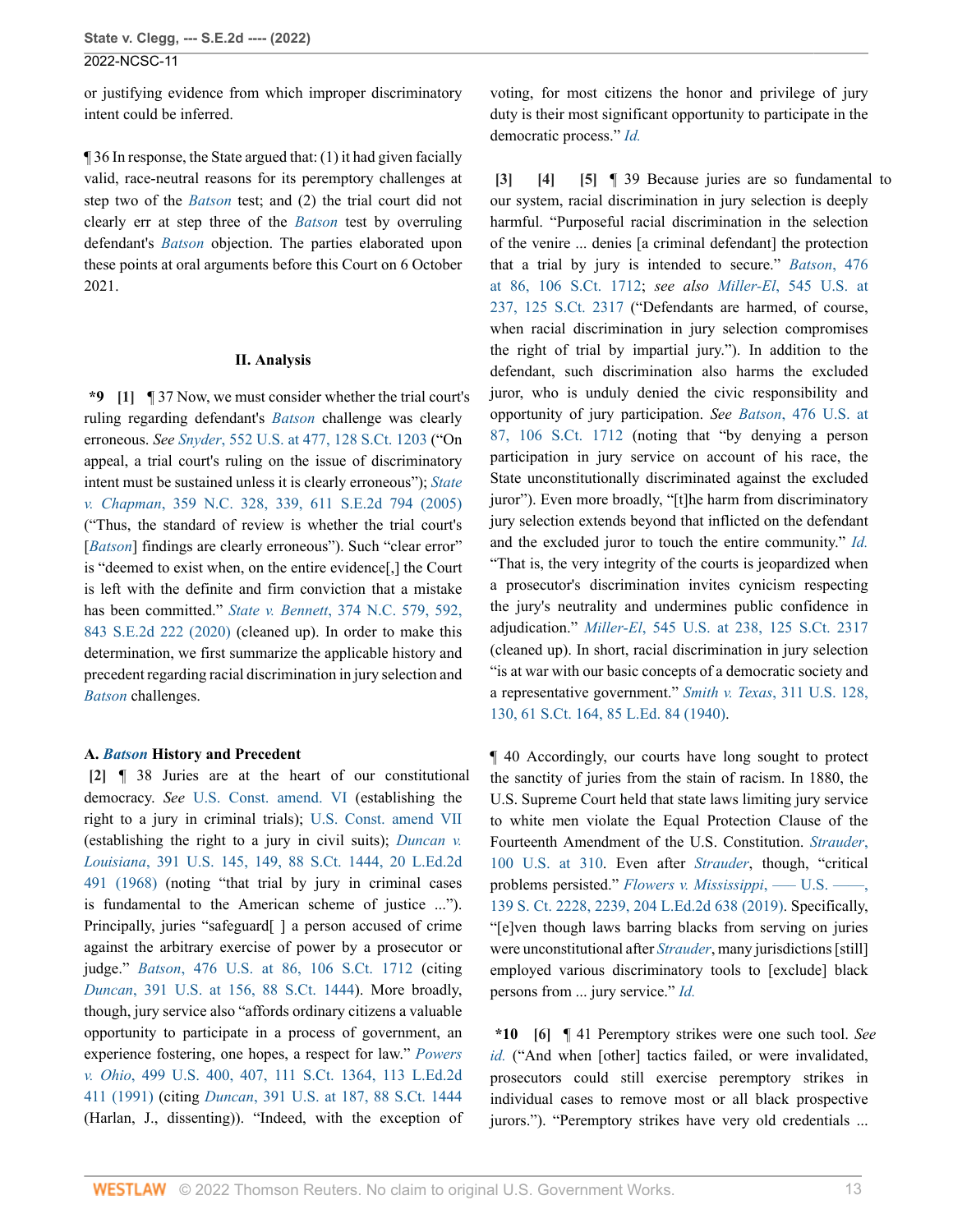traced back to the common law[,]" and "traditionally may be used to remove any potential juror for any reason no questions asked." *Id.* [at 2238](http://www.westlaw.com/Link/Document/FullText?findType=Y&serNum=2048538049&pubNum=0000708&originatingDoc=Ie49697508b7d11ec9381ff4a09a81529&refType=RP&fi=co_pp_sp_708_2238&originationContext=document&vr=3.0&rs=cblt1.0&transitionType=DocumentItem&contextData=(sc.FindAndPrintPortal)#co_pp_sp_708_2238). With this unquestioned discretion, though, also comes the potential for veiled discrimination. *See Miller-El*[, 545 U.S. at 238, 125 S.Ct. 2317](http://www.westlaw.com/Link/Document/FullText?findType=Y&serNum=2006791870&pubNum=0000780&originatingDoc=Ie49697508b7d11ec9381ff4a09a81529&refType=RP&fi=co_pp_sp_780_238&originationContext=document&vr=3.0&rs=cblt1.0&transitionType=DocumentItem&contextData=(sc.FindAndPrintPortal)#co_pp_sp_780_238) (noting "the practical difficulty of ferreting out discrimination in selections [that are] discretionary by nature"). Indeed, "[i]n the century after *[Strauder](http://www.westlaw.com/Link/Document/FullText?findType=Y&serNum=1800132385&pubNum=0000780&originatingDoc=Ie49697508b7d11ec9381ff4a09a81529&refType=RP&originationContext=document&vr=3.0&rs=cblt1.0&transitionType=DocumentItem&contextData=(sc.FindAndPrintPortal))*, the freedom to exercise peremptory strikes for any reason meant that the problem of racial exclusion from jury service remained widespread and deeply entrenched[,]" putting the practice squarely in conflict with well-established principles of equal protection. *[Flowers](http://www.westlaw.com/Link/Document/FullText?findType=Y&serNum=2048538049&pubNum=0000708&originatingDoc=Ie49697508b7d11ec9381ff4a09a81529&refType=RP&fi=co_pp_sp_708_2239&originationContext=document&vr=3.0&rs=cblt1.0&transitionType=DocumentItem&contextData=(sc.FindAndPrintPortal)#co_pp_sp_708_2239)*, [139 S. Ct. at 2239](http://www.westlaw.com/Link/Document/FullText?findType=Y&serNum=2048538049&pubNum=0000708&originatingDoc=Ie49697508b7d11ec9381ff4a09a81529&refType=RP&fi=co_pp_sp_708_2239&originationContext=document&vr=3.0&rs=cblt1.0&transitionType=DocumentItem&contextData=(sc.FindAndPrintPortal)#co_pp_sp_708_2239) (cleaned up).

¶ 42 In *[Batson v. Kentucky](http://www.westlaw.com/Link/Document/FullText?findType=Y&serNum=1986122459&pubNum=0000708&originatingDoc=Ie49697508b7d11ec9381ff4a09a81529&refType=RP&originationContext=document&vr=3.0&rs=cblt1.0&transitionType=DocumentItem&contextData=(sc.FindAndPrintPortal))*, the U.S. Supreme Court resolved this conflict in favor of equal protection. [476 U.S. at](http://www.westlaw.com/Link/Document/FullText?findType=Y&serNum=1986122459&pubNum=0000780&originatingDoc=Ie49697508b7d11ec9381ff4a09a81529&refType=RP&fi=co_pp_sp_780_89&originationContext=document&vr=3.0&rs=cblt1.0&transitionType=DocumentItem&contextData=(sc.FindAndPrintPortal)#co_pp_sp_780_89) [89, 106 S.Ct. 1712](http://www.westlaw.com/Link/Document/FullText?findType=Y&serNum=1986122459&pubNum=0000780&originatingDoc=Ie49697508b7d11ec9381ff4a09a81529&refType=RP&fi=co_pp_sp_780_89&originationContext=document&vr=3.0&rs=cblt1.0&transitionType=DocumentItem&contextData=(sc.FindAndPrintPortal)#co_pp_sp_780_89) (holding that "the State's privilege to strike individual jurors through peremptory challenges[] is subject to the commands of the Equal Protection Clause"). Specifically, the Court held that "[a]lthough a prosecutor ordinarily is entitled to exercise permitted peremptory challenges for any reason at all, ... the Equal Protection Clause forbids the prosecutor to challenge potential jurors solely on account of their race." *[Id.](http://www.westlaw.com/Link/Document/FullText?findType=Y&serNum=1986122459&pubNum=0000780&originatingDoc=Ie49697508b7d11ec9381ff4a09a81529&refType=RP&originationContext=document&vr=3.0&rs=cblt1.0&transitionType=DocumentItem&contextData=(sc.FindAndPrintPortal))* (cleaned up). And contrary to a previous ruling suggesting that proof of repeated strikes of Black prospective jurors over a number of cases was necessary to establish an equal protection violation, the *[Batson](http://www.westlaw.com/Link/Document/FullText?findType=Y&serNum=1986122459&pubNum=0000708&originatingDoc=Ie49697508b7d11ec9381ff4a09a81529&refType=RP&originationContext=document&vr=3.0&rs=cblt1.0&transitionType=DocumentItem&contextData=(sc.FindAndPrintPortal))* Court held that "a defendant may [show] purposeful racial discrimination in selection of the venire by relying solely on the facts concerning its selection *in his case.*" *[Id.](http://www.westlaw.com/Link/Document/FullText?findType=Y&serNum=1986122459&pubNum=0000708&originatingDoc=Ie49697508b7d11ec9381ff4a09a81529&refType=RP&originationContext=document&vr=3.0&rs=cblt1.0&transitionType=DocumentItem&contextData=(sc.FindAndPrintPortal))* [at 95, 106 S.Ct. 1712;](http://www.westlaw.com/Link/Document/FullText?findType=Y&serNum=1986122459&pubNum=0000708&originatingDoc=Ie49697508b7d11ec9381ff4a09a81529&refType=RP&originationContext=document&vr=3.0&rs=cblt1.0&transitionType=DocumentItem&contextData=(sc.FindAndPrintPortal)) *cf. [Swain v. Alabama](http://www.westlaw.com/Link/Document/FullText?findType=Y&serNum=1965125035&pubNum=0000780&originatingDoc=Ie49697508b7d11ec9381ff4a09a81529&refType=RP&fi=co_pp_sp_780_227&originationContext=document&vr=3.0&rs=cblt1.0&transitionType=DocumentItem&contextData=(sc.FindAndPrintPortal)#co_pp_sp_780_227)*, 380 U.S. 202, [227, 85 S.Ct. 824, 13 L.Ed.2d 759 \(1965\)](http://www.westlaw.com/Link/Document/FullText?findType=Y&serNum=1965125035&pubNum=0000780&originatingDoc=Ie49697508b7d11ec9381ff4a09a81529&refType=RP&fi=co_pp_sp_780_227&originationContext=document&vr=3.0&rs=cblt1.0&transitionType=DocumentItem&contextData=(sc.FindAndPrintPortal)#co_pp_sp_780_227) (establishing the systematic discrimination requirement overruled in *[Batson](http://www.westlaw.com/Link/Document/FullText?findType=Y&serNum=1986122459&pubNum=0000708&originatingDoc=Ie49697508b7d11ec9381ff4a09a81529&refType=RP&originationContext=document&vr=3.0&rs=cblt1.0&transitionType=DocumentItem&contextData=(sc.FindAndPrintPortal))*).

<span id="page-13-1"></span><span id="page-13-0"></span>**[\[7\]](#page-1-1) [\[8\]](#page-1-2)** ¶ 43 The *[Batson](http://www.westlaw.com/Link/Document/FullText?findType=Y&serNum=1986122459&pubNum=0000708&originatingDoc=Ie49697508b7d11ec9381ff4a09a81529&refType=RP&originationContext=document&vr=3.0&rs=cblt1.0&transitionType=DocumentItem&contextData=(sc.FindAndPrintPortal))* Court further established a three-step process by which courts analyze claims of racially motivated peremptory strikes, now called "*[Batson](http://www.westlaw.com/Link/Document/FullText?findType=Y&serNum=1986122459&pubNum=0000708&originatingDoc=Ie49697508b7d11ec9381ff4a09a81529&refType=RP&originationContext=document&vr=3.0&rs=cblt1.0&transitionType=DocumentItem&contextData=(sc.FindAndPrintPortal))* challenges." First, a defendant bringing a *[Batson](http://www.westlaw.com/Link/Document/FullText?findType=Y&serNum=1986122459&pubNum=0000708&originatingDoc=Ie49697508b7d11ec9381ff4a09a81529&refType=RP&originationContext=document&vr=3.0&rs=cblt1.0&transitionType=DocumentItem&contextData=(sc.FindAndPrintPortal))* challenge must "make out a prima facie case of purposeful discrimination by showing that the totality of the relevant facts gives rise to an inference of discriminatory purpose." *Batson*[, 476 U.S. at 93–94, 106 S.Ct. 1712](http://www.westlaw.com/Link/Document/FullText?findType=Y&serNum=1986122459&pubNum=0000780&originatingDoc=Ie49697508b7d11ec9381ff4a09a81529&refType=RP&fi=co_pp_sp_780_93&originationContext=document&vr=3.0&rs=cblt1.0&transitionType=DocumentItem&contextData=(sc.FindAndPrintPortal)#co_pp_sp_780_93). "In deciding whether the defendant has made the requisite showing, the trial court should consider all relevant circumstances." *[Id.](http://www.westlaw.com/Link/Document/FullText?findType=Y&serNum=1986122459&pubNum=0000708&originatingDoc=Ie49697508b7d11ec9381ff4a09a81529&refType=RP&originationContext=document&vr=3.0&rs=cblt1.0&transitionType=DocumentItem&contextData=(sc.FindAndPrintPortal))* at [96, 106 S.Ct. 1712.](http://www.westlaw.com/Link/Document/FullText?findType=Y&serNum=1986122459&pubNum=0000708&originatingDoc=Ie49697508b7d11ec9381ff4a09a81529&refType=RP&originationContext=document&vr=3.0&rs=cblt1.0&transitionType=DocumentItem&contextData=(sc.FindAndPrintPortal))

<span id="page-13-3"></span><span id="page-13-2"></span>**[\[9\]](#page-1-3) [\[10\]](#page-1-4)** ¶ 44 Second, "[o]nce the defendant makes a prima facie showing, the burden shifts to the State to come forward with a [race-]neutral explanation for challenging [the] jurors."

*Id.* [at 97, 106 S.Ct. 1712](http://www.westlaw.com/Link/Document/FullText?findType=Y&serNum=1986122459&pubNum=0000708&originatingDoc=Ie49697508b7d11ec9381ff4a09a81529&refType=RP&originationContext=document&vr=3.0&rs=cblt1.0&transitionType=DocumentItem&contextData=(sc.FindAndPrintPortal)). Although there may be "any number of bases on which a prosecutor reasonably may believe that it is desirable to strike a juror who is not excusable for cause[,] ... the prosecutor must give a clear and reasonably specific explanation of his legitimate reasons for exercising the challenges." *Id.* [at 98,n.20, 106 S.Ct. 1712](http://www.westlaw.com/Link/Document/FullText?findType=Y&serNum=1986122459&pubNum=0000708&originatingDoc=Ie49697508b7d11ec9381ff4a09a81529&refType=RP&originationContext=document&vr=3.0&rs=cblt1.0&transitionType=DocumentItem&contextData=(sc.FindAndPrintPortal)) (cleaned up).

<span id="page-13-5"></span><span id="page-13-4"></span>**[\[11\]](#page-1-5) [\[12\]](#page-1-6)** ¶ 45 Third, in light of both parties' submissions, "[t]he trial court then [must] determine if the defendant has established purposeful discrimination." *Id.* [at 98, 106](http://www.westlaw.com/Link/Document/FullText?findType=Y&serNum=1986122459&pubNum=0000708&originatingDoc=Ie49697508b7d11ec9381ff4a09a81529&refType=RP&fi=co_pp_sp_708_98&originationContext=document&vr=3.0&rs=cblt1.0&transitionType=DocumentItem&contextData=(sc.FindAndPrintPortal)#co_pp_sp_708_98) [S.Ct. 1712.](http://www.westlaw.com/Link/Document/FullText?findType=Y&serNum=1986122459&pubNum=0000708&originatingDoc=Ie49697508b7d11ec9381ff4a09a81529&refType=RP&fi=co_pp_sp_708_98&originationContext=document&vr=3.0&rs=cblt1.0&transitionType=DocumentItem&contextData=(sc.FindAndPrintPortal)#co_pp_sp_708_98) At this step, the judge must assess "whether the prosecutor's proffered reasons are the actual reasons, or whether the proffered reasons are pretextual and the prosecutor instead exercised peremptory strikes on the basis of race." *Flowers*[, 139 S. Ct. at 2244.](http://www.westlaw.com/Link/Document/FullText?findType=Y&serNum=2048538049&pubNum=0000708&originatingDoc=Ie49697508b7d11ec9381ff4a09a81529&refType=RP&fi=co_pp_sp_708_2244&originationContext=document&vr=3.0&rs=cblt1.0&transitionType=DocumentItem&contextData=(sc.FindAndPrintPortal)#co_pp_sp_708_2244)

<span id="page-13-7"></span><span id="page-13-6"></span>**[\[13\]](#page-1-7) [\[14\]](#page-1-8)** ¶ 46 In the years since *[Batson](http://www.westlaw.com/Link/Document/FullText?findType=Y&serNum=1986122459&pubNum=0000708&originatingDoc=Ie49697508b7d11ec9381ff4a09a81529&refType=RP&originationContext=document&vr=3.0&rs=cblt1.0&transitionType=DocumentItem&contextData=(sc.FindAndPrintPortal))*, the U.S. Supreme Court has further clarified each step of this framework. Several of these clarifications are pertinent to our analysis here. Generally, "[t]he Constitution forbids striking even a single prospective juror for a discriminatory purpose." *Snyder*[, 552 U.S. at 478, 128 S.Ct. 1203.](http://www.westlaw.com/Link/Document/FullText?findType=Y&serNum=2015520672&pubNum=0000780&originatingDoc=Ie49697508b7d11ec9381ff4a09a81529&refType=RP&fi=co_pp_sp_780_478&originationContext=document&vr=3.0&rs=cblt1.0&transitionType=DocumentItem&contextData=(sc.FindAndPrintPortal)#co_pp_sp_780_478) Next, regarding a step one, defendants may "present a variety of evidence to support a claim that a prosecutor's peremptory strikes were made on the basis of race[,]" including:

> **\*11** statistical evidence about the prosecutor's use of peremptory strikes against black prospective jurors as compared to white prospective jurors in the case; evidence of a prosecutor's disparate questioning and investigation of black and white prospective jurors in the case; side-byside comparisons of black prospective jurors who were struck and white prospective jurors who were not struck in the case; a prosecutor's misrepresentations of the record when defending the strikes during the *[Batson](http://www.westlaw.com/Link/Document/FullText?findType=Y&serNum=1986122459&pubNum=0000708&originatingDoc=Ie49697508b7d11ec9381ff4a09a81529&refType=RP&originationContext=document&vr=3.0&rs=cblt1.0&transitionType=DocumentItem&contextData=(sc.FindAndPrintPortal))* hearing; relevant history of the State's peremptory strikes in past cases; or other relevant circumstances that bear upon the issue of racial discrimination.

*Flowers*[, 139 S. Ct. at 2243](http://www.westlaw.com/Link/Document/FullText?findType=Y&serNum=2048538049&pubNum=0000708&originatingDoc=Ie49697508b7d11ec9381ff4a09a81529&refType=RP&fi=co_pp_sp_708_2243&originationContext=document&vr=3.0&rs=cblt1.0&transitionType=DocumentItem&contextData=(sc.FindAndPrintPortal)#co_pp_sp_708_2243) (cleaned up).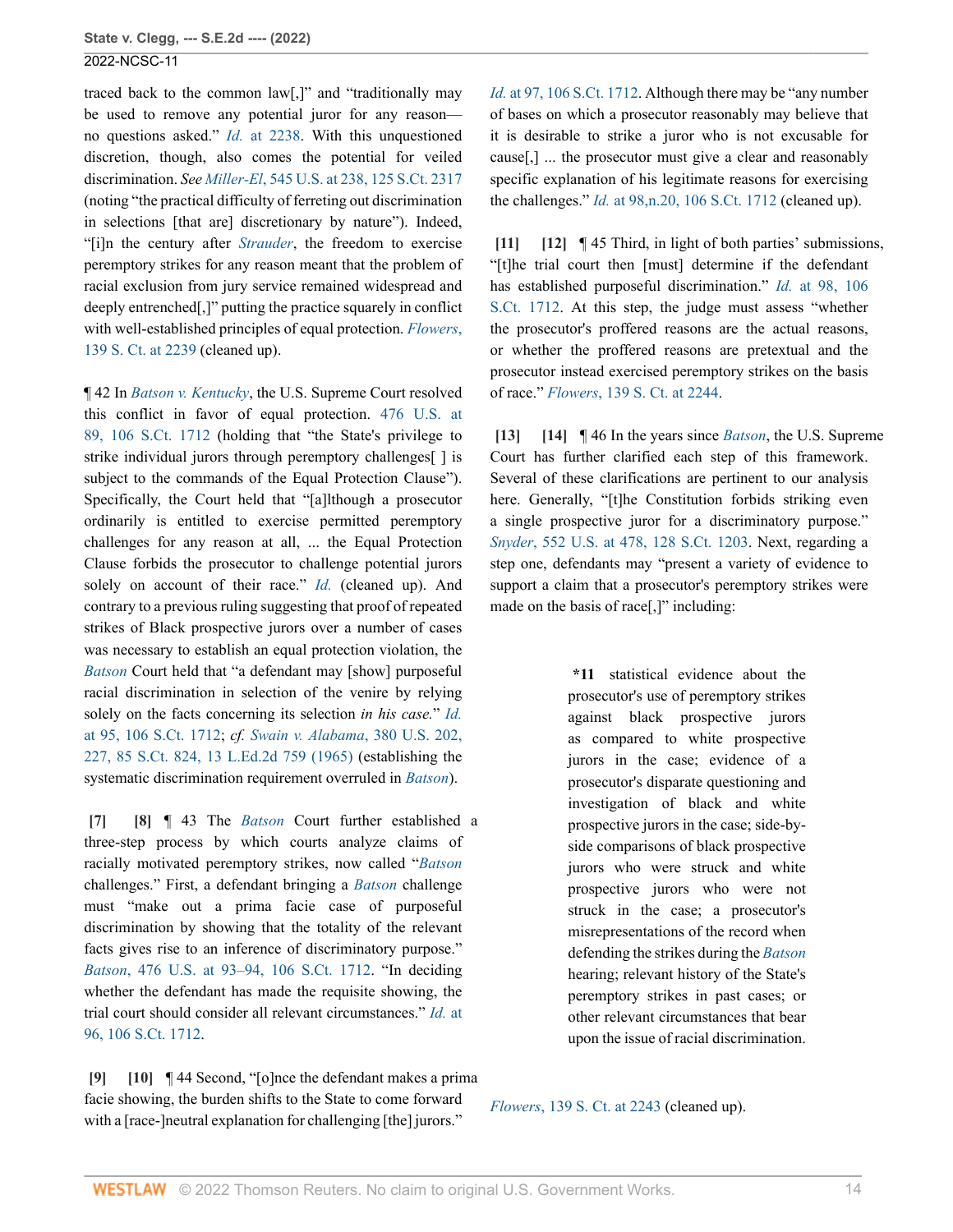<span id="page-14-2"></span><span id="page-14-1"></span><span id="page-14-0"></span>**[\[15\]](#page-2-0) [\[16\]](#page-2-1) [\[17](#page-2-2)]** ¶ 47 Regarding step two, the U.S. Supreme Court has noted that a prosecutor's proffered reasoning need not be "persuasive, or even plausible. At this second step of the inquiry, the issue is only the facial validity of the prosecutor's explanation. Unless a discriminatory intent is inherent in the prosecutor's explanation, the reason offered will be deemed race neutral." *[Purkett v. Elem](http://www.westlaw.com/Link/Document/FullText?findType=Y&serNum=1995107859&pubNum=0000780&originatingDoc=Ie49697508b7d11ec9381ff4a09a81529&refType=RP&fi=co_pp_sp_780_768&originationContext=document&vr=3.0&rs=cblt1.0&transitionType=DocumentItem&contextData=(sc.FindAndPrintPortal)#co_pp_sp_780_768)*, 514 U.S. [765, 768, 115 S.Ct. 1769, 131 L.Ed.2d 834 \(1995\)](http://www.westlaw.com/Link/Document/FullText?findType=Y&serNum=1995107859&pubNum=0000780&originatingDoc=Ie49697508b7d11ec9381ff4a09a81529&refType=RP&fi=co_pp_sp_780_768&originationContext=document&vr=3.0&rs=cblt1.0&transitionType=DocumentItem&contextData=(sc.FindAndPrintPortal)#co_pp_sp_780_768) (cleaned up). However, while a prosecutor may raise demeanor-based rationales for a peremptory strike, without "a specific finding [by the trial judge] on the record concerning [the potential juror's] demeanor," a reviewing court "cannot presume that the trial judge credited the prosecutor's assertion [regarding the potential juror's demeanor]." *Snyder*[, 552 U.S. at 479, 128](http://www.westlaw.com/Link/Document/FullText?findType=Y&serNum=2015520672&pubNum=0000780&originatingDoc=Ie49697508b7d11ec9381ff4a09a81529&refType=RP&fi=co_pp_sp_780_479&originationContext=document&vr=3.0&rs=cblt1.0&transitionType=DocumentItem&contextData=(sc.FindAndPrintPortal)#co_pp_sp_780_479) [S.Ct. 1203](http://www.westlaw.com/Link/Document/FullText?findType=Y&serNum=2015520672&pubNum=0000780&originatingDoc=Ie49697508b7d11ec9381ff4a09a81529&refType=RP&fi=co_pp_sp_780_479&originationContext=document&vr=3.0&rs=cblt1.0&transitionType=DocumentItem&contextData=(sc.FindAndPrintPortal)#co_pp_sp_780_479). Likewise, a prosecutor's "shifting explanations" or "misrepresentations of the record" may be considered indications of pretext. *Foster*[, 578 U.S. at 512, 136 S.Ct. 1737](http://www.westlaw.com/Link/Document/FullText?findType=Y&serNum=2038892556&pubNum=0000780&originatingDoc=Ie49697508b7d11ec9381ff4a09a81529&refType=RP&fi=co_pp_sp_780_512&originationContext=document&vr=3.0&rs=cblt1.0&transitionType=DocumentItem&contextData=(sc.FindAndPrintPortal)#co_pp_sp_780_512).

<span id="page-14-6"></span><span id="page-14-5"></span><span id="page-14-4"></span><span id="page-14-3"></span>**[\[18\]](#page-2-3) [\[19](#page-2-4)] [\[20\]](#page-2-5) [\[21\]](#page-2-6)** ¶ 48 Finally, the U.S. Supreme Court jury selection has been the same under both the Fourteenth has provided useful guidance for both trial courts engaging in *[Batson](http://www.westlaw.com/Link/Document/FullText?findType=Y&serNum=1986122459&pubNum=0000708&originatingDoc=Ie49697508b7d11ec9381ff4a09a81529&refType=RP&originationContext=document&vr=3.0&rs=cblt1.0&transitionType=DocumentItem&contextData=(sc.FindAndPrintPortal))* step three and for appellate courts reviewing *[Batson](http://www.westlaw.com/Link/Document/FullText?findType=Y&serNum=1986122459&pubNum=0000708&originatingDoc=Ie49697508b7d11ec9381ff4a09a81529&refType=RP&originationContext=document&vr=3.0&rs=cblt1.0&transitionType=DocumentItem&contextData=(sc.FindAndPrintPortal))* rulings. First, "in considering a *[Batson](http://www.westlaw.com/Link/Document/FullText?findType=Y&serNum=1986122459&pubNum=0000708&originatingDoc=Ie49697508b7d11ec9381ff4a09a81529&refType=RP&originationContext=document&vr=3.0&rs=cblt1.0&transitionType=DocumentItem&contextData=(sc.FindAndPrintPortal))* objection, or in reviewing a ruling claimed to be *[Batson](http://www.westlaw.com/Link/Document/FullText?findType=Y&serNum=1986122459&pubNum=0000708&originatingDoc=Ie49697508b7d11ec9381ff4a09a81529&refType=RP&originationContext=document&vr=3.0&rs=cblt1.0&transitionType=DocumentItem&contextData=(sc.FindAndPrintPortal))* error, [a court may consult] all of the circumstances that bear upon the issue of racial animosity." *Snyder*[, 552 U.S. at 478, 128 S.Ct. 1203](http://www.westlaw.com/Link/Document/FullText?findType=Y&serNum=2015520672&pubNum=0000780&originatingDoc=Ie49697508b7d11ec9381ff4a09a81529&refType=RP&fi=co_pp_sp_780_478&originationContext=document&vr=3.0&rs=cblt1.0&transitionType=DocumentItem&contextData=(sc.FindAndPrintPortal)#co_pp_sp_780_478). Notably, *[Batson](http://www.westlaw.com/Link/Document/FullText?findType=Y&serNum=1986122459&pubNum=0000708&originatingDoc=Ie49697508b7d11ec9381ff4a09a81529&refType=RP&originationContext=document&vr=3.0&rs=cblt1.0&transitionType=DocumentItem&contextData=(sc.FindAndPrintPortal))* analysis "does not call for a mere exercise in thinking up any rational basis. If the stated reason does not hold up, its pretextual significance does not fade because a trial judge, or an appeals court, can imagine a reason that might not have been shown up as false." *Miller-El*[, 545 U.S.](http://www.westlaw.com/Link/Document/FullText?findType=Y&serNum=2006791870&pubNum=0000780&originatingDoc=Ie49697508b7d11ec9381ff4a09a81529&refType=RP&fi=co_pp_sp_780_252&originationContext=document&vr=3.0&rs=cblt1.0&transitionType=DocumentItem&contextData=(sc.FindAndPrintPortal)#co_pp_sp_780_252) [at 252, 125 S.Ct. 2317.](http://www.westlaw.com/Link/Document/FullText?findType=Y&serNum=2006791870&pubNum=0000780&originatingDoc=Ie49697508b7d11ec9381ff4a09a81529&refType=RP&fi=co_pp_sp_780_252&originationContext=document&vr=3.0&rs=cblt1.0&transitionType=DocumentItem&contextData=(sc.FindAndPrintPortal)#co_pp_sp_780_252) Next, appellate courts reviewing a trial court's *[Batson](http://www.westlaw.com/Link/Document/FullText?findType=Y&serNum=1986122459&pubNum=0000708&originatingDoc=Ie49697508b7d11ec9381ff4a09a81529&refType=RP&originationContext=document&vr=3.0&rs=cblt1.0&transitionType=DocumentItem&contextData=(sc.FindAndPrintPortal))* ruling "need not ... decide that any one [fact] alone would require reversal. All that [it] need[s] to decide ... is that all of the relevant facts and circumstances taken together establish that the trial court ... committed clear error in concluding that the State's peremptory strike of [one] black prospective juror ... was not motivated in substantial part by discriminatory intent." *Flowers*[, 139 S. Ct. at 2251](http://www.westlaw.com/Link/Document/FullText?findType=Y&serNum=2048538049&pubNum=0000708&originatingDoc=Ie49697508b7d11ec9381ff4a09a81529&refType=RP&fi=co_pp_sp_708_2251&originationContext=document&vr=3.0&rs=cblt1.0&transitionType=DocumentItem&contextData=(sc.FindAndPrintPortal)#co_pp_sp_708_2251). Finally, while a trial court's *[Batson](http://www.westlaw.com/Link/Document/FullText?findType=Y&serNum=1986122459&pubNum=0000708&originatingDoc=Ie49697508b7d11ec9381ff4a09a81529&refType=RP&originationContext=document&vr=3.0&rs=cblt1.0&transitionType=DocumentItem&contextData=(sc.FindAndPrintPortal))* determination is granted significant deference upon review, "deference does not by definition preclude relief." *Miller-El*[, 545 U.S. at 240, 125](http://www.westlaw.com/Link/Document/FullText?findType=Y&serNum=2006791870&pubNum=0000780&originatingDoc=Ie49697508b7d11ec9381ff4a09a81529&refType=RP&fi=co_pp_sp_780_240&originationContext=document&vr=3.0&rs=cblt1.0&transitionType=DocumentItem&contextData=(sc.FindAndPrintPortal)#co_pp_sp_780_240) [S.Ct. 2317](http://www.westlaw.com/Link/Document/FullText?findType=Y&serNum=2006791870&pubNum=0000780&originatingDoc=Ie49697508b7d11ec9381ff4a09a81529&refType=RP&fi=co_pp_sp_780_240&originationContext=document&vr=3.0&rs=cblt1.0&transitionType=DocumentItem&contextData=(sc.FindAndPrintPortal)#co_pp_sp_780_240). $^1$  $^1$ 

<span id="page-14-12"></span><span id="page-14-11"></span> $1$  Notably, while the trial court's firsthand ability to assess a prosecutor's demeanor and credibility render this significant appellate deference appropriate, there are also human factors that render an appellate court's removed consideration of a *[Batson](http://www.westlaw.com/Link/Document/FullText?findType=Y&serNum=1986122459&pubNum=0000708&originatingDoc=Ie49697508b7d11ec9381ff4a09a81529&refType=RP&originationContext=document&vr=3.0&rs=cblt1.0&transitionType=DocumentItem&contextData=(sc.FindAndPrintPortal))* challenge useful; namely, while a trial judge may feel understandably or unconsciously hesitant to imply that a prosecutor engaged in racial discrimination while that prosecutor is standing right in front of her, appellate judges enjoy a review of the written record further removed from such immediate interpersonal dynamics.

<span id="page-14-9"></span><span id="page-14-8"></span><span id="page-14-7"></span>**[\[22\]](#page-2-7) [\[23\]](#page-2-8) [\[24](#page-3-1)]** ¶ 49 This Court has likewise provided clarification of its framework for analyzing claims of racial discrimination in jury selection. Principally, this Court has adopted the *[Batson](http://www.westlaw.com/Link/Document/FullText?findType=Y&serNum=1986122459&pubNum=0000708&originatingDoc=Ie49697508b7d11ec9381ff4a09a81529&refType=RP&originationContext=document&vr=3.0&rs=cblt1.0&transitionType=DocumentItem&contextData=(sc.FindAndPrintPortal))* test for review of peremptory challenges under the North Carolina Constitution. *See [State v. Fair](http://www.westlaw.com/Link/Document/FullText?findType=Y&serNum=2002084135&pubNum=0000711&originatingDoc=Ie49697508b7d11ec9381ff4a09a81529&refType=RP&fi=co_pp_sp_711_140&originationContext=document&vr=3.0&rs=cblt1.0&transitionType=DocumentItem&contextData=(sc.FindAndPrintPortal)#co_pp_sp_711_140)*, 354 [N.C. 131, 140, 557 S.E.2d 500 \(2001\)](http://www.westlaw.com/Link/Document/FullText?findType=Y&serNum=2002084135&pubNum=0000711&originatingDoc=Ie49697508b7d11ec9381ff4a09a81529&refType=RP&fi=co_pp_sp_711_140&originationContext=document&vr=3.0&rs=cblt1.0&transitionType=DocumentItem&contextData=(sc.FindAndPrintPortal)#co_pp_sp_711_140) ("Our courts have adopted the *[Batson](http://www.westlaw.com/Link/Document/FullText?findType=Y&serNum=1986122459&pubNum=0000708&originatingDoc=Ie49697508b7d11ec9381ff4a09a81529&refType=RP&originationContext=document&vr=3.0&rs=cblt1.0&transitionType=DocumentItem&contextData=(sc.FindAndPrintPortal))* test for review of peremptory challenges under the North Carolina Constitution."); *[State v. Taylor](http://www.westlaw.com/Link/Document/FullText?findType=Y&serNum=2017647771&pubNum=0000572&originatingDoc=Ie49697508b7d11ec9381ff4a09a81529&refType=RP&fi=co_pp_sp_572_527&originationContext=document&vr=3.0&rs=cblt1.0&transitionType=DocumentItem&contextData=(sc.FindAndPrintPortal)#co_pp_sp_572_527)*, 362 [N.C. 514, 527, 669 S.E.2d 239](http://www.westlaw.com/Link/Document/FullText?findType=Y&serNum=2017647771&pubNum=0000572&originatingDoc=Ie49697508b7d11ec9381ff4a09a81529&refType=RP&fi=co_pp_sp_572_527&originationContext=document&vr=3.0&rs=cblt1.0&transitionType=DocumentItem&contextData=(sc.FindAndPrintPortal)#co_pp_sp_572_527) (discussing the *[Batson](http://www.westlaw.com/Link/Document/FullText?findType=Y&serNum=1986122459&pubNum=0000708&originatingDoc=Ie49697508b7d11ec9381ff4a09a81529&refType=RP&originationContext=document&vr=3.0&rs=cblt1.0&transitionType=DocumentItem&contextData=(sc.FindAndPrintPortal))* test and noting that "this Court subsequently adopted that same test"); *State v. Waring*[, 364 N.C. 443, 474, 701 S.E.2d 615 \(2010\)](http://www.westlaw.com/Link/Document/FullText?findType=Y&serNum=2023622980&pubNum=0000572&originatingDoc=Ie49697508b7d11ec9381ff4a09a81529&refType=RP&fi=co_pp_sp_572_474&originationContext=document&vr=3.0&rs=cblt1.0&transitionType=DocumentItem&contextData=(sc.FindAndPrintPortal)#co_pp_sp_572_474) ("Our review of race-based ... discrimination during petit Amendment to the United States Constitution and [Article 1,](http://www.westlaw.com/Link/Document/FullText?findType=L&pubNum=1000501&cite=NCCNARTIS26&originatingDoc=Ie49697508b7d11ec9381ff4a09a81529&refType=LQ&originationContext=document&vr=3.0&rs=cblt1.0&transitionType=DocumentItem&contextData=(sc.FindAndPrintPortal)) [Section 26 of the North Carolina Constitution"](http://www.westlaw.com/Link/Document/FullText?findType=L&pubNum=1000501&cite=NCCNARTIS26&originatingDoc=Ie49697508b7d11ec9381ff4a09a81529&refType=LQ&originationContext=document&vr=3.0&rs=cblt1.0&transitionType=DocumentItem&contextData=(sc.FindAndPrintPortal))). Regarding the first step, "a prima facie showing of racial discrimination is not intended to be a high hurdle for defendants to cross. Rather, the showing need only be sufficient to shift the burden to the State to articulate race-neutral reasons for its peremptory challenge." *Hobbs*[, 374 at 350](http://www.westlaw.com/Link/Document/FullText?findType=Y&serNum=2050891787&pubNum=0000711&originatingDoc=Ie49697508b7d11ec9381ff4a09a81529&refType=RP&originationContext=document&vr=3.0&rs=cblt1.0&transitionType=DocumentItem&contextData=(sc.FindAndPrintPortal)) (cleaned up). Regarding the second step, "[t]he State's explanation must be clear and reasonably specific, but does not have to rise to the level of justifying a challenge for cause. Moreover, unless a discriminatory intent is inherent in the prosecutor's explanation, the reason offered will be deemed race neutral." *Id.* [at 352, 611 S.E.2d 794](http://www.westlaw.com/Link/Document/FullText?findType=Y&serNum=2006431038&pubNum=0000572&originatingDoc=Ie49697508b7d11ec9381ff4a09a81529&refType=RP&fi=co_pp_sp_572_352&originationContext=document&vr=3.0&rs=cblt1.0&transitionType=DocumentItem&contextData=(sc.FindAndPrintPortal)#co_pp_sp_572_352) (internal quotations omitted). Finally, in engaging in our own analysis, this Court seeks to be "sensitive to *Batson*'s requirements" and must align itself with applicable guidance from the U.S. Supreme Court. *Waring*[, 364 N.C. at 475, 701 S.E.2d 615](http://www.westlaw.com/Link/Document/FullText?findType=Y&serNum=2023622980&pubNum=0000572&originatingDoc=Ie49697508b7d11ec9381ff4a09a81529&refType=RP&fi=co_pp_sp_572_475&originationContext=document&vr=3.0&rs=cblt1.0&transitionType=DocumentItem&contextData=(sc.FindAndPrintPortal)#co_pp_sp_572_475).

#### **B. Case at Bar**

<span id="page-14-10"></span>**\*12 [\[25\]](#page-3-2)** ¶ 50 With this history and precedent as our guide, we now consider defendant's present *[Batson](http://www.westlaw.com/Link/Document/FullText?findType=Y&serNum=1986122459&pubNum=0000708&originatingDoc=Ie49697508b7d11ec9381ff4a09a81529&refType=RP&originationContext=document&vr=3.0&rs=cblt1.0&transitionType=DocumentItem&contextData=(sc.FindAndPrintPortal))* challenge. "On appeal, a trial court's ruling on the issue of discriminatory intent must be sustained unless it is clearly erroneous." *Snyder*[, 552 U.S. at 477, 128 S.Ct. 1203](http://www.westlaw.com/Link/Document/FullText?findType=Y&serNum=2015520672&pubNum=0000780&originatingDoc=Ie49697508b7d11ec9381ff4a09a81529&refType=RP&fi=co_pp_sp_780_477&originationContext=document&vr=3.0&rs=cblt1.0&transitionType=DocumentItem&contextData=(sc.FindAndPrintPortal)#co_pp_sp_780_477); *see also [Waring](http://www.westlaw.com/Link/Document/FullText?findType=Y&serNum=2023622980&pubNum=0000572&originatingDoc=Ie49697508b7d11ec9381ff4a09a81529&refType=RP&fi=co_pp_sp_572_475&originationContext=document&vr=3.0&rs=cblt1.0&transitionType=DocumentItem&contextData=(sc.FindAndPrintPortal)#co_pp_sp_572_475)*, [364 N.C. at 475, 701 S.E.2d 615](http://www.westlaw.com/Link/Document/FullText?findType=Y&serNum=2023622980&pubNum=0000572&originatingDoc=Ie49697508b7d11ec9381ff4a09a81529&refType=RP&fi=co_pp_sp_572_475&originationContext=document&vr=3.0&rs=cblt1.0&transitionType=DocumentItem&contextData=(sc.FindAndPrintPortal)#co_pp_sp_572_475) ("The trial court's ruling will be sustained unless it is clearly erroneous."). As noted above, such "clear error" is "deemed to exist when, on the entire evidence[,] the Court is left with the definite and firm conviction that a mistake has been committed." *[Bennett](http://www.westlaw.com/Link/Document/FullText?findType=Y&serNum=2051204528&pubNum=0000572&originatingDoc=Ie49697508b7d11ec9381ff4a09a81529&refType=RP&fi=co_pp_sp_572_592&originationContext=document&vr=3.0&rs=cblt1.0&transitionType=DocumentItem&contextData=(sc.FindAndPrintPortal)#co_pp_sp_572_592)*, 374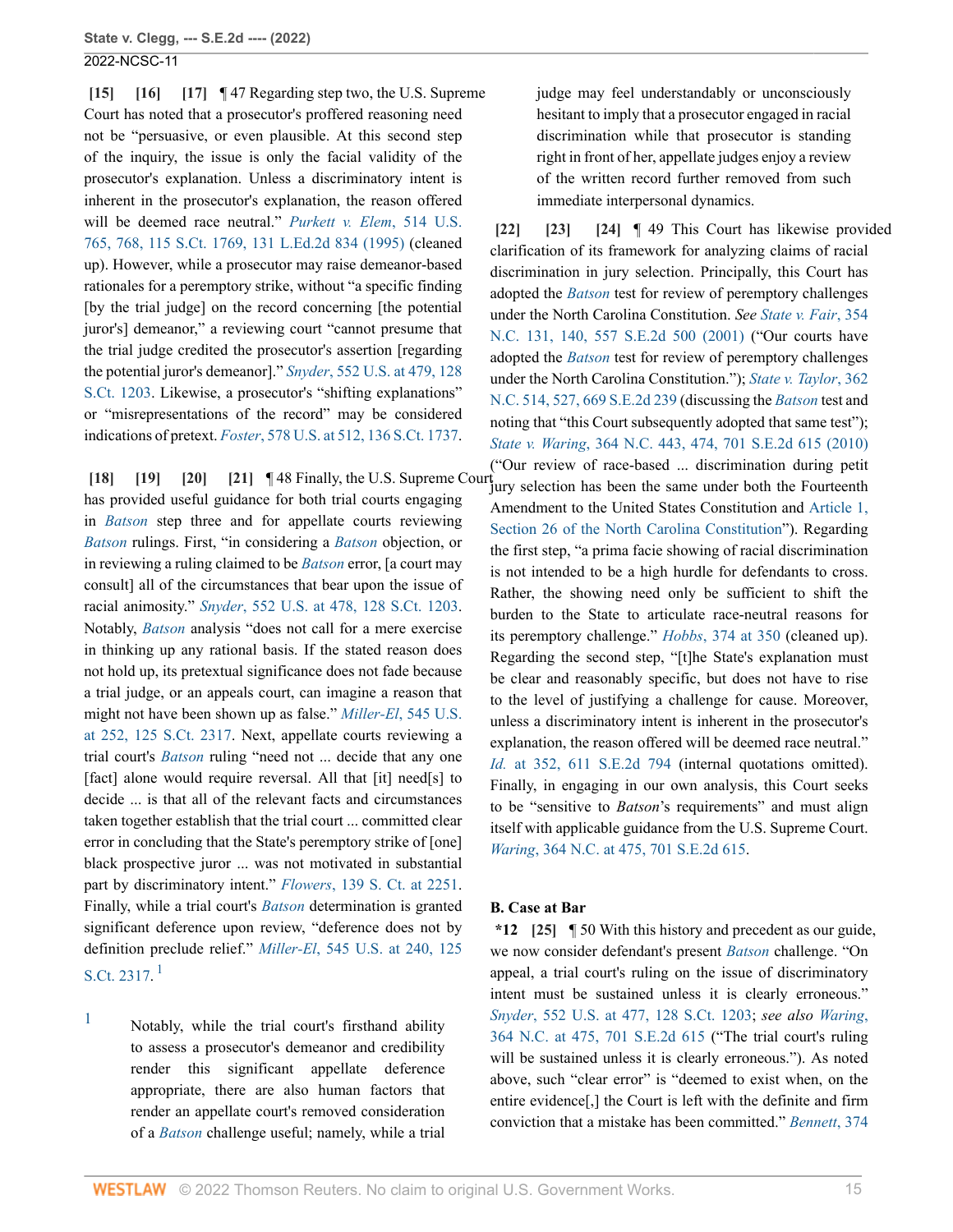[N.C. at 592, 843 S.E.2d 222](http://www.westlaw.com/Link/Document/FullText?findType=Y&serNum=2051204528&pubNum=0000572&originatingDoc=Ie49697508b7d11ec9381ff4a09a81529&refType=RP&fi=co_pp_sp_572_592&originationContext=document&vr=3.0&rs=cblt1.0&transitionType=DocumentItem&contextData=(sc.FindAndPrintPortal)#co_pp_sp_572_592) (cleaned up). We are left with such a conviction here, and therefore hold that the trial court's order overruling defendant's *[Batson](http://www.westlaw.com/Link/Document/FullText?findType=Y&serNum=1986122459&pubNum=0000708&originatingDoc=Ie49697508b7d11ec9381ff4a09a81529&refType=RP&originationContext=document&vr=3.0&rs=cblt1.0&transitionType=DocumentItem&contextData=(sc.FindAndPrintPortal))* challenge was clearly erroneous.

# <span id="page-15-2"></span><span id="page-15-1"></span><span id="page-15-0"></span>*1.* **Batson** *Step One: Prima Facie Showing*

**[\[26\]](#page-3-3) [\[27\]](#page-3-4) [\[28\]](#page-3-5)** ¶ 51 In the first step of a *[Batson](http://www.westlaw.com/Link/Document/FullText?findType=Y&serNum=1986122459&pubNum=0000708&originatingDoc=Ie49697508b7d11ec9381ff4a09a81529&refType=RP&originationContext=document&vr=3.0&rs=cblt1.0&transitionType=DocumentItem&contextData=(sc.FindAndPrintPortal))* challenge, "a defendant must make a prima facie showing that a peremptory challenge has been exercised on the basis of race[.]" *Snyder*[, 552 U.S. at 476, 128 S.Ct. 1203;](http://www.westlaw.com/Link/Document/FullText?findType=Y&serNum=2015520672&pubNum=0000780&originatingDoc=Ie49697508b7d11ec9381ff4a09a81529&refType=RP&fi=co_pp_sp_780_476&originationContext=document&vr=3.0&rs=cblt1.0&transitionType=DocumentItem&contextData=(sc.FindAndPrintPortal)#co_pp_sp_780_476) *see [Taylor](http://www.westlaw.com/Link/Document/FullText?findType=Y&serNum=2017647771&pubNum=0000572&originatingDoc=Ie49697508b7d11ec9381ff4a09a81529&refType=RP&fi=co_pp_sp_572_527&originationContext=document&vr=3.0&rs=cblt1.0&transitionType=DocumentItem&contextData=(sc.FindAndPrintPortal)#co_pp_sp_572_527)*, [362 N.C. at 527, 669 S.E.2d 239](http://www.westlaw.com/Link/Document/FullText?findType=Y&serNum=2017647771&pubNum=0000572&originatingDoc=Ie49697508b7d11ec9381ff4a09a81529&refType=RP&fi=co_pp_sp_572_527&originationContext=document&vr=3.0&rs=cblt1.0&transitionType=DocumentItem&contextData=(sc.FindAndPrintPortal)#co_pp_sp_572_527) ("First, the defendant must make a prima facie showing that the state exercised a racebased peremptory challenge"). "[A] defendant satisfies the requirements of *Batson*'s first step by producing evidence sufficient to permit the trial judge to draw an inference that discrimination has occurred." *Johnson*[, 545 U.S. at 170, 125](http://www.westlaw.com/Link/Document/FullText?findType=Y&serNum=2006791983&pubNum=0000780&originatingDoc=Ie49697508b7d11ec9381ff4a09a81529&refType=RP&fi=co_pp_sp_780_170&originationContext=document&vr=3.0&rs=cblt1.0&transitionType=DocumentItem&contextData=(sc.FindAndPrintPortal)#co_pp_sp_780_170) [S.Ct. 2410](http://www.westlaw.com/Link/Document/FullText?findType=Y&serNum=2006791983&pubNum=0000780&originatingDoc=Ie49697508b7d11ec9381ff4a09a81529&refType=RP&fi=co_pp_sp_780_170&originationContext=document&vr=3.0&rs=cblt1.0&transitionType=DocumentItem&contextData=(sc.FindAndPrintPortal)#co_pp_sp_780_170); *see State v. Hobbs*[, 374 N.C. 345, 350, 841 S.E.2d](http://www.westlaw.com/Link/Document/FullText?findType=Y&serNum=2050891787&pubNum=0000572&originatingDoc=Ie49697508b7d11ec9381ff4a09a81529&refType=RP&fi=co_pp_sp_572_350&originationContext=document&vr=3.0&rs=cblt1.0&transitionType=DocumentItem&contextData=(sc.FindAndPrintPortal)#co_pp_sp_572_350) [492 \(2020\)](http://www.westlaw.com/Link/Document/FullText?findType=Y&serNum=2050891787&pubNum=0000572&originatingDoc=Ie49697508b7d11ec9381ff4a09a81529&refType=RP&fi=co_pp_sp_572_350&originationContext=document&vr=3.0&rs=cblt1.0&transitionType=DocumentItem&contextData=(sc.FindAndPrintPortal)#co_pp_sp_572_350) (quoting *[Johnson](http://www.westlaw.com/Link/Document/FullText?findType=Y&serNum=2006791983&pubNum=0000708&originatingDoc=Ie49697508b7d11ec9381ff4a09a81529&refType=RP&originationContext=document&vr=3.0&rs=cblt1.0&transitionType=DocumentItem&contextData=(sc.FindAndPrintPortal))* for this proposition). "A prima facie showing of racial discrimination is not intended to be a high hurdle for defendants to cross. Rather, the showing need only be sufficient to shift the burden to the State." *[Hobbs](http://www.westlaw.com/Link/Document/FullText?findType=Y&serNum=2050891787&pubNum=0000572&originatingDoc=Ie49697508b7d11ec9381ff4a09a81529&refType=RP&fi=co_pp_sp_572_350&originationContext=document&vr=3.0&rs=cblt1.0&transitionType=DocumentItem&contextData=(sc.FindAndPrintPortal)#co_pp_sp_572_350)*, 374 [N.C. at 350, 841 S.E.2d 492](http://www.westlaw.com/Link/Document/FullText?findType=Y&serNum=2050891787&pubNum=0000572&originatingDoc=Ie49697508b7d11ec9381ff4a09a81529&refType=RP&fi=co_pp_sp_572_350&originationContext=document&vr=3.0&rs=cblt1.0&transitionType=DocumentItem&contextData=(sc.FindAndPrintPortal)#co_pp_sp_572_350) (cleaned up).

<span id="page-15-3"></span>**[\[29\]](#page-3-6)** ¶ 52 In response to this initial challenge, the prosecutor may argue that the defendant has failed to establish prima facie showing of discrimination. "However, once a prosecutor has offered a race-neutral explanation for the peremptory challenge and the trial court has ruled on the ultimate question of intentional discrimination, the preliminary issue of whether the defendant had made a prima facie showing becomes moot." *Bell*[, 359 N.C. at 12, 603 S.E.2d 93](http://www.westlaw.com/Link/Document/FullText?findType=Y&serNum=2005248665&pubNum=0000572&originatingDoc=Ie49697508b7d11ec9381ff4a09a81529&refType=RP&fi=co_pp_sp_572_12&originationContext=document&vr=3.0&rs=cblt1.0&transitionType=DocumentItem&contextData=(sc.FindAndPrintPortal)#co_pp_sp_572_12) (cleaned up); *see also Hobbs*[, 374 N.C. at 354, 841 S.E.2d 492](http://www.westlaw.com/Link/Document/FullText?findType=Y&serNum=2050891787&pubNum=0000572&originatingDoc=Ie49697508b7d11ec9381ff4a09a81529&refType=RP&fi=co_pp_sp_572_354&originationContext=document&vr=3.0&rs=cblt1.0&transitionType=DocumentItem&contextData=(sc.FindAndPrintPortal)#co_pp_sp_572_354) ("Where the State has provided reasons for its peremptory challenges, thus moving to *Batson*'s second step, and the trial court has ruled on them, completing *Batson*'s third step, the question of whether a defendant initially established a prima facie case of discrimination becomes moot.").

¶ 53 Here, immediately after the prosecutor completed his questioning of potential jurors, defense counsel raised a *[Batson](http://www.westlaw.com/Link/Document/FullText?findType=Y&serNum=1986122459&pubNum=0000708&originatingDoc=Ie49697508b7d11ec9381ff4a09a81529&refType=RP&originationContext=document&vr=3.0&rs=cblt1.0&transitionType=DocumentItem&contextData=(sc.FindAndPrintPortal))* challenge regarding the prosecutor's peremptory strikes of Ms. Jeffreys and Ms. Aubrey. In support of her challenge, defense counsel noted both the State's disproportionate use of peremptory strikes against Black prospective jurors and the lack of other distinguishing factors between the excluded Black potential jurors and accepted white potential jurors. Specifically, defense counsel stated:

[S]o far, there have been four challenges by the State and if my numbers are correct, there were two white males and two black females. Ms. Viola Jeffreys who was originally placed in Seat No. 5 and then subsequently Ms. Gwendolyn Aubrey who was placed in Seat No. 5, both women are African-American. They are the only African-Americans seated

<span id="page-15-5"></span>in the jury box at this point in time.  $2$ Both have been cut by the State. I'm at a loss as to what it was that caused the State to determine that they should be cut in light of the comparables in the jury pool. The only distinction I see is color. Therefore, we would object to and challenge the State's peremptory challenges made thus far.

Later, when asked to self-identify his race, Juror #12 stated "My dad is black and my mom is Chinese ... [s]o I'm whatever you call that."

<span id="page-15-4"></span>[2](#page-15-5)

**\*13** ¶ 54 The trial court then gave the prosecutor an opportunity to address the *[Batson](http://www.westlaw.com/Link/Document/FullText?findType=Y&serNum=1986122459&pubNum=0000708&originatingDoc=Ie49697508b7d11ec9381ff4a09a81529&refType=RP&originationContext=document&vr=3.0&rs=cblt1.0&transitionType=DocumentItem&contextData=(sc.FindAndPrintPortal))* challenge. Rather than asserting that defendant had not established prima facie showing of discrimination, the prosecutor instead began providing justifications for the challenged peremptory strikes. As the trial court identified in its subsequent response, this moved directly to the second step of the *[Batson](http://www.westlaw.com/Link/Document/FullText?findType=Y&serNum=1986122459&pubNum=0000708&originatingDoc=Ie49697508b7d11ec9381ff4a09a81529&refType=RP&originationContext=document&vr=3.0&rs=cblt1.0&transitionType=DocumentItem&contextData=(sc.FindAndPrintPortal))* analysis:

> All right. This is a three-step process and the first step is for the defense to make a prima facie argument. Mr. Wiggs, you moved directly to the second step, which is fine, which is that you offered neutral—with what you purport to be neutral justification.

Accordingly, step one of defendant's *[Batson](http://www.westlaw.com/Link/Document/FullText?findType=Y&serNum=1986122459&pubNum=0000708&originatingDoc=Ie49697508b7d11ec9381ff4a09a81529&refType=RP&originationContext=document&vr=3.0&rs=cblt1.0&transitionType=DocumentItem&contextData=(sc.FindAndPrintPortal))* challenge was rendered moot, and "we need not examine whether defendant met his initial burden." *Hobbs*[, 374 N.C. at 355, 841 S.E.2d](http://www.westlaw.com/Link/Document/FullText?findType=Y&serNum=2050891787&pubNum=0000572&originatingDoc=Ie49697508b7d11ec9381ff4a09a81529&refType=RP&fi=co_pp_sp_572_355&originationContext=document&vr=3.0&rs=cblt1.0&transitionType=DocumentItem&contextData=(sc.FindAndPrintPortal)#co_pp_sp_572_355)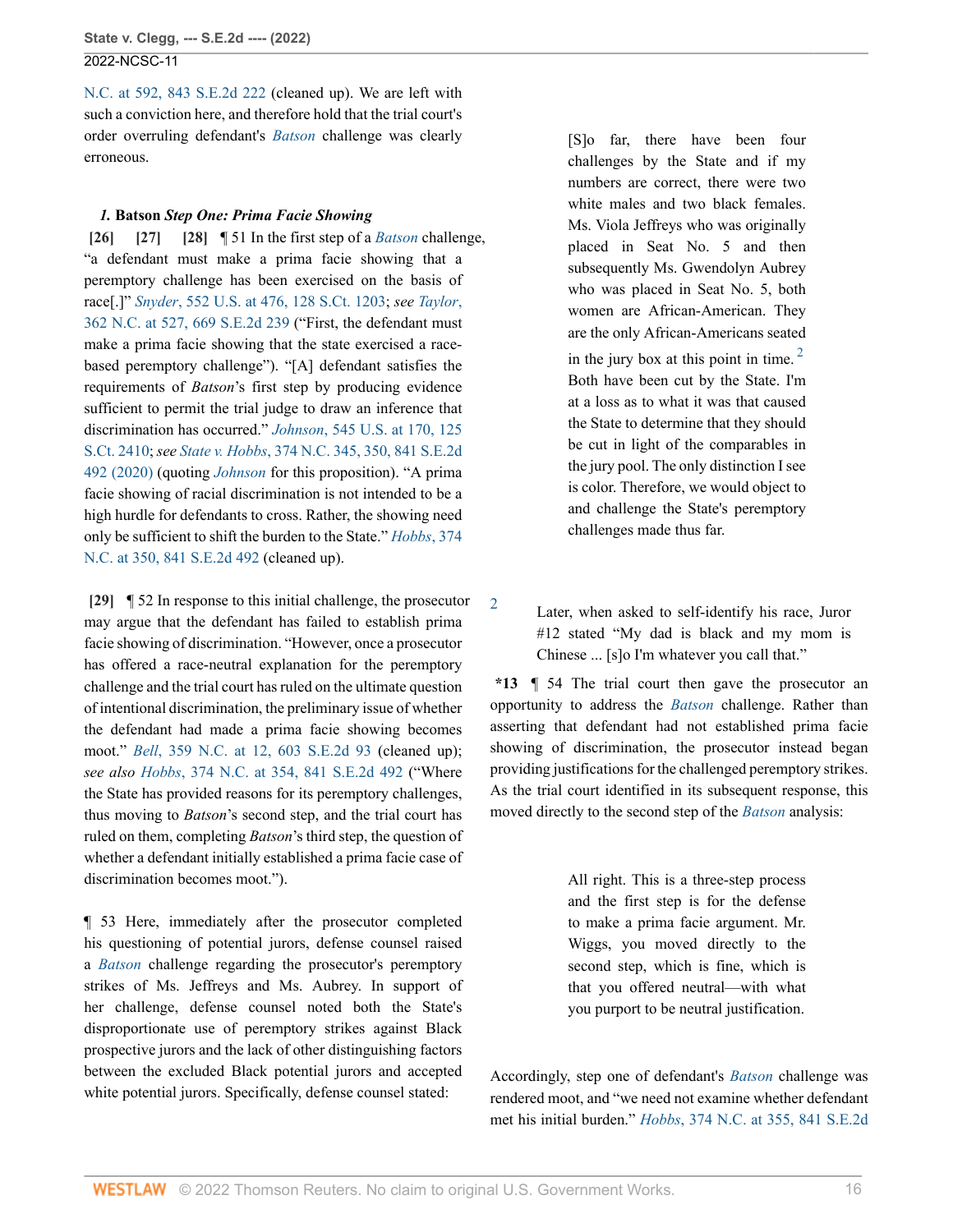[492](http://www.westlaw.com/Link/Document/FullText?findType=Y&serNum=2050891787&pubNum=0000572&originatingDoc=Ie49697508b7d11ec9381ff4a09a81529&refType=RP&fi=co_pp_sp_572_355&originationContext=document&vr=3.0&rs=cblt1.0&transitionType=DocumentItem&contextData=(sc.FindAndPrintPortal)#co_pp_sp_572_355) (cleaned up). The trial court, therefore, did not err in concluding the same.<sup>[3](#page-16-2)</sup>

<span id="page-16-2"></span>[3](#page-16-3)

<span id="page-16-3"></span>The Court of Appeals also correctly, if implicitly, held step one of the *[Batson](http://www.westlaw.com/Link/Document/FullText?findType=Y&serNum=1986122459&pubNum=0000708&originatingDoc=Ie49697508b7d11ec9381ff4a09a81529&refType=RP&originationContext=document&vr=3.0&rs=cblt1.0&transitionType=DocumentItem&contextData=(sc.FindAndPrintPortal))* inquiry to be moot when it noted that "the trial court heard the State's reasons for striking Jeffreys and Aubrey prior to making a ruling on defendant's Batson objections," and subsequently moved to step two. *Clegg*[, 2017](http://www.westlaw.com/Link/Document/FullText?findType=Y&serNum=2042521028&pubNum=0000999&originatingDoc=Ie49697508b7d11ec9381ff4a09a81529&refType=RP&fi=co_pp_sp_999_3&originationContext=document&vr=3.0&rs=cblt1.0&transitionType=DocumentItem&contextData=(sc.FindAndPrintPortal)#co_pp_sp_999_3) [WL 3863494 at \\*3](http://www.westlaw.com/Link/Document/FullText?findType=Y&serNum=2042521028&pubNum=0000999&originatingDoc=Ie49697508b7d11ec9381ff4a09a81529&refType=RP&fi=co_pp_sp_999_3&originationContext=document&vr=3.0&rs=cblt1.0&transitionType=DocumentItem&contextData=(sc.FindAndPrintPortal)#co_pp_sp_999_3).

# <span id="page-16-0"></span>*2.* **Batson** *Step Two: Race-Neutral Reasoning*

**[\[30\]](#page-3-7)** ¶ 55 Second, "[o]nce the defendant makes prima facie showing, the burden shifts to the State to come forward with a neutral explanation for challenging black jurors." *[Batson](http://www.westlaw.com/Link/Document/FullText?findType=Y&serNum=1986122459&pubNum=0000780&originatingDoc=Ie49697508b7d11ec9381ff4a09a81529&refType=RP&fi=co_pp_sp_780_97&originationContext=document&vr=3.0&rs=cblt1.0&transitionType=DocumentItem&contextData=(sc.FindAndPrintPortal)#co_pp_sp_780_97)*, [476 U.S. at 97, 106 S.Ct. 1712](http://www.westlaw.com/Link/Document/FullText?findType=Y&serNum=1986122459&pubNum=0000780&originatingDoc=Ie49697508b7d11ec9381ff4a09a81529&refType=RP&fi=co_pp_sp_780_97&originationContext=document&vr=3.0&rs=cblt1.0&transitionType=DocumentItem&contextData=(sc.FindAndPrintPortal)#co_pp_sp_780_97); *see Fair*[, 354 N.C. at 140,](http://www.westlaw.com/Link/Document/FullText?findType=Y&serNum=2002084135&pubNum=0000711&originatingDoc=Ie49697508b7d11ec9381ff4a09a81529&refType=RP&fi=co_pp_sp_711_140&originationContext=document&vr=3.0&rs=cblt1.0&transitionType=DocumentItem&contextData=(sc.FindAndPrintPortal)#co_pp_sp_711_140) [557 S.E.2d 500](http://www.westlaw.com/Link/Document/FullText?findType=Y&serNum=2002084135&pubNum=0000711&originatingDoc=Ie49697508b7d11ec9381ff4a09a81529&refType=RP&fi=co_pp_sp_711_140&originationContext=document&vr=3.0&rs=cblt1.0&transitionType=DocumentItem&contextData=(sc.FindAndPrintPortal)#co_pp_sp_711_140) ("If this showing is made, the court advances to the second step, where the burden shifts to the state to offer a facially valid, race-neutral rationale for its peremptory challenge"). As noted above, this step "does not demand an explanation that is persuasive, or even plausible[,]" but only one that is facially race-neutral. *Purkett*[, 514 U.S. at 768, 115](http://www.westlaw.com/Link/Document/FullText?findType=Y&serNum=1995107859&pubNum=0000780&originatingDoc=Ie49697508b7d11ec9381ff4a09a81529&refType=RP&fi=co_pp_sp_780_768&originationContext=document&vr=3.0&rs=cblt1.0&transitionType=DocumentItem&contextData=(sc.FindAndPrintPortal)#co_pp_sp_780_768) [S.Ct. 1769;](http://www.westlaw.com/Link/Document/FullText?findType=Y&serNum=1995107859&pubNum=0000780&originatingDoc=Ie49697508b7d11ec9381ff4a09a81529&refType=RP&fi=co_pp_sp_780_768&originationContext=document&vr=3.0&rs=cblt1.0&transitionType=DocumentItem&contextData=(sc.FindAndPrintPortal)#co_pp_sp_780_768) *see Fair*[, 354 N.C. at 140, 557 S.E.2d 500](http://www.westlaw.com/Link/Document/FullText?findType=Y&serNum=2002084135&pubNum=0000711&originatingDoc=Ie49697508b7d11ec9381ff4a09a81529&refType=RP&fi=co_pp_sp_711_140&originationContext=document&vr=3.0&rs=cblt1.0&transitionType=DocumentItem&contextData=(sc.FindAndPrintPortal)#co_pp_sp_711_140) (stating this same proposition). "As long as the state's reason appears facially valid and betrays no inherent discriminatory intent, the reason is deemed race-neutral." *Fair*[, 354 N.C. at 140, 557](http://www.westlaw.com/Link/Document/FullText?findType=Y&serNum=2002084135&pubNum=0000711&originatingDoc=Ie49697508b7d11ec9381ff4a09a81529&refType=RP&fi=co_pp_sp_711_140&originationContext=document&vr=3.0&rs=cblt1.0&transitionType=DocumentItem&contextData=(sc.FindAndPrintPortal)#co_pp_sp_711_140) [S.E.2d 500](http://www.westlaw.com/Link/Document/FullText?findType=Y&serNum=2002084135&pubNum=0000711&originatingDoc=Ie49697508b7d11ec9381ff4a09a81529&refType=RP&fi=co_pp_sp_711_140&originationContext=document&vr=3.0&rs=cblt1.0&transitionType=DocumentItem&contextData=(sc.FindAndPrintPortal)#co_pp_sp_711_140).

<span id="page-16-1"></span>**[\[31\]](#page-3-0)** ¶ 56 Here, during the initial *[Batson](http://www.westlaw.com/Link/Document/FullText?findType=Y&serNum=1986122459&pubNum=0000708&originatingDoc=Ie49697508b7d11ec9381ff4a09a81529&refType=RP&originationContext=document&vr=3.0&rs=cblt1.0&transitionType=DocumentItem&contextData=(sc.FindAndPrintPortal))* inquiry before trial, the prosecutor contended that he struck both Ms. Jeffreys and Ms. Aubrey for their body language and lack of eye contact. He further asserted that he struck Ms. Jeffreys because of her potential bias toward defendant arising from her previous employment at Dorothea Dix Hospital, and that he struck Ms. Aubrey because she answered "I suppose" to a question asking whether she could be fair and impartial. The trial court subsequently found that these reasons "constitute neutral justifications for exercising peremptory challenges" in satisfaction of *[Batson](http://www.westlaw.com/Link/Document/FullText?findType=Y&serNum=1986122459&pubNum=0000708&originatingDoc=Ie49697508b7d11ec9381ff4a09a81529&refType=RP&originationContext=document&vr=3.0&rs=cblt1.0&transitionType=DocumentItem&contextData=(sc.FindAndPrintPortal))* step two.

¶ 57 Later, at the *[Batson](http://www.westlaw.com/Link/Document/FullText?findType=Y&serNum=1986122459&pubNum=0000708&originatingDoc=Ie49697508b7d11ec9381ff4a09a81529&refType=RP&originationContext=document&vr=3.0&rs=cblt1.0&transitionType=DocumentItem&contextData=(sc.FindAndPrintPortal))* rehearing, the prosecutor offered slightly different reasons for his peremptory strikes of Ms. Jeffreys and Ms. Aubrey. Regarding Ms. Jeffreys, the prosecutor again asserted that the peremptory strike "was based primarily on her stated occupation as being retired from Dorothea Dix Hospital, with the understanding that she was a nurse to mental health patients who were suffering from mental health diseases." Because defendant's "mental health was an underlying issue and concern for the defense,"

the prosecutor contended, "it was the State's belief [that Ms. Jeffreys] would possibly be sympathetic to the defendant despite overwhelming evidence of his guilt." The prosecutor did not mention Ms. Jeffreys's body language or lack of eye contact at the rehearing.

**\*14** ¶ 58 Regarding his strike of Ms. Aubrey, the prosecutor proffered two rationales at the rehearing. The first was the same as before trial: "her body language and her lack of eye contact." Second, the prosecutor noted that Ms. Aubrey had replied "I suppose" to a question regarding whether she felt confident that she could focus on the trial. The prosecutor further noted that when he asked Ms. Aubrey a follow-up question on this issue, she replied "I think so." These short and equivocal answers, combined with "her body language and her lack of eye contact," the prosecutor asserted, created concern about "whether or not [Ms. Aubrey] could be an engaged juror throughout [the trial]."

¶ 59 The prosecutor then addressed the shift in this reasoning between the initial *[Batson](http://www.westlaw.com/Link/Document/FullText?findType=Y&serNum=1986122459&pubNum=0000708&originatingDoc=Ie49697508b7d11ec9381ff4a09a81529&refType=RP&originationContext=document&vr=3.0&rs=cblt1.0&transitionType=DocumentItem&contextData=(sc.FindAndPrintPortal))* inquiry and the rehearing. Noting that he was "completely flustered when this was brought up during trial[,]" the prosecutor conceded that he "missp[oke] with respect to the ... question that Ms. Aubrey was answering." He then confirmed that Ms. Aubrey had in fact answered "I suppose" not to a question about being fair and impartial, but about being confident in her ability to focus on the trial, and that he had "confus[ed] those questions and her answer."

¶ 60 In assessing the prosecutor's proffered reasons at the rehearing, the trial court again accepted the justifications as race-neutral in satisfaction of the State's burden of production under *[Batson](http://www.westlaw.com/Link/Document/FullText?findType=Y&serNum=1986122459&pubNum=0000708&originatingDoc=Ie49697508b7d11ec9381ff4a09a81529&refType=RP&originationContext=document&vr=3.0&rs=cblt1.0&transitionType=DocumentItem&contextData=(sc.FindAndPrintPortal))* step two. Regarding the proffered reason for the strike of Ms. Jeffreys, the trial court stated during the rehearing that her previous employment at Dorothea Dix was a "distinguishing race[-]neutral fact" and "an appropriate ground for a peremptory challenge." The court further stated in its written rehearing order that "[a]s to juror Viola Jeffreys, the State offered a race-neutral reason for exercising the strike."

¶ 61 The trial court likewise found the prosecutor's rehearing reasoning for striking Ms. Aubrey to be race-neutral. Specifically, the court's rehearing order stated that "had the prosecutor, in offering his race-neutral basis for exercising the strike of Ms. Aubrey, stated that he was concerned that she had answered 'I suppose[ ]' to the question of whether she could focus, ... that, in the [c]ourt's view, would have constituted a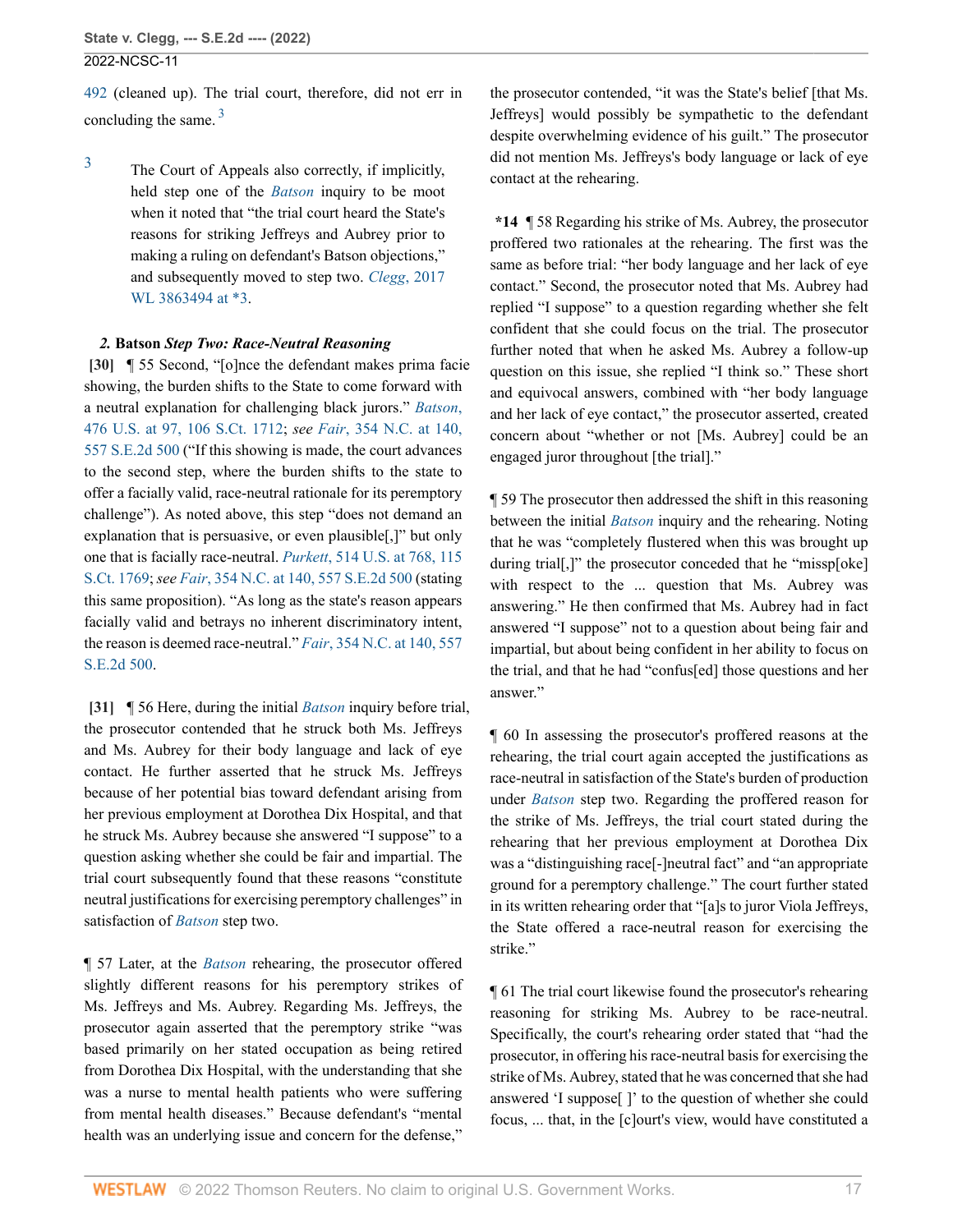neutral justification for the strike." The court later likewise described the "body language" and "lack of eye contact" justification as another "race-neutral reason articulated by the prosecutor."

¶ 62 We cannot find that the trial court erred in determining that the prosecutor met his burden of production under *[Batson](http://www.westlaw.com/Link/Document/FullText?findType=Y&serNum=1986122459&pubNum=0000708&originatingDoc=Ie49697508b7d11ec9381ff4a09a81529&refType=RP&originationContext=document&vr=3.0&rs=cblt1.0&transitionType=DocumentItem&contextData=(sc.FindAndPrintPortal))* step two. To be clear, as clarified by the U.S. Supreme Court in *[Purkett](http://www.westlaw.com/Link/Document/FullText?findType=Y&serNum=1995107859&pubNum=0000708&originatingDoc=Ie49697508b7d11ec9381ff4a09a81529&refType=RP&originationContext=document&vr=3.0&rs=cblt1.0&transitionType=DocumentItem&contextData=(sc.FindAndPrintPortal))*, the inquiry here is limited only to whether the prosecutor offered reasons that are race-neutral, not whether those reasons withstand any further scrutiny; that scrutiny is reserved for step three. *See* [514 U.S. at 767–68, 115 S.Ct.](http://www.westlaw.com/Link/Document/FullText?findType=Y&serNum=1995107859&pubNum=0000780&originatingDoc=Ie49697508b7d11ec9381ff4a09a81529&refType=RP&fi=co_pp_sp_780_767&originationContext=document&vr=3.0&rs=cblt1.0&transitionType=DocumentItem&contextData=(sc.FindAndPrintPortal)#co_pp_sp_780_767) [1769](http://www.westlaw.com/Link/Document/FullText?findType=Y&serNum=1995107859&pubNum=0000780&originatingDoc=Ie49697508b7d11ec9381ff4a09a81529&refType=RP&fi=co_pp_sp_780_767&originationContext=document&vr=3.0&rs=cblt1.0&transitionType=DocumentItem&contextData=(sc.FindAndPrintPortal)#co_pp_sp_780_767); *Johnson*[, 545 U.S. at 171, 125 S.Ct. 2410](http://www.westlaw.com/Link/Document/FullText?findType=Y&serNum=2006791983&pubNum=0000780&originatingDoc=Ie49697508b7d11ec9381ff4a09a81529&refType=RP&fi=co_pp_sp_780_171&originationContext=document&vr=3.0&rs=cblt1.0&transitionType=DocumentItem&contextData=(sc.FindAndPrintPortal)#co_pp_sp_780_171) ("Thus, even if the State produces only a frivolous or utterly nonsensical justification for its strike, the case does not end—it merely proceeds to step three."). The prosecutor's proffered reasons here—body language and lack of eye contact, concern of bias, concern of partiality, and concern of lack of focus—are all facially race-neutral. Accordingly, the trial court's findings here and subsequent decision to move to step three of the *[Batson](http://www.westlaw.com/Link/Document/FullText?findType=Y&serNum=1986122459&pubNum=0000708&originatingDoc=Ie49697508b7d11ec9381ff4a09a81529&refType=RP&originationContext=document&vr=3.0&rs=cblt1.0&transitionType=DocumentItem&contextData=(sc.FindAndPrintPortal))* analysis was not erroneous.

#### <span id="page-17-1"></span><span id="page-17-0"></span>*3.* **Batson** *Step Three: Determining Discrimination*

**[\[32\]](#page-3-8) [\[33\]](#page-3-9)** ¶ 63 Under *[Batson](http://www.westlaw.com/Link/Document/FullText?findType=Y&serNum=1986122459&pubNum=0000708&originatingDoc=Ie49697508b7d11ec9381ff4a09a81529&refType=RP&originationContext=document&vr=3.0&rs=cblt1.0&transitionType=DocumentItem&contextData=(sc.FindAndPrintPortal))*'s third and final step, "[t]he trial court ... [has] the duty to determine if the defendant has established purposeful discrimination." [476 U.S. at](http://www.westlaw.com/Link/Document/FullText?findType=Y&serNum=1986122459&pubNum=0000780&originatingDoc=Ie49697508b7d11ec9381ff4a09a81529&refType=RP&fi=co_pp_sp_780_98&originationContext=document&vr=3.0&rs=cblt1.0&transitionType=DocumentItem&contextData=(sc.FindAndPrintPortal)#co_pp_sp_780_98) [98, 106 S.Ct. 1712;](http://www.westlaw.com/Link/Document/FullText?findType=Y&serNum=1986122459&pubNum=0000780&originatingDoc=Ie49697508b7d11ec9381ff4a09a81529&refType=RP&fi=co_pp_sp_780_98&originationContext=document&vr=3.0&rs=cblt1.0&transitionType=DocumentItem&contextData=(sc.FindAndPrintPortal)#co_pp_sp_780_98) *see Waring*[, 364 N.C. at 475, 701](http://www.westlaw.com/Link/Document/FullText?findType=Y&serNum=2023622980&pubNum=0000572&originatingDoc=Ie49697508b7d11ec9381ff4a09a81529&refType=RP&fi=co_pp_sp_572_475&originationContext=document&vr=3.0&rs=cblt1.0&transitionType=DocumentItem&contextData=(sc.FindAndPrintPortal)#co_pp_sp_572_475) [S.E.2d 615](http://www.westlaw.com/Link/Document/FullText?findType=Y&serNum=2023622980&pubNum=0000572&originatingDoc=Ie49697508b7d11ec9381ff4a09a81529&refType=RP&fi=co_pp_sp_572_475&originationContext=document&vr=3.0&rs=cblt1.0&transitionType=DocumentItem&contextData=(sc.FindAndPrintPortal)#co_pp_sp_572_475) ("Finally, the trial court must then determine whether the defendant has met the burden of proving purposeful discrimination") (cleaned up). At this stage, the trial judge must consider all of the relevant circumstances and reasoning submitted by both parties to "determine whether the prosecutor's stated reasons were the actual reasons or instead were a pretext for discrimination." *Flowers*[, 139 S.](http://www.westlaw.com/Link/Document/FullText?findType=Y&serNum=2048538049&pubNum=0000708&originatingDoc=Ie49697508b7d11ec9381ff4a09a81529&refType=RP&fi=co_pp_sp_708_2241&originationContext=document&vr=3.0&rs=cblt1.0&transitionType=DocumentItem&contextData=(sc.FindAndPrintPortal)#co_pp_sp_708_2241) [Ct. at 2241.](http://www.westlaw.com/Link/Document/FullText?findType=Y&serNum=2048538049&pubNum=0000708&originatingDoc=Ie49697508b7d11ec9381ff4a09a81529&refType=RP&fi=co_pp_sp_708_2241&originationContext=document&vr=3.0&rs=cblt1.0&transitionType=DocumentItem&contextData=(sc.FindAndPrintPortal)#co_pp_sp_708_2241) In conceptualizing this framework as a whole, a common judicial analogy proves illustrative: in step one (and in subsequent rebuttal),  $4$  the defendant places his reasoning on the scale; in step two (and in subsequent rebuttal),  $5$  the State places its counter-reasoning on the scale; in step three, the court carefully weighs all of the reasoning from both sides to ultimately "decid[e] whether it was more likely than not that the challenge was improperly motivated." *[Johnson](http://www.westlaw.com/Link/Document/FullText?findType=Y&serNum=2006791983&pubNum=0000780&originatingDoc=Ie49697508b7d11ec9381ff4a09a81529&refType=RP&fi=co_pp_sp_780_170&originationContext=document&vr=3.0&rs=cblt1.0&transitionType=DocumentItem&contextData=(sc.FindAndPrintPortal)#co_pp_sp_780_170)*, 545 [U.S. at 170, 125 S.Ct. 2410](http://www.westlaw.com/Link/Document/FullText?findType=Y&serNum=2006791983&pubNum=0000780&originatingDoc=Ie49697508b7d11ec9381ff4a09a81529&refType=RP&fi=co_pp_sp_780_170&originationContext=document&vr=3.0&rs=cblt1.0&transitionType=DocumentItem&contextData=(sc.FindAndPrintPortal)#co_pp_sp_780_170); *see Hobbs*[, 374 N.C. at 351, 841](http://www.westlaw.com/Link/Document/FullText?findType=Y&serNum=2050891787&pubNum=0000572&originatingDoc=Ie49697508b7d11ec9381ff4a09a81529&refType=RP&fi=co_pp_sp_572_351&originationContext=document&vr=3.0&rs=cblt1.0&transitionType=DocumentItem&contextData=(sc.FindAndPrintPortal)#co_pp_sp_572_351) [S.E.2d 492](http://www.westlaw.com/Link/Document/FullText?findType=Y&serNum=2050891787&pubNum=0000572&originatingDoc=Ie49697508b7d11ec9381ff4a09a81529&refType=RP&fi=co_pp_sp_572_351&originationContext=document&vr=3.0&rs=cblt1.0&transitionType=DocumentItem&contextData=(sc.FindAndPrintPortal)#co_pp_sp_572_351) (quoting *[Johnson](http://www.westlaw.com/Link/Document/FullText?findType=Y&serNum=2006791983&pubNum=0000708&originatingDoc=Ie49697508b7d11ec9381ff4a09a81529&refType=RP&originationContext=document&vr=3.0&rs=cblt1.0&transitionType=DocumentItem&contextData=(sc.FindAndPrintPortal))* for this proposition). If so, the defendant has established a *[Batson](http://www.westlaw.com/Link/Document/FullText?findType=Y&serNum=1986122459&pubNum=0000708&originatingDoc=Ie49697508b7d11ec9381ff4a09a81529&refType=RP&originationContext=document&vr=3.0&rs=cblt1.0&transitionType=DocumentItem&contextData=(sc.FindAndPrintPortal))* violation.

<span id="page-17-2"></span>[4](#page-17-4) After the prosecutor proffers race-neutral reasoning in step two, "[o]ur courts allow the defendant to

submit evidence to show that the state's proffered reason is merely a pretext for discrimination." *[Fair](http://www.westlaw.com/Link/Document/FullText?findType=Y&serNum=2002084135&pubNum=0000711&originatingDoc=Ie49697508b7d11ec9381ff4a09a81529&refType=RP&fi=co_pp_sp_711_140&originationContext=document&vr=3.0&rs=cblt1.0&transitionType=DocumentItem&contextData=(sc.FindAndPrintPortal)#co_pp_sp_711_140)*, [354 N.C. at 140, 557 S.E.2d 500.](http://www.westlaw.com/Link/Document/FullText?findType=Y&serNum=2002084135&pubNum=0000711&originatingDoc=Ie49697508b7d11ec9381ff4a09a81529&refType=RP&fi=co_pp_sp_711_140&originationContext=document&vr=3.0&rs=cblt1.0&transitionType=DocumentItem&contextData=(sc.FindAndPrintPortal)#co_pp_sp_711_140) Trial courts may subsequently allow the prosecutor an opportunity for surrebuttal before making their ultimate ruling under step three.

<span id="page-17-3"></span>[5](#page-17-5) *See* note 4 above.

**\*15** ¶ 64 Here, the trial court's rehearing order carefully described its step three analysis weighing the reasoning submitted by defendant and the prosecutor. First, the court ruled that the prosecutor's peremptory strike of Ms. Jeffreys (on the basis of concern of potential bias) did not constitute a *[Batson](http://www.westlaw.com/Link/Document/FullText?findType=Y&serNum=1986122459&pubNum=0000708&originatingDoc=Ie49697508b7d11ec9381ff4a09a81529&refType=RP&originationContext=document&vr=3.0&rs=cblt1.0&transitionType=DocumentItem&contextData=(sc.FindAndPrintPortal))* violation. Specifically, the court stated:

> The record reflects that, in prior proceedings in this case, the [d]efendant's competency had been called into question and evaluations ordered. The State's stated basis for striking Ms. Jeffreys due to her work history in the mental health field is rationally related to the defendant's potential competency issues, and thus the [c]ourt finds this reason is supported by the record and constitutes an appropriate justification for the strike.

Because we later conclude that the trial court clearly erred in overruling defendant's *[Batson](http://www.westlaw.com/Link/Document/FullText?findType=Y&serNum=1986122459&pubNum=0000708&originatingDoc=Ie49697508b7d11ec9381ff4a09a81529&refType=RP&originationContext=document&vr=3.0&rs=cblt1.0&transitionType=DocumentItem&contextData=(sc.FindAndPrintPortal))* challenge regarding Ms. Aubrey, and "[t]he Constitution forbids striking even a single prospective juror for a discriminatory purpose[,]" we decline to consider whether the trial court's ruling regarding Ms. Jeffreys was also clearly erroneous. *Snyder*[, 552 U.S. at 478,](http://www.westlaw.com/Link/Document/FullText?findType=Y&serNum=2015520672&pubNum=0000780&originatingDoc=Ie49697508b7d11ec9381ff4a09a81529&refType=RP&fi=co_pp_sp_780_478&originationContext=document&vr=3.0&rs=cblt1.0&transitionType=DocumentItem&contextData=(sc.FindAndPrintPortal)#co_pp_sp_780_478) [128 S.Ct. 1203.](http://www.westlaw.com/Link/Document/FullText?findType=Y&serNum=2015520672&pubNum=0000780&originatingDoc=Ie49697508b7d11ec9381ff4a09a81529&refType=RP&fi=co_pp_sp_780_478&originationContext=document&vr=3.0&rs=cblt1.0&transitionType=DocumentItem&contextData=(sc.FindAndPrintPortal)#co_pp_sp_780_478)

<span id="page-17-5"></span><span id="page-17-4"></span>¶ 65 Second, the trial court weighed the reasoning provided by both defendant and the prosecutor regarding the peremptory strike of Ms. Aubrey. After reviewing the transcript from the initial *[Batson](http://www.westlaw.com/Link/Document/FullText?findType=Y&serNum=1986122459&pubNum=0000708&originatingDoc=Ie49697508b7d11ec9381ff4a09a81529&refType=RP&originationContext=document&vr=3.0&rs=cblt1.0&transitionType=DocumentItem&contextData=(sc.FindAndPrintPortal))* inquiry, the trial court stated that "[i]t is evident from the record that both the trial court's and the prosecutor's memory of the answers given by Ms. Aubrey was conflated. She did not say 'I suppose' in response to a question of whether she could be 'fair and impartial.' " Rather, the court went on to observe from the record, she provided that answer in response to the prosecutor's question about whether she felt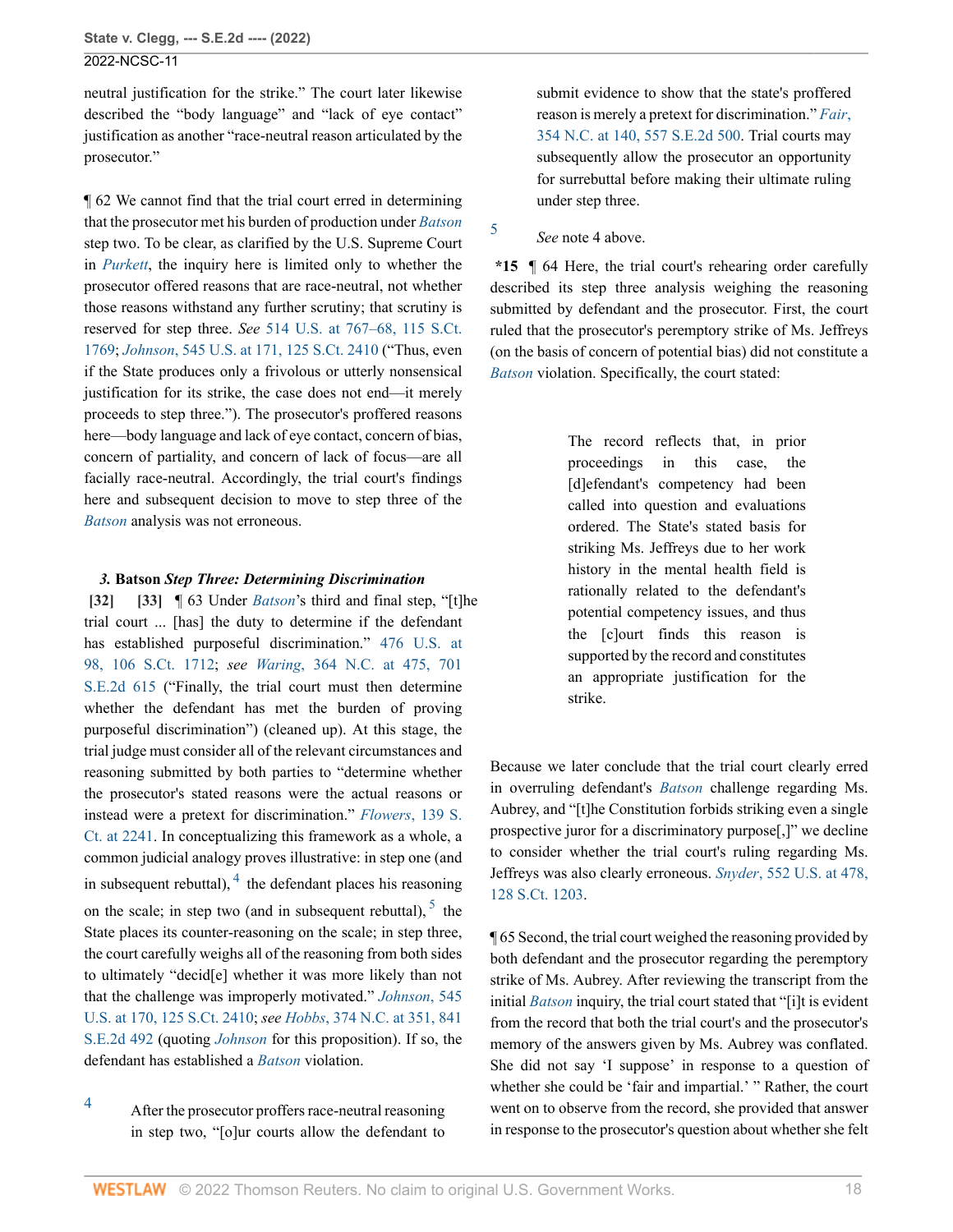confident that she could focus on the trial. The trial court then stated the following:

8. In retrospect, had the prosecutor, in offering his raceneutral basis for exercising the strike of Ms. Aubrey, stated that he was concerned that she had answered "I suppose" to the question of whether she could focus, when coupled with her concern that she worked 'day and night' and would miss work, that, in the [c]ourt's view, would have constituted a neutral justification for the strike.

9. However, as it stands, the State's offered reason for striking Ms. Aubrey based on her "I suppose" answer is not supported by the record because the prosecutor associated that answer with whether she could be "fair and impartial," not whether she could focus.

¶ 66 The trial court then observed that under the U.S. Supreme Court's ruling in *[Foster](http://www.westlaw.com/Link/Document/FullText?findType=Y&serNum=2038892556&pubNum=0000708&originatingDoc=Ie49697508b7d11ec9381ff4a09a81529&refType=RP&originationContext=document&vr=3.0&rs=cblt1.0&transitionType=DocumentItem&contextData=(sc.FindAndPrintPortal))*, "when reasons that are offered by a prosecutor as a basis for exercising a strike contradict or mischaracterize the record, those reasons must be rejected in evaluating whether race was a motivating factor in exercising the strike," citing *Foster*[, 578 U.S. at 505, 510,](http://www.westlaw.com/Link/Document/FullText?findType=Y&serNum=2038892556&pubNum=0000780&originatingDoc=Ie49697508b7d11ec9381ff4a09a81529&refType=RP&fi=co_pp_sp_780_505&originationContext=document&vr=3.0&rs=cblt1.0&transitionType=DocumentItem&contextData=(sc.FindAndPrintPortal)#co_pp_sp_780_505) [136 S.Ct. 1737.](http://www.westlaw.com/Link/Document/FullText?findType=Y&serNum=2038892556&pubNum=0000780&originatingDoc=Ie49697508b7d11ec9381ff4a09a81529&refType=RP&fi=co_pp_sp_780_505&originationContext=document&vr=3.0&rs=cblt1.0&transitionType=DocumentItem&contextData=(sc.FindAndPrintPortal)#co_pp_sp_780_505) "Moreover," the court continued, "a trial court is not permitted to consider race-neutral reasons for exercising a strike that are not articulated by the prosecutor," citing *Miller-El*[, 545 U.S. at 250–52, 125 S.Ct. 2317](http://www.westlaw.com/Link/Document/FullText?findType=Y&serNum=2006791870&pubNum=0000780&originatingDoc=Ie49697508b7d11ec9381ff4a09a81529&refType=RP&fi=co_pp_sp_780_250&originationContext=document&vr=3.0&rs=cblt1.0&transitionType=DocumentItem&contextData=(sc.FindAndPrintPortal)#co_pp_sp_780_250). Accordingly, the trial court ruled that "[s]trict application of the rules articulated in *[Foster](http://www.westlaw.com/Link/Document/FullText?findType=Y&serNum=2038892556&pubNum=0000708&originatingDoc=Ie49697508b7d11ec9381ff4a09a81529&refType=RP&originationContext=document&vr=3.0&rs=cblt1.0&transitionType=DocumentItem&contextData=(sc.FindAndPrintPortal))* and *[Miller-El](http://www.westlaw.com/Link/Document/FullText?findType=Y&serNum=2006791870&pubNum=0000708&originatingDoc=Ie49697508b7d11ec9381ff4a09a81529&refType=RP&originationContext=document&vr=3.0&rs=cblt1.0&transitionType=DocumentItem&contextData=(sc.FindAndPrintPortal))* to the race-neutral (but mis-remembered) reasons provided by the prosecutor justifying Ms. Aubrey's strike ... require the [c]ourt to exclude and not consider the reason articulated by the prosecutor – that Ms. Aubrey said that 'she supposed' she could be fair and impartial – because that reason is contradicted by the record."

**\*16** ¶ 67 Having thus rejected the prosecutor's "I suppose" rationale, the trial court then moved on to consider what it noted was "the only [remaining] race-neutral reason articulated by the prosecutor[:] ... the 'body language' and 'lack of eye contact' rationale." However, the trial court found that this reasoning, too, was invalid. Specifically, the court noted that "[t]he 'body language' rationale was disputed by trial counsel for the [d]efendant, and the trial court made no specific findings regarding Ms. Aubrey's body language or demeanor." Under the U.S. Supreme Court's ruling in *[Snyder](http://www.westlaw.com/Link/Document/FullText?findType=Y&serNum=2015520672&pubNum=0000708&originatingDoc=Ie49697508b7d11ec9381ff4a09a81529&refType=RP&originationContext=document&vr=3.0&rs=cblt1.0&transitionType=DocumentItem&contextData=(sc.FindAndPrintPortal))*, the trial court stated, "the 'body-language' race-neutral justification offered by the prosecutor cannot be viewed as sufficient" in the absence of any corroborating findings of fact by the trial court. "As such," the trial court ruled, "both race-neutral justifications offered by the

prosecutor fail – one because the prosecutor mis-remembered the question to which Ms. Aubrey responded 'I suppose,' and the other because the trial court failed to make sufficient findings of fact to establish a record of Ms. Aubrey's body language." In other words, the prosecution had placed two reasons on the scale, and the trial court deemed them both weightless.

¶ 68 The trial court then considered the evidence proffered by defendant tending to show racial discrimination. Specifically, the court weighed defendant's statistical evidence "both relating to the trial at issue and [to] North Carolina at large." With respect to this trial, that evidence identified that of the twenty-two members of the jury pool, three were people of color. Further, of the prosecutor's four peremptory strikes, two were used strike two of those three potential jurors of color, "which also turned out to be all the" women of color. Proportionally, then, the State struck about ten percent of the eligible white jurors and about sixty-six percent of the eligible jurors of color, resulting in a jury of eleven white members and one member of mixed race. When asked by defense counsel to identify their race, none of the selected jurors self-identified as African American. [6](#page-18-0)

#### <span id="page-18-1"></span><span id="page-18-0"></span>[6](#page-18-1) *See* note 2.

¶ 69 The trial court then noted defendant's evidence of racial disparities in the exercise of peremptory strikes across North Carolina. Specifically, the court noted that this evidence indicated "that in noncapital cases studied from 2011–12, prosecutors struck black venire members at about twice the rate of white." (citing [Pollitt & Warren, 94 N.C. L. Rev. at](http://www.westlaw.com/Link/Document/FullText?findType=Y&serNum=0452013574&pubNum=0001199&originatingDoc=Ie49697508b7d11ec9381ff4a09a81529&refType=LR&fi=co_pp_sp_1199_1964&originationContext=document&vr=3.0&rs=cblt1.0&transitionType=DocumentItem&contextData=(sc.FindAndPrintPortal)#co_pp_sp_1199_1964) [1964](http://www.westlaw.com/Link/Document/FullText?findType=Y&serNum=0452013574&pubNum=0001199&originatingDoc=Ie49697508b7d11ec9381ff4a09a81529&refType=LR&fi=co_pp_sp_1199_1964&originationContext=document&vr=3.0&rs=cblt1.0&transitionType=DocumentItem&contextData=(sc.FindAndPrintPortal)#co_pp_sp_1199_1964)).

¶ 70 Finally, the trial court weighed defendant's "sideby-side comparison of questioning of white jurors and African[-]American jurors." Specifically, the court considered defendant's comparison of the prosecutor's questioning of Ms. Aubrey with that of fellow prospective juror Mr. David Williams regarding their ability to focus during trial. The court noted the following exchange from the record:

Prosecutor: I don't need specifics, but, you know, is there a possibility that your mind could drift somewhere else when we need you to be focusing on the proceedings here?

Mr. Williams: I have 11 employees out in the field, so –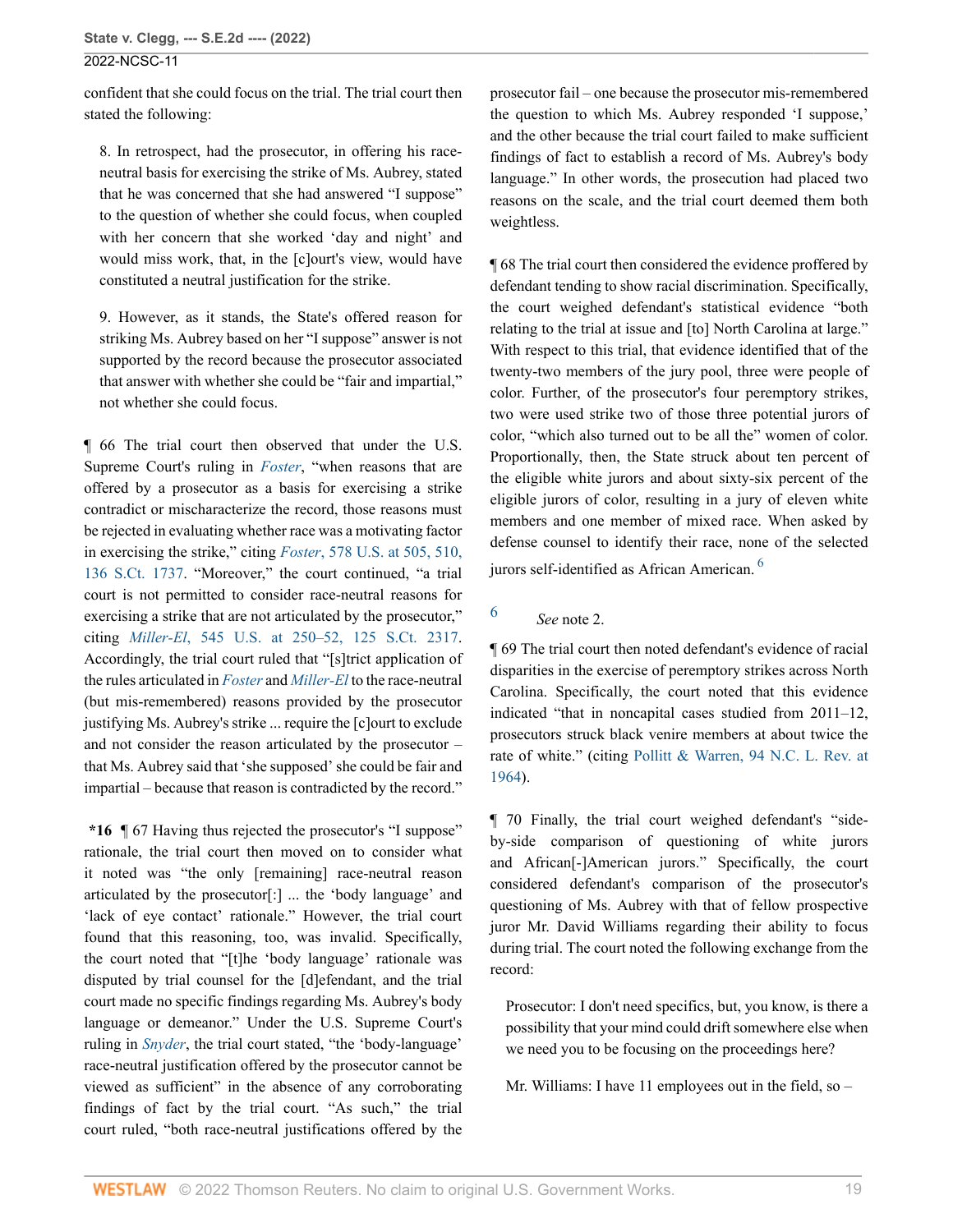Prosecutor: Okay. Ms. Aubrey, do you feel confident you can focus on what's going on here?

Ms. Aubrey: I suppose.

Prosecutor: I want you to be confident about it. You just don't want to be a juror or do you feel like if you were here, you could focus and do what we need you to do?

Ms. Aubrey: I think so.

¶ 71 Upon review, though, the trial court did not find this comparison "particularly pertinent because Mr. Williams had previously stated that, with respect to his supervisory duties, 'I can juggle things around[,]' whereas Ms. Aubrey did not indicate any flexibility in her 'day and night' work schedule that might ease her concern about missing work."

¶ 72 The trial court then moved to its final determination regarding defendant's *[Batson](http://www.westlaw.com/Link/Document/FullText?findType=Y&serNum=1986122459&pubNum=0000708&originatingDoc=Ie49697508b7d11ec9381ff4a09a81529&refType=RP&originationContext=document&vr=3.0&rs=cblt1.0&transitionType=DocumentItem&contextData=(sc.FindAndPrintPortal))* challenge. "Here," the court ruled, "[d]efendant has shown that the race-neutral justifications offered by the prosecutor cannot be supported by the record – either because the prosecutor mis-remembered the potential juror's answer or because the trial court failed to make an adequate record of the body language of the prospective juror." "The [d]efendant has also shown," the court continued, "evidence of statistical disparities in the exercise of peremptory challenges by prosecutors in statewide jury selection studies in data collected from 1990 to 2012." Reaching its ultimate conclusion, though, the court stated:

**\*17** However, the [c]ourt cannot conclude from this record that in this case, the State has engaged in "purposeful discrimination." As the [d]efendant points out, the applicable standard is, given all relevant circumstances, "whether it was more likely than not that the challenge was improperly motivated." *[Johnson v. California](http://www.westlaw.com/Link/Document/FullText?findType=Y&serNum=2006791983&pubNum=0000780&originatingDoc=Ie49697508b7d11ec9381ff4a09a81529&refType=RP&fi=co_pp_sp_780_170&originationContext=document&vr=3.0&rs=cblt1.0&transitionType=DocumentItem&contextData=(sc.FindAndPrintPortal)#co_pp_sp_780_170)*, 545 [U.S. 162, 170, 125 S.Ct. 2410, 162 L.Ed.2d 129 \(2005\)](http://www.westlaw.com/Link/Document/FullText?findType=Y&serNum=2006791983&pubNum=0000780&originatingDoc=Ie49697508b7d11ec9381ff4a09a81529&refType=RP&fi=co_pp_sp_780_170&originationContext=document&vr=3.0&rs=cblt1.0&transitionType=DocumentItem&contextData=(sc.FindAndPrintPortal)#co_pp_sp_780_170). Even on this relaxed "more likely than not" standard, this [c]ourt concludes that essential evidence of purposeful discrimination—which is the defendant's burden to prove —is lacking.

¶ 73 To support this conclusion, the trial court reasoned that "[t]he cases in which the [U.S.] Supreme Court has found that the state exercised peremptory challenges in a purposefully discriminatory fashion are strikingly different from the case at hand." As examples, the court discussed *[Foster](http://www.westlaw.com/Link/Document/FullText?findType=Y&serNum=2038892556&pubNum=0000708&originatingDoc=Ie49697508b7d11ec9381ff4a09a81529&refType=RP&originationContext=document&vr=3.0&rs=cblt1.0&transitionType=DocumentItem&contextData=(sc.FindAndPrintPortal))* and *[Miller-El](http://www.westlaw.com/Link/Document/FullText?findType=Y&serNum=2006791870&pubNum=0000708&originatingDoc=Ie49697508b7d11ec9381ff4a09a81529&refType=RP&originationContext=document&vr=3.0&rs=cblt1.0&transitionType=DocumentItem&contextData=(sc.FindAndPrintPortal))*, in which the prosecutors had exhibited "smokinggun" evidence of racial discrimination such as, respectively, highlighting the names of all Black potential jurors on their juror list and asking Black potential jurors a "trick question" not asked of white potential jurors. *See Foster*[, 578 U.S.](http://www.westlaw.com/Link/Document/FullText?findType=Y&serNum=2038892556&pubNum=0000780&originatingDoc=Ie49697508b7d11ec9381ff4a09a81529&refType=RP&fi=co_pp_sp_780_493&originationContext=document&vr=3.0&rs=cblt1.0&transitionType=DocumentItem&contextData=(sc.FindAndPrintPortal)#co_pp_sp_780_493) [at 493–95, 136 S.Ct. 1737](http://www.westlaw.com/Link/Document/FullText?findType=Y&serNum=2038892556&pubNum=0000780&originatingDoc=Ie49697508b7d11ec9381ff4a09a81529&refType=RP&fi=co_pp_sp_780_493&originationContext=document&vr=3.0&rs=cblt1.0&transitionType=DocumentItem&contextData=(sc.FindAndPrintPortal)#co_pp_sp_780_493); *Miller-El*[, 545 U.S. at 255,](http://www.westlaw.com/Link/Document/FullText?findType=Y&serNum=2006791870&pubNum=0000780&originatingDoc=Ie49697508b7d11ec9381ff4a09a81529&refType=RP&fi=co_pp_sp_780_255&originationContext=document&vr=3.0&rs=cblt1.0&transitionType=DocumentItem&contextData=(sc.FindAndPrintPortal)#co_pp_sp_780_255) [125 S.Ct. 2317](http://www.westlaw.com/Link/Document/FullText?findType=Y&serNum=2006791870&pubNum=0000780&originatingDoc=Ie49697508b7d11ec9381ff4a09a81529&refType=RP&fi=co_pp_sp_780_255&originationContext=document&vr=3.0&rs=cblt1.0&transitionType=DocumentItem&contextData=(sc.FindAndPrintPortal)#co_pp_sp_780_255). The trial court reasoned that because this case was "markedly distinguishable" from those cases and involved "an instance of a prosecutor mis-remembering" rather than a " 'mischaracterization' of the record[,]" "the quantum of evidence in this case ... is insufficient to support the conclusion that the prosecutor engaged in purposeful discrimination."

¶ 74 Our review of the trial court's *[Batson](http://www.westlaw.com/Link/Document/FullText?findType=Y&serNum=1986122459&pubNum=0000708&originatingDoc=Ie49697508b7d11ec9381ff4a09a81529&refType=RP&originationContext=document&vr=3.0&rs=cblt1.0&transitionType=DocumentItem&contextData=(sc.FindAndPrintPortal))* step three analysis reveals several errors that collectively leave this Court "with the definite and firm conviction that a mistake has been committed[,]" thus rendering the trial court's determination clearly erroneous. *Bennett*[, 374 N.C. at 592, 843 S.E.2d 222](http://www.westlaw.com/Link/Document/FullText?findType=Y&serNum=2051204528&pubNum=0000572&originatingDoc=Ie49697508b7d11ec9381ff4a09a81529&refType=RP&fi=co_pp_sp_572_592&originationContext=document&vr=3.0&rs=cblt1.0&transitionType=DocumentItem&contextData=(sc.FindAndPrintPortal)#co_pp_sp_572_592). As noted above, "[w]e need not and do not decide that any one of those [errors] alone would require reversal. All that we need to decide, and all that we do decide, is that all of the relevant facts and circumstances taken together establish that the trial court committed clear error in concluding that the State's peremptory strike of [a] black prospective juror ... was not 'motivated in substantial part by discriminatory intent.' " *Flowers*[, 139 S. Ct. at 2235](http://www.westlaw.com/Link/Document/FullText?findType=Y&serNum=2048538049&pubNum=0000708&originatingDoc=Ie49697508b7d11ec9381ff4a09a81529&refType=RP&fi=co_pp_sp_708_2235&originationContext=document&vr=3.0&rs=cblt1.0&transitionType=DocumentItem&contextData=(sc.FindAndPrintPortal)#co_pp_sp_708_2235) (quoting *Foster*[, 578 U.S. at](http://www.westlaw.com/Link/Document/FullText?findType=Y&serNum=2038892556&pubNum=0000780&originatingDoc=Ie49697508b7d11ec9381ff4a09a81529&refType=RP&fi=co_pp_sp_780_512&originationContext=document&vr=3.0&rs=cblt1.0&transitionType=DocumentItem&contextData=(sc.FindAndPrintPortal)#co_pp_sp_780_512) [512, 136 S.Ct. 1737\)](http://www.westlaw.com/Link/Document/FullText?findType=Y&serNum=2038892556&pubNum=0000780&originatingDoc=Ie49697508b7d11ec9381ff4a09a81529&refType=RP&fi=co_pp_sp_780_512&originationContext=document&vr=3.0&rs=cblt1.0&transitionType=DocumentItem&contextData=(sc.FindAndPrintPortal)#co_pp_sp_780_512). Before discussing the trial court's errors, though, it is first worth noting several points of analysis on which the trial court was correct.

<span id="page-19-1"></span><span id="page-19-0"></span>**[\[34\]](#page-4-5) [\[35\]](#page-4-0)** ¶ 75 First, the trial court acted properly in rejecting the prosecutor's proffered "I suppose" reasoning. As the U.S. Supreme Court illustrated in *[Foster](http://www.westlaw.com/Link/Document/FullText?findType=Y&serNum=2038892556&pubNum=0000708&originatingDoc=Ie49697508b7d11ec9381ff4a09a81529&refType=RP&originationContext=document&vr=3.0&rs=cblt1.0&transitionType=DocumentItem&contextData=(sc.FindAndPrintPortal))*, proffered reasons that are contradicted by the record are unacceptable in supporting a challenged peremptory strike. *See* [578 U.S.](http://www.westlaw.com/Link/Document/FullText?findType=Y&serNum=2038892556&pubNum=0000780&originatingDoc=Ie49697508b7d11ec9381ff4a09a81529&refType=RP&fi=co_pp_sp_780_505&originationContext=document&vr=3.0&rs=cblt1.0&transitionType=DocumentItem&contextData=(sc.FindAndPrintPortal)#co_pp_sp_780_505) [at 505, 136 S.Ct. 1737](http://www.westlaw.com/Link/Document/FullText?findType=Y&serNum=2038892556&pubNum=0000780&originatingDoc=Ie49697508b7d11ec9381ff4a09a81529&refType=RP&fi=co_pp_sp_780_505&originationContext=document&vr=3.0&rs=cblt1.0&transitionType=DocumentItem&contextData=(sc.FindAndPrintPortal)#co_pp_sp_780_505). ("Moreover, several of Lanier's reasons ... are similarly contradicted by the record"). Likewise, shifting explanations indicate pretext and should be viewed with suspicion. *See id.* [at 507, 136 S.Ct. 1737](http://www.westlaw.com/Link/Document/FullText?findType=Y&serNum=2038892556&pubNum=0000708&originatingDoc=Ie49697508b7d11ec9381ff4a09a81529&refType=RP&originationContext=document&vr=3.0&rs=cblt1.0&transitionType=DocumentItem&contextData=(sc.FindAndPrintPortal)) ("As an initial matter, the prosecutor's principal reasons for the strike shifted over time, suggesting that those reasons may be pretextual.").

¶ 76 Here, the prosecutor's "fair and impartial" reasoning during the initial *[Batson](http://www.westlaw.com/Link/Document/FullText?findType=Y&serNum=1986122459&pubNum=0000708&originatingDoc=Ie49697508b7d11ec9381ff4a09a81529&refType=RP&originationContext=document&vr=3.0&rs=cblt1.0&transitionType=DocumentItem&contextData=(sc.FindAndPrintPortal))* inquiry was contradicted by the record, and his "focus" reasoning during the rehearing amounted to a shifting explanation. Whether the initial misstatement was the product of accidental "misremembering," as the trial court found, or intentional "mischaracterizing" does not change the fact that the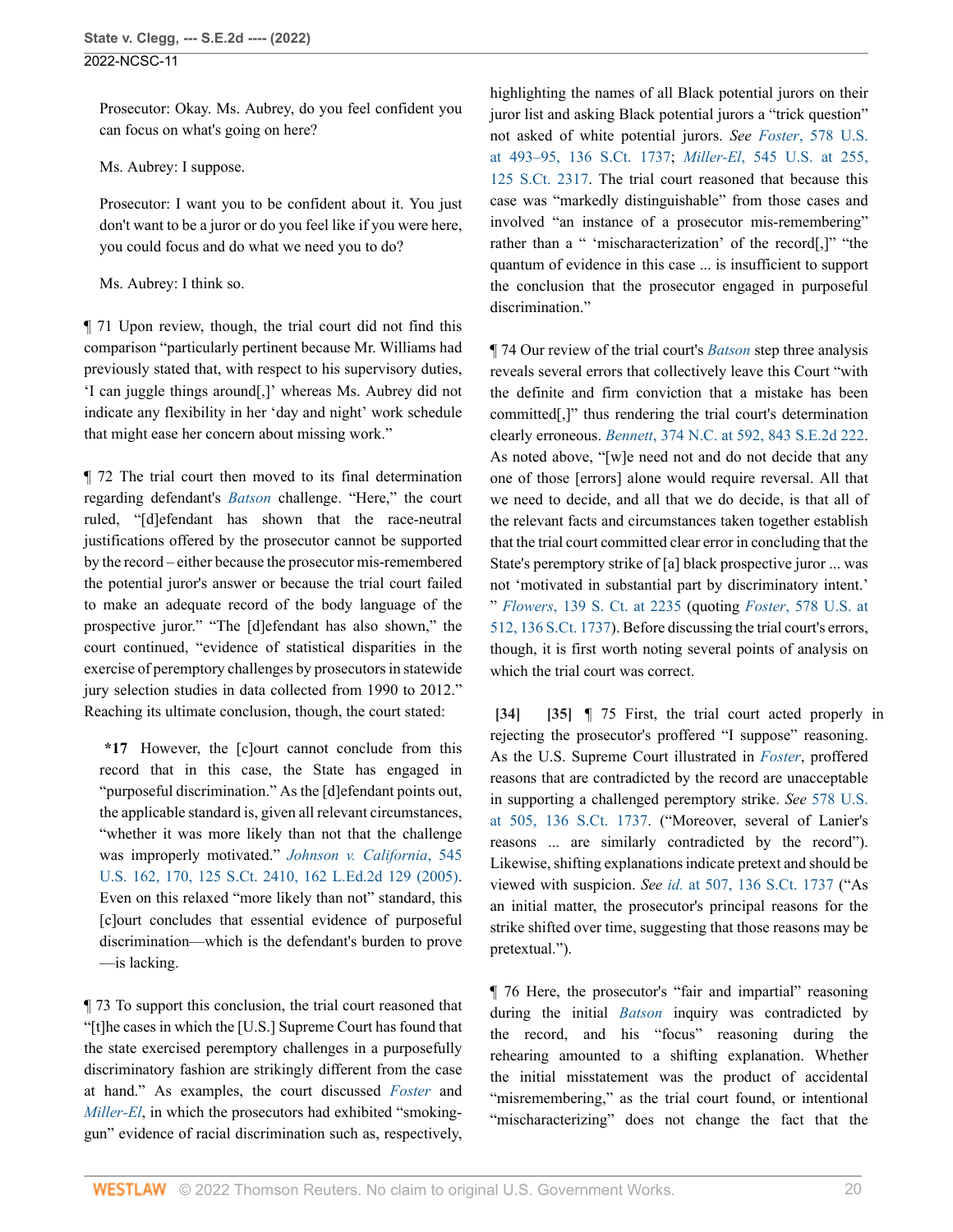**State v. Clegg, --- S.E.2d ---- (2022)**

2022-NCSC-11

proffered reason was plainly unsupported by the record. Accordingly, the trial court properly rejected this rationale.<sup>[7](#page-20-1)</sup> To the extent that the trial court viewed this misstatement "in the light most favorable to the prosecutor," as it offhandedly remarked during the rehearing, though, that would reflect a fundamental misunderstanding of the *[Batson](http://www.westlaw.com/Link/Document/FullText?findType=Y&serNum=1986122459&pubNum=0000708&originatingDoc=Ie49697508b7d11ec9381ff4a09a81529&refType=RP&originationContext=document&vr=3.0&rs=cblt1.0&transitionType=DocumentItem&contextData=(sc.FindAndPrintPortal))* framework and constitute error. However, because the trial court articulated the correct burden of proof in its written order, we do not consider this remark further.

<span id="page-20-1"></span> $7$  While the dissent claims that "the trial court may" have taken the holding in *[Miller-El](http://www.westlaw.com/Link/Document/FullText?findType=Y&serNum=2006791870&pubNum=0000708&originatingDoc=Ie49697508b7d11ec9381ff4a09a81529&refType=RP&originationContext=document&vr=3.0&rs=cblt1.0&transitionType=DocumentItem&contextData=(sc.FindAndPrintPortal))* too literally" in rejecting the State's proffered reasoning here (¶ 26), we understand the trial court to have simply concluded that the U.S. Supreme Court meant what it said when it held that "[i]f the stated reason does not hold up, its pretextual significance does not fade because a trial judge, or an appeals court, can imagine a reason that might not have been shown up as false." *Miller-El*[, 545 U.S. at 252,](http://www.westlaw.com/Link/Document/FullText?findType=Y&serNum=2006791870&pubNum=0000780&originatingDoc=Ie49697508b7d11ec9381ff4a09a81529&refType=RP&fi=co_pp_sp_780_252&originationContext=document&vr=3.0&rs=cblt1.0&transitionType=DocumentItem&contextData=(sc.FindAndPrintPortal)#co_pp_sp_780_252) [125 S.Ct. 2317.](http://www.westlaw.com/Link/Document/FullText?findType=Y&serNum=2006791870&pubNum=0000780&originatingDoc=Ie49697508b7d11ec9381ff4a09a81529&refType=RP&fi=co_pp_sp_780_252&originationContext=document&vr=3.0&rs=cblt1.0&transitionType=DocumentItem&contextData=(sc.FindAndPrintPortal)#co_pp_sp_780_252) Notably, the Court of Appeals made this same misstep when it provided its own "clarification" to the State's actual proffered reason. *See [Clegg](http://www.westlaw.com/Link/Document/FullText?findType=Y&serNum=2042521028&pubNum=0000999&originatingDoc=Ie49697508b7d11ec9381ff4a09a81529&refType=RP&originationContext=document&vr=3.0&rs=cblt1.0&transitionType=DocumentItem&contextData=(sc.FindAndPrintPortal))*, WL 3863494 at \*4.

<span id="page-20-0"></span>**\*18 [\[36\]](#page-4-6)** ¶ 77 Second and similarly, the trial court properly rejected the prosecutor's "body language and lack of eye contact" reasoning. As the U.S. Supreme Court indicated in *[Snyder](http://www.westlaw.com/Link/Document/FullText?findType=Y&serNum=2015520672&pubNum=0000708&originatingDoc=Ie49697508b7d11ec9381ff4a09a81529&refType=RP&originationContext=document&vr=3.0&rs=cblt1.0&transitionType=DocumentItem&contextData=(sc.FindAndPrintPortal))*, while demeanor-based reasoning can be rightly credited "where a trial judge has made a finding that an attorney credibly relied on demeanor in exercising a strike[,]" without such corroboration "we cannot presume that the trial judge credited the prosecutor's assertion" regarding the potential juror's demeanor. [552 U.S. at 479, 128 S.Ct.](http://www.westlaw.com/Link/Document/FullText?findType=Y&serNum=2015520672&pubNum=0000780&originatingDoc=Ie49697508b7d11ec9381ff4a09a81529&refType=RP&fi=co_pp_sp_780_479&originationContext=document&vr=3.0&rs=cblt1.0&transitionType=DocumentItem&contextData=(sc.FindAndPrintPortal)#co_pp_sp_780_479) [1203](http://www.westlaw.com/Link/Document/FullText?findType=Y&serNum=2015520672&pubNum=0000780&originatingDoc=Ie49697508b7d11ec9381ff4a09a81529&refType=RP&fi=co_pp_sp_780_479&originationContext=document&vr=3.0&rs=cblt1.0&transitionType=DocumentItem&contextData=(sc.FindAndPrintPortal)#co_pp_sp_780_479). Here, not only did the trial judge not corroborate the prosecutor's assertion regarding Ms. Aubrey's body language and eye contact, defense counsel specifically refuted it. Because the trial court made no specific findings of fact regarding Ms. Aubrey's body language, it properly rejected this reasoning at the rehearing.

¶ 78 What's more, the prosecutor's demeanor-based reasoning here was even less specific—and therefore less credible —than that rejected in *[Snyder](http://www.westlaw.com/Link/Document/FullText?findType=Y&serNum=2015520672&pubNum=0000708&originatingDoc=Ie49697508b7d11ec9381ff4a09a81529&refType=RP&originationContext=document&vr=3.0&rs=cblt1.0&transitionType=DocumentItem&contextData=(sc.FindAndPrintPortal))*. In *[Snyder](http://www.westlaw.com/Link/Document/FullText?findType=Y&serNum=2015520672&pubNum=0000708&originatingDoc=Ie49697508b7d11ec9381ff4a09a81529&refType=RP&originationContext=document&vr=3.0&rs=cblt1.0&transitionType=DocumentItem&contextData=(sc.FindAndPrintPortal))*, the prosecutor claimed that the rejected juror was "nervous," a description that at least minimally invokes a commonly understood set of more specific behaviors. *[Id.](http://www.westlaw.com/Link/Document/FullText?findType=Y&serNum=2015520672&pubNum=0000780&originatingDoc=Ie49697508b7d11ec9381ff4a09a81529&refType=RP&originationContext=document&vr=3.0&rs=cblt1.0&transitionType=DocumentItem&contextData=(sc.FindAndPrintPortal))* Here, the prosecutor merely stated that he struck Ms. Aubrey due to her "body language" without ever specifying anything in particular that might <span id="page-20-2"></span>have been concerning about her body language. Further, during the initial pre-trial *[Batson](http://www.westlaw.com/Link/Document/FullText?findType=Y&serNum=1986122459&pubNum=0000708&originatingDoc=Ie49697508b7d11ec9381ff4a09a81529&refType=RP&originationContext=document&vr=3.0&rs=cblt1.0&transitionType=DocumentItem&contextData=(sc.FindAndPrintPortal))* inquiry, the prosecutor never distinguished between Ms. Jeffreys and Ms. Aubrey when discussing body language—he only referred to the two Black women collectively, twice referring to "*their* body language" without any further specification. This complete lack of specificity significantly undermines the credibility of the prosecutor's reasoning.

¶ 79 Historical context provides even more reason for courts engaging in a *[Batson](http://www.westlaw.com/Link/Document/FullText?findType=Y&serNum=1986122459&pubNum=0000708&originatingDoc=Ie49697508b7d11ec9381ff4a09a81529&refType=RP&originationContext=document&vr=3.0&rs=cblt1.0&transitionType=DocumentItem&contextData=(sc.FindAndPrintPortal))* analysis to view generalized "body language and lack of eye contact" justifications with significant suspicion. For example, as recently as 1995, prosecutorial training sessions conducted by the North Carolina Conference of District Attorneys included a "cheat sheet" titled "*[Batson](http://www.westlaw.com/Link/Document/FullText?findType=Y&serNum=1986122459&pubNum=0000708&originatingDoc=Ie49697508b7d11ec9381ff4a09a81529&refType=RP&originationContext=document&vr=3.0&rs=cblt1.0&transitionType=DocumentItem&contextData=(sc.FindAndPrintPortal))* Justifications: Articulating Juror Negatives." *See* [Pollitt & Warren, 94 N.C. L. REV.](http://www.westlaw.com/Link/Document/FullText?findType=Y&serNum=0452013574&pubNum=0001199&originatingDoc=Ie49697508b7d11ec9381ff4a09a81529&refType=LR&fi=co_pp_sp_1199_1980&originationContext=document&vr=3.0&rs=cblt1.0&transitionType=DocumentItem&contextData=(sc.FindAndPrintPortal)#co_pp_sp_1199_1980) [at 1980](http://www.westlaw.com/Link/Document/FullText?findType=Y&serNum=0452013574&pubNum=0001199&originatingDoc=Ie49697508b7d11ec9381ff4a09a81529&refType=LR&fi=co_pp_sp_1199_1980&originationContext=document&vr=3.0&rs=cblt1.0&transitionType=DocumentItem&contextData=(sc.FindAndPrintPortal)#co_pp_sp_1199_1980) (noting a North Carolina trial court's summary of this document in a 2012 Order on a defendant's motion for appropriate relief). This document provided prosecutors with a list of facially race-neutral reasons that they might proffer in response to *[Batson](http://www.westlaw.com/Link/Document/FullText?findType=Y&serNum=1986122459&pubNum=0000708&originatingDoc=Ie49697508b7d11ec9381ff4a09a81529&refType=RP&originationContext=document&vr=3.0&rs=cblt1.0&transitionType=DocumentItem&contextData=(sc.FindAndPrintPortal))* objections. *See id.*; *see also* Jacob Biba, *Race Neutral*, THE INTERCEPT, Nov. 8, 2021, https://theintercept.com/2021/11/08/north-carolinajury-racial-discrimination/ (describing the prosecutorial training and *[Batson](http://www.westlaw.com/Link/Document/FullText?findType=Y&serNum=1986122459&pubNum=0000708&originatingDoc=Ie49697508b7d11ec9381ff4a09a81529&refType=RP&originationContext=document&vr=3.0&rs=cblt1.0&transitionType=DocumentItem&contextData=(sc.FindAndPrintPortal))* Justification worksheet); Tonya Maxwell, *Black juror's dismissal, death penalty, revisited in double homicide*, THE ASHEVILLE CITIZEN-TIMES, Nov. 3, 2016, https://www.citizen-times.com/story/news/ local/2016/11/03/black-jurors-dismissal-death-penaltyrevisited-double-homicide/93168824/ (same). The list included both "body language" and "lack of eye contact," in addition to "attitude," "air of defiance," and "monosyllabic" responses to questions. [8](#page-20-3)

# <span id="page-20-4"></span><span id="page-20-3"></span>[8](#page-20-4) Here, in justifying his peremptory strike of Ms. Aubrey, the prosecutor repeatedly noted that her answers were "short."

¶ 80 Of course, North Carolina is not unique here. When placed within our well-established national history of prosecutors employing peremptory challenges as tools of covert racial discrimination, this historical context cautions courts against accepting overly broad demeanorbased justifications without further inquiry or corroboration. *See Flowers*[, 139 S. Ct. at 2239–40](http://www.westlaw.com/Link/Document/FullText?findType=Y&serNum=2048538049&pubNum=0000708&originatingDoc=Ie49697508b7d11ec9381ff4a09a81529&refType=RP&fi=co_pp_sp_708_2239&originationContext=document&vr=3.0&rs=cblt1.0&transitionType=DocumentItem&contextData=(sc.FindAndPrintPortal)#co_pp_sp_708_2239) ("And when [other discriminatory] tactics failed, or were invalidated, prosecutors could still exercise peremptory strikes in individual cases to remove most or all black prospective jurors."). Accordingly,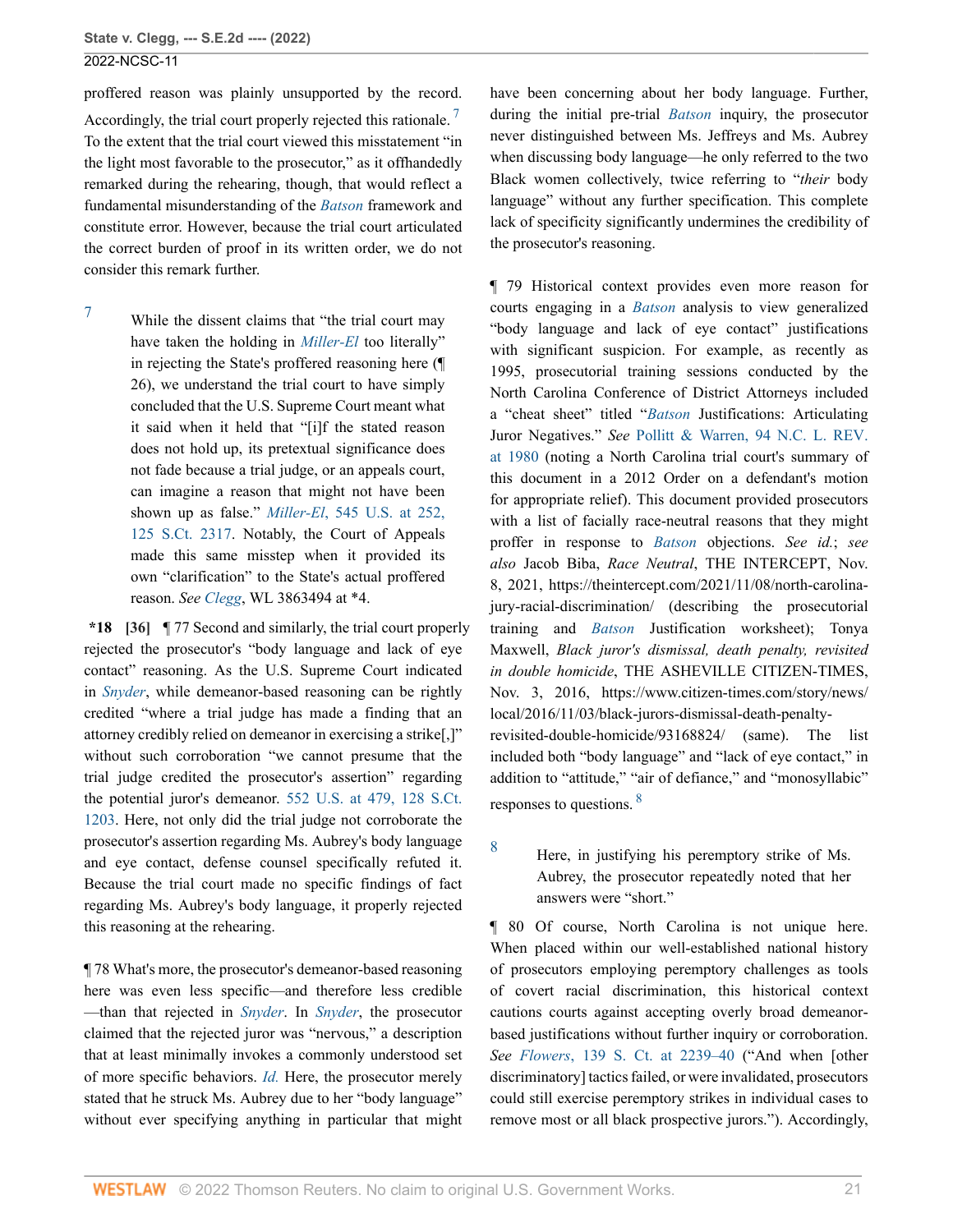the trial court properly rejected the prosecutor's unconfirmed and generalized "body language and lack of eye contact" rationale below.

**\*19** ¶ 81 Third and finally, the trial court acted properly in considering defendant's statistical evidence regarding the disproportionate use of peremptory strikes against Black potential jurors in both this case and statewide. As recently identified by the U.S. Supreme Court in *[Flowers](http://www.westlaw.com/Link/Document/FullText?findType=Y&serNum=2048538049&pubNum=0000708&originatingDoc=Ie49697508b7d11ec9381ff4a09a81529&refType=RP&originationContext=document&vr=3.0&rs=cblt1.0&transitionType=DocumentItem&contextData=(sc.FindAndPrintPortal))*, such data is included among the many types of evidence that a defendant may present, and a court may consider, within a *[Batson](http://www.westlaw.com/Link/Document/FullText?findType=Y&serNum=1986122459&pubNum=0000708&originatingDoc=Ie49697508b7d11ec9381ff4a09a81529&refType=RP&originationContext=document&vr=3.0&rs=cblt1.0&transitionType=DocumentItem&contextData=(sc.FindAndPrintPortal))* challenge. [139 S. Ct. at 2243](http://www.westlaw.com/Link/Document/FullText?findType=Y&serNum=2048538049&pubNum=0000708&originatingDoc=Ie49697508b7d11ec9381ff4a09a81529&refType=RP&fi=co_pp_sp_708_2243&originationContext=document&vr=3.0&rs=cblt1.0&transitionType=DocumentItem&contextData=(sc.FindAndPrintPortal)#co_pp_sp_708_2243) (listing examples of the variety of evidence defendants may present in Batson challenges).

¶ 82 Despite the areas in which the trial court acted properly, though, several other areas of its *[Batson](http://www.westlaw.com/Link/Document/FullText?findType=Y&serNum=1986122459&pubNum=0000708&originatingDoc=Ie49697508b7d11ec9381ff4a09a81529&refType=RP&originationContext=document&vr=3.0&rs=cblt1.0&transitionType=DocumentItem&contextData=(sc.FindAndPrintPortal))* step three analysis were erroneous. Like the U.S. Supreme Court in *[Flowers](http://www.westlaw.com/Link/Document/FullText?findType=Y&serNum=2048538049&pubNum=0000708&originatingDoc=Ie49697508b7d11ec9381ff4a09a81529&refType=RP&originationContext=document&vr=3.0&rs=cblt1.0&transitionType=DocumentItem&contextData=(sc.FindAndPrintPortal))*, we do not identify any one of the trial court's mistakes as independently requiring reversal. Rather, we determine that "all of the relevant facts and circumstances taken together establish that the trial court committed clear error in concluding that the State's peremptory strike of [Ms. Aubrey] was not motivated in substantial part by discriminatory intent." *Flowers*[, 139 S. Ct. at 2251](http://www.westlaw.com/Link/Document/FullText?findType=Y&serNum=2048538049&pubNum=0000708&originatingDoc=Ie49697508b7d11ec9381ff4a09a81529&refType=RP&fi=co_pp_sp_708_2251&originationContext=document&vr=3.0&rs=cblt1.0&transitionType=DocumentItem&contextData=(sc.FindAndPrintPortal)#co_pp_sp_708_2251). Specifically, we note four interrelated errors: (1) overruling defendant's *[Batson](http://www.westlaw.com/Link/Document/FullText?findType=Y&serNum=1986122459&pubNum=0000708&originatingDoc=Ie49697508b7d11ec9381ff4a09a81529&refType=RP&originationContext=document&vr=3.0&rs=cblt1.0&transitionType=DocumentItem&contextData=(sc.FindAndPrintPortal))* challenge after rejecting all of the race-neutral reasons provided by the prosecutor; (2) applying an improperly high burden of proof; (3) independently considering reasoning not offered by the prosecutor; and (4) giving inadequate consideration to racially disparate questioning and acceptance of comparable jurors.

<span id="page-21-0"></span>**[\[37\]](#page-4-1)** ¶ 83 First, the trial court erred by ruling that defendant had not met his *[Batson](http://www.westlaw.com/Link/Document/FullText?findType=Y&serNum=1986122459&pubNum=0000708&originatingDoc=Ie49697508b7d11ec9381ff4a09a81529&refType=RP&originationContext=document&vr=3.0&rs=cblt1.0&transitionType=DocumentItem&contextData=(sc.FindAndPrintPortal))* burden after determining that "both race-neutral justifications offered by the prosecutor fail." Under the *[Batson](http://www.westlaw.com/Link/Document/FullText?findType=Y&serNum=1986122459&pubNum=0000708&originatingDoc=Ie49697508b7d11ec9381ff4a09a81529&refType=RP&originationContext=document&vr=3.0&rs=cblt1.0&transitionType=DocumentItem&contextData=(sc.FindAndPrintPortal))* framework, after the defendant and the State have offered their reasoning, the trial court must determine, in light of these submissions, "whether it was more likely than not that the [peremptory] challenge was improperly motivated." *Johnson*[, 545 U.S. at 170, 125 S.Ct. 2410](http://www.westlaw.com/Link/Document/FullText?findType=Y&serNum=2006791983&pubNum=0000780&originatingDoc=Ie49697508b7d11ec9381ff4a09a81529&refType=RP&fi=co_pp_sp_780_170&originationContext=document&vr=3.0&rs=cblt1.0&transitionType=DocumentItem&contextData=(sc.FindAndPrintPortal)#co_pp_sp_780_170). If the trial court finds that all of the prosecutor's proffered raceneutral justifications are invalid, it is functionally identical to the prosecutor offering no race-neutral justifications at all. In such circumstances, the only remaining submissions to be weighed—those made by the defendant—tend to indicate that the prosecutor's peremptory strike was "motivated in substantial part by discriminatory intent." *Flowers*[, 139 S. Ct.](http://www.westlaw.com/Link/Document/FullText?findType=Y&serNum=2048538049&pubNum=0000708&originatingDoc=Ie49697508b7d11ec9381ff4a09a81529&refType=RP&fi=co_pp_sp_708_2251&originationContext=document&vr=3.0&rs=cblt1.0&transitionType=DocumentItem&contextData=(sc.FindAndPrintPortal)#co_pp_sp_708_2251) [at 2251.](http://www.westlaw.com/Link/Document/FullText?findType=Y&serNum=2048538049&pubNum=0000708&originatingDoc=Ie49697508b7d11ec9381ff4a09a81529&refType=RP&fi=co_pp_sp_708_2251&originationContext=document&vr=3.0&rs=cblt1.0&transitionType=DocumentItem&contextData=(sc.FindAndPrintPortal)#co_pp_sp_708_2251) As a consequence, then, a *[Batson](http://www.westlaw.com/Link/Document/FullText?findType=Y&serNum=1986122459&pubNum=0000708&originatingDoc=Ie49697508b7d11ec9381ff4a09a81529&refType=RP&originationContext=document&vr=3.0&rs=cblt1.0&transitionType=DocumentItem&contextData=(sc.FindAndPrintPortal))* violation has been established.

¶ 84 Here, after careful analysis, the trial court explicitly ruled that "both race-neutral justifications by the prosecutor fail." At that point, the only valid reasoning remaining for the court to consider was evidence presented by defendant tending to show that the peremptory challenge of Ms. Aubrey was motivated in substantial part by discriminatory intent: disparate data, disparate questioning, and disparate acceptance of substantially comparable jurors. Accordingly, after finding that both race-neutral justifications for the prosecutor's peremptory strike of Ms. Aubrey failed, the trial court should have ruled on this record that defendant met his burden under *[Batson](http://www.westlaw.com/Link/Document/FullText?findType=Y&serNum=1986122459&pubNum=0000708&originatingDoc=Ie49697508b7d11ec9381ff4a09a81529&refType=RP&originationContext=document&vr=3.0&rs=cblt1.0&transitionType=DocumentItem&contextData=(sc.FindAndPrintPortal))*. Ruling otherwise was erroneous.

<span id="page-21-1"></span>**[\[38\]](#page-4-2)** ¶ 85 Second, the trial court erred by holding defendant to an improperly high burden of proof. Under *[Batson](http://www.westlaw.com/Link/Document/FullText?findType=Y&serNum=1986122459&pubNum=0000708&originatingDoc=Ie49697508b7d11ec9381ff4a09a81529&refType=RP&originationContext=document&vr=3.0&rs=cblt1.0&transitionType=DocumentItem&contextData=(sc.FindAndPrintPortal))*, defendants must "establish purposeful discrimination." [476](http://www.westlaw.com/Link/Document/FullText?findType=Y&serNum=1986122459&pubNum=0000780&originatingDoc=Ie49697508b7d11ec9381ff4a09a81529&refType=RP&fi=co_pp_sp_780_98&originationContext=document&vr=3.0&rs=cblt1.0&transitionType=DocumentItem&contextData=(sc.FindAndPrintPortal)#co_pp_sp_780_98) [U.S. at 98, 106 S.Ct. 1712](http://www.westlaw.com/Link/Document/FullText?findType=Y&serNum=1986122459&pubNum=0000780&originatingDoc=Ie49697508b7d11ec9381ff4a09a81529&refType=RP&fi=co_pp_sp_780_98&originationContext=document&vr=3.0&rs=cblt1.0&transitionType=DocumentItem&contextData=(sc.FindAndPrintPortal)#co_pp_sp_780_98). The U.S. Supreme Court has described this requirement as showing that a peremptory strike was "motivated in substantial part by discriminatory intent[,]" *Flowers*[, 139 S. Ct. at 2251,](http://www.westlaw.com/Link/Document/FullText?findType=Y&serNum=2048538049&pubNum=0000708&originatingDoc=Ie49697508b7d11ec9381ff4a09a81529&refType=RP&fi=co_pp_sp_708_2251&originationContext=document&vr=3.0&rs=cblt1.0&transitionType=DocumentItem&contextData=(sc.FindAndPrintPortal)#co_pp_sp_708_2251) or "whether it was more likely than not that the challenge was improperly motivated." *Johnson*[, 545 U.S. at 170, 125 S.Ct. 2410.](http://www.westlaw.com/Link/Document/FullText?findType=Y&serNum=2006791983&pubNum=0000780&originatingDoc=Ie49697508b7d11ec9381ff4a09a81529&refType=RP&fi=co_pp_sp_780_170&originationContext=document&vr=3.0&rs=cblt1.0&transitionType=DocumentItem&contextData=(sc.FindAndPrintPortal)#co_pp_sp_780_170)

**\*20** ¶ 86 Here, while the trial court properly *recited* this burden, it failed to apply it with fidelity. Instead, it looked for smoking-gun evidence of racial discrimination similar to what has been present in previous U.S. Supreme Court cases that have found *[Batson](http://www.westlaw.com/Link/Document/FullText?findType=Y&serNum=1986122459&pubNum=0000708&originatingDoc=Ie49697508b7d11ec9381ff4a09a81529&refType=RP&originationContext=document&vr=3.0&rs=cblt1.0&transitionType=DocumentItem&contextData=(sc.FindAndPrintPortal))* violations, namely *[Foster](http://www.westlaw.com/Link/Document/FullText?findType=Y&serNum=2038892556&pubNum=0000708&originatingDoc=Ie49697508b7d11ec9381ff4a09a81529&refType=RP&originationContext=document&vr=3.0&rs=cblt1.0&transitionType=DocumentItem&contextData=(sc.FindAndPrintPortal))*, 578 [U.S. 488, 136 S.Ct. 1737, 195 L.Ed.2d 1](http://www.westlaw.com/Link/Document/FullText?findType=Y&serNum=2038892556&pubNum=0000708&originatingDoc=Ie49697508b7d11ec9381ff4a09a81529&refType=RP&originationContext=document&vr=3.0&rs=cblt1.0&transitionType=DocumentItem&contextData=(sc.FindAndPrintPortal)), and *[Miller-El](http://www.westlaw.com/Link/Document/FullText?findType=Y&serNum=2006791870&pubNum=0000708&originatingDoc=Ie49697508b7d11ec9381ff4a09a81529&refType=RP&originationContext=document&vr=3.0&rs=cblt1.0&transitionType=DocumentItem&contextData=(sc.FindAndPrintPortal))*, 545 [U.S. 231, 125 S.Ct. 2317, 162 L.Ed.2d 196.](http://www.westlaw.com/Link/Document/FullText?findType=Y&serNum=2006791870&pubNum=0000708&originatingDoc=Ie49697508b7d11ec9381ff4a09a81529&refType=RP&originationContext=document&vr=3.0&rs=cblt1.0&transitionType=DocumentItem&contextData=(sc.FindAndPrintPortal)) After noting the glaring evidence of discrimination present in those cases, the trial court found that "[t]his case is markedly distinguishable from the facts of this controlling authority."

<span id="page-21-3"></span><span id="page-21-2"></span>**[\[39\]](#page-4-7)** ¶ 87 While that may be true, it is not the *facts* of those decisions that make them controlling authority—it's the *law.* Highlighted names and trick questions are not required for a defendant to show that a peremptory was "motivated in substantial part by discriminatory intent." [9](#page-22-2) *[Flowers](http://www.westlaw.com/Link/Document/FullText?findType=Y&serNum=2048538049&pubNum=0000708&originatingDoc=Ie49697508b7d11ec9381ff4a09a81529&refType=RP&fi=co_pp_sp_708_2251&originationContext=document&vr=3.0&rs=cblt1.0&transitionType=DocumentItem&contextData=(sc.FindAndPrintPortal)#co_pp_sp_708_2251)*, 139 S. [Ct. at 2251](http://www.westlaw.com/Link/Document/FullText?findType=Y&serNum=2048538049&pubNum=0000708&originatingDoc=Ie49697508b7d11ec9381ff4a09a81529&refType=RP&fi=co_pp_sp_708_2251&originationContext=document&vr=3.0&rs=cblt1.0&transitionType=DocumentItem&contextData=(sc.FindAndPrintPortal)#co_pp_sp_708_2251). Rather, as defendant did here, a defendant may present a wide variety of direct and circumstantial evidence in supporting a *[Batson](http://www.westlaw.com/Link/Document/FullText?findType=Y&serNum=1986122459&pubNum=0000708&originatingDoc=Ie49697508b7d11ec9381ff4a09a81529&refType=RP&originationContext=document&vr=3.0&rs=cblt1.0&transitionType=DocumentItem&contextData=(sc.FindAndPrintPortal))* challenge. *See id.* [at 2243](http://www.westlaw.com/Link/Document/FullText?findType=Y&serNum=2048538049&pubNum=0000708&originatingDoc=Ie49697508b7d11ec9381ff4a09a81529&refType=RP&fi=co_pp_sp_708_2243&originationContext=document&vr=3.0&rs=cblt1.0&transitionType=DocumentItem&contextData=(sc.FindAndPrintPortal)#co_pp_sp_708_2243) (listing examples of acceptable evidence); *Hobbs*[, 374 N.C. at 356,](http://www.westlaw.com/Link/Document/FullText?findType=Y&serNum=2050891787&pubNum=0000572&originatingDoc=Ie49697508b7d11ec9381ff4a09a81529&refType=RP&fi=co_pp_sp_572_356&originationContext=document&vr=3.0&rs=cblt1.0&transitionType=DocumentItem&contextData=(sc.FindAndPrintPortal)#co_pp_sp_572_356) [841 S.E.2d 492](http://www.westlaw.com/Link/Document/FullText?findType=Y&serNum=2050891787&pubNum=0000572&originatingDoc=Ie49697508b7d11ec9381ff4a09a81529&refType=RP&fi=co_pp_sp_572_356&originationContext=document&vr=3.0&rs=cblt1.0&transitionType=DocumentItem&contextData=(sc.FindAndPrintPortal)#co_pp_sp_572_356) (same). By implicitly holding defendant to an improperly high burden, the trial court erred in its *[Batson](http://www.westlaw.com/Link/Document/FullText?findType=Y&serNum=1986122459&pubNum=0000708&originatingDoc=Ie49697508b7d11ec9381ff4a09a81529&refType=RP&originationContext=document&vr=3.0&rs=cblt1.0&transitionType=DocumentItem&contextData=(sc.FindAndPrintPortal))* step three analysis.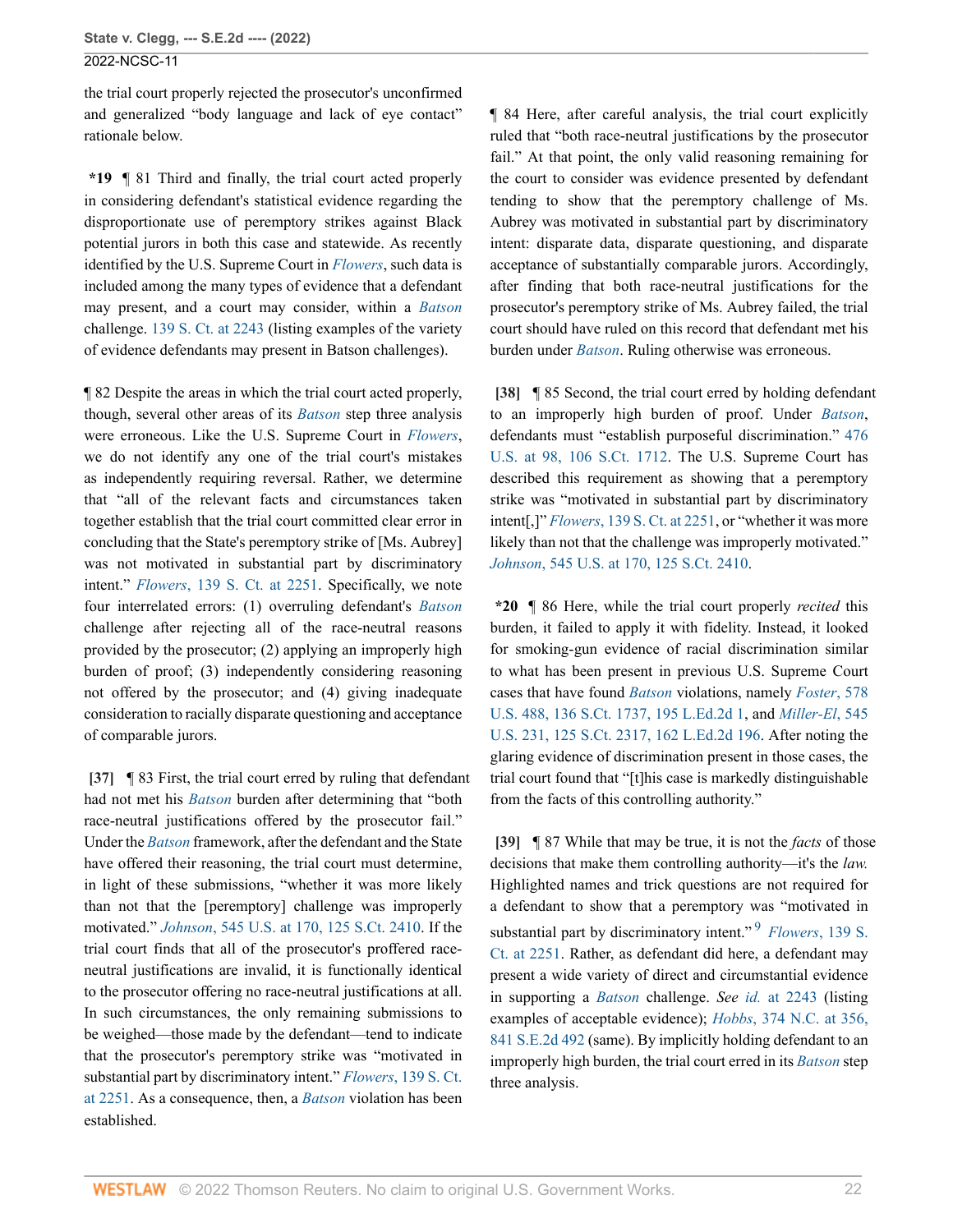<span id="page-22-2"></span>[9](#page-21-3) Notably, the jury selections at question in both *[Foster](http://www.westlaw.com/Link/Document/FullText?findType=Y&serNum=2038892556&pubNum=0000708&originatingDoc=Ie49697508b7d11ec9381ff4a09a81529&refType=RP&originationContext=document&vr=3.0&rs=cblt1.0&transitionType=DocumentItem&contextData=(sc.FindAndPrintPortal))* and *[Miller-El](http://www.westlaw.com/Link/Document/FullText?findType=Y&serNum=2006791870&pubNum=0000708&originatingDoc=Ie49697508b7d11ec9381ff4a09a81529&refType=RP&originationContext=document&vr=3.0&rs=cblt1.0&transitionType=DocumentItem&contextData=(sc.FindAndPrintPortal))* took place in the late 1980s, either before or immediately after *[Batson](http://www.westlaw.com/Link/Document/FullText?findType=Y&serNum=1986122459&pubNum=0000708&originatingDoc=Ie49697508b7d11ec9381ff4a09a81529&refType=RP&originationContext=document&vr=3.0&rs=cblt1.0&transitionType=DocumentItem&contextData=(sc.FindAndPrintPortal))* was first decided. *See* [578 U.S. at 492, 136 S.Ct. 1737](http://www.westlaw.com/Link/Document/FullText?findType=Y&serNum=2038892556&pubNum=0000780&originatingDoc=Ie49697508b7d11ec9381ff4a09a81529&refType=RP&fi=co_pp_sp_780_492&originationContext=document&vr=3.0&rs=cblt1.0&transitionType=DocumentItem&contextData=(sc.FindAndPrintPortal)#co_pp_sp_780_492) (summarizing the initial crime and trial process); [545 U.S. at 235–236, 125 S.Ct. 2317](http://www.westlaw.com/Link/Document/FullText?findType=Y&serNum=2006791870&pubNum=0000780&originatingDoc=Ie49697508b7d11ec9381ff4a09a81529&refType=RP&fi=co_pp_sp_780_235&originationContext=document&vr=3.0&rs=cblt1.0&transitionType=DocumentItem&contextData=(sc.FindAndPrintPortal)#co_pp_sp_780_235) (same). Given the historical context noted above, it is unsurprising that *[Batson](http://www.westlaw.com/Link/Document/FullText?findType=Y&serNum=1986122459&pubNum=0000708&originatingDoc=Ie49697508b7d11ec9381ff4a09a81529&refType=RP&originationContext=document&vr=3.0&rs=cblt1.0&transitionType=DocumentItem&contextData=(sc.FindAndPrintPortal))* cases arising from trials in the late twentieth century may reveal more blatant evidence of racial discrimination in jury selection than those arising from trials today.

<span id="page-22-0"></span>**[\[40\]](#page-4-3)** ¶ 88 Third, the trial court erred by considering within its *[Batson](http://www.westlaw.com/Link/Document/FullText?findType=Y&serNum=1986122459&pubNum=0000708&originatingDoc=Ie49697508b7d11ec9381ff4a09a81529&refType=RP&originationContext=document&vr=3.0&rs=cblt1.0&transitionType=DocumentItem&contextData=(sc.FindAndPrintPortal))* step three analysis reasoning not presented by the prosecution on its own accord. In *[Miller-El](http://www.westlaw.com/Link/Document/FullText?findType=Y&serNum=2006791870&pubNum=0000708&originatingDoc=Ie49697508b7d11ec9381ff4a09a81529&refType=RP&originationContext=document&vr=3.0&rs=cblt1.0&transitionType=DocumentItem&contextData=(sc.FindAndPrintPortal))*, the U.S. Supreme Court held that "[a] *[Batson](http://www.westlaw.com/Link/Document/FullText?findType=Y&serNum=1986122459&pubNum=0000708&originatingDoc=Ie49697508b7d11ec9381ff4a09a81529&refType=RP&originationContext=document&vr=3.0&rs=cblt1.0&transitionType=DocumentItem&contextData=(sc.FindAndPrintPortal))* challenge does not call for a mere exercise in thinking up any rational basis. If the stated reason does not hold up, its pretextual significance does not fade because a trial judge, or an appeals court, can imagine a reason that might not have been shown up as false." [545 U.S. at 252,](http://www.westlaw.com/Link/Document/FullText?findType=Y&serNum=2006791870&pubNum=0000780&originatingDoc=Ie49697508b7d11ec9381ff4a09a81529&refType=RP&fi=co_pp_sp_780_252&originationContext=document&vr=3.0&rs=cblt1.0&transitionType=DocumentItem&contextData=(sc.FindAndPrintPortal)#co_pp_sp_780_252) [125 S.Ct. 2317.](http://www.westlaw.com/Link/Document/FullText?findType=Y&serNum=2006791870&pubNum=0000780&originatingDoc=Ie49697508b7d11ec9381ff4a09a81529&refType=RP&fi=co_pp_sp_780_252&originationContext=document&vr=3.0&rs=cblt1.0&transitionType=DocumentItem&contextData=(sc.FindAndPrintPortal)#co_pp_sp_780_252) Indeed, the trial court here noted as much both during the rehearing and in its subsequent order. During the rehearing, for instance, the trial court stated:

[T]he [c]ourt cannot interpose [a] valid basis for the exercise of [a] peremptory challenge when the State fails to raise it ... I would find that had the State said ["Ms. Aubrey] works day and night ... and she's sitting there slouching in her chair,["] ... it would be one thing. But I don't think I can interpose that objection for the prosecutor in this case and say look, [had they] said that, ... that would have been the basis of my ruling. So I think I'm stuck with what they said.

¶ 89 In its subsequent order, though, the trial court did not "st[i]ck with what they said." For instance, when considering the prosecutor's questioning of Ms. Aubrey and Mr. Williams, the court ruled that the comparison was "not ... particularly pertinent because Mr. Williams had previously stated that, with respect to his supervisory duties, 'I can juggle things around[,]' ... whereas Ms. Aubrey did not indicate any flexibility in her 'day and night' work schedule that might ease her concern about missing work." But the prosecution had never advanced this "day and night" argument on its own accord—not at the initial *[Batson](http://www.westlaw.com/Link/Document/FullText?findType=Y&serNum=1986122459&pubNum=0000708&originatingDoc=Ie49697508b7d11ec9381ff4a09a81529&refType=RP&originationContext=document&vr=3.0&rs=cblt1.0&transitionType=DocumentItem&contextData=(sc.FindAndPrintPortal))* inquiry, and not the subsequent rehearing. While the prosecution certainly *could* have argued that Ms. Aubrey's "day and night" work schedule might impact her ability to focus during trial, it did not. Accordingly, the trial court erred by considering this reasoning within its step three analysis.

<span id="page-22-1"></span>**\*21 [\[41\]](#page-4-4)** ¶ 90 Fourth and finally, the trial court erred by failing to adequately consider the disparate questioning and disparate acceptance of comparable white and Black prospective jurors. *See Flowers*[, 139 S. Ct. at 2246](http://www.westlaw.com/Link/Document/FullText?findType=Y&serNum=2048538049&pubNum=0000708&originatingDoc=Ie49697508b7d11ec9381ff4a09a81529&refType=RP&fi=co_pp_sp_708_2246&originationContext=document&vr=3.0&rs=cblt1.0&transitionType=DocumentItem&contextData=(sc.FindAndPrintPortal)#co_pp_sp_708_2246) ("We next consider the State's dramatically disparate questioning of black and white prospective jurors in the jury selection process."). As typical during jury selection, the prosecutor in this case collectively asked all of the then-seated jurors whether they felt confident that they could focus during the trial. Specifically, the prosecutor asked:

> [D]o you all feel like you can, if you serve as a juror, ... pay attention to the testimony and the evidence while you're in the courtroom [and] focus exclusively on what's going on in the courtroom? I know we all have distractions in our lives, but is there anything that's such a major distraction that your mind may be somewhere else when you should be focusing on what's going on? I'm not asking you to tell me exactly what it is, but anybody have any kind of issues like that going on?

Notably, in response to an earlier question from the trial court about "anything going on in [their lives] that would make it difficult or impossible for [them] to serve," several of the jurors had indicated that they had potential work- or familyrelated logistical challenges, such as having to find coverage at work (Juror #6) or having one or more young children at home (Jurors #9 and #12), among others. Nevertheless, when none of the then-seated jurors responded to the prosecutor's question about focus, the prosecutor took them at their word and immediately moved on to another topic without further questioning.

¶ 91 Later, the prosecutor used peremptory strikes to remove three of the initial jurors (including Ms. Jeffreys), leading to the seating of three replacement jurors, including Ms. Aubrey and Mr. David Williams. Like the initial batch of jurors, the trial court asked the three replacements whether they had anything going on in their lives that would make it difficult or impossible for them to serve. Ms. Aubrey responded: "[o]ther than missing work, no[,]" before clarifying in response to a follow-up question by the court that she worked both "[d]ay and night." Mr. Williams responded: "I'm an irrigation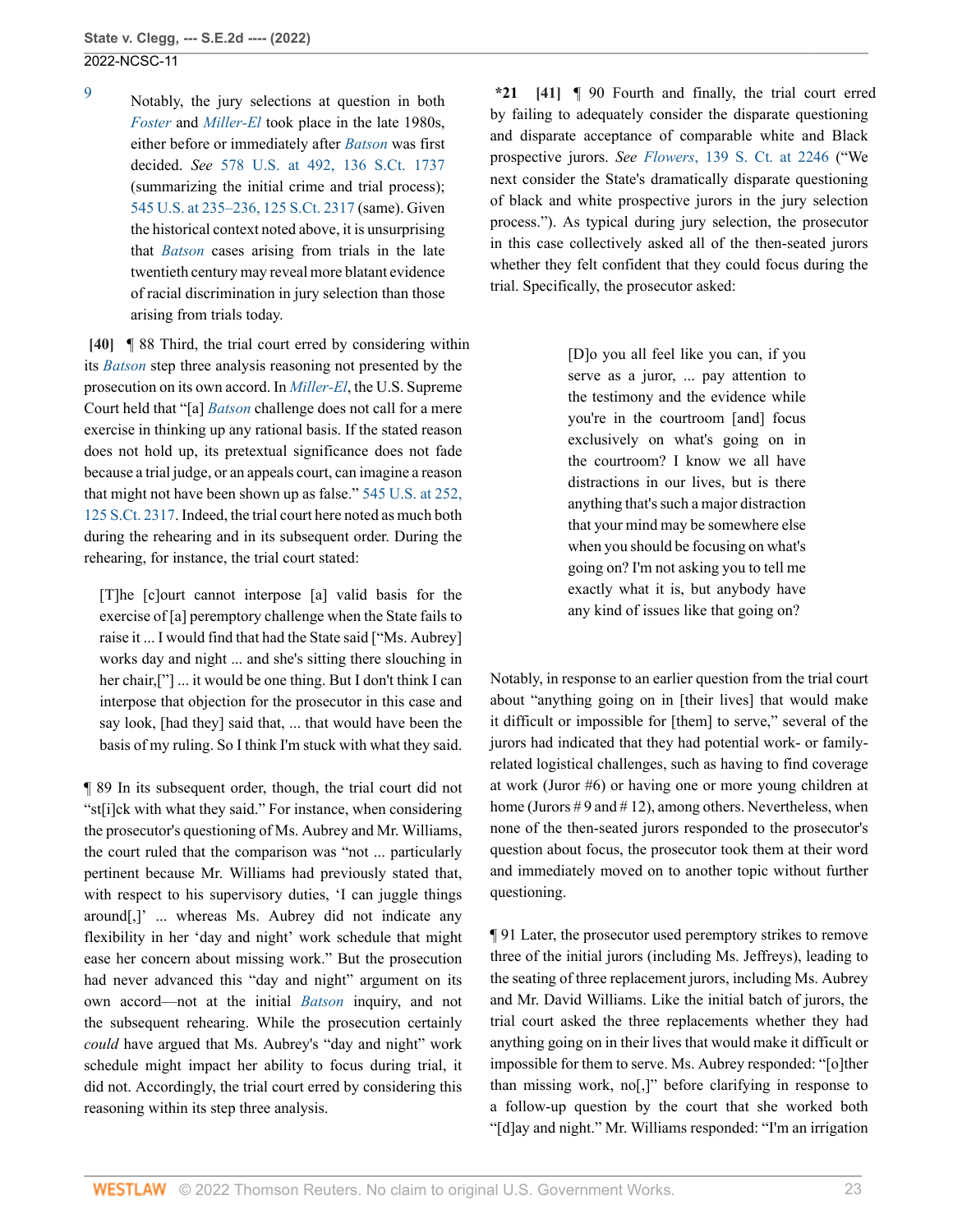contractor and this is our season, and I'm one of the service techs. But I can juggle things around." Later, the prosecutor asked the three replacement jurors the same question he had previously posed to the initial batch:

> Is there anything going on in your personal life ... that would maybe take you away mentally from being engaged in what's going on here in the courtroom? Again, I don't need to know specifics, but, you know, is there a possibility that your mind could drift somewhere else when we need you to be focusing on the proceedings here?

In response, like all of the initial jurors previously, Ms. Aubrey remained silent. Then, Mr. Williams spoke up, and the following exchange took place:

[Mr. Williams]: I have 11 employees out in the field, so —

Mr. Wiggs: Okay. Ms. Aubrey, do you feel confident that you can focus on what's going on here?

[Ms. Aubrey]: I suppose.

Mr. Wiggs: I want you to be confident about it. You just don't want to be a juror or do you feel like if you were here, you could focus and do what we need you to do?

[Ms. Aubrey]: I think so.

Mr. Wiggs: Okay. Thank you.

Later, without asking any further questions to either Ms. Aubrey or Mr. Williams, the prosecutor used a peremptory strike to remove Ms. Aubrey from the jury pool, but did not remove Mr. Williams.

**\*22** ¶ 92 On review, this exchange stands out for two reasons: first for what the prosecutor *did* do, and second for what he did *not* do. First, out of the fifteen potential jurors that the prosecutor had asked about their ability to focus up to this point (twelve initial and three replacements), Ms. Aubrey was the only one the prosecutor singled out for further specific questioning. And while Ms. Aubrey was the only potential juror who noted that she worked both "day and night," she was far from the only one who had substantially similar workor family-related logistical challenges that might impact her ability to focus. Accordingly, Ms. Aubrey's "day and night" comment alone cannot bear the weight of justifying this disparate questioning. Indeed, "[a] *per se* rule that a defendant cannot win a *[Batson](http://www.westlaw.com/Link/Document/FullText?findType=Y&serNum=1986122459&pubNum=0000708&originatingDoc=Ie49697508b7d11ec9381ff4a09a81529&refType=RP&originationContext=document&vr=3.0&rs=cblt1.0&transitionType=DocumentItem&contextData=(sc.FindAndPrintPortal))* claim unless there is an exactly identical white juror would leave *[Batson](http://www.westlaw.com/Link/Document/FullText?findType=Y&serNum=1986122459&pubNum=0000708&originatingDoc=Ie49697508b7d11ec9381ff4a09a81529&refType=RP&originationContext=document&vr=3.0&rs=cblt1.0&transitionType=DocumentItem&contextData=(sc.FindAndPrintPortal))* inoperable; potential jurors are not products of a set of cookie cutters." *[Miller-El](http://www.westlaw.com/Link/Document/FullText?findType=Y&serNum=2006791870&pubNum=0000780&originatingDoc=Ie49697508b7d11ec9381ff4a09a81529&refType=RP&fi=co_pp_sp_780_247&originationContext=document&vr=3.0&rs=cblt1.0&transitionType=DocumentItem&contextData=(sc.FindAndPrintPortal)#co_pp_sp_780_247)*, 545 [U.S. at 247, n.6, 125 S.Ct. 2317.](http://www.westlaw.com/Link/Document/FullText?findType=Y&serNum=2006791870&pubNum=0000780&originatingDoc=Ie49697508b7d11ec9381ff4a09a81529&refType=RP&fi=co_pp_sp_780_247&originationContext=document&vr=3.0&rs=cblt1.0&transitionType=DocumentItem&contextData=(sc.FindAndPrintPortal)#co_pp_sp_780_247) In any event, as noted above, if the prosecutor was concerned about Ms. Aubrey working day and night, he never stated as much.

<span id="page-23-1"></span>¶ 93 Second, this exchange stands out because of what the prosecutor did *not* do: follow up with Mr. Williams. After the prosecutor asked the question about focus, Mr. Williams, unique among the fifteen jurors up to this point, volunteered information that could most reasonably be understood as indicating that he had a professional obligation that might impact his ability to focus during trial: "I have 11 employees out in the field, so  $-$ ". <sup>[10](#page-23-0)</sup> Indeed, Mr. Williams had previously noted that he was self-employed and that "this is our season[.]" Instead of following up with Mr. Williams about this comment, though, the prosecutor instead, without explanation, turned immediately to Ms. Aubrey: "Okay. Ms. Aubrey, do you feel confident you can focus on what's going on here?" Ms. Aubrey then replied "I suppose[,]" and later, "I think so[,]" responses that are perfectly normal in jury selection and perhaps even more honest and conversational than a flat "yes." Indeed, if Ms. Aubrey *had* answered with a flat "yes," given the historical context noted above, one can realistically imagine a prosecutor seeking to justify a peremptory strike on the grounds that such an answer was too short, cold, or confident.

<span id="page-23-0"></span>

[10](#page-23-1) The State has suggested that it is possible that, instead of indicating why he might *not* be able to focus during trial, Mr. Williams' comment may have been providing a reason why he *could* focus during trial: because he "ha[d] 11 employees out in the field" who might be able to cover for him in his absence. While this explanation is not completely without merit, given the full context of the record (including the fact that none of the other fourteen jurors felt compelled go out of their way to provide the prosecutor with a reason to prove why they *could* focus in response to a question asking for potential reasons why they could not) it appears more likely that Mr. Williams was beginning to suggest that he might not be able to focus. In any event, even accepting both potential meanings as reasonable, the most notable aspect of this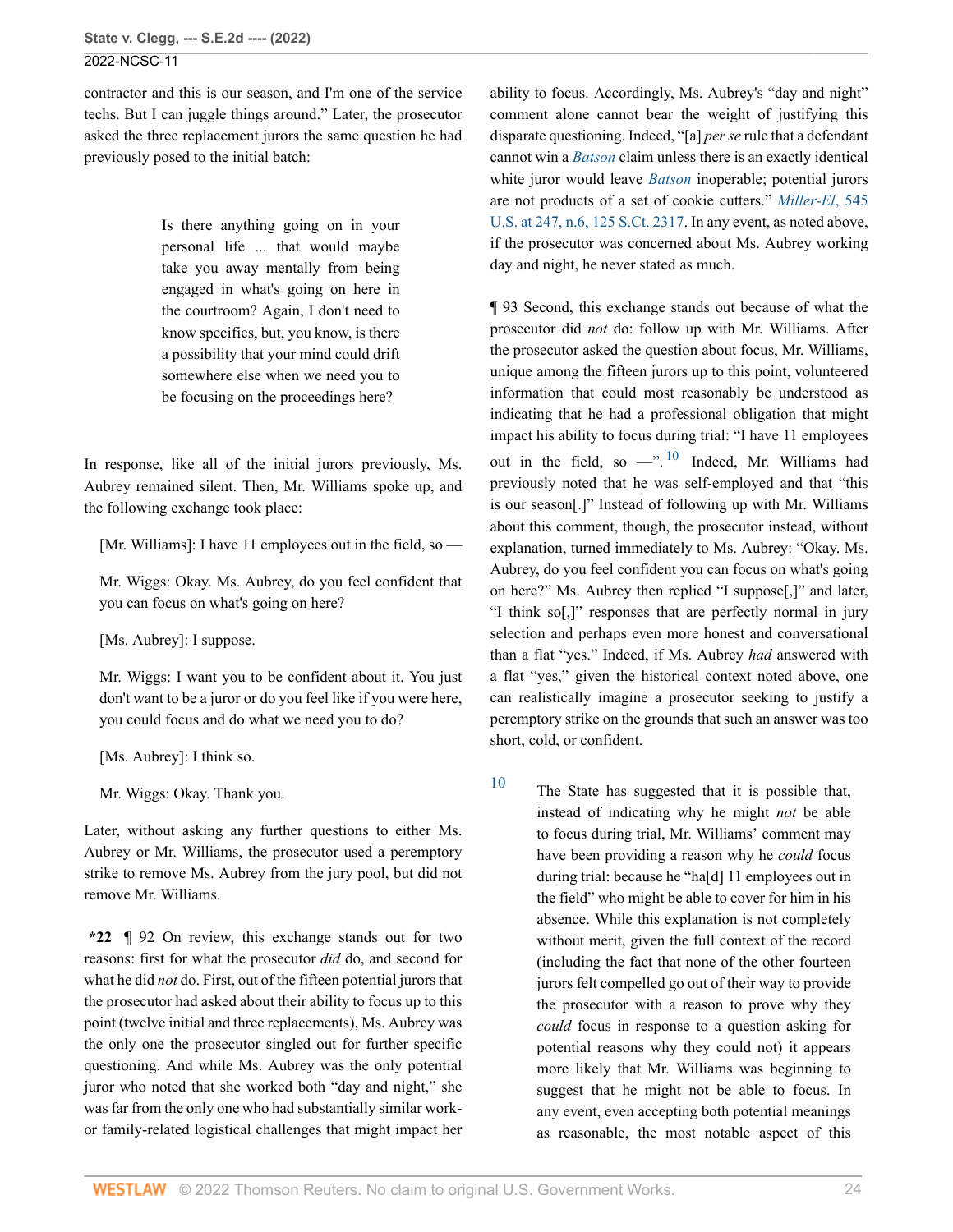exchange is that the prosecutor never followed up with Mr. Williams to clarify what exactly his comment was suggesting.

<span id="page-24-0"></span>**[\[42\]](#page-5-0)** ¶ 94 While "disparate questioning or investigation alone does not constitute a *[Batson](http://www.westlaw.com/Link/Document/FullText?findType=Y&serNum=1986122459&pubNum=0000708&originatingDoc=Ie49697508b7d11ec9381ff4a09a81529&refType=RP&originationContext=document&vr=3.0&rs=cblt1.0&transitionType=DocumentItem&contextData=(sc.FindAndPrintPortal))* violation[,]" it "can ..., along with other evidence, inform the trial court's evaluation of whether discrimination occurred." *Flowers*[, 139 S. Ct. at](http://www.westlaw.com/Link/Document/FullText?findType=Y&serNum=2048538049&pubNum=0000708&originatingDoc=Ie49697508b7d11ec9381ff4a09a81529&refType=RP&fi=co_pp_sp_708_2248&originationContext=document&vr=3.0&rs=cblt1.0&transitionType=DocumentItem&contextData=(sc.FindAndPrintPortal)#co_pp_sp_708_2248) [2248](http://www.westlaw.com/Link/Document/FullText?findType=Y&serNum=2048538049&pubNum=0000708&originatingDoc=Ie49697508b7d11ec9381ff4a09a81529&refType=RP&fi=co_pp_sp_708_2248&originationContext=document&vr=3.0&rs=cblt1.0&transitionType=DocumentItem&contextData=(sc.FindAndPrintPortal)#co_pp_sp_708_2248). When viewed in the context of the full record, this exchange illustrates disparate questioning and exclusion of Ms. Aubrey compared to substantially comparable white potential jurors who were unquestioned and accepted by the prosecutor. Accordingly, the trial court should have fully considered this evidence within the totality of defendant's submissions. Its failure to do so was erroneous.

<span id="page-24-1"></span>**[\[43\]](#page-5-1)** ¶ 95 "To reiterate, we need not and do not decide [whether] any of these four [errors] alone would require reversal." *Id.* [at 2251](http://www.westlaw.com/Link/Document/FullText?findType=Y&serNum=2048538049&pubNum=0000708&originatingDoc=Ie49697508b7d11ec9381ff4a09a81529&refType=RP&fi=co_pp_sp_708_2251&originationContext=document&vr=3.0&rs=cblt1.0&transitionType=DocumentItem&contextData=(sc.FindAndPrintPortal)#co_pp_sp_708_2251). Rather, we determine that when these errors are considered cumulatively and within the context of the full record of this case, we are "left with the definite and firm conviction that a mistake has been committed." *[Bennett](http://www.westlaw.com/Link/Document/FullText?findType=Y&serNum=2051204528&pubNum=0000572&originatingDoc=Ie49697508b7d11ec9381ff4a09a81529&refType=RP&fi=co_pp_sp_572_592&originationContext=document&vr=3.0&rs=cblt1.0&transitionType=DocumentItem&contextData=(sc.FindAndPrintPortal)#co_pp_sp_572_592)*, [374 N.C. at 592, 843 S.E.2d 222.](http://www.westlaw.com/Link/Document/FullText?findType=Y&serNum=2051204528&pubNum=0000572&originatingDoc=Ie49697508b7d11ec9381ff4a09a81529&refType=RP&fi=co_pp_sp_572_592&originationContext=document&vr=3.0&rs=cblt1.0&transitionType=DocumentItem&contextData=(sc.FindAndPrintPortal)#co_pp_sp_572_592) Accordingly, we hold that the trial court's ruling overruling defendant's *[Batson](http://www.westlaw.com/Link/Document/FullText?findType=Y&serNum=1986122459&pubNum=0000708&originatingDoc=Ie49697508b7d11ec9381ff4a09a81529&refType=RP&originationContext=document&vr=3.0&rs=cblt1.0&transitionType=DocumentItem&contextData=(sc.FindAndPrintPortal))* challenge was clearly erroneous.

#### <span id="page-24-2"></span>**III. Remedy**

**\*23 [\[44\]](#page-5-2)** ¶ 96 Having determined that a *[Batson](http://www.westlaw.com/Link/Document/FullText?findType=Y&serNum=1986122459&pubNum=0000708&originatingDoc=Ie49697508b7d11ec9381ff4a09a81529&refType=RP&originationContext=document&vr=3.0&rs=cblt1.0&transitionType=DocumentItem&contextData=(sc.FindAndPrintPortal))* violation indeed occurred, we must now consider a just remedy. Because the finding of a *[Batson](http://www.westlaw.com/Link/Document/FullText?findType=Y&serNum=1986122459&pubNum=0000708&originatingDoc=Ie49697508b7d11ec9381ff4a09a81529&refType=RP&originationContext=document&vr=3.0&rs=cblt1.0&transitionType=DocumentItem&contextData=(sc.FindAndPrintPortal))* violation during jury selection necessitates the reversal of a defendant's subsequent conviction by that jury, *see Batson*[, 476 U.S. at 100, 106](http://www.westlaw.com/Link/Document/FullText?findType=Y&serNum=1986122459&pubNum=0000780&originatingDoc=Ie49697508b7d11ec9381ff4a09a81529&refType=RP&fi=co_pp_sp_780_100&originationContext=document&vr=3.0&rs=cblt1.0&transitionType=DocumentItem&contextData=(sc.FindAndPrintPortal)#co_pp_sp_780_100) [S.Ct. 1712](http://www.westlaw.com/Link/Document/FullText?findType=Y&serNum=1986122459&pubNum=0000780&originatingDoc=Ie49697508b7d11ec9381ff4a09a81529&refType=RP&fi=co_pp_sp_780_100&originationContext=document&vr=3.0&rs=cblt1.0&transitionType=DocumentItem&contextData=(sc.FindAndPrintPortal)#co_pp_sp_780_100) (noting that the finding of a violation "require[s] that petitioner's conviction be reversed"); *Flowers*[, 139 S. Ct.](http://www.westlaw.com/Link/Document/FullText?findType=Y&serNum=2048538049&pubNum=0000708&originatingDoc=Ie49697508b7d11ec9381ff4a09a81529&refType=RP&fi=co_pp_sp_708_2252&originationContext=document&vr=3.0&rs=cblt1.0&transitionType=DocumentItem&contextData=(sc.FindAndPrintPortal)#co_pp_sp_708_2252) [at 2252](http://www.westlaw.com/Link/Document/FullText?findType=Y&serNum=2048538049&pubNum=0000708&originatingDoc=Ie49697508b7d11ec9381ff4a09a81529&refType=RP&fi=co_pp_sp_708_2252&originationContext=document&vr=3.0&rs=cblt1.0&transitionType=DocumentItem&contextData=(sc.FindAndPrintPortal)#co_pp_sp_708_2252) (Alito, J., concurring) (agreeing with the majority opinion "that petitioner's capital conviction cannot stand"), it would ordinarily follow that a defendant would receive a new trial.

¶ 97 Here, however, defendant has already served his entire sentence of active imprisonment from his now-reversed conviction, and has been discharged from all post-release supervision. [N.C.G.S. 15A-1335](http://www.westlaw.com/Link/Document/FullText?findType=L&pubNum=1000037&cite=NCSTS15A-1335&originatingDoc=Ie49697508b7d11ec9381ff4a09a81529&refType=LQ&originationContext=document&vr=3.0&rs=cblt1.0&transitionType=DocumentItem&contextData=(sc.FindAndPrintPortal)) provides that "[w]hen a conviction or sentence imposed in superior court has been set aside on direct review or collateral attack, the court may not impose a new sentence for the same offense, or for a different offense based on the same conduct, which is more severe than the prior sentence less the portion of the prior sentence previously served."

#### **IV. Conclusion**

¶ 98 Today, as surely as in 1880 and 1986, racial discrimination in jury selection violates a defendant's constitutional right to equal protection of the law. *See Strauder*[, 100 U.S. 303, 25 L.Ed. 664;](http://www.westlaw.com/Link/Document/FullText?findType=Y&serNum=1800132385&pubNum=0000780&originatingDoc=Ie49697508b7d11ec9381ff4a09a81529&refType=RP&originationContext=document&vr=3.0&rs=cblt1.0&transitionType=DocumentItem&contextData=(sc.FindAndPrintPortal)) *Batson*[, 476 U.S. 79,](http://www.westlaw.com/Link/Document/FullText?findType=Y&serNum=1986122459&pubNum=0000708&originatingDoc=Ie49697508b7d11ec9381ff4a09a81529&refType=RP&originationContext=document&vr=3.0&rs=cblt1.0&transitionType=DocumentItem&contextData=(sc.FindAndPrintPortal)) [106 S.Ct. 1712, 90 L.Ed.2d 69](http://www.westlaw.com/Link/Document/FullText?findType=Y&serNum=1986122459&pubNum=0000708&originatingDoc=Ie49697508b7d11ec9381ff4a09a81529&refType=RP&originationContext=document&vr=3.0&rs=cblt1.0&transitionType=DocumentItem&contextData=(sc.FindAndPrintPortal)). Furthermore, it undermines the credibility of our judicial system as a whole, thus tearing at the very fabric of our democratic society. *See [Batson](http://www.westlaw.com/Link/Document/FullText?findType=Y&serNum=1986122459&pubNum=0000708&originatingDoc=Ie49697508b7d11ec9381ff4a09a81529&refType=RP&originationContext=document&vr=3.0&rs=cblt1.0&transitionType=DocumentItem&contextData=(sc.FindAndPrintPortal))*, [476 at 87, 106 S.Ct. 1712](http://www.westlaw.com/Link/Document/FullText?findType=Y&serNum=1986122459&pubNum=0000708&originatingDoc=Ie49697508b7d11ec9381ff4a09a81529&refType=RP&originationContext=document&vr=3.0&rs=cblt1.0&transitionType=DocumentItem&contextData=(sc.FindAndPrintPortal)) ("The harm from discriminatory jury selection extends beyond that inflicted on the defendant and the excluded juror to touch the entire community."). Accordingly, the *[Batson](http://www.westlaw.com/Link/Document/FullText?findType=Y&serNum=1986122459&pubNum=0000708&originatingDoc=Ie49697508b7d11ec9381ff4a09a81529&refType=RP&originationContext=document&vr=3.0&rs=cblt1.0&transitionType=DocumentItem&contextData=(sc.FindAndPrintPortal))* framework establishes a process through which we seek to root out any remaining vestiges of racial discrimination in jury selection through the use of peremptory strikes.

<span id="page-24-3"></span>**[\[45\]](#page-5-3)** ¶ 99 In reality, the finding of a *[Batson](http://www.westlaw.com/Link/Document/FullText?findType=Y&serNum=1986122459&pubNum=0000708&originatingDoc=Ie49697508b7d11ec9381ff4a09a81529&refType=RP&originationContext=document&vr=3.0&rs=cblt1.0&transitionType=DocumentItem&contextData=(sc.FindAndPrintPortal))* violation does not amount to an absolutely certain determination that a peremptory strike was the product of racial discrimination. Rather, the *[Batson](http://www.westlaw.com/Link/Document/FullText?findType=Y&serNum=1986122459&pubNum=0000708&originatingDoc=Ie49697508b7d11ec9381ff4a09a81529&refType=RP&originationContext=document&vr=3.0&rs=cblt1.0&transitionType=DocumentItem&contextData=(sc.FindAndPrintPortal))* process represents our best, if imperfect, attempt at drawing a line in the sand establishing the level of risk of racial discrimination that we deem acceptable or unacceptable.  $^{11}$  $^{11}$  $^{11}$  If a prosecutor provides adequate legitimate race-neutral explanations for a peremptory strike, we deem that risk acceptably low. If not, we deem it unacceptably high.

<span id="page-24-5"></span><span id="page-24-4"></span>[11](#page-24-5) *See People v. Gutierrez*[, 2 Cal. 5th 1150, 1182–](http://www.westlaw.com/Link/Document/FullText?findType=Y&serNum=2041778896&pubNum=0007052&originatingDoc=Ie49697508b7d11ec9381ff4a09a81529&refType=RP&fi=co_pp_sp_7052_1182&originationContext=document&vr=3.0&rs=cblt1.0&transitionType=DocumentItem&contextData=(sc.FindAndPrintPortal)#co_pp_sp_7052_1182) [83, 218 Cal.Rptr.3d 289, 395 P.3d 186 \(2017\)](http://www.westlaw.com/Link/Document/FullText?findType=Y&serNum=2041778896&pubNum=0007052&originatingDoc=Ie49697508b7d11ec9381ff4a09a81529&refType=RP&fi=co_pp_sp_7052_1182&originationContext=document&vr=3.0&rs=cblt1.0&transitionType=DocumentItem&contextData=(sc.FindAndPrintPortal)#co_pp_sp_7052_1182) (Liu, J., concurring) ("In most cases, courts cannot discern a prosecutor's subjective intent with anything approaching certainty. But the issue is not whether the evidence of improper discrimination approaches certainty or even amounts to clear and convincing proof. The ultimate issue is whether it was more likely than not that the challenge was improperly motivated. This probabilistic standard is not designed to elicit a definitive finding of deceit or racism. Instead, it defines a level of risk that courts cannot tolerate in light of the serious harms that racial discrimination in jury selection causes to the defendant, to the excluded juror, and to public confidence in the fairness of our system of justice.") (cleaned up).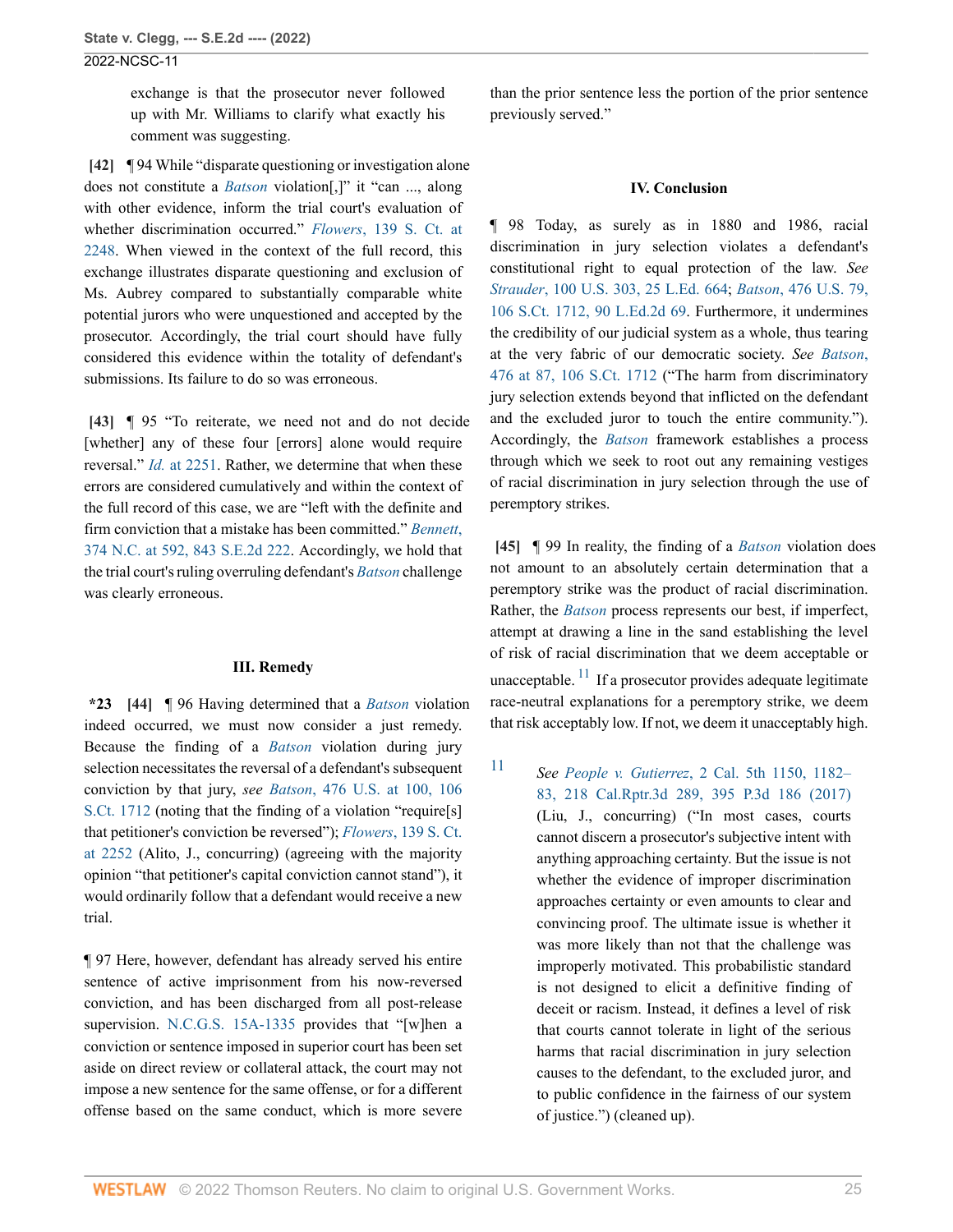¶ 100 Here, that risk was unacceptably high. After the prosecutor struck two Black women from the jury, defendant raised a *[Batson](http://www.westlaw.com/Link/Document/FullText?findType=Y&serNum=1986122459&pubNum=0000708&originatingDoc=Ie49697508b7d11ec9381ff4a09a81529&refType=RP&originationContext=document&vr=3.0&rs=cblt1.0&transitionType=DocumentItem&contextData=(sc.FindAndPrintPortal))* challenge presenting evidence tending to indicate that racial discrimination was a substantial motivating factor. The prosecutor then proffered two raceneutral justifications for each peremptory strike. Upon review of the peremptory strike of Ms. Gwendolyn Aubrey, the trial court found that "both race-neutral reasons offered by the prosecutor fail." At that point, the only valid reasoning remaining for the trial court to consider was defendant's evidence of discrimination. As a consequence, the totality of the evidence presented for the court to consider established that it was sufficiently likely that the strike was motivated in substantial part by discriminatory intent. This constitutes a substantive violation of defendant's constitutional right to equal protection under the Fourteenth Amendment of the United States Constitution, and the trial court clearly erred in ruling to the contrary. Accordingly, the trial court's order overruling defendant's *[Batson](http://www.westlaw.com/Link/Document/FullText?findType=Y&serNum=1986122459&pubNum=0000708&originatingDoc=Ie49697508b7d11ec9381ff4a09a81529&refType=RP&originationContext=document&vr=3.0&rs=cblt1.0&transitionType=DocumentItem&contextData=(sc.FindAndPrintPortal))* objection is reversed, defendant's conviction is vacated, and the case is remanded to the trial court for any further proceedings.

# **\*24** REVERSED AND REMANDED.

#### Justice [EARLS](http://www.westlaw.com/Link/Document/FullText?findType=h&pubNum=176284&cite=0514980701&originatingDoc=Ie49697508b7d11ec9381ff4a09a81529&refType=RQ&originationContext=document&vr=3.0&rs=cblt1.0&transitionType=DocumentItem&contextData=(sc.FindAndPrintPortal)) concurring.

¶ 101 I join fully in the majority's opinion. I agree that the prosecutor's use of a peremptory challenge to exclude Ms. Aubrey, an African-American prospective juror, from the jury empaneled to hear this case violated the Equal Protection Clause of the Fourteenth Amendment. Indeed, "[e]qual justice under law requires a criminal trial free of racial discrimination in the jury selection process." *[Flowers](http://www.westlaw.com/Link/Document/FullText?findType=Y&serNum=2048538049&pubNum=0000708&originatingDoc=Ie49697508b7d11ec9381ff4a09a81529&refType=RP&fi=co_pp_sp_708_2242&originationContext=document&vr=3.0&rs=cblt1.0&transitionType=DocumentItem&contextData=(sc.FindAndPrintPortal)#co_pp_sp_708_2242) v. Mississippi*[, ––– U.S. ––––, 139 S. Ct. 2228, 2242, 204](http://www.westlaw.com/Link/Document/FullText?findType=Y&serNum=2048538049&pubNum=0000708&originatingDoc=Ie49697508b7d11ec9381ff4a09a81529&refType=RP&fi=co_pp_sp_708_2242&originationContext=document&vr=3.0&rs=cblt1.0&transitionType=DocumentItem&contextData=(sc.FindAndPrintPortal)#co_pp_sp_708_2242) [L.Ed.2d 638 \(2019\)](http://www.westlaw.com/Link/Document/FullText?findType=Y&serNum=2048538049&pubNum=0000708&originatingDoc=Ie49697508b7d11ec9381ff4a09a81529&refType=RP&fi=co_pp_sp_708_2242&originationContext=document&vr=3.0&rs=cblt1.0&transitionType=DocumentItem&contextData=(sc.FindAndPrintPortal)#co_pp_sp_708_2242). I also agree that it is proper to reverse the trial court's order overruling Mr. Clegg's *[Batson](http://www.westlaw.com/Link/Document/FullText?findType=Y&serNum=1986122459&pubNum=0000708&originatingDoc=Ie49697508b7d11ec9381ff4a09a81529&refType=RP&originationContext=document&vr=3.0&rs=cblt1.0&transitionType=DocumentItem&contextData=(sc.FindAndPrintPortal))* objection and for his conviction to be vacated. Mr. Clegg has served his sentence and completed post-release supervision. By statute, where a conviction has been set aside "the court may not impose a new sentence for the same offense, or for a different offense based on the same conduct, which is more severe than the prior sentence less the portion of the prior sentence previously served." [N.C.G.S. § 15A-1335 \(2021\).](http://www.westlaw.com/Link/Document/FullText?findType=L&pubNum=1000037&cite=NCSTS15A-1335&originatingDoc=Ie49697508b7d11ec9381ff4a09a81529&refType=LQ&originationContext=document&vr=3.0&rs=cblt1.0&transitionType=DocumentItem&contextData=(sc.FindAndPrintPortal)) The State's interest in prosecuting and punishing Mr. Clegg for the crimes with which he was charged has already been fully satisfied.

¶ 102 I would further hold that the prosecutor's use of a peremptory challenge to exclude Ms. Jeffreys, another African-American woman, also violated the Fourteenth Amendment under *[Batson](http://www.westlaw.com/Link/Document/FullText?findType=Y&serNum=1986122459&pubNum=0000708&originatingDoc=Ie49697508b7d11ec9381ff4a09a81529&refType=RP&originationContext=document&vr=3.0&rs=cblt1.0&transitionType=DocumentItem&contextData=(sc.FindAndPrintPortal))*. It is important to address this

question because the constitutional interest involved here is not simply the Fourteenth Amendment right of the defendant to a trial free from racial discrimination. "The *[Batson](http://www.westlaw.com/Link/Document/FullText?findType=Y&serNum=1986122459&pubNum=0000708&originatingDoc=Ie49697508b7d11ec9381ff4a09a81529&refType=RP&originationContext=document&vr=3.0&rs=cblt1.0&transitionType=DocumentItem&contextData=(sc.FindAndPrintPortal))* decision was grounded in the criminal defendant's right to equal protection of the laws ....*[Batson](http://www.westlaw.com/Link/Document/FullText?findType=Y&serNum=1986122459&pubNum=0000708&originatingDoc=Ie49697508b7d11ec9381ff4a09a81529&refType=RP&originationContext=document&vr=3.0&rs=cblt1.0&transitionType=DocumentItem&contextData=(sc.FindAndPrintPortal))* also concluded, however, that race-based exclusion of jurors violates the equal protection rights of the excluded jurors ...." Barbara D. Underwood, *[Ending Race Discrimination in Jury Selection: Whose Right](http://www.westlaw.com/Link/Document/FullText?findType=Y&serNum=0102256833&pubNum=0003050&originatingDoc=Ie49697508b7d11ec9381ff4a09a81529&refType=LR&fi=co_pp_sp_3050_726&originationContext=document&vr=3.0&rs=cblt1.0&transitionType=DocumentItem&contextData=(sc.FindAndPrintPortal)#co_pp_sp_3050_726) Is It, Anyway?,* [92 Colum. L. Rev. 725, 726 \(1992\)](http://www.westlaw.com/Link/Document/FullText?findType=Y&serNum=0102256833&pubNum=0003050&originatingDoc=Ie49697508b7d11ec9381ff4a09a81529&refType=LR&fi=co_pp_sp_3050_726&originationContext=document&vr=3.0&rs=cblt1.0&transitionType=DocumentItem&contextData=(sc.FindAndPrintPortal)#co_pp_sp_3050_726) (footnote omitted) (citing *Batson v. Kentucky,* [476 U.S. 79, 85–87,](http://www.westlaw.com/Link/Document/FullText?findType=Y&serNum=1986122459&pubNum=0000780&originatingDoc=Ie49697508b7d11ec9381ff4a09a81529&refType=RP&fi=co_pp_sp_780_85&originationContext=document&vr=3.0&rs=cblt1.0&transitionType=DocumentItem&contextData=(sc.FindAndPrintPortal)#co_pp_sp_780_85) [106 S.Ct. 1712, 90 L.Ed.2d 69 \(1986\)](http://www.westlaw.com/Link/Document/FullText?findType=Y&serNum=1986122459&pubNum=0000780&originatingDoc=Ie49697508b7d11ec9381ff4a09a81529&refType=RP&fi=co_pp_sp_780_85&originationContext=document&vr=3.0&rs=cblt1.0&transitionType=DocumentItem&contextData=(sc.FindAndPrintPortal)#co_pp_sp_780_85)). The United States Supreme Court recently reaffirmed this understanding, which flows directly from the Court's holding in *[Strauder](http://www.westlaw.com/Link/Document/FullText?findType=Y&serNum=1800132385&pubNum=0000780&originatingDoc=Ie49697508b7d11ec9381ff4a09a81529&refType=RP&originationContext=document&vr=3.0&rs=cblt1.0&transitionType=DocumentItem&contextData=(sc.FindAndPrintPortal))*:

In the words of the *[Strauder](http://www.westlaw.com/Link/Document/FullText?findType=Y&serNum=1800132385&pubNum=0000780&originatingDoc=Ie49697508b7d11ec9381ff4a09a81529&refType=RP&originationContext=document&vr=3.0&rs=cblt1.0&transitionType=DocumentItem&contextData=(sc.FindAndPrintPortal))* Court: 'The very fact that colored people are singled out and expressly denied by a statute all right to participate in the administration of the law, as jurors, because of their color, though they are citizens, and may be in other respects fully qualified, is practically a brand upon them, affixed by the law, an assertion of their inferiority, and a stimulant to that race prejudice which is an impediment to securing to individuals of the race that equal justice which the law aims to secure to all others.' For those reasons, the Court ruled that the West Virginia statute excluding blacks from jury service violated the Fourteenth Amendment.

*Flowers*[, 139 S. Ct. at 2239](http://www.westlaw.com/Link/Document/FullText?findType=Y&serNum=2048538049&pubNum=0000708&originatingDoc=Ie49697508b7d11ec9381ff4a09a81529&refType=RP&fi=co_pp_sp_708_2239&originationContext=document&vr=3.0&rs=cblt1.0&transitionType=DocumentItem&contextData=(sc.FindAndPrintPortal)#co_pp_sp_708_2239) (cleaned up) (quoting *[Strauder v.](http://www.westlaw.com/Link/Document/FullText?findType=Y&serNum=1800132385&pubNum=0000780&originatingDoc=Ie49697508b7d11ec9381ff4a09a81529&refType=RP&fi=co_pp_sp_780_308&originationContext=document&vr=3.0&rs=cblt1.0&transitionType=DocumentItem&contextData=(sc.FindAndPrintPortal)#co_pp_sp_780_308) West Virginia*[, 100 U.S. 303, 308, 25 L.Ed. 664 \(1879\)\)](http://www.westlaw.com/Link/Document/FullText?findType=Y&serNum=1800132385&pubNum=0000780&originatingDoc=Ie49697508b7d11ec9381ff4a09a81529&refType=RP&fi=co_pp_sp_780_308&originationContext=document&vr=3.0&rs=cblt1.0&transitionType=DocumentItem&contextData=(sc.FindAndPrintPortal)#co_pp_sp_780_308). On numerous other occasions the United States Supreme Court has made clear that the equal protection rights of excluded jurors are also recognized and can be asserted by third parties. *See, e.g., [Edmonson v. Leesville Concrete Co.,](http://www.westlaw.com/Link/Document/FullText?findType=Y&serNum=1991100812&pubNum=0000780&originatingDoc=Ie49697508b7d11ec9381ff4a09a81529&refType=RP&fi=co_pp_sp_780_629&originationContext=document&vr=3.0&rs=cblt1.0&transitionType=DocumentItem&contextData=(sc.FindAndPrintPortal)#co_pp_sp_780_629)* 500 U.S. 614, [629–30, 111 S.Ct. 2077, 114 L.Ed.2d 660 \(1991\)](http://www.westlaw.com/Link/Document/FullText?findType=Y&serNum=1991100812&pubNum=0000780&originatingDoc=Ie49697508b7d11ec9381ff4a09a81529&refType=RP&fi=co_pp_sp_780_629&originationContext=document&vr=3.0&rs=cblt1.0&transitionType=DocumentItem&contextData=(sc.FindAndPrintPortal)#co_pp_sp_780_629) (prospective jurors have an equal protection right to be free of race-based jury selection in civil cases as well as criminal cases); *[Powers](http://www.westlaw.com/Link/Document/FullText?findType=Y&serNum=1991062987&pubNum=0000780&originatingDoc=Ie49697508b7d11ec9381ff4a09a81529&refType=RP&fi=co_pp_sp_780_425&originationContext=document&vr=3.0&rs=cblt1.0&transitionType=DocumentItem&contextData=(sc.FindAndPrintPortal)#co_pp_sp_780_425) v. Ohio,* [499 U.S. 400, 425, 111 S.Ct. 1364, 113 L.Ed.2d](http://www.westlaw.com/Link/Document/FullText?findType=Y&serNum=1991062987&pubNum=0000780&originatingDoc=Ie49697508b7d11ec9381ff4a09a81529&refType=RP&fi=co_pp_sp_780_425&originationContext=document&vr=3.0&rs=cblt1.0&transitionType=DocumentItem&contextData=(sc.FindAndPrintPortal)#co_pp_sp_780_425) [411 \(1991\)](http://www.westlaw.com/Link/Document/FullText?findType=Y&serNum=1991062987&pubNum=0000780&originatingDoc=Ie49697508b7d11ec9381ff4a09a81529&refType=RP&fi=co_pp_sp_780_425&originationContext=document&vr=3.0&rs=cblt1.0&transitionType=DocumentItem&contextData=(sc.FindAndPrintPortal)#co_pp_sp_780_425) (rights of excluded jurors can be invoked by one civil litigant against another, and by a criminal defendant of a different race from that of the excluded juror).

**\*25** ¶ 103 In *[Powers,](http://www.westlaw.com/Link/Document/FullText?findType=Y&serNum=1991062987&pubNum=0000780&originatingDoc=Ie49697508b7d11ec9381ff4a09a81529&refType=RP&originationContext=document&vr=3.0&rs=cblt1.0&transitionType=DocumentItem&contextData=(sc.FindAndPrintPortal))* the Court explained that while an individual does not have a right to be chosen to sit on any particular jury, they do have a right not to be excluded from jury service because of their race. *Powers*[, 499 U.S. at 409,](http://www.westlaw.com/Link/Document/FullText?findType=Y&serNum=1991062987&pubNum=0000780&originatingDoc=Ie49697508b7d11ec9381ff4a09a81529&refType=RP&fi=co_pp_sp_780_409&originationContext=document&vr=3.0&rs=cblt1.0&transitionType=DocumentItem&contextData=(sc.FindAndPrintPortal)#co_pp_sp_780_409) [111 S.Ct. 1364](http://www.westlaw.com/Link/Document/FullText?findType=Y&serNum=1991062987&pubNum=0000780&originatingDoc=Ie49697508b7d11ec9381ff4a09a81529&refType=RP&fi=co_pp_sp_780_409&originationContext=document&vr=3.0&rs=cblt1.0&transitionType=DocumentItem&contextData=(sc.FindAndPrintPortal)#co_pp_sp_780_409).

It is suggested that no particular stigma or dishonor results if a prosecutor uses the raw fact of skin color to determine the objectivity or qualifications of a juror. We do not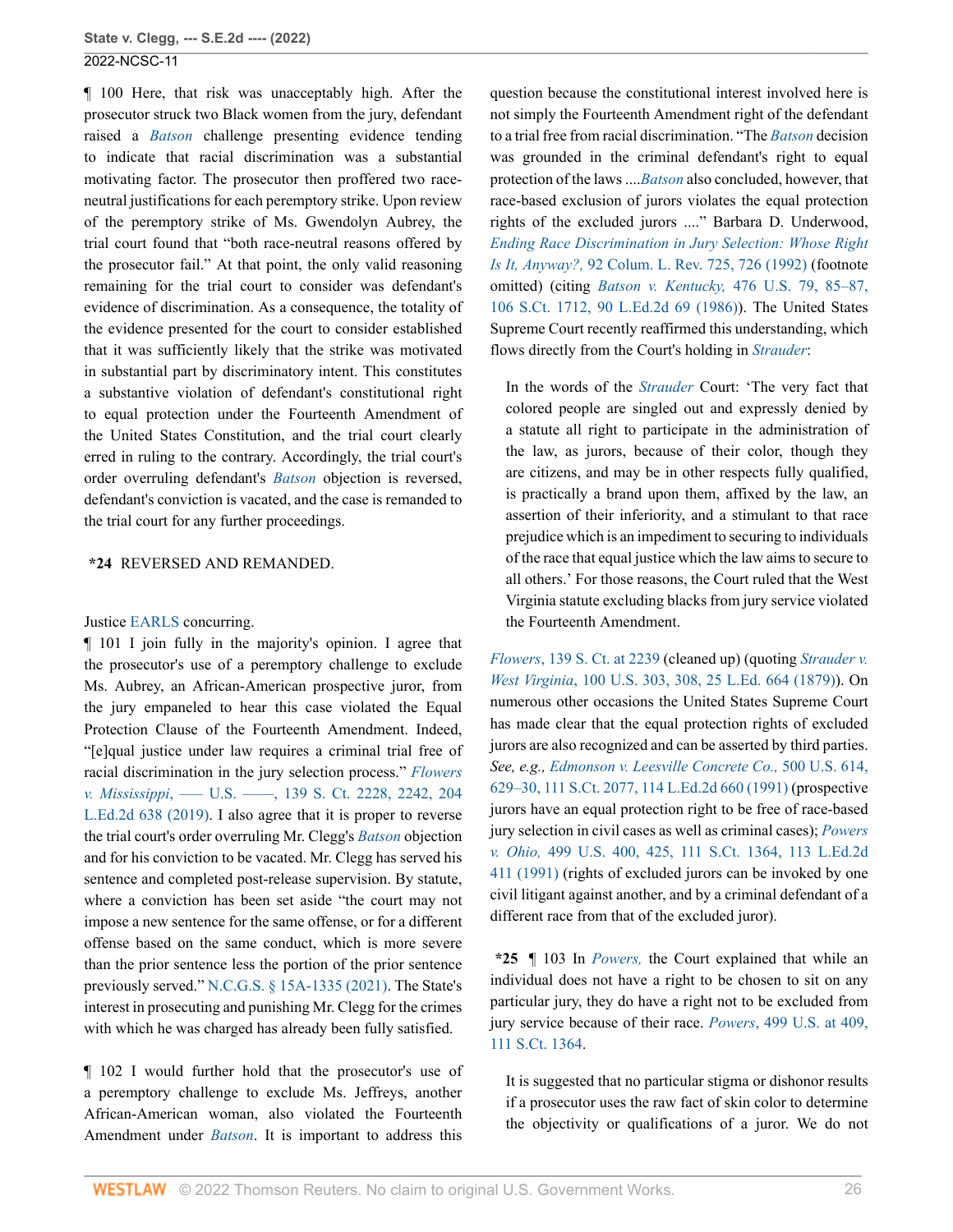believe a victim of the classification would endorse this view; the assumption that no stigma or dishonor attaches contravenes accepted equal protection principles. Race cannot be a proxy for determining juror bias or competence. "A person's race simply 'is unrelated to his fitness as a juror.' "

*Id.* [at 410](http://www.westlaw.com/Link/Document/FullText?findType=Y&serNum=1991062987&pubNum=0000780&originatingDoc=Ie49697508b7d11ec9381ff4a09a81529&refType=RP&fi=co_pp_sp_780_410&originationContext=document&vr=3.0&rs=cblt1.0&transitionType=DocumentItem&contextData=(sc.FindAndPrintPortal)#co_pp_sp_780_410) (quoting *Batson,* [476 U.S. at 87, 106 S.Ct. 1712](http://www.westlaw.com/Link/Document/FullText?findType=Y&serNum=1986122459&pubNum=0000780&originatingDoc=Ie49697508b7d11ec9381ff4a09a81529&refType=RP&fi=co_pp_sp_780_87&originationContext=document&vr=3.0&rs=cblt1.0&transitionType=DocumentItem&contextData=(sc.FindAndPrintPortal)#co_pp_sp_780_87)). Thus, "[a] venireperson excluded from jury service because of race suffers a profound personal humiliation heightened by its public character." *Id.* [at 413–14, 111 S.Ct. 1364](http://www.westlaw.com/Link/Document/FullText?findType=Y&serNum=1991062987&pubNum=0000780&originatingDoc=Ie49697508b7d11ec9381ff4a09a81529&refType=RP&fi=co_pp_sp_780_413&originationContext=document&vr=3.0&rs=cblt1.0&transitionType=DocumentItem&contextData=(sc.FindAndPrintPortal)#co_pp_sp_780_413). Although not evidence in the record of this case, the following material submitted with an amicus brief in the *[Batson](http://www.westlaw.com/Link/Document/FullText?findType=Y&serNum=1986122459&pubNum=0000708&originatingDoc=Ie49697508b7d11ec9381ff4a09a81529&refType=RP&originationContext=document&vr=3.0&rs=cblt1.0&transitionType=DocumentItem&contextData=(sc.FindAndPrintPortal))* case is illustrative of the harm to prospective jurors:

In November of 1984, a person summoned for jury service in Brooklyn, New York, wrote a letter to the District Attorney complaining about race discrimination in jury selection. The person wrote that in a murder case against a Hispanic defendant, a majority of the prospective jurors were black, but an all-white jury was chosen, and it appeared to the writer that black jurors were being excluded on the basis of race. The writer asked: 'If we Blacks don't have common sense and don't know how to be fair and impartial, why send these summonses to us? Why are we subject to fines of \$ 250.00 if we don't appear and told it's our civic duty if we ask to be excused? Why bother to call us down to these courts and then overlook us like a bunch of naive or better yet ignorant children? We could be on our jobs or in schools trying to help ourselves instead of in courthouse halls being made fools of.'

Underwood, *Ending Race Discrimination,* at 745. While it is inevitably a burden, "with the exception of voting, for most citizens the honor and privilege of jury duty is their most significant opportunity to participate in the democratic process." *Powers*[, 499 U.S. at 407, 111 S.Ct. 1364](http://www.westlaw.com/Link/Document/FullText?findType=Y&serNum=1991062987&pubNum=0000780&originatingDoc=Ie49697508b7d11ec9381ff4a09a81529&refType=RP&fi=co_pp_sp_780_407&originationContext=document&vr=3.0&rs=cblt1.0&transitionType=DocumentItem&contextData=(sc.FindAndPrintPortal)#co_pp_sp_780_407). One of the principal justifications for retaining the jury system is that it provides an opportunity for ordinary citizens "to participate in the administration of justice." *Id.* [at 406, 111 S.Ct. 1364](http://www.westlaw.com/Link/Document/FullText?findType=Y&serNum=1991062987&pubNum=0000708&originatingDoc=Ie49697508b7d11ec9381ff4a09a81529&refType=RP&originationContext=document&vr=3.0&rs=cblt1.0&transitionType=DocumentItem&contextData=(sc.FindAndPrintPortal)) (citing *Duncan v. Louisiana,* [391 U.S. 145, 147-58, 88 S.Ct.](http://www.westlaw.com/Link/Document/FullText?findType=Y&serNum=1968131174&pubNum=0000780&originatingDoc=Ie49697508b7d11ec9381ff4a09a81529&refType=RP&fi=co_pp_sp_780_147&originationContext=document&vr=3.0&rs=cblt1.0&transitionType=DocumentItem&contextData=(sc.FindAndPrintPortal)#co_pp_sp_780_147) [1444, 20 L.Ed.2d 491 \(1968\)\)](http://www.westlaw.com/Link/Document/FullText?findType=Y&serNum=1968131174&pubNum=0000780&originatingDoc=Ie49697508b7d11ec9381ff4a09a81529&refType=RP&fi=co_pp_sp_780_147&originationContext=document&vr=3.0&rs=cblt1.0&transitionType=DocumentItem&contextData=(sc.FindAndPrintPortal)#co_pp_sp_780_147). Therefore, to be excluded from that opportunity based on one's race creates a unique kind of irreparable harm. *See also Edmonson,* [500 U.S. at 628, 111](http://www.westlaw.com/Link/Document/FullText?findType=Y&serNum=1991100812&pubNum=0000780&originatingDoc=Ie49697508b7d11ec9381ff4a09a81529&refType=RP&fi=co_pp_sp_780_628&originationContext=document&vr=3.0&rs=cblt1.0&transitionType=DocumentItem&contextData=(sc.FindAndPrintPortal)#co_pp_sp_780_628) [S.Ct. 2077](http://www.westlaw.com/Link/Document/FullText?findType=Y&serNum=1991100812&pubNum=0000780&originatingDoc=Ie49697508b7d11ec9381ff4a09a81529&refType=RP&fi=co_pp_sp_780_628&originationContext=document&vr=3.0&rs=cblt1.0&transitionType=DocumentItem&contextData=(sc.FindAndPrintPortal)#co_pp_sp_780_628) ("If peremptory challenges based on race were permitted, persons could be required by summons to be put at risk of open and public discrimination as a condition of their participation in the justice system. The injury to excluded jurors would be the direct result of governmental delegation and participation.")

¶ 104 Considering this harm, we should examine the parties' arguments and decide whether the prosecutor's decision to use a peremptory challenge to exclude Ms. Jeffreys was an equal protection violation. As the majority explains, on remand the trial court found that the prosecutor had offered a raceneutral reason for excluding Ms. Jeffreys, namely that she was previously employed as a nurse at Dorothea Dix Hospital and therefore may be sympathetic to Mr. Clegg's mental health issues. This is a race-neutral explanation supported by the record and satisfies the State's burden of production under *[Batson's](http://www.westlaw.com/Link/Document/FullText?findType=Y&serNum=1986122459&pubNum=0000708&originatingDoc=Ie49697508b7d11ec9381ff4a09a81529&refType=RP&originationContext=document&vr=3.0&rs=cblt1.0&transitionType=DocumentItem&contextData=(sc.FindAndPrintPortal))* second step.

**\*26** ¶ 105 In examining whether this explanation is persuasive, under *Batson*'s third step, additional facts are significant to provide context. The trial court found that Ms. Jeffreys's employment at Dorothea Dix Hospital was "rationally related to the Defendant's potential competency issues." However, Mr. Clegg's competency issues had already been resolved pre-trial, as the court had already determined that he was competent to stand trial and there was no reason to believe that the jury would hear about or have anything to decide about his competency. Significantly, the prosecutor did not ask any other juror if they had experience with mental health or competency issues. *See [Miller-El v. Dretke](http://www.westlaw.com/Link/Document/FullText?findType=Y&serNum=2006791870&pubNum=0000780&originatingDoc=Ie49697508b7d11ec9381ff4a09a81529&refType=RP&fi=co_pp_sp_780_246&originationContext=document&vr=3.0&rs=cblt1.0&transitionType=DocumentItem&contextData=(sc.FindAndPrintPortal)#co_pp_sp_780_246)*, 545 [U.S. 231, 246, 125 S.Ct. 2317, 162 L.Ed.2d 196 \(2005\)](http://www.westlaw.com/Link/Document/FullText?findType=Y&serNum=2006791870&pubNum=0000780&originatingDoc=Ie49697508b7d11ec9381ff4a09a81529&refType=RP&fi=co_pp_sp_780_246&originationContext=document&vr=3.0&rs=cblt1.0&transitionType=DocumentItem&contextData=(sc.FindAndPrintPortal)#co_pp_sp_780_246) ("[T]he State's failure to engage in any meaningful voir dire examination on a subject the State alleges it is concerned about is evidence suggesting that the explanation is a sham and a pretext for discrimination[.]" (first alteration in original) (quoting *Ex parte Travis*[, 776 So. 2d 874, 881 \(Ala. 2000\)\)](http://www.westlaw.com/Link/Document/FullText?findType=Y&serNum=2000089224&pubNum=0000735&originatingDoc=Ie49697508b7d11ec9381ff4a09a81529&refType=RP&fi=co_pp_sp_735_881&originationContext=document&vr=3.0&rs=cblt1.0&transitionType=DocumentItem&contextData=(sc.FindAndPrintPortal)#co_pp_sp_735_881)). These facts alone are sufficient to demonstrate that the prosecutor's race-neutral explanation is pretextual.

¶ 106 However, the trial court erred in failing to acknowledge and factor into its analysis statistics cited by Mr. Clegg on remand which showed that prior to his trial in 2016, from 2011 to 2012, Wake County prosecutors struck Black prospective jurors at 1.7 times the rate of white prospective jurors in all jury trials in North Carolina during that year. This information is relevant to determining whether discrimination has occurred in this particular case. *See [State v. Hobbs,](http://www.westlaw.com/Link/Document/FullText?findType=Y&serNum=2050891787&pubNum=0000572&originatingDoc=Ie49697508b7d11ec9381ff4a09a81529&refType=RP&fi=co_pp_sp_572_359&originationContext=document&vr=3.0&rs=cblt1.0&transitionType=DocumentItem&contextData=(sc.FindAndPrintPortal)#co_pp_sp_572_359)* 374 [N.C. 345, 359–60, 841 S.E.2d 492 \(2020\)](http://www.westlaw.com/Link/Document/FullText?findType=Y&serNum=2050891787&pubNum=0000572&originatingDoc=Ie49697508b7d11ec9381ff4a09a81529&refType=RP&fi=co_pp_sp_572_359&originationContext=document&vr=3.0&rs=cblt1.0&transitionType=DocumentItem&contextData=(sc.FindAndPrintPortal)#co_pp_sp_572_359) (trial court erred in failing to weigh historical evidence of racial discrimination in jury selection); *see also [Flowers v. Mississippi,](http://www.westlaw.com/Link/Document/FullText?findType=Y&serNum=2048538049&pubNum=0000708&originatingDoc=Ie49697508b7d11ec9381ff4a09a81529&refType=RP&fi=co_pp_sp_708_2245&originationContext=document&vr=3.0&rs=cblt1.0&transitionType=DocumentItem&contextData=(sc.FindAndPrintPortal)#co_pp_sp_708_2245)* 139 S. Ct. at [2245](http://www.westlaw.com/Link/Document/FullText?findType=Y&serNum=2048538049&pubNum=0000708&originatingDoc=Ie49697508b7d11ec9381ff4a09a81529&refType=RP&fi=co_pp_sp_708_2245&originationContext=document&vr=3.0&rs=cblt1.0&transitionType=DocumentItem&contextData=(sc.FindAndPrintPortal)#co_pp_sp_708_2245) ("Most importantly for present purposes, after *[Batson](http://www.westlaw.com/Link/Document/FullText?findType=Y&serNum=1986122459&pubNum=0000708&originatingDoc=Ie49697508b7d11ec9381ff4a09a81529&refType=RP&originationContext=document&vr=3.0&rs=cblt1.0&transitionType=DocumentItem&contextData=(sc.FindAndPrintPortal))*, the trial judge may still consider historical evidence of the State's discriminatory peremptory strikes from past trials in the jurisdiction, just as *[Swain](http://www.westlaw.com/Link/Document/FullText?findType=Y&serNum=1965125035&pubNum=0000780&originatingDoc=Ie49697508b7d11ec9381ff4a09a81529&refType=RP&originationContext=document&vr=3.0&rs=cblt1.0&transitionType=DocumentItem&contextData=(sc.FindAndPrintPortal))* had allowed.")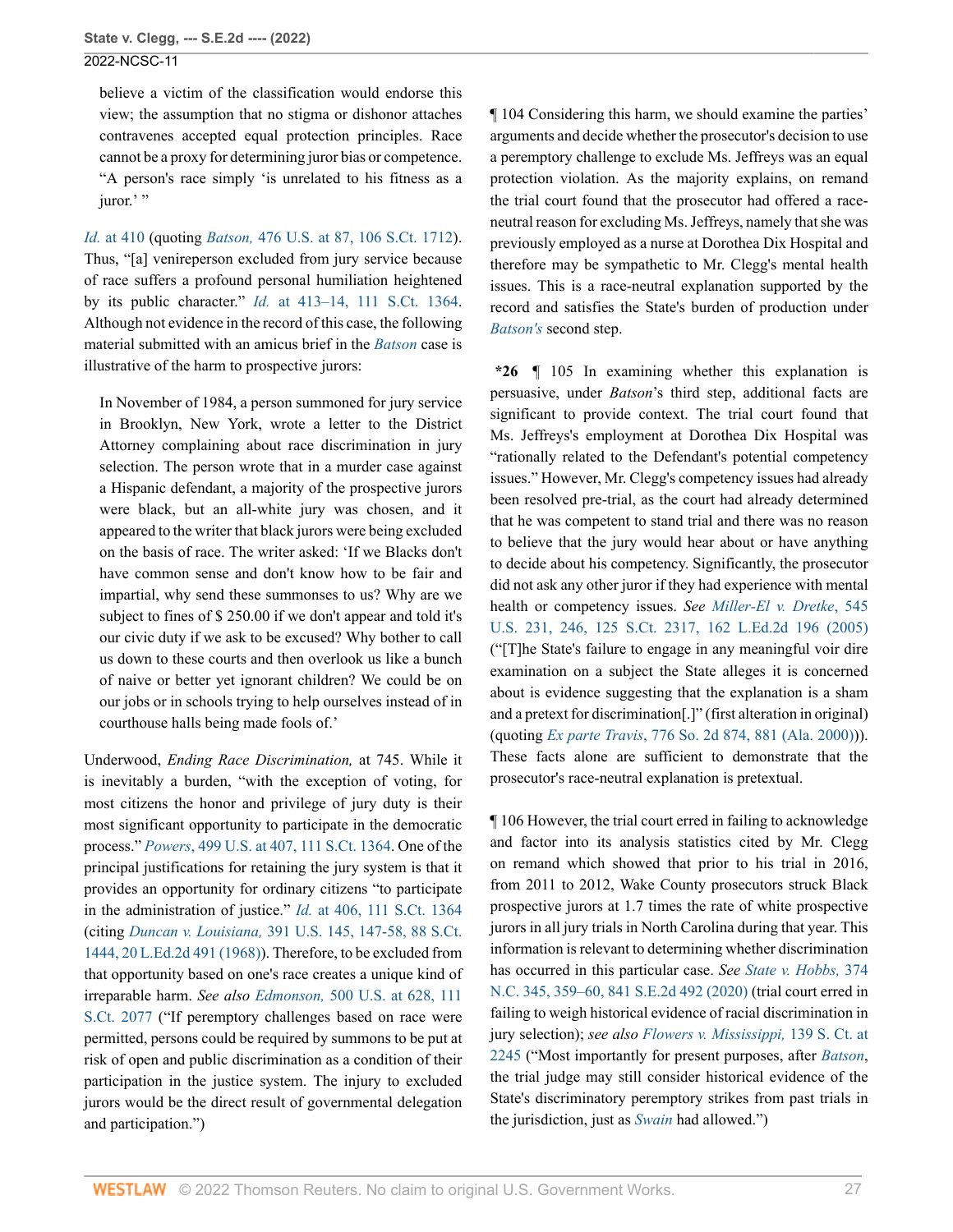<span id="page-27-1"></span>¶ 107 Considering the very localized and specific statistical evidence of the racially disparate use of peremptory challenges by prosecutors, the statewide data that was acknowledged by the trial court, the lack of any documented reason to exclude Ms. Jeffreys beyond a reason that appears to be pretextual, and the fact that the prosecutor here used two of his four peremptory challenges to strike all of the Black female prospective jurors,  $\frac{1}{1}$  $\frac{1}{1}$  $\frac{1}{1}$  it was clearly error for the trial court to conclude that Mr. Clegg failed to carry his burden of demonstrating racial discrimination in the prosecutor's use of a peremptory challenge to exclude Ms. Jeffreys from the jury. *Cf. Snyder v. Louisiana*[, 552 U.S. 472, 485, 478, 128](http://www.westlaw.com/Link/Document/FullText?findType=Y&serNum=2015520672&pubNum=0000780&originatingDoc=Ie49697508b7d11ec9381ff4a09a81529&refType=RP&fi=co_pp_sp_780_485&originationContext=document&vr=3.0&rs=cblt1.0&transitionType=DocumentItem&contextData=(sc.FindAndPrintPortal)#co_pp_sp_780_485) [S.Ct. 1203, 170 L.Ed.2d 175 \(2008\)](http://www.westlaw.com/Link/Document/FullText?findType=Y&serNum=2015520672&pubNum=0000780&originatingDoc=Ie49697508b7d11ec9381ff4a09a81529&refType=RP&fi=co_pp_sp_780_485&originationContext=document&vr=3.0&rs=cblt1.0&transitionType=DocumentItem&contextData=(sc.FindAndPrintPortal)#co_pp_sp_780_485) (a trial court's finding of discrimination against one juror is evidence of discrimination against other jurors).

<span id="page-27-0"></span>[1](#page-27-1) The State exercised four peremptory strikes: Viola Jeffreys, Gwendolyn Aubrey, Joseph Barello, and Brian Williams. The State struck 10%–11% of eligible white jurors  $(2/19)$  and 66% of eligible non-white jurors (2/3). All the women of color called to serve were stricken by the State.

¶ 108 The State also asserted that it excluded Ms. Jeffreys, as it did Ms. Aubrey, because of her "body language and failure to make eye contact" without further elaboration of what about Ms. Jeffreys' body language explained the decision to exclude her from the jury. The trial court concluded that this justification could not be supported by the record because there was not "an adequate record of the body language of the prospective juror."

¶ 109 In addition to the inadequate record, I would follow other courts that have found such explanations insufficient to constitute a valid, race-neutral explanation. *See, e.g., State v. Giles,* [407 S.C. 14, 20–22, 754 S.E.2d 261](http://www.westlaw.com/Link/Document/FullText?findType=Y&serNum=2032544838&pubNum=0000705&originatingDoc=Ie49697508b7d11ec9381ff4a09a81529&refType=RP&fi=co_pp_sp_705_20&originationContext=document&vr=3.0&rs=cblt1.0&transitionType=DocumentItem&contextData=(sc.FindAndPrintPortal)#co_pp_sp_705_20) [\(2014\)](http://www.westlaw.com/Link/Document/FullText?findType=Y&serNum=2032544838&pubNum=0000705&originatingDoc=Ie49697508b7d11ec9381ff4a09a81529&refType=RP&fi=co_pp_sp_705_20&originationContext=document&vr=3.0&rs=cblt1.0&transitionType=DocumentItem&contextData=(sc.FindAndPrintPortal)#co_pp_sp_705_20) (explanation provided by proponent of a peremptory challenge at second step of *[Batson](http://www.westlaw.com/Link/Document/FullText?findType=Y&serNum=1986122459&pubNum=0000708&originatingDoc=Ie49697508b7d11ec9381ff4a09a81529&refType=RP&originationContext=document&vr=3.0&rs=cblt1.0&transitionType=DocumentItem&contextData=(sc.FindAndPrintPortal))* process must be clear and reasonably specific to be legally sufficient); *[Zakour v.](http://www.westlaw.com/Link/Document/FullText?findType=Y&serNum=2011253317&pubNum=0004644&originatingDoc=Ie49697508b7d11ec9381ff4a09a81529&refType=RP&fi=co_pp_sp_4644_775&originationContext=document&vr=3.0&rs=cblt1.0&transitionType=DocumentItem&contextData=(sc.FindAndPrintPortal)#co_pp_sp_4644_775) UT Med. Grp., Inc.*[, 215 S.W.3d 763, 775 \(Tenn. 2007\)](http://www.westlaw.com/Link/Document/FullText?findType=Y&serNum=2011253317&pubNum=0004644&originatingDoc=Ie49697508b7d11ec9381ff4a09a81529&refType=RP&fi=co_pp_sp_4644_775&originationContext=document&vr=3.0&rs=cblt1.0&transitionType=DocumentItem&contextData=(sc.FindAndPrintPortal)#co_pp_sp_4644_775) (finding explanation that six prospective female jurors were stricken because of their body language, without providing more detail, was not clear, reasonably specific, legitimate and reasonably related to the particular case being tried); *[Spencer](http://www.westlaw.com/Link/Document/FullText?findType=Y&serNum=2043675654&pubNum=0003926&originatingDoc=Ie49697508b7d11ec9381ff4a09a81529&refType=RP&fi=co_pp_sp_3926_712&originationContext=document&vr=3.0&rs=cblt1.0&transitionType=DocumentItem&contextData=(sc.FindAndPrintPortal)#co_pp_sp_3926_712) v. State*[, 238 So. 3d 708, 712 \(Fla. 2018\)](http://www.westlaw.com/Link/Document/FullText?findType=Y&serNum=2043675654&pubNum=0003926&originatingDoc=Ie49697508b7d11ec9381ff4a09a81529&refType=RP&fi=co_pp_sp_3926_712&originationContext=document&vr=3.0&rs=cblt1.0&transitionType=DocumentItem&contextData=(sc.FindAndPrintPortal)#co_pp_sp_3926_712) (under Florida law, second step of *[Batson](http://www.westlaw.com/Link/Document/FullText?findType=Y&serNum=1986122459&pubNum=0000708&originatingDoc=Ie49697508b7d11ec9381ff4a09a81529&refType=RP&originationContext=document&vr=3.0&rs=cblt1.0&transitionType=DocumentItem&contextData=(sc.FindAndPrintPortal))* requires prosecutor to identify "clear and reasonably specific" race-neutral explanation that is related to case being tried (quoting *[State v. Slappy](http://www.westlaw.com/Link/Document/FullText?findType=Y&serNum=1988036558&pubNum=0000735&originatingDoc=Ie49697508b7d11ec9381ff4a09a81529&refType=RP&fi=co_pp_sp_735_22&originationContext=document&vr=3.0&rs=cblt1.0&transitionType=DocumentItem&contextData=(sc.FindAndPrintPortal)#co_pp_sp_735_22)*, 522

[So.2d 18, 22 \(Fla. 1988\)](http://www.westlaw.com/Link/Document/FullText?findType=Y&serNum=1988036558&pubNum=0000735&originatingDoc=Ie49697508b7d11ec9381ff4a09a81529&refType=RP&fi=co_pp_sp_735_22&originationContext=document&vr=3.0&rs=cblt1.0&transitionType=DocumentItem&contextData=(sc.FindAndPrintPortal)#co_pp_sp_735_22))), *cert. denied*, ---- U.S. -----, 138 S. [Ct. 2637, 201 L.Ed.2d 1039](http://www.westlaw.com/Link/Document/FullText?findType=Y&pubNum=0000708&cite=138SCT2637&originatingDoc=Ie49697508b7d11ec9381ff4a09a81529&refType=RP&originationContext=document&vr=3.0&rs=cblt1.0&transitionType=DocumentItem&contextData=(sc.FindAndPrintPortal)). I would therefore hold that that a general reference to a person's body language without more and particularly without documentation of such facts on the record, is not a valid race-neutral explanation of a peremptory challenge that satisfies the second step of *[Batson](http://www.westlaw.com/Link/Document/FullText?findType=Y&serNum=1986122459&pubNum=0000708&originatingDoc=Ie49697508b7d11ec9381ff4a09a81529&refType=RP&originationContext=document&vr=3.0&rs=cblt1.0&transitionType=DocumentItem&contextData=(sc.FindAndPrintPortal))* even under the standard set by the United States Supreme Court in its decision in *Purkett v. Elem*[, 514 U.S. 765, 115 S.Ct. 1769, 131](http://www.westlaw.com/Link/Document/FullText?findType=Y&serNum=1995107859&pubNum=0000708&originatingDoc=Ie49697508b7d11ec9381ff4a09a81529&refType=RP&originationContext=document&vr=3.0&rs=cblt1.0&transitionType=DocumentItem&contextData=(sc.FindAndPrintPortal)) [L.Ed.2d 834 \(1995\).](http://www.westlaw.com/Link/Document/FullText?findType=Y&serNum=1995107859&pubNum=0000708&originatingDoc=Ie49697508b7d11ec9381ff4a09a81529&refType=RP&originationContext=document&vr=3.0&rs=cblt1.0&transitionType=DocumentItem&contextData=(sc.FindAndPrintPortal))

**\*27** ¶ 110 The *[Purkett](http://www.westlaw.com/Link/Document/FullText?findType=Y&serNum=1995107859&pubNum=0000708&originatingDoc=Ie49697508b7d11ec9381ff4a09a81529&refType=RP&originationContext=document&vr=3.0&rs=cblt1.0&transitionType=DocumentItem&contextData=(sc.FindAndPrintPortal))* Court took a very broad approach to the second step, suggesting that virtually any raceneutral explanation, if "plausible," is satisfactory. *[Purkett](http://www.westlaw.com/Link/Document/FullText?findType=Y&serNum=1995107859&pubNum=0000780&originatingDoc=Ie49697508b7d11ec9381ff4a09a81529&refType=RP&fi=co_pp_sp_780_768&originationContext=document&vr=3.0&rs=cblt1.0&transitionType=DocumentItem&contextData=(sc.FindAndPrintPortal)#co_pp_sp_780_768)*, [514 U.S. at 768, 115 S.Ct. 1769.](http://www.westlaw.com/Link/Document/FullText?findType=Y&serNum=1995107859&pubNum=0000780&originatingDoc=Ie49697508b7d11ec9381ff4a09a81529&refType=RP&fi=co_pp_sp_780_768&originationContext=document&vr=3.0&rs=cblt1.0&transitionType=DocumentItem&contextData=(sc.FindAndPrintPortal)#co_pp_sp_780_768) However, the Court has also explained that 'seat-of-the-pants instincts' may often be just another term for racial prejudice." *[Batson,](http://www.westlaw.com/Link/Document/FullText?findType=Y&serNum=1986122459&pubNum=0000780&originatingDoc=Ie49697508b7d11ec9381ff4a09a81529&refType=RP&fi=co_pp_sp_780_106&originationContext=document&vr=3.0&rs=cblt1.0&transitionType=DocumentItem&contextData=(sc.FindAndPrintPortal)#co_pp_sp_780_106)* 476 [U.S. at 106, 106 S.Ct. 1712](http://www.westlaw.com/Link/Document/FullText?findType=Y&serNum=1986122459&pubNum=0000780&originatingDoc=Ie49697508b7d11ec9381ff4a09a81529&refType=RP&fi=co_pp_sp_780_106&originationContext=document&vr=3.0&rs=cblt1.0&transitionType=DocumentItem&contextData=(sc.FindAndPrintPortal)#co_pp_sp_780_106) (Marshall, J., concurring). The Washington Supreme Court has specifically identified "body language" and "failing to make eye contact" as reasons for a peremptory challenge that historically have been "associated with improper discrimination in jury selection" and required that if any party intends to offer such a reason for a peremptory challenge, notice must be provided to the court and the other parties "so the behavior can be verified and addressed in a timely manner." [Wash. Gen. R. 37\(i\).](http://www.westlaw.com/Link/Document/FullText?findType=L&pubNum=1003961&cite=WARGENGR37&originatingDoc=Ie49697508b7d11ec9381ff4a09a81529&refType=LQ&originationContext=document&vr=3.0&rs=cblt1.0&transitionType=DocumentItem&contextData=(sc.FindAndPrintPortal)) Moreover, "[a] lack of corroboration by the judge or opposing counsel verifying the behavior shall invalidate the given reason for the peremptory challenge." *[Id](http://www.westlaw.com/Link/Document/FullText?findType=Y&serNum=1986122459&pubNum=0000780&originatingDoc=Ie49697508b7d11ec9381ff4a09a81529&refType=RP&originationContext=document&vr=3.0&rs=cblt1.0&transitionType=DocumentItem&contextData=(sc.FindAndPrintPortal)).* Therefore, I agree with the Louisiana Supreme Court and others that have held that a general explanation, such as body language cannot be a satisfactory race-neutral explanation because "[s]uch an all inclusive reason falls far short of an articulable reason that enables the trial judge to assess the plausibility of the proffered reason for striking a potential juror." *[Alex v. Rayne Concrete Serv.,](http://www.westlaw.com/Link/Document/FullText?findType=Y&serNum=2011299995&pubNum=0000735&originatingDoc=Ie49697508b7d11ec9381ff4a09a81529&refType=RP&fi=co_pp_sp_735_153&originationContext=document&vr=3.0&rs=cblt1.0&transitionType=DocumentItem&contextData=(sc.FindAndPrintPortal)#co_pp_sp_735_153)* 2005-1457 [\(La. 1/26/07\), 951 So. 2d 138, 153](http://www.westlaw.com/Link/Document/FullText?findType=Y&serNum=2011299995&pubNum=0000735&originatingDoc=Ie49697508b7d11ec9381ff4a09a81529&refType=RP&fi=co_pp_sp_735_153&originationContext=document&vr=3.0&rs=cblt1.0&transitionType=DocumentItem&contextData=(sc.FindAndPrintPortal)#co_pp_sp_735_153). Indeed, "[i]f trial courts were required to find any reason given not based on race satisfactory, only those who admitted point-blank that they excluded veniremen because of their race would be found in violation of the Fourteenth Amendment's guarantee of equal protection." *Id.* [at 154](http://www.westlaw.com/Link/Document/FullText?findType=Y&serNum=2011299995&pubNum=0000735&originatingDoc=Ie49697508b7d11ec9381ff4a09a81529&refType=RP&fi=co_pp_sp_735_154&originationContext=document&vr=3.0&rs=cblt1.0&transitionType=DocumentItem&contextData=(sc.FindAndPrintPortal)#co_pp_sp_735_154) (quoting *[State v. Collier,](http://www.westlaw.com/Link/Document/FullText?findType=Y&serNum=1989174511&pubNum=0000735&originatingDoc=Ie49697508b7d11ec9381ff4a09a81529&refType=RP&fi=co_pp_sp_735_821&originationContext=document&vr=3.0&rs=cblt1.0&transitionType=DocumentItem&contextData=(sc.FindAndPrintPortal)#co_pp_sp_735_821)* 553 So. 2d [815, 821 \(La. 1989\)\)](http://www.westlaw.com/Link/Document/FullText?findType=Y&serNum=1989174511&pubNum=0000735&originatingDoc=Ie49697508b7d11ec9381ff4a09a81529&refType=RP&fi=co_pp_sp_735_821&originationContext=document&vr=3.0&rs=cblt1.0&transitionType=DocumentItem&contextData=(sc.FindAndPrintPortal)#co_pp_sp_735_821).

¶ 111 More generally, guaranteeing that juries are selected without racial bias is important to the administration of justice not only for the rights of the litigants and the rights of prospective jurors, but also for the legitimacy of the court system itself. *Taylor v. Louisiana,* [419 U.S. 522, 530–31, 95](http://www.westlaw.com/Link/Document/FullText?findType=Y&serNum=1975129717&pubNum=0000780&originatingDoc=Ie49697508b7d11ec9381ff4a09a81529&refType=RP&fi=co_pp_sp_780_530&originationContext=document&vr=3.0&rs=cblt1.0&transitionType=DocumentItem&contextData=(sc.FindAndPrintPortal)#co_pp_sp_780_530) [S.Ct. 692, 42 L.Ed.2d 690 \(1975\)](http://www.westlaw.com/Link/Document/FullText?findType=Y&serNum=1975129717&pubNum=0000780&originatingDoc=Ie49697508b7d11ec9381ff4a09a81529&refType=RP&fi=co_pp_sp_780_530&originationContext=document&vr=3.0&rs=cblt1.0&transitionType=DocumentItem&contextData=(sc.FindAndPrintPortal)#co_pp_sp_780_530) (fair representation of juries is essential to (1) guard against the exercise of "arbitrary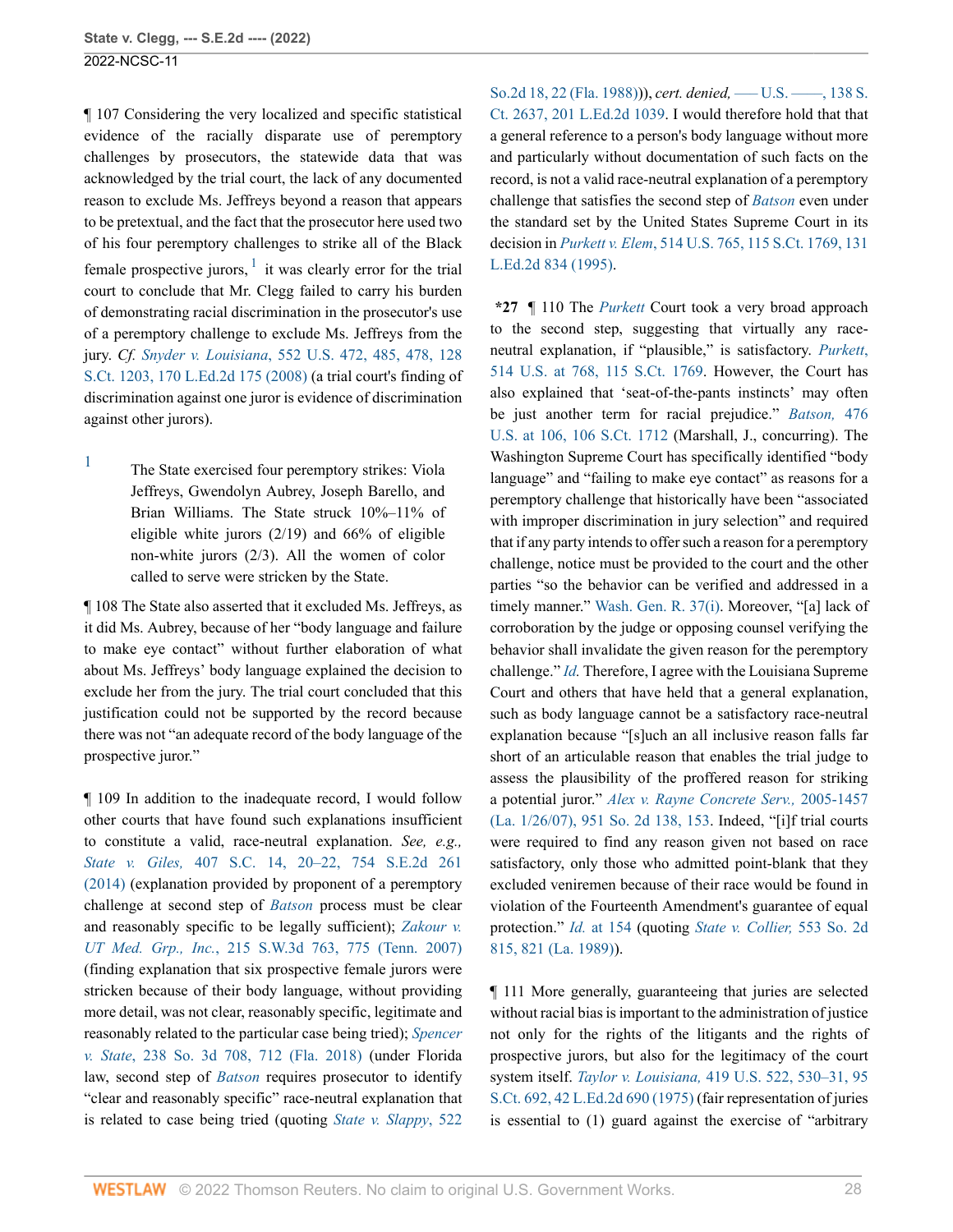power" and by invoking the "commonsense judgment of the community as a hedge against the overzealous or mistaken prosecutor," (2) uphold "public confidence in the fairness of the criminal justice system," and (3) share the administration of justice which "is a phase of civic responsibility").

¶ 112 When racial bias infects jury selection, it is an affront to individual dignity and removes important voices from the justice system. Writing nearly one hundred years ago, Chief Justice Taft explained:

> The jury system postulates a conscious duty of participation in the machinery of justice .... One of its greatest benefits is in the security it gives the people that they, as jurors actual or possible, being part of the judicial system of the country can prevent its arbitrary use or abuse.

*Balzac v. Porto Rico*[, 258 U.S. 298, 310, 42 S.Ct. 343, 66](http://www.westlaw.com/Link/Document/FullText?findType=Y&serNum=1922117921&pubNum=0000780&originatingDoc=Ie49697508b7d11ec9381ff4a09a81529&refType=RP&fi=co_pp_sp_780_310&originationContext=document&vr=3.0&rs=cblt1.0&transitionType=DocumentItem&contextData=(sc.FindAndPrintPortal)#co_pp_sp_780_310) [L.Ed. 627 \(1922\)](http://www.westlaw.com/Link/Document/FullText?findType=Y&serNum=1922117921&pubNum=0000780&originatingDoc=Ie49697508b7d11ec9381ff4a09a81529&refType=RP&fi=co_pp_sp_780_310&originationContext=document&vr=3.0&rs=cblt1.0&transitionType=DocumentItem&contextData=(sc.FindAndPrintPortal)#co_pp_sp_780_310). More recently, when expanding *[Batson](http://www.westlaw.com/Link/Document/FullText?findType=Y&serNum=1986122459&pubNum=0000708&originatingDoc=Ie49697508b7d11ec9381ff4a09a81529&refType=RP&originationContext=document&vr=3.0&rs=cblt1.0&transitionType=DocumentItem&contextData=(sc.FindAndPrintPortal))* to the civil context, Justice Kennedy explained why eliminating racial bias in courtroom is fundamental:

Few places are a more real expression of the constitutional authority of the government than a courtroom, where the law itself unfolds. Within the courtroom, the government invokes its laws to determine the rights of those who stand before it. In full view of the public, litigants press their cases, witnesses give testimony, juries render verdicts, and judges act with the utmost care to ensure that justice is done.

Race discrimination within the courtroom raises serious questions as to the fairness of the proceedings conducted there. Racial bias mars the integrity of the judicial system and prevents the idea of democratic government from becoming a reality.

*Edmonson*[, 500 U.S. at 628, 111 S.Ct. 2077.](http://www.westlaw.com/Link/Document/FullText?findType=Y&serNum=1991100812&pubNum=0000780&originatingDoc=Ie49697508b7d11ec9381ff4a09a81529&refType=RP&fi=co_pp_sp_780_628&originationContext=document&vr=3.0&rs=cblt1.0&transitionType=DocumentItem&contextData=(sc.FindAndPrintPortal)#co_pp_sp_780_628) Just four years ago, in overturning a conviction rendered by a jury that was found to have based its decision explicitly on the defendant's race, the Court again explained the significance of the jury in our legal system and our democracy:

The jury is a central foundation of our justice system and our democracy. Whatever its imperfections in a particular case, the jury is a necessary check on governmental power. The jury, over the centuries, has been an inspired, trusted, and effective instrument for resolving factual disputes and determining ultimate questions of guilt or innocence in criminal cases. Over the long course its judgments find acceptance in the community, an acceptance essential to respect for the rule of law. The jury is a tangible implementation of the principle that the law comes from the people.

**\*28** *[Pena-Rodriguez v. Colorado](http://www.westlaw.com/Link/Document/FullText?findType=Y&serNum=2041162858&pubNum=0000708&originatingDoc=Ie49697508b7d11ec9381ff4a09a81529&refType=RP&fi=co_pp_sp_708_860&originationContext=document&vr=3.0&rs=cblt1.0&transitionType=DocumentItem&contextData=(sc.FindAndPrintPortal)#co_pp_sp_708_860)*, ––– U.S. ––––, 137 S. Ct. [855, 860, 197 L.Ed.2d 107 \(2017\).](http://www.westlaw.com/Link/Document/FullText?findType=Y&serNum=2041162858&pubNum=0000708&originatingDoc=Ie49697508b7d11ec9381ff4a09a81529&refType=RP&fi=co_pp_sp_708_860&originationContext=document&vr=3.0&rs=cblt1.0&transitionType=DocumentItem&contextData=(sc.FindAndPrintPortal)#co_pp_sp_708_860) Given the importance of fair jury selection processes, it is incumbent on this Court to take reasonable steps to address the obstacles we face. We must acknowledge that this Court's *[Batson](http://www.westlaw.com/Link/Document/FullText?findType=Y&serNum=1986122459&pubNum=0000708&originatingDoc=Ie49697508b7d11ec9381ff4a09a81529&refType=RP&originationContext=document&vr=3.0&rs=cblt1.0&transitionType=DocumentItem&contextData=(sc.FindAndPrintPortal))* jurisprudence has not been effective. This case is the first case where we have reversed a conviction on *[Batson](http://www.westlaw.com/Link/Document/FullText?findType=Y&serNum=1986122459&pubNum=0000708&originatingDoc=Ie49697508b7d11ec9381ff4a09a81529&refType=RP&originationContext=document&vr=3.0&rs=cblt1.0&transitionType=DocumentItem&contextData=(sc.FindAndPrintPortal))* grounds. The record is clear:

> Since 1986, and as of September 6, 2016, the Supreme Court of North Carolina has decided seventy-four cases on the merits in which it adjudicated eighty-one *[Batson](http://www.westlaw.com/Link/Document/FullText?findType=Y&serNum=1986122459&pubNum=0000708&originatingDoc=Ie49697508b7d11ec9381ff4a09a81529&refType=RP&originationContext=document&vr=3.0&rs=cblt1.0&transitionType=DocumentItem&contextData=(sc.FindAndPrintPortal))* claims raised by criminal defendants over alleged racial discrimination against minority jurors in the State's exercise of peremptory challenges at criminal trials. To date, that [C]ourt has not found a substantive *[Batson](http://www.westlaw.com/Link/Document/FullText?findType=Y&serNum=1986122459&pubNum=0000708&originatingDoc=Ie49697508b7d11ec9381ff4a09a81529&refType=RP&originationContext=document&vr=3.0&rs=cblt1.0&transitionType=DocumentItem&contextData=(sc.FindAndPrintPortal))* violation in any of those cases. In seventy-one of those seventy-four cases, that [C]ourt found no *[Batson](http://www.westlaw.com/Link/Document/FullText?findType=Y&serNum=1986122459&pubNum=0000708&originatingDoc=Ie49697508b7d11ec9381ff4a09a81529&refType=RP&originationContext=document&vr=3.0&rs=cblt1.0&transitionType=DocumentItem&contextData=(sc.FindAndPrintPortal))* error whatsoever. In the three remaining cases, that [C]ourt held the trial court erred at *Batson*'s first step in finding no prima facie case existed and conducted or ordered further review. However, none of these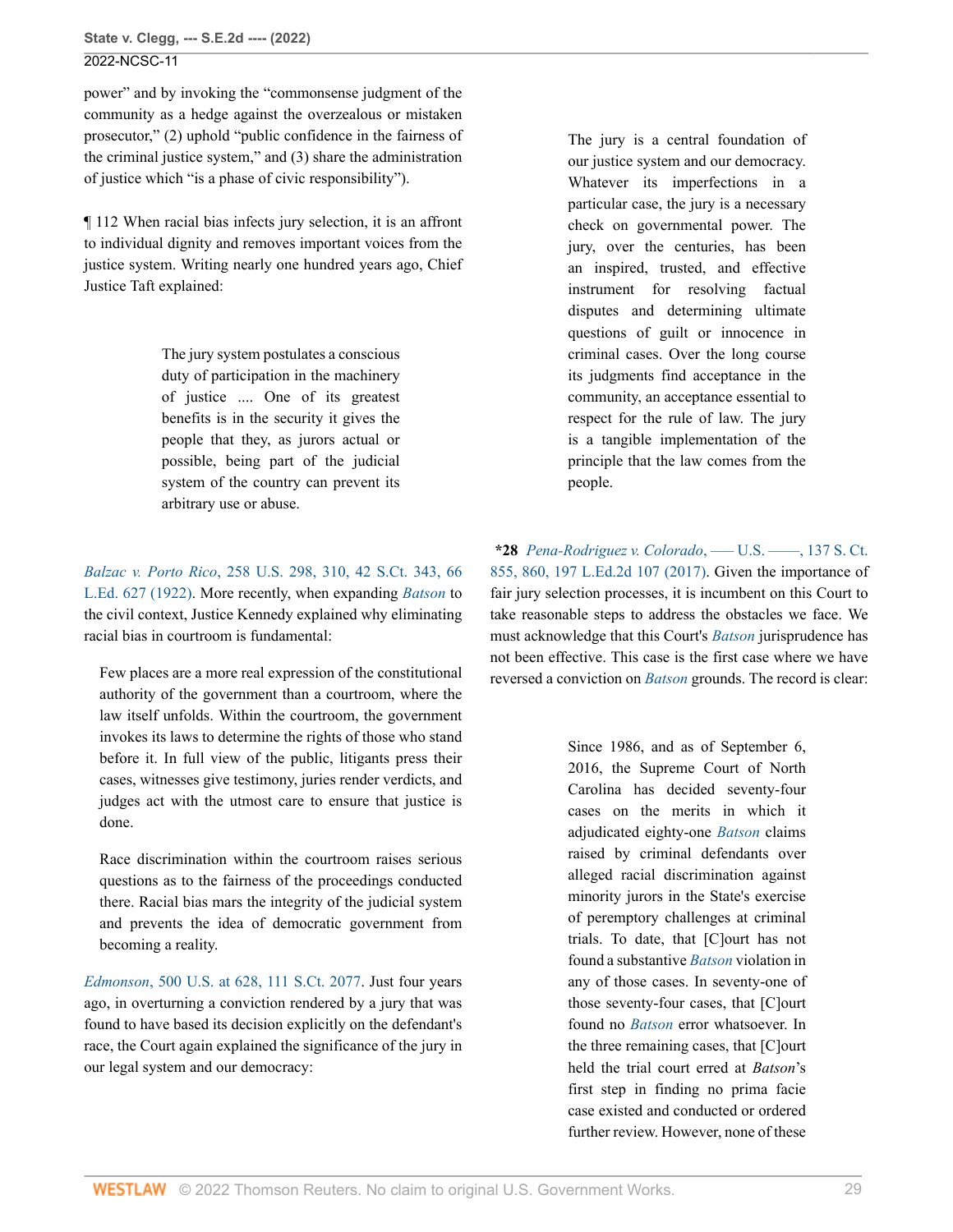three cases has ultimately resulted in the holding of a substantive *[Batson](http://www.westlaw.com/Link/Document/FullText?findType=Y&serNum=1986122459&pubNum=0000708&originatingDoc=Ie49697508b7d11ec9381ff4a09a81529&refType=RP&originationContext=document&vr=3.0&rs=cblt1.0&transitionType=DocumentItem&contextData=(sc.FindAndPrintPortal))* violation.

Daniel R. Pollitt & Brittany P. Warren, *[Thirty Years of](http://www.westlaw.com/Link/Document/FullText?findType=Y&serNum=0452013574&pubNum=0001199&originatingDoc=Ie49697508b7d11ec9381ff4a09a81529&refType=LR&fi=co_pp_sp_1199_1961&originationContext=document&vr=3.0&rs=cblt1.0&transitionType=DocumentItem&contextData=(sc.FindAndPrintPortal)#co_pp_sp_1199_1961) [Disappointment: North Carolina's Remarkable Appellate](http://www.westlaw.com/Link/Document/FullText?findType=Y&serNum=0452013574&pubNum=0001199&originatingDoc=Ie49697508b7d11ec9381ff4a09a81529&refType=LR&fi=co_pp_sp_1199_1961&originationContext=document&vr=3.0&rs=cblt1.0&transitionType=DocumentItem&contextData=(sc.FindAndPrintPortal)#co_pp_sp_1199_1961) Batson Record,* [94 N.C. L. Rev. 1957, 1961 \(2016\)](http://www.westlaw.com/Link/Document/FullText?findType=Y&serNum=0452013574&pubNum=0001199&originatingDoc=Ie49697508b7d11ec9381ff4a09a81529&refType=LR&fi=co_pp_sp_1199_1961&originationContext=document&vr=3.0&rs=cblt1.0&transitionType=DocumentItem&contextData=(sc.FindAndPrintPortal)#co_pp_sp_1199_1961) (footnotes omitted). Faced with a similarly stark record, the Washington Supreme Court observed in 2013 that its experience was "rather shocking and underscores the substantial discretion that is afforded to trial courts under *[Batson](http://www.westlaw.com/Link/Document/FullText?findType=Y&serNum=1986122459&pubNum=0000708&originatingDoc=Ie49697508b7d11ec9381ff4a09a81529&refType=RP&originationContext=document&vr=3.0&rs=cblt1.0&transitionType=DocumentItem&contextData=(sc.FindAndPrintPortal))*. And while this alone does not prove that *[Batson](http://www.westlaw.com/Link/Document/FullText?findType=Y&serNum=1986122459&pubNum=0000708&originatingDoc=Ie49697508b7d11ec9381ff4a09a81529&refType=RP&originationContext=document&vr=3.0&rs=cblt1.0&transitionType=DocumentItem&contextData=(sc.FindAndPrintPortal))* is failing, it is highly suggestive in light of all the other evidence that race discrimination persists in the exercise of peremptories." *[State](http://www.westlaw.com/Link/Document/FullText?findType=Y&serNum=2031199011&pubNum=0004645&originatingDoc=Ie49697508b7d11ec9381ff4a09a81529&refType=RP&fi=co_pp_sp_4645_335&originationContext=document&vr=3.0&rs=cblt1.0&transitionType=DocumentItem&contextData=(sc.FindAndPrintPortal)#co_pp_sp_4645_335) v. Saintcalle,* [178 Wash. 2d 34, 46, 309 P.3d 326, 335](http://www.westlaw.com/Link/Document/FullText?findType=Y&serNum=2031199011&pubNum=0004645&originatingDoc=Ie49697508b7d11ec9381ff4a09a81529&refType=RP&fi=co_pp_sp_4645_335&originationContext=document&vr=3.0&rs=cblt1.0&transitionType=DocumentItem&contextData=(sc.FindAndPrintPortal)#co_pp_sp_4645_335), *cert. denied*, [571 U.S. 1113, 134 S.Ct. 831, 187 L.Ed.2d 691](http://www.westlaw.com/Link/Document/FullText?findType=Y&serNum=2031883989&pubNum=0000708&originatingDoc=Ie49697508b7d11ec9381ff4a09a81529&refType=RP&originationContext=document&vr=3.0&rs=cblt1.0&transitionType=DocumentItem&contextData=(sc.FindAndPrintPortal)) [\(2013\),](http://www.westlaw.com/Link/Document/FullText?findType=Y&serNum=2031883989&pubNum=0000708&originatingDoc=Ie49697508b7d11ec9381ff4a09a81529&refType=RP&originationContext=document&vr=3.0&rs=cblt1.0&transitionType=DocumentItem&contextData=(sc.FindAndPrintPortal)) *and overruled in part on other grounds by [Seattle](http://www.westlaw.com/Link/Document/FullText?findType=Y&serNum=2042086277&pubNum=0004645&originatingDoc=Ie49697508b7d11ec9381ff4a09a81529&refType=RP&originationContext=document&vr=3.0&rs=cblt1.0&transitionType=DocumentItem&contextData=(sc.FindAndPrintPortal)) v. Erickson*[, 188 Wash. 2d 721, 398 P.3d 1124 \(2017\);](http://www.westlaw.com/Link/Document/FullText?findType=Y&serNum=2042086277&pubNum=0004645&originatingDoc=Ie49697508b7d11ec9381ff4a09a81529&refType=RP&originationContext=document&vr=3.0&rs=cblt1.0&transitionType=DocumentItem&contextData=(sc.FindAndPrintPortal)) *see also Miller-El*[, 545 U.S. at 268–70, 125 S.Ct. 2317](http://www.westlaw.com/Link/Document/FullText?findType=Y&serNum=2006791870&pubNum=0000780&originatingDoc=Ie49697508b7d11ec9381ff4a09a81529&refType=RP&fi=co_pp_sp_780_268&originationContext=document&vr=3.0&rs=cblt1.0&transitionType=DocumentItem&contextData=(sc.FindAndPrintPortal)#co_pp_sp_780_268) (Breyer, J., concurring) (reviewing the body of evidence showing that *[Batson](http://www.westlaw.com/Link/Document/FullText?findType=Y&serNum=1986122459&pubNum=0000708&originatingDoc=Ie49697508b7d11ec9381ff4a09a81529&refType=RP&originationContext=document&vr=3.0&rs=cblt1.0&transitionType=DocumentItem&contextData=(sc.FindAndPrintPortal))* has done very little to prevent prosecutors from exercising race-based challenges).

<span id="page-29-3"></span><span id="page-29-2"></span>¶ 113 Justice Marshall predicted that "[m]erely allowing defendants the opportunity to challenge the racially discriminatory use of peremptory challenges in individual cases will not end the illegitimate use of the peremptory challenge." *Batson*[, 476 U.S. at 105, 106 S.Ct. 1712](http://www.westlaw.com/Link/Document/FullText?findType=Y&serNum=1986122459&pubNum=0000780&originatingDoc=Ie49697508b7d11ec9381ff4a09a81529&refType=RP&fi=co_pp_sp_780_105&originationContext=document&vr=3.0&rs=cblt1.0&transitionType=DocumentItem&contextData=(sc.FindAndPrintPortal)#co_pp_sp_780_105) (Marshall, J., concurring). In brief, and perhaps stating the obvious, the *[Batson](http://www.westlaw.com/Link/Document/FullText?findType=Y&serNum=1986122459&pubNum=0000708&originatingDoc=Ie49697508b7d11ec9381ff4a09a81529&refType=RP&originationContext=document&vr=3.0&rs=cblt1.0&transitionType=DocumentItem&contextData=(sc.FindAndPrintPortal))* framework makes it very difficult for litigants to prove intentional discrimination, "even where it almost certainly exists." *Erickson*[, 188 Wash. 2d at 735–36,](http://www.westlaw.com/Link/Document/FullText?findType=Y&serNum=2042086277&pubNum=0004645&originatingDoc=Ie49697508b7d11ec9381ff4a09a81529&refType=RP&fi=co_pp_sp_4645_1131&originationContext=document&vr=3.0&rs=cblt1.0&transitionType=DocumentItem&contextData=(sc.FindAndPrintPortal)#co_pp_sp_4645_1131) [398 P.3d at 1131–32](http://www.westlaw.com/Link/Document/FullText?findType=Y&serNum=2042086277&pubNum=0004645&originatingDoc=Ie49697508b7d11ec9381ff4a09a81529&refType=RP&fi=co_pp_sp_4645_1131&originationContext=document&vr=3.0&rs=cblt1.0&transitionType=DocumentItem&contextData=(sc.FindAndPrintPortal)#co_pp_sp_4645_1131) (quoting *Saintcalle,* [178 Wash. 2d at](http://www.westlaw.com/Link/Document/FullText?findType=Y&serNum=2031199011&pubNum=0004645&originatingDoc=Ie49697508b7d11ec9381ff4a09a81529&refType=RP&fi=co_pp_sp_4645_335&originationContext=document&vr=3.0&rs=cblt1.0&transitionType=DocumentItem&contextData=(sc.FindAndPrintPortal)#co_pp_sp_4645_335) [46, 309 P.3d at 335\)](http://www.westlaw.com/Link/Document/FullText?findType=Y&serNum=2031199011&pubNum=0004645&originatingDoc=Ie49697508b7d11ec9381ff4a09a81529&refType=RP&fi=co_pp_sp_4645_335&originationContext=document&vr=3.0&rs=cblt1.0&transitionType=DocumentItem&contextData=(sc.FindAndPrintPortal)#co_pp_sp_4645_335). *[Batson](http://www.westlaw.com/Link/Document/FullText?findType=Y&serNum=1986122459&pubNum=0000708&originatingDoc=Ie49697508b7d11ec9381ff4a09a81529&refType=RP&originationContext=document&vr=3.0&rs=cblt1.0&transitionType=DocumentItem&contextData=(sc.FindAndPrintPortal))* also completely fails to address peremptory strikes that occur due to implicit or unconscious bias,  $2$  as Marshall pointed out when referencing prosecutors' and judges' "conscious or unconscious" bias. *[Batson](http://www.westlaw.com/Link/Document/FullText?findType=Y&serNum=1986122459&pubNum=0000780&originatingDoc=Ie49697508b7d11ec9381ff4a09a81529&refType=RP&fi=co_pp_sp_780_106&originationContext=document&vr=3.0&rs=cblt1.0&transitionType=DocumentItem&contextData=(sc.FindAndPrintPortal)#co_pp_sp_780_106)*, 476 [U.S. at 106, 106 S.Ct. 1712](http://www.westlaw.com/Link/Document/FullText?findType=Y&serNum=1986122459&pubNum=0000780&originatingDoc=Ie49697508b7d11ec9381ff4a09a81529&refType=RP&fi=co_pp_sp_780_106&originationContext=document&vr=3.0&rs=cblt1.0&transitionType=DocumentItem&contextData=(sc.FindAndPrintPortal)#co_pp_sp_780_106) (Marshall, J., concurring). Other natural human inclinations also make it difficult for counsel to assert that a member of the bar is acting out of purposeful discrimination  $3$  and judges are reluctant to sustain such objections. *Cf. People v. Gutierrez*[, 2 Cal. 5th 1150, 1183,](http://www.westlaw.com/Link/Document/FullText?findType=Y&serNum=2041778896&pubNum=0004645&originatingDoc=Ie49697508b7d11ec9381ff4a09a81529&refType=RP&fi=co_pp_sp_4645_208&originationContext=document&vr=3.0&rs=cblt1.0&transitionType=DocumentItem&contextData=(sc.FindAndPrintPortal)#co_pp_sp_4645_208) [218 Cal.Rptr.3d 289, 395 P.3d 186, 208 \(2017\)](http://www.westlaw.com/Link/Document/FullText?findType=Y&serNum=2041778896&pubNum=0004645&originatingDoc=Ie49697508b7d11ec9381ff4a09a81529&refType=RP&fi=co_pp_sp_4645_208&originationContext=document&vr=3.0&rs=cblt1.0&transitionType=DocumentItem&contextData=(sc.FindAndPrintPortal)#co_pp_sp_4645_208) (Liu, J., concurring) ("[I]t is more likely than not that one or more strikes were improperly motivated. But I do not think the finding of a violation should brand the prosecutor a liar or a bigot. Such loaded terms obscure the systemic values that

the constitutional prohibition on racial discrimination in jury selection is designed to serve.").

<span id="page-29-0"></span>[2](#page-29-2)

*See, e.g.,* Samuel R. Sommers & Michael I. Norton, *[Race-Based Judgments, Race-Neutral](http://www.westlaw.com/Link/Document/FullText?findType=Y&serNum=0332181310&pubNum=0100335&originatingDoc=Ie49697508b7d11ec9381ff4a09a81529&refType=LR&fi=co_pp_sp_100335_266&originationContext=document&vr=3.0&rs=cblt1.0&transitionType=DocumentItem&contextData=(sc.FindAndPrintPortal)#co_pp_sp_100335_266) [Justifications: Experimental Examination of](http://www.westlaw.com/Link/Document/FullText?findType=Y&serNum=0332181310&pubNum=0100335&originatingDoc=Ie49697508b7d11ec9381ff4a09a81529&refType=LR&fi=co_pp_sp_100335_266&originationContext=document&vr=3.0&rs=cblt1.0&transitionType=DocumentItem&contextData=(sc.FindAndPrintPortal)#co_pp_sp_100335_266) [Peremptory Use and the Batson Challenge](http://www.westlaw.com/Link/Document/FullText?findType=Y&serNum=0332181310&pubNum=0100335&originatingDoc=Ie49697508b7d11ec9381ff4a09a81529&refType=LR&fi=co_pp_sp_100335_266&originationContext=document&vr=3.0&rs=cblt1.0&transitionType=DocumentItem&contextData=(sc.FindAndPrintPortal)#co_pp_sp_100335_266) Procedure*[, 31 Law & Hum. Behav. 261, 266–67](http://www.westlaw.com/Link/Document/FullText?findType=Y&serNum=0332181310&pubNum=0100335&originatingDoc=Ie49697508b7d11ec9381ff4a09a81529&refType=LR&fi=co_pp_sp_100335_266&originationContext=document&vr=3.0&rs=cblt1.0&transitionType=DocumentItem&contextData=(sc.FindAndPrintPortal)#co_pp_sp_100335_266) [\(2007\).](http://www.westlaw.com/Link/Document/FullText?findType=Y&serNum=0332181310&pubNum=0100335&originatingDoc=Ie49697508b7d11ec9381ff4a09a81529&refType=LR&fi=co_pp_sp_100335_266&originationContext=document&vr=3.0&rs=cblt1.0&transitionType=DocumentItem&contextData=(sc.FindAndPrintPortal)#co_pp_sp_100335_266)

<span id="page-29-1"></span>[3](#page-29-3) Mr. Batson had to insist that his counsel "object anyway" to the prosecutor's use of peremptory challenges during jury selection at his trial. Sean Rameswaram, *Object Anyway*, More Perfect Podcast (July 16, 2016), interview of James Batson, https://www.wnycstudios.org/podcasts/ radiolabmoreperfect/episodes/object-anyway.

**\*29** ¶ 114 Appellate judges are similarly uncomfortable overturning jury verdicts, especially when the crimes charged are extremely serious. The fact that the first time this Court has ever vacated a conviction on *[Batson](http://www.westlaw.com/Link/Document/FullText?findType=Y&serNum=1986122459&pubNum=0000708&originatingDoc=Ie49697508b7d11ec9381ff4a09a81529&refType=RP&originationContext=document&vr=3.0&rs=cblt1.0&transitionType=DocumentItem&contextData=(sc.FindAndPrintPortal))* grounds occurs here where Mr. Clegg has already completely served his time is indicative of why the *[Batson](http://www.westlaw.com/Link/Document/FullText?findType=Y&serNum=1986122459&pubNum=0000708&originatingDoc=Ie49697508b7d11ec9381ff4a09a81529&refType=RP&originationContext=document&vr=3.0&rs=cblt1.0&transitionType=DocumentItem&contextData=(sc.FindAndPrintPortal))* framework has failed to adequately address the constitutional violation acknowledged by the United States Supreme Court in *[Strauder v. West](http://www.westlaw.com/Link/Document/FullText?findType=Y&serNum=1800132385&pubNum=0000780&originatingDoc=Ie49697508b7d11ec9381ff4a09a81529&refType=RP&fi=co_pp_sp_780_310&originationContext=document&vr=3.0&rs=cblt1.0&transitionType=DocumentItem&contextData=(sc.FindAndPrintPortal)#co_pp_sp_780_310) Virginia,* [100 U.S. 303, 310, 25 L.Ed. 664 \(1880\)](http://www.westlaw.com/Link/Document/FullText?findType=Y&serNum=1800132385&pubNum=0000780&originatingDoc=Ie49697508b7d11ec9381ff4a09a81529&refType=RP&fi=co_pp_sp_780_310&originationContext=document&vr=3.0&rs=cblt1.0&transitionType=DocumentItem&contextData=(sc.FindAndPrintPortal)#co_pp_sp_780_310).

¶ 115 Indeed, in 1986 Justice Marshall stated that "[t]he decision today will not end the racial discrimination that peremptories inject into the jury-selection process. That goal can be accomplished only by eliminating peremptory challenges entirely." *Batson*[, 476 U.S. at 102–03, 106 S.Ct.](http://www.westlaw.com/Link/Document/FullText?findType=Y&serNum=1986122459&pubNum=0000780&originatingDoc=Ie49697508b7d11ec9381ff4a09a81529&refType=RP&fi=co_pp_sp_780_102&originationContext=document&vr=3.0&rs=cblt1.0&transitionType=DocumentItem&contextData=(sc.FindAndPrintPortal)#co_pp_sp_780_102) [1712](http://www.westlaw.com/Link/Document/FullText?findType=Y&serNum=1986122459&pubNum=0000780&originatingDoc=Ie49697508b7d11ec9381ff4a09a81529&refType=RP&fi=co_pp_sp_780_102&originationContext=document&vr=3.0&rs=cblt1.0&transitionType=DocumentItem&contextData=(sc.FindAndPrintPortal)#co_pp_sp_780_102) (Marshall, J., concurring). The Arizona Supreme Court has taken this observation seriously and, by general rule, has eliminated the use of peremptory challenges in civil and criminal trials. *See* Order Amending Rules 18.4 and 18.5 of the Rules of Criminal Procedure, and [Rule 47\(e\) of the](http://www.westlaw.com/Link/Document/FullText?findType=L&pubNum=1003572&cite=AZSTRCPR47&originatingDoc=Ie49697508b7d11ec9381ff4a09a81529&refType=LQ&originationContext=document&vr=3.0&rs=cblt1.0&transitionType=DocumentItem&contextData=(sc.FindAndPrintPortal)) [Rules of Civil Procedure, Ariz](http://www.westlaw.com/Link/Document/FullText?findType=L&pubNum=1003572&cite=AZSTRCPR47&originatingDoc=Ie49697508b7d11ec9381ff4a09a81529&refType=LQ&originationContext=document&vr=3.0&rs=cblt1.0&transitionType=DocumentItem&contextData=(sc.FindAndPrintPortal)). Sup. Ct. No. R-21-0020 (Aug. 30, 2021). Washington State's General Rule 37, adopted by the Washington Supreme Court in 2018, establishes a new standard and identifies presumptively invalid reasons for peremptory challenges that have been associated with improper discrimination in the past. [Wash. Gen. R. 37\(i\);](http://www.westlaw.com/Link/Document/FullText?findType=L&pubNum=1003961&cite=WARGENGR37&originatingDoc=Ie49697508b7d11ec9381ff4a09a81529&refType=LQ&originationContext=document&vr=3.0&rs=cblt1.0&transitionType=DocumentItem&contextData=(sc.FindAndPrintPortal)) *see also State v. Jefferson*[, 192 Wash. 2d 225, 242, 429 P.3d 467,](http://www.westlaw.com/Link/Document/FullText?findType=Y&serNum=2045908175&pubNum=0004645&originatingDoc=Ie49697508b7d11ec9381ff4a09a81529&refType=RP&fi=co_pp_sp_4645_476&originationContext=document&vr=3.0&rs=cblt1.0&transitionType=DocumentItem&contextData=(sc.FindAndPrintPortal)#co_pp_sp_4645_476) [476 \(2018\)](http://www.westlaw.com/Link/Document/FullText?findType=Y&serNum=2045908175&pubNum=0004645&originatingDoc=Ie49697508b7d11ec9381ff4a09a81529&refType=RP&fi=co_pp_sp_4645_476&originationContext=document&vr=3.0&rs=cblt1.0&transitionType=DocumentItem&contextData=(sc.FindAndPrintPortal)#co_pp_sp_4645_476) (identifying *[Batson's](http://www.westlaw.com/Link/Document/FullText?findType=Y&serNum=1986122459&pubNum=0000708&originatingDoc=Ie49697508b7d11ec9381ff4a09a81529&refType=RP&originationContext=document&vr=3.0&rs=cblt1.0&transitionType=DocumentItem&contextData=(sc.FindAndPrintPortal))* deficiencies and asserting the court's "inherent authority to adopt such procedures to further the administration of justice"). The Connecticut Supreme Court established a jury selection task force to review the problems with *[Batson](http://www.westlaw.com/Link/Document/FullText?findType=Y&serNum=1986122459&pubNum=0000708&originatingDoc=Ie49697508b7d11ec9381ff4a09a81529&refType=RP&originationContext=document&vr=3.0&rs=cblt1.0&transitionType=DocumentItem&contextData=(sc.FindAndPrintPortal))* that it carefully outlined in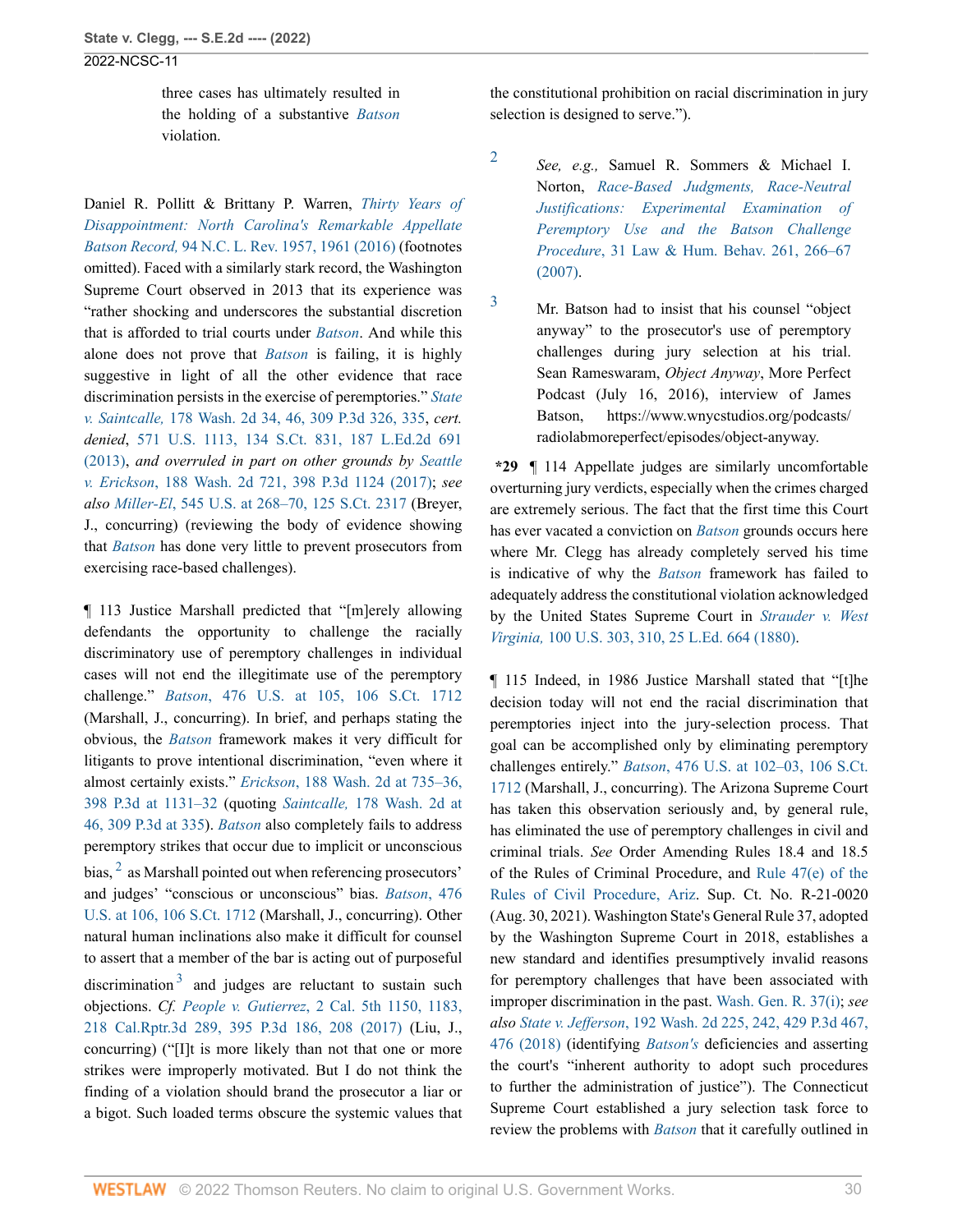<span id="page-30-0"></span>[4](#page-30-1)

its opinion in *State v. Holmes*[, 334 Conn. 202, 221 A.3d 407](http://www.westlaw.com/Link/Document/FullText?findType=Y&serNum=2049895002&pubNum=0007691&originatingDoc=Ie49697508b7d11ec9381ff4a09a81529&refType=RP&originationContext=document&vr=3.0&rs=cblt1.0&transitionType=DocumentItem&contextData=(sc.FindAndPrintPortal)) [\(2019\),](http://www.westlaw.com/Link/Document/FullText?findType=Y&serNum=2049895002&pubNum=0007691&originatingDoc=Ie49697508b7d11ec9381ff4a09a81529&refType=RP&originationContext=document&vr=3.0&rs=cblt1.0&transitionType=DocumentItem&contextData=(sc.FindAndPrintPortal)) and to propose necessary solutions. *See [Holmes](http://www.westlaw.com/Link/Document/FullText?findType=Y&serNum=2049895002&pubNum=0007691&originatingDoc=Ie49697508b7d11ec9381ff4a09a81529&refType=RP&fi=co_pp_sp_7691_436&originationContext=document&vr=3.0&rs=cblt1.0&transitionType=DocumentItem&contextData=(sc.FindAndPrintPortal)#co_pp_sp_7691_436)*, 334 [Conn. at 250, 221 A.3d at 436–37.](http://www.westlaw.com/Link/Document/FullText?findType=Y&serNum=2049895002&pubNum=0007691&originatingDoc=Ie49697508b7d11ec9381ff4a09a81529&refType=RP&fi=co_pp_sp_7691_436&originationContext=document&vr=3.0&rs=cblt1.0&transitionType=DocumentItem&contextData=(sc.FindAndPrintPortal)#co_pp_sp_7691_436)

¶ 116 Social science research indicates that

compared to diverse juries, all white juries tend to spend less time deliberating, make more errors, and consider fewer perspectives. In contrast, diverse juries were significantly more able to assess reliability and credibility, avoid presumptions of guilt, and fairly judge a criminally accused. By every deliberation measure heterogeneous groups outperformed homogeneous groups. These studies confirm what seems obvious from reflection: more diverse juries result in fairer trials.

<span id="page-30-1"></span>*Id.* [at 235](http://www.westlaw.com/Link/Document/FullText?findType=Y&serNum=2049895002&pubNum=0000273&originatingDoc=Ie49697508b7d11ec9381ff4a09a81529&refType=RP&fi=co_pp_sp_273_235&originationContext=document&vr=3.0&rs=cblt1.0&transitionType=DocumentItem&contextData=(sc.FindAndPrintPortal)#co_pp_sp_273_235) (cleaned up) (quoting *Saintcalle*[, 178 Wash. 2d at](http://www.westlaw.com/Link/Document/FullText?findType=Y&serNum=2031199011&pubNum=0004645&originatingDoc=Ie49697508b7d11ec9381ff4a09a81529&refType=RP&fi=co_pp_sp_4645_337&originationContext=document&vr=3.0&rs=cblt1.0&transitionType=DocumentItem&contextData=(sc.FindAndPrintPortal)#co_pp_sp_4645_337) [50, 309 P.3d at 337](http://www.westlaw.com/Link/Document/FullText?findType=Y&serNum=2031199011&pubNum=0004645&originatingDoc=Ie49697508b7d11ec9381ff4a09a81529&refType=RP&fi=co_pp_sp_4645_337&originationContext=document&vr=3.0&rs=cblt1.0&transitionType=DocumentItem&contextData=(sc.FindAndPrintPortal)#co_pp_sp_4645_337)).  $4$  As in other jurisdictions, "this appeal presents us with an occasion to consider whether further action on our part is necessary to promote public confidence in the perception of our state's judicial system with respect to fairness to both litigants and their fellow citizens." *[Id.](http://www.westlaw.com/Link/Document/FullText?findType=Y&serNum=2049895002&pubNum=0007691&originatingDoc=Ie49697508b7d11ec9381ff4a09a81529&refType=RP&fi=co_pp_sp_7691_236&originationContext=document&vr=3.0&rs=cblt1.0&transitionType=DocumentItem&contextData=(sc.FindAndPrintPortal)#co_pp_sp_7691_236)* at [236, 221 A.3d 407.](http://www.westlaw.com/Link/Document/FullText?findType=Y&serNum=2049895002&pubNum=0007691&originatingDoc=Ie49697508b7d11ec9381ff4a09a81529&refType=RP&fi=co_pp_sp_7691_236&originationContext=document&vr=3.0&rs=cblt1.0&transitionType=DocumentItem&contextData=(sc.FindAndPrintPortal)#co_pp_sp_7691_236) If we are to give more than lip service to the principle of equal justice under the law, we should not bury our heads in the sand and pretend that thirty-five years of experience with *[Batson](http://www.westlaw.com/Link/Document/FullText?findType=Y&serNum=1986122459&pubNum=0000708&originatingDoc=Ie49697508b7d11ec9381ff4a09a81529&refType=RP&originationContext=document&vr=3.0&rs=cblt1.0&transitionType=DocumentItem&contextData=(sc.FindAndPrintPortal))* will magically change. There are a variety of tools at our disposal, we urgently need to use them.

*See, e.g.,* Samuel R. Sommers & Phoebe C. Ellsworth, *[How Much Do We Really Know About](http://www.westlaw.com/Link/Document/FullText?findType=Y&serNum=0295911810&pubNum=0001114&originatingDoc=Ie49697508b7d11ec9381ff4a09a81529&refType=LR&originationContext=document&vr=3.0&rs=cblt1.0&transitionType=DocumentItem&contextData=(sc.FindAndPrintPortal)) [Race and Juries? A Review of Social Science](http://www.westlaw.com/Link/Document/FullText?findType=Y&serNum=0295911810&pubNum=0001114&originatingDoc=Ie49697508b7d11ec9381ff4a09a81529&refType=LR&originationContext=document&vr=3.0&rs=cblt1.0&transitionType=DocumentItem&contextData=(sc.FindAndPrintPortal)) Theory and Research,* [78 Chi.-Kent L. Rev. 997](http://www.westlaw.com/Link/Document/FullText?findType=Y&serNum=0295911810&pubNum=0001114&originatingDoc=Ie49697508b7d11ec9381ff4a09a81529&refType=LR&originationContext=document&vr=3.0&rs=cblt1.0&transitionType=DocumentItem&contextData=(sc.FindAndPrintPortal)) [\(2003\);](http://www.westlaw.com/Link/Document/FullText?findType=Y&serNum=0295911810&pubNum=0001114&originatingDoc=Ie49697508b7d11ec9381ff4a09a81529&refType=LR&originationContext=document&vr=3.0&rs=cblt1.0&transitionType=DocumentItem&contextData=(sc.FindAndPrintPortal)) Samuel R. Sommers, *Determinants and Consequences of Jury Racial Diversity: Empirical Findings, Implications, and Directions for Future Research,* 2 Soc. Issues & Pol'y Rev., no. 1, 2008, at 65–102; Samuel R. Sommers, *On Racial Diversity and Group Decision Making: Identifying Multiple Effects of Racial Composition on Jury Deliberations*, 90 J. of Personality & Soc. Psych., no. 4, 2006, at 597–612.

# Justice [BERGER](http://www.westlaw.com/Link/Document/FullText?findType=h&pubNum=176284&cite=0500084899&originatingDoc=Ie49697508b7d11ec9381ff4a09a81529&refType=RQ&originationContext=document&vr=3.0&rs=cblt1.0&transitionType=DocumentItem&contextData=(sc.FindAndPrintPortal)) dissenting.

**\*30** ¶ 117 "[T]he back and forth of a *[Batson](http://www.westlaw.com/Link/Document/FullText?findType=Y&serNum=1986122459&pubNum=0000708&originatingDoc=Ie49697508b7d11ec9381ff4a09a81529&refType=RP&originationContext=document&vr=3.0&rs=cblt1.0&transitionType=DocumentItem&contextData=(sc.FindAndPrintPortal))* hearing can be hurried, and prosecutors can make mistakes when providing explanations [for the use of peremptory challenges]. That is entirely understandable, and *mistaken explanations should not be confused with racial discrimination.*" *[Flowers v.](http://www.westlaw.com/Link/Document/FullText?findType=Y&serNum=2048538049&pubNum=0000708&originatingDoc=Ie49697508b7d11ec9381ff4a09a81529&refType=RP&fi=co_pp_sp_708_2250&originationContext=document&vr=3.0&rs=cblt1.0&transitionType=DocumentItem&contextData=(sc.FindAndPrintPortal)#co_pp_sp_708_2250) Mississippi*, — U.S. — , 139 S. Ct. 2228, 2250, 204 L. Ed. [2d 638, 663 \(2019\)](http://www.westlaw.com/Link/Document/FullText?findType=Y&serNum=2048538049&pubNum=0000708&originatingDoc=Ie49697508b7d11ec9381ff4a09a81529&refType=RP&fi=co_pp_sp_708_2250&originationContext=document&vr=3.0&rs=cblt1.0&transitionType=DocumentItem&contextData=(sc.FindAndPrintPortal)#co_pp_sp_708_2250) (emphasis added). This is plainly apparent because "*[Batson](http://www.westlaw.com/Link/Document/FullText?findType=Y&serNum=1986122459&pubNum=0000708&originatingDoc=Ie49697508b7d11ec9381ff4a09a81529&refType=RP&originationContext=document&vr=3.0&rs=cblt1.0&transitionType=DocumentItem&contextData=(sc.FindAndPrintPortal))* prohibits purposeful discrimination, not honest, unintentional mistakes." *[Aleman v. Uribe](http://www.westlaw.com/Link/Document/FullText?findType=Y&serNum=2030996407&pubNum=0000506&originatingDoc=Ie49697508b7d11ec9381ff4a09a81529&refType=RP&fi=co_pp_sp_506_982&originationContext=document&vr=3.0&rs=cblt1.0&transitionType=DocumentItem&contextData=(sc.FindAndPrintPortal)#co_pp_sp_506_982)*, 723 F.3d [976, 982 \(9th Cir. 2013\).](http://www.westlaw.com/Link/Document/FullText?findType=Y&serNum=2030996407&pubNum=0000506&originatingDoc=Ie49697508b7d11ec9381ff4a09a81529&refType=RP&fi=co_pp_sp_506_982&originationContext=document&vr=3.0&rs=cblt1.0&transitionType=DocumentItem&contextData=(sc.FindAndPrintPortal)#co_pp_sp_506_982)

¶ 118 Trial court judges are uniquely positioned to consider and evaluate whether peremptory strikes are the product of purposeful discrimination. The Supreme Court has "recognized that these determinations of credibility and demeanor lie peculiarly within a trial judge's province." *Flowers*[, 139 S. Ct. at 2244, 204 L. Ed. 2d at 656](http://www.westlaw.com/Link/Document/FullText?findType=Y&serNum=2048538049&pubNum=0000708&originatingDoc=Ie49697508b7d11ec9381ff4a09a81529&refType=RP&fi=co_pp_sp_708_2244&originationContext=document&vr=3.0&rs=cblt1.0&transitionType=DocumentItem&contextData=(sc.FindAndPrintPortal)#co_pp_sp_708_2244) (quoting *Snyder v. Louisiana*[, 552 U.S. 472, 477, 128 S. Ct. 1203, 1208,](http://www.westlaw.com/Link/Document/FullText?findType=Y&serNum=2015520672&pubNum=0000708&originatingDoc=Ie49697508b7d11ec9381ff4a09a81529&refType=RP&fi=co_pp_sp_708_1208&originationContext=document&vr=3.0&rs=cblt1.0&transitionType=DocumentItem&contextData=(sc.FindAndPrintPortal)#co_pp_sp_708_1208) [170 L.Ed.2d 175 \(2008\)\)](http://www.westlaw.com/Link/Document/FullText?findType=Y&serNum=2015520672&pubNum=0000708&originatingDoc=Ie49697508b7d11ec9381ff4a09a81529&refType=RP&fi=co_pp_sp_708_1208&originationContext=document&vr=3.0&rs=cblt1.0&transitionType=DocumentItem&contextData=(sc.FindAndPrintPortal)#co_pp_sp_708_1208). Because "the trial judge's findings in the context under consideration here largely will turn on evaluation of credibility, a reviewing court ordinarily should give those findings great deference." *[Batson v. Kentucky](http://www.westlaw.com/Link/Document/FullText?findType=Y&serNum=1986122459&pubNum=0000708&originatingDoc=Ie49697508b7d11ec9381ff4a09a81529&refType=RP&fi=co_pp_sp_708_1724&originationContext=document&vr=3.0&rs=cblt1.0&transitionType=DocumentItem&contextData=(sc.FindAndPrintPortal)#co_pp_sp_708_1724)*, 476 [U.S. 79, 98 n.21, 106 S. Ct. 1712, 1724 n.21, 90 L.Ed.2d 69](http://www.westlaw.com/Link/Document/FullText?findType=Y&serNum=1986122459&pubNum=0000708&originatingDoc=Ie49697508b7d11ec9381ff4a09a81529&refType=RP&fi=co_pp_sp_708_1724&originationContext=document&vr=3.0&rs=cblt1.0&transitionType=DocumentItem&contextData=(sc.FindAndPrintPortal)#co_pp_sp_708_1724) [\(1986\).](http://www.westlaw.com/Link/Document/FullText?findType=Y&serNum=1986122459&pubNum=0000708&originatingDoc=Ie49697508b7d11ec9381ff4a09a81529&refType=RP&fi=co_pp_sp_708_1724&originationContext=document&vr=3.0&rs=cblt1.0&transitionType=DocumentItem&contextData=(sc.FindAndPrintPortal)#co_pp_sp_708_1724)

¶ 119 Consistent with precedent, the trial court evaluated the explanations provided by the prosecutor for the strikes of Ms. Viola Jeffreys and Ms. Gwendolyn Aubrey. Based upon the entire record, the trial court determined that the mistaken explanation provided was indeed "an instance of a prosecutor misremembering," not purposeful discrimination. The majority agrees that the explanation provided by the prosecutor was a mistake, yet reaches its desired result by distorting precedent, and mischaracterizing the record and the trial court order.

¶ 120 The question presented by this case is whether a mistaken explanation offered by an attorney during step two of a *[Batson](http://www.westlaw.com/Link/Document/FullText?findType=Y&serNum=1986122459&pubNum=0000708&originatingDoc=Ie49697508b7d11ec9381ff4a09a81529&refType=RP&originationContext=document&vr=3.0&rs=cblt1.0&transitionType=DocumentItem&contextData=(sc.FindAndPrintPortal))* inquiry is sufficient for the opponent of a peremptory strike to demonstrate purposeful racial discrimination. The mistaken explanation provided by the prosecutor cannot, by definition, be purposeful discrimination.

¶ 121 Because the trial court's order should be affirmed, I respectfully dissent.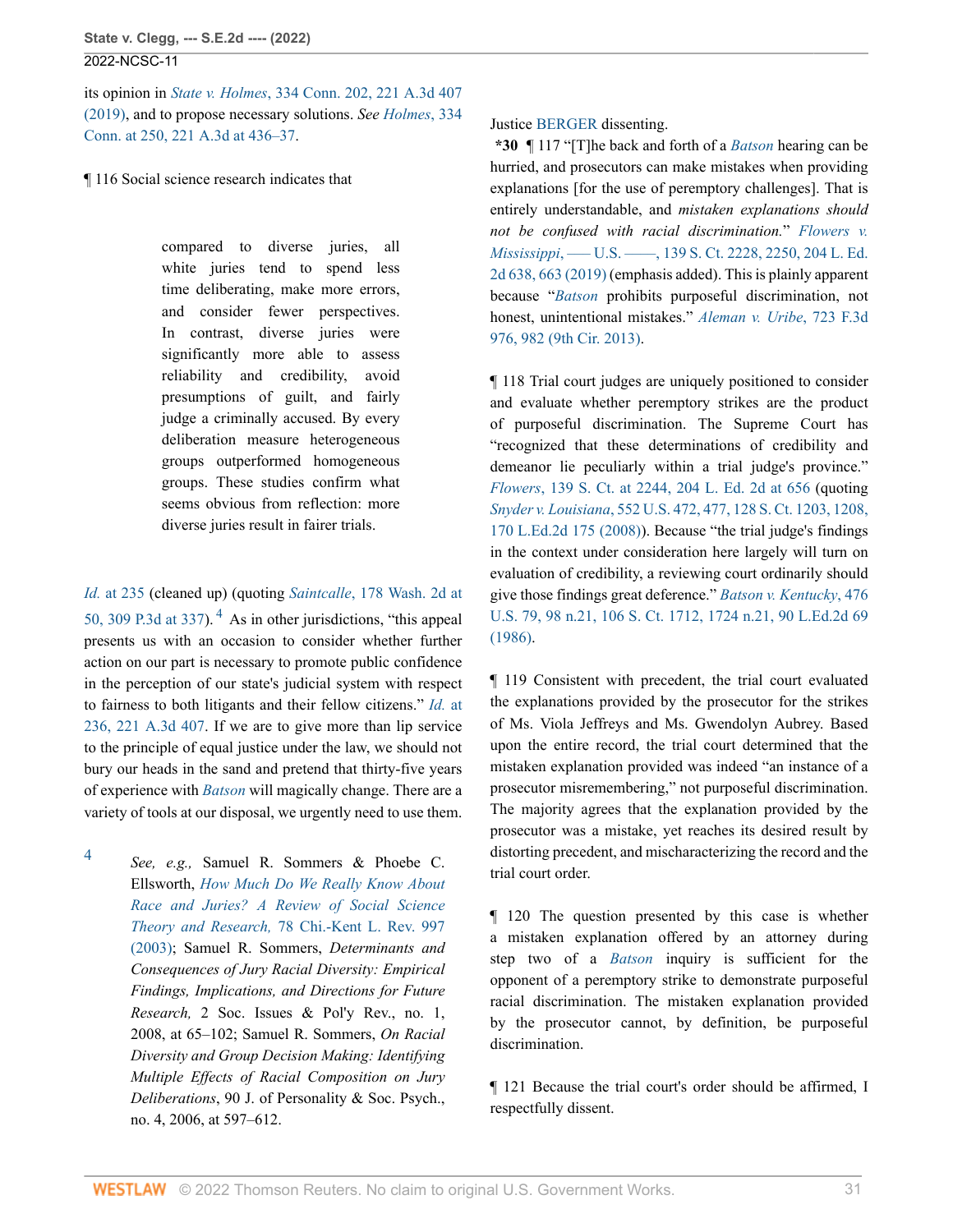#### **I. Factual Background**

 $\P$  [1](#page-31-0)22 There is no question in this case as to defendant's guilt. It is uncontroverted that on January 25, 2014, defendant robbed a Wake County business at gun point. Defendant threatened to kill the employee, a black female, and he pointed a firearm at her stomach. After only receiving \$85 from the cash register, defendant pressed the firearm against the employee's neck. Defendant then noticed a safe, and he pointed the firearm at the employee's left temple and ordered her to open it. Defendant fled the scene when the employee did not have the combination to the safe.

<span id="page-31-0"></span>[1](#page-31-1) The only two arguments made by defendant in the Court of Appeals concerned the *[Batson](http://www.westlaw.com/Link/Document/FullText?findType=Y&serNum=1986122459&pubNum=0000708&originatingDoc=Ie49697508b7d11ec9381ff4a09a81529&refType=RP&originationContext=document&vr=3.0&rs=cblt1.0&transitionType=DocumentItem&contextData=(sc.FindAndPrintPortal))* argument at issue here, and his contention that the victimimpact testimony was not relevant.

¶ 123 Defendant was tried and convicted of robbery with a dangerous weapon. During jury selection, defendant objected to use of peremptory challenges by the prosecutor against two black females, Ms. Viola Jeffreys and Ms. Gwendolyn Aubrey. The prosecutor struck Ms. Jeffreys due to her work history with Dorothea Dix Hospital. When the prosecutor explained his strike of Ms. Aubrey, the prosecutor provided a mistaken explanation. The prosecutor said that "when I asked her if she could be fair and impartial, her answer was 'I suppose.' I wasn't confident that she was confident that she could be fair and impartial." The problem, however, is that Ms. Aubrey was not asked if she could be fair and impartial; instead, Ms. Aubrey answered "I suppose" when responding to a question concerning her ability to focus during the trial.

#### **II. Analysis**

**\*31** ¶ 124 Peremptory challenges "are challenges which may be made or omitted according to the judgment, will, or caprice of the party entitled thereto[.]" *[State v. Smith](http://www.westlaw.com/Link/Document/FullText?findType=Y&serNum=1977113412&pubNum=0000711&originatingDoc=Ie49697508b7d11ec9381ff4a09a81529&refType=RP&fi=co_pp_sp_711_676&originationContext=document&vr=3.0&rs=cblt1.0&transitionType=DocumentItem&contextData=(sc.FindAndPrintPortal)#co_pp_sp_711_676)*, [291 N.C. 505, 526, 231 S.E.2d 663, 676 \(1977\).](http://www.westlaw.com/Link/Document/FullText?findType=Y&serNum=1977113412&pubNum=0000711&originatingDoc=Ie49697508b7d11ec9381ff4a09a81529&refType=RP&fi=co_pp_sp_711_676&originationContext=document&vr=3.0&rs=cblt1.0&transitionType=DocumentItem&contextData=(sc.FindAndPrintPortal)#co_pp_sp_711_676) "The essential nature of the peremptory challenge denotes that it is a challenge exercised without a reason stated, without inquiry and without being subject to the court's control." *[Id.](http://www.westlaw.com/Link/Document/FullText?findType=Y&serNum=1977113412&pubNum=0000572&originatingDoc=Ie49697508b7d11ec9381ff4a09a81529&refType=RP&originationContext=document&vr=3.0&rs=cblt1.0&transitionType=DocumentItem&contextData=(sc.FindAndPrintPortal))* Peremptory challenges "permit rejection for a real or imagined partiality," *[id.](http://www.westlaw.com/Link/Document/FullText?findType=Y&serNum=1977113412&pubNum=0000572&originatingDoc=Ie49697508b7d11ec9381ff4a09a81529&refType=RP&originationContext=document&vr=3.0&rs=cblt1.0&transitionType=DocumentItem&contextData=(sc.FindAndPrintPortal))*, subject to the limitations set forth in the *[Batson](http://www.westlaw.com/Link/Document/FullText?findType=Y&serNum=1986122459&pubNum=0000708&originatingDoc=Ie49697508b7d11ec9381ff4a09a81529&refType=RP&originationContext=document&vr=3.0&rs=cblt1.0&transitionType=DocumentItem&contextData=(sc.FindAndPrintPortal))* line of cases.

<span id="page-31-1"></span>¶ 125 Under *[Batson](http://www.westlaw.com/Link/Document/FullText?findType=Y&serNum=1986122459&pubNum=0000708&originatingDoc=Ie49697508b7d11ec9381ff4a09a81529&refType=RP&originationContext=document&vr=3.0&rs=cblt1.0&transitionType=DocumentItem&contextData=(sc.FindAndPrintPortal))*, "[o]nce the opponent of a peremptory challenge has made out a prima facie case of racial discrimination (step one), the burden of production shifts to the proponent of the strike to come forward with a raceneutral explanation (step two)." *[Purkett v. Elem](http://www.westlaw.com/Link/Document/FullText?findType=Y&serNum=1995107859&pubNum=0000708&originatingDoc=Ie49697508b7d11ec9381ff4a09a81529&refType=RP&fi=co_pp_sp_708_1770&originationContext=document&vr=3.0&rs=cblt1.0&transitionType=DocumentItem&contextData=(sc.FindAndPrintPortal)#co_pp_sp_708_1770)*, 514 U.S. [765, 767, 115 S. Ct. 1769, 1770–71, 131 L.Ed.2d 834 \(1995\).](http://www.westlaw.com/Link/Document/FullText?findType=Y&serNum=1995107859&pubNum=0000708&originatingDoc=Ie49697508b7d11ec9381ff4a09a81529&refType=RP&fi=co_pp_sp_708_1770&originationContext=document&vr=3.0&rs=cblt1.0&transitionType=DocumentItem&contextData=(sc.FindAndPrintPortal)#co_pp_sp_708_1770) "The ultimate inquiry is whether the State was 'motivated in substantial part by discriminatory intent.' " *[State v. Hobbs](http://www.westlaw.com/Link/Document/FullText?findType=Y&serNum=2050891787&pubNum=0000711&originatingDoc=Ie49697508b7d11ec9381ff4a09a81529&refType=RP&fi=co_pp_sp_711_499&originationContext=document&vr=3.0&rs=cblt1.0&transitionType=DocumentItem&contextData=(sc.FindAndPrintPortal)#co_pp_sp_711_499)*, [374 N.C. 345, 353, 841 S.E.2d 492, 499 \(2020\)](http://www.westlaw.com/Link/Document/FullText?findType=Y&serNum=2050891787&pubNum=0000711&originatingDoc=Ie49697508b7d11ec9381ff4a09a81529&refType=RP&fi=co_pp_sp_711_499&originationContext=document&vr=3.0&rs=cblt1.0&transitionType=DocumentItem&contextData=(sc.FindAndPrintPortal)#co_pp_sp_711_499) (quoting *Foster v. Chatman*[, 578 U.S. 488, 513, 136 S. Ct. 1737, 1754,](http://www.westlaw.com/Link/Document/FullText?findType=Y&serNum=2038892556&pubNum=0000708&originatingDoc=Ie49697508b7d11ec9381ff4a09a81529&refType=RP&fi=co_pp_sp_708_1754&originationContext=document&vr=3.0&rs=cblt1.0&transitionType=DocumentItem&contextData=(sc.FindAndPrintPortal)#co_pp_sp_708_1754) [195 L.Ed.2d 1 \(2016\)](http://www.westlaw.com/Link/Document/FullText?findType=Y&serNum=2038892556&pubNum=0000708&originatingDoc=Ie49697508b7d11ec9381ff4a09a81529&refType=RP&fi=co_pp_sp_708_1754&originationContext=document&vr=3.0&rs=cblt1.0&transitionType=DocumentItem&contextData=(sc.FindAndPrintPortal)#co_pp_sp_708_1754)).

¶ 126 It is in step three of the *[Batson](http://www.westlaw.com/Link/Document/FullText?findType=Y&serNum=1986122459&pubNum=0000708&originatingDoc=Ie49697508b7d11ec9381ff4a09a81529&refType=RP&originationContext=document&vr=3.0&rs=cblt1.0&transitionType=DocumentItem&contextData=(sc.FindAndPrintPortal))* analysis that the trial court determines whether purposeful discrimination was the motivation for the peremptory strike. *Flowers*[, 139 S. Ct.](http://www.westlaw.com/Link/Document/FullText?findType=Y&serNum=2048538049&pubNum=0000708&originatingDoc=Ie49697508b7d11ec9381ff4a09a81529&refType=RP&fi=co_pp_sp_708_2241&originationContext=document&vr=3.0&rs=cblt1.0&transitionType=DocumentItem&contextData=(sc.FindAndPrintPortal)#co_pp_sp_708_2241) [at 2241, 204 L. Ed. 2d at 655.](http://www.westlaw.com/Link/Document/FullText?findType=Y&serNum=2048538049&pubNum=0000708&originatingDoc=Ie49697508b7d11ec9381ff4a09a81529&refType=RP&fi=co_pp_sp_708_2241&originationContext=document&vr=3.0&rs=cblt1.0&transitionType=DocumentItem&contextData=(sc.FindAndPrintPortal)#co_pp_sp_708_2241) "It is the honesty of the prosecutor's explanation—and that alone—which a trial judge must assess at the third step of the *[Batson](http://www.westlaw.com/Link/Document/FullText?findType=Y&serNum=1986122459&pubNum=0000708&originatingDoc=Ie49697508b7d11ec9381ff4a09a81529&refType=RP&originationContext=document&vr=3.0&rs=cblt1.0&transitionType=DocumentItem&contextData=(sc.FindAndPrintPortal))* analysis." *[Lamon](http://www.westlaw.com/Link/Document/FullText?findType=Y&serNum=2010602306&pubNum=0000506&originatingDoc=Ie49697508b7d11ec9381ff4a09a81529&refType=RP&fi=co_pp_sp_506_1102&originationContext=document&vr=3.0&rs=cblt1.0&transitionType=DocumentItem&contextData=(sc.FindAndPrintPortal)#co_pp_sp_506_1102) v. Boatwright*[, 467 F.3d 1097, 1102 \(7th Cir. 2006\)](http://www.westlaw.com/Link/Document/FullText?findType=Y&serNum=2010602306&pubNum=0000506&originatingDoc=Ie49697508b7d11ec9381ff4a09a81529&refType=RP&fi=co_pp_sp_506_1102&originationContext=document&vr=3.0&rs=cblt1.0&transitionType=DocumentItem&contextData=(sc.FindAndPrintPortal)#co_pp_sp_506_1102).

¶ 127 "As in any equal protection case, the 'burden is, of course,' on the defendant who alleges discriminatory selection of the venire 'to prove the existence of purposeful discrimination.' " *Batson*[, 476 U.S. at 93, 106 S. Ct. at 1721](http://www.westlaw.com/Link/Document/FullText?findType=Y&serNum=1986122459&pubNum=0000708&originatingDoc=Ie49697508b7d11ec9381ff4a09a81529&refType=RP&fi=co_pp_sp_708_1721&originationContext=document&vr=3.0&rs=cblt1.0&transitionType=DocumentItem&contextData=(sc.FindAndPrintPortal)#co_pp_sp_708_1721) (quoting *Whitus v. Georgia*[, 385 U.S. 545, 550, 87 S. Ct.](http://www.westlaw.com/Link/Document/FullText?findType=Y&serNum=1967129463&pubNum=0000708&originatingDoc=Ie49697508b7d11ec9381ff4a09a81529&refType=RP&fi=co_pp_sp_708_646&originationContext=document&vr=3.0&rs=cblt1.0&transitionType=DocumentItem&contextData=(sc.FindAndPrintPortal)#co_pp_sp_708_646) [643, 646–47, 17 L.Ed.2d 599 \(1967\)\)](http://www.westlaw.com/Link/Document/FullText?findType=Y&serNum=1967129463&pubNum=0000708&originatingDoc=Ie49697508b7d11ec9381ff4a09a81529&refType=RP&fi=co_pp_sp_708_646&originationContext=document&vr=3.0&rs=cblt1.0&transitionType=DocumentItem&contextData=(sc.FindAndPrintPortal)#co_pp_sp_708_646). The burden of proof "rests with, and never shifts from, the opponent of the strike." *Johnson v. California*[, 545 U.S. 162, 171, 125 S. Ct. 2410,](http://www.westlaw.com/Link/Document/FullText?findType=Y&serNum=2006791983&pubNum=0000708&originatingDoc=Ie49697508b7d11ec9381ff4a09a81529&refType=RP&fi=co_pp_sp_708_2417&originationContext=document&vr=3.0&rs=cblt1.0&transitionType=DocumentItem&contextData=(sc.FindAndPrintPortal)#co_pp_sp_708_2417) [2417, 162 L.Ed.2d 129 \(2005\)](http://www.westlaw.com/Link/Document/FullText?findType=Y&serNum=2006791983&pubNum=0000708&originatingDoc=Ie49697508b7d11ec9381ff4a09a81529&refType=RP&fi=co_pp_sp_708_2417&originationContext=document&vr=3.0&rs=cblt1.0&transitionType=DocumentItem&contextData=(sc.FindAndPrintPortal)#co_pp_sp_708_2417) (quoting *Purkett*[, 514 U.S. at](http://www.westlaw.com/Link/Document/FullText?findType=Y&serNum=1995107859&pubNum=0000708&originatingDoc=Ie49697508b7d11ec9381ff4a09a81529&refType=RP&fi=co_pp_sp_708_1769&originationContext=document&vr=3.0&rs=cblt1.0&transitionType=DocumentItem&contextData=(sc.FindAndPrintPortal)#co_pp_sp_708_1769) [768, 115 S. Ct. at 1769](http://www.westlaw.com/Link/Document/FullText?findType=Y&serNum=1995107859&pubNum=0000708&originatingDoc=Ie49697508b7d11ec9381ff4a09a81529&refType=RP&fi=co_pp_sp_708_1769&originationContext=document&vr=3.0&rs=cblt1.0&transitionType=DocumentItem&contextData=(sc.FindAndPrintPortal)#co_pp_sp_708_1769) (per curiam)).

¶ 128 A "trial judge's assessment of the prosecutor's credibility is often important." *Flowers*[, 139 S. Ct. at 2243–](http://www.westlaw.com/Link/Document/FullText?findType=Y&serNum=2048538049&pubNum=0000708&originatingDoc=Ie49697508b7d11ec9381ff4a09a81529&refType=RP&fi=co_pp_sp_708_2243&originationContext=document&vr=3.0&rs=cblt1.0&transitionType=DocumentItem&contextData=(sc.FindAndPrintPortal)#co_pp_sp_708_2243) [44, 204 L. Ed. 2d at 656.](http://www.westlaw.com/Link/Document/FullText?findType=Y&serNum=2048538049&pubNum=0000708&originatingDoc=Ie49697508b7d11ec9381ff4a09a81529&refType=RP&fi=co_pp_sp_708_2243&originationContext=document&vr=3.0&rs=cblt1.0&transitionType=DocumentItem&contextData=(sc.FindAndPrintPortal)#co_pp_sp_708_2243) The Supreme Court has "recognized that these determinations of credibility and demeanor lie peculiarly within a trial judge's province." *Id.* [at 2244, 204](http://www.westlaw.com/Link/Document/FullText?findType=Y&serNum=2048538049&pubNum=0000471&originatingDoc=Ie49697508b7d11ec9381ff4a09a81529&refType=RP&fi=co_pp_sp_471_656&originationContext=document&vr=3.0&rs=cblt1.0&transitionType=DocumentItem&contextData=(sc.FindAndPrintPortal)#co_pp_sp_471_656) [L. Ed. 2d at 656](http://www.westlaw.com/Link/Document/FullText?findType=Y&serNum=2048538049&pubNum=0000471&originatingDoc=Ie49697508b7d11ec9381ff4a09a81529&refType=RP&fi=co_pp_sp_471_656&originationContext=document&vr=3.0&rs=cblt1.0&transitionType=DocumentItem&contextData=(sc.FindAndPrintPortal)#co_pp_sp_471_656) (quoting *Snyder*[, 552 U.S. at 477, 128](http://www.westlaw.com/Link/Document/FullText?findType=Y&serNum=2015520672&pubNum=0000708&originatingDoc=Ie49697508b7d11ec9381ff4a09a81529&refType=RP&fi=co_pp_sp_708_1208&originationContext=document&vr=3.0&rs=cblt1.0&transitionType=DocumentItem&contextData=(sc.FindAndPrintPortal)#co_pp_sp_708_1208) [S. Ct. at 1208](http://www.westlaw.com/Link/Document/FullText?findType=Y&serNum=2015520672&pubNum=0000708&originatingDoc=Ie49697508b7d11ec9381ff4a09a81529&refType=RP&fi=co_pp_sp_708_1208&originationContext=document&vr=3.0&rs=cblt1.0&transitionType=DocumentItem&contextData=(sc.FindAndPrintPortal)#co_pp_sp_708_1208)). "On appeal, a trial court's ruling on the issue of discriminatory intent must be sustained unless it is clearly erroneous." *Snyder*[, 552 U.S. at 479, 128 S. Ct. 1203](http://www.westlaw.com/Link/Document/FullText?findType=Y&serNum=2015520672&pubNum=0000780&originatingDoc=Ie49697508b7d11ec9381ff4a09a81529&refType=RP&fi=co_pp_sp_780_479&originationContext=document&vr=3.0&rs=cblt1.0&transitionType=DocumentItem&contextData=(sc.FindAndPrintPortal)#co_pp_sp_780_479); *accord State v. Lawrence*[, 352 N.C. 1, 14, 530 S.E.2d 807,](http://www.westlaw.com/Link/Document/FullText?findType=Y&serNum=2000385069&pubNum=0000711&originatingDoc=Ie49697508b7d11ec9381ff4a09a81529&refType=RP&fi=co_pp_sp_711_816&originationContext=document&vr=3.0&rs=cblt1.0&transitionType=DocumentItem&contextData=(sc.FindAndPrintPortal)#co_pp_sp_711_816) [816 \(2000\).](http://www.westlaw.com/Link/Document/FullText?findType=Y&serNum=2000385069&pubNum=0000711&originatingDoc=Ie49697508b7d11ec9381ff4a09a81529&refType=RP&fi=co_pp_sp_711_816&originationContext=document&vr=3.0&rs=cblt1.0&transitionType=DocumentItem&contextData=(sc.FindAndPrintPortal)#co_pp_sp_711_816) This Court has stated that "where there are two permissible views of the evidence, the fact-finder's choice between them cannot be clearly erroneous." *[State v. Thomas,](http://www.westlaw.com/Link/Document/FullText?findType=Y&serNum=1991141756&pubNum=0000711&originatingDoc=Ie49697508b7d11ec9381ff4a09a81529&refType=RP&fi=co_pp_sp_711_148&originationContext=document&vr=3.0&rs=cblt1.0&transitionType=DocumentItem&contextData=(sc.FindAndPrintPortal)#co_pp_sp_711_148)* [329 N.C. 423, 433, 407 S.E.2d 141, 148 \(1991\)](http://www.westlaw.com/Link/Document/FullText?findType=Y&serNum=1991141756&pubNum=0000711&originatingDoc=Ie49697508b7d11ec9381ff4a09a81529&refType=RP&fi=co_pp_sp_711_148&originationContext=document&vr=3.0&rs=cblt1.0&transitionType=DocumentItem&contextData=(sc.FindAndPrintPortal)#co_pp_sp_711_148) (quoting *Anderson v. Bessemer City,* [470 U.S. 564, 574, 105 S. Ct.](http://www.westlaw.com/Link/Document/FullText?findType=Y&serNum=1985114055&pubNum=0000708&originatingDoc=Ie49697508b7d11ec9381ff4a09a81529&refType=RP&fi=co_pp_sp_708_1511&originationContext=document&vr=3.0&rs=cblt1.0&transitionType=DocumentItem&contextData=(sc.FindAndPrintPortal)#co_pp_sp_708_1511) [1504, 1511, 84 L.Ed.2d 518, 528 \(1985\)\)](http://www.westlaw.com/Link/Document/FullText?findType=Y&serNum=1985114055&pubNum=0000708&originatingDoc=Ie49697508b7d11ec9381ff4a09a81529&refType=RP&fi=co_pp_sp_708_1511&originationContext=document&vr=3.0&rs=cblt1.0&transitionType=DocumentItem&contextData=(sc.FindAndPrintPortal)#co_pp_sp_708_1511); *see also [Hobbs](http://www.westlaw.com/Link/Document/FullText?findType=Y&serNum=2050891787&pubNum=0000711&originatingDoc=Ie49697508b7d11ec9381ff4a09a81529&refType=RP&fi=co_pp_sp_711_508&originationContext=document&vr=3.0&rs=cblt1.0&transitionType=DocumentItem&contextData=(sc.FindAndPrintPortal)#co_pp_sp_711_508)*, 374 [N.C. at 366–67, 841 S.E.2d at 508](http://www.westlaw.com/Link/Document/FullText?findType=Y&serNum=2050891787&pubNum=0000711&originatingDoc=Ie49697508b7d11ec9381ff4a09a81529&refType=RP&fi=co_pp_sp_711_508&originationContext=document&vr=3.0&rs=cblt1.0&transitionType=DocumentItem&contextData=(sc.FindAndPrintPortal)#co_pp_sp_711_508) (Newby, J., dissenting).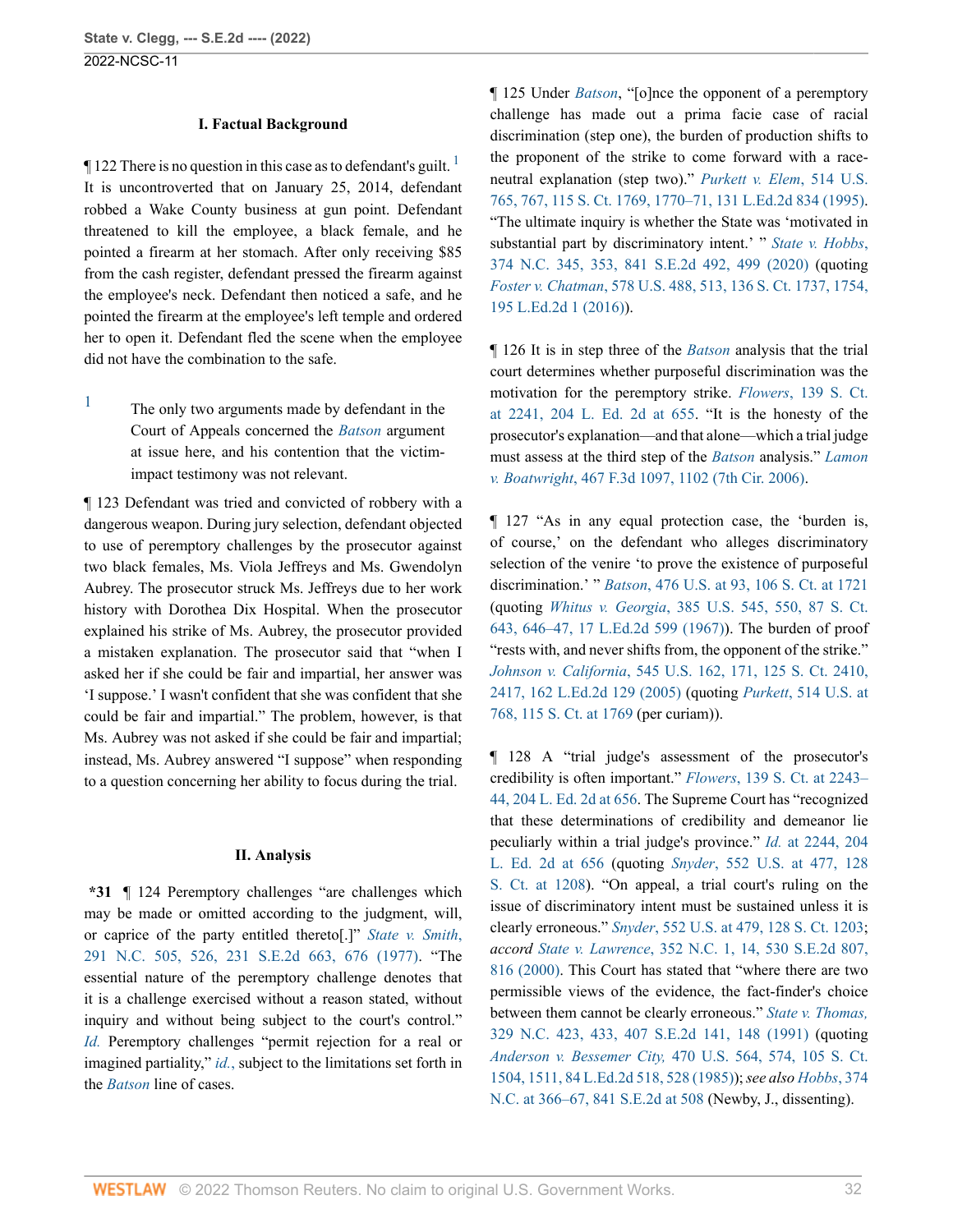¶ 129 Because "the trial judge's findings in the context under consideration here largely will turn on evaluation of credibility, a reviewing court ordinarily should give those findings great deference." *Batson*[, 476 U.S. at 98 n.21, 106](http://www.westlaw.com/Link/Document/FullText?findType=Y&serNum=1986122459&pubNum=0000780&originatingDoc=Ie49697508b7d11ec9381ff4a09a81529&refType=RP&fi=co_pp_sp_780_98&originationContext=document&vr=3.0&rs=cblt1.0&transitionType=DocumentItem&contextData=(sc.FindAndPrintPortal)#co_pp_sp_780_98) [S. Ct. 1712 n.21](http://www.westlaw.com/Link/Document/FullText?findType=Y&serNum=1986122459&pubNum=0000780&originatingDoc=Ie49697508b7d11ec9381ff4a09a81529&refType=RP&fi=co_pp_sp_780_98&originationContext=document&vr=3.0&rs=cblt1.0&transitionType=DocumentItem&contextData=(sc.FindAndPrintPortal)#co_pp_sp_780_98); *see also Flowers*[, 139 S. Ct. at 2244,](http://www.westlaw.com/Link/Document/FullText?findType=Y&serNum=2048538049&pubNum=0000708&originatingDoc=Ie49697508b7d11ec9381ff4a09a81529&refType=RP&fi=co_pp_sp_708_2244&originationContext=document&vr=3.0&rs=cblt1.0&transitionType=DocumentItem&contextData=(sc.FindAndPrintPortal)#co_pp_sp_708_2244) [204 L. Ed. 2d at 656](http://www.westlaw.com/Link/Document/FullText?findType=Y&serNum=2048538049&pubNum=0000708&originatingDoc=Ie49697508b7d11ec9381ff4a09a81529&refType=RP&fi=co_pp_sp_708_2244&originationContext=document&vr=3.0&rs=cblt1.0&transitionType=DocumentItem&contextData=(sc.FindAndPrintPortal)#co_pp_sp_708_2244) ("The [Supreme] Court has described the appellate standard of review of the trial court's factual determinations in a *[Batson](http://www.westlaw.com/Link/Document/FullText?findType=Y&serNum=1986122459&pubNum=0000708&originatingDoc=Ie49697508b7d11ec9381ff4a09a81529&refType=RP&originationContext=document&vr=3.0&rs=cblt1.0&transitionType=DocumentItem&contextData=(sc.FindAndPrintPortal))* hearing as highly deferential.") (cleaned up); *Foster,* [578 U.S. at 500, 136 S. Ct. at 1747](http://www.westlaw.com/Link/Document/FullText?findType=Y&serNum=2038892556&pubNum=0000708&originatingDoc=Ie49697508b7d11ec9381ff4a09a81529&refType=RP&fi=co_pp_sp_708_1747&originationContext=document&vr=3.0&rs=cblt1.0&transitionType=DocumentItem&contextData=(sc.FindAndPrintPortal)#co_pp_sp_708_1747) (the third step "turns on factual determinations, and, in the absence of exceptional circumstances, we defer to state court factual findings unless we conclude that they are clearly erroneous.") (cleaned up); *[Hernandez v. New York](http://www.westlaw.com/Link/Document/FullText?findType=Y&serNum=1991097682&pubNum=0000708&originatingDoc=Ie49697508b7d11ec9381ff4a09a81529&refType=RP&fi=co_pp_sp_708_1868&originationContext=document&vr=3.0&rs=cblt1.0&transitionType=DocumentItem&contextData=(sc.FindAndPrintPortal)#co_pp_sp_708_1868)*, 500 U.S. [352, 364, 368, 111 S. Ct. 1859, 1868–69, 1871, 114 L.Ed.2d](http://www.westlaw.com/Link/Document/FullText?findType=Y&serNum=1991097682&pubNum=0000708&originatingDoc=Ie49697508b7d11ec9381ff4a09a81529&refType=RP&fi=co_pp_sp_708_1868&originationContext=document&vr=3.0&rs=cblt1.0&transitionType=DocumentItem&contextData=(sc.FindAndPrintPortal)#co_pp_sp_708_1868) [395 \(1991\)](http://www.westlaw.com/Link/Document/FullText?findType=Y&serNum=1991097682&pubNum=0000708&originatingDoc=Ie49697508b7d11ec9381ff4a09a81529&refType=RP&fi=co_pp_sp_708_1868&originationContext=document&vr=3.0&rs=cblt1.0&transitionType=DocumentItem&contextData=(sc.FindAndPrintPortal)#co_pp_sp_708_1868) (discussing the Supreme Court's "respect for factual findings made by state courts" and the "deference to state-court factual determinations, in particular on issues of credibility."); and *Lawrence*[, 352 N.C. at 14, 530 S.E.2d at](http://www.westlaw.com/Link/Document/FullText?findType=Y&serNum=2000385069&pubNum=0000711&originatingDoc=Ie49697508b7d11ec9381ff4a09a81529&refType=RP&fi=co_pp_sp_711_816&originationContext=document&vr=3.0&rs=cblt1.0&transitionType=DocumentItem&contextData=(sc.FindAndPrintPortal)#co_pp_sp_711_816) [816](http://www.westlaw.com/Link/Document/FullText?findType=Y&serNum=2000385069&pubNum=0000711&originatingDoc=Ie49697508b7d11ec9381ff4a09a81529&refType=RP&fi=co_pp_sp_711_816&originationContext=document&vr=3.0&rs=cblt1.0&transitionType=DocumentItem&contextData=(sc.FindAndPrintPortal)#co_pp_sp_711_816) (because the third *[Batson](http://www.westlaw.com/Link/Document/FullText?findType=Y&serNum=1986122459&pubNum=0000708&originatingDoc=Ie49697508b7d11ec9381ff4a09a81529&refType=RP&originationContext=document&vr=3.0&rs=cblt1.0&transitionType=DocumentItem&contextData=(sc.FindAndPrintPortal))* step "is essentially a question of fact, the trial court's decision as to whether the prosecutor had a discriminatory intent is to be given great deference[.]").

# **A. Viola Jeffreys**

**\*32** ¶ 130 Again, the two prospective jurors at issue here are Ms. Viola Jeffreys and Ms. Gwendolyn Aubrey. Ms. Jeffreys was struck due to her work history with Dorothea Dix Hospital. The relevant portions of the transcript are set forth below. [2](#page-32-0)

<span id="page-32-1"></span>THE COURT: Ms. Jeffreys, can you tell us about yourself, ma'am?

[Ms. Jeffreys]: I live on [REDACTED].

....

THE COURT: And do you work, employed, either at home or outside the home?

[Ms. Jeffreys]: No, retired.

THE COURT: What type of work did you do before you retired?

[Ms. Jeffreys]: I was a nurse aide at Dorothea Dix.

....

[The State]: Ms. Jeffreys, I'm going to call you out. I wanted to ask you about your work as a nurse's aide, is that right, at Dorothea Dix?

[Ms. Jeffreys]: Dorothea Dix, yes.

[The State]: How long did you do that?

[Ms. Jeffreys]: 14 years.

[The State]: And when did you stop working there?

[Ms. Jeffreys]: I stopped there about seven months ago.

[The State]: You stopped working there about seven months ago?

[Ms. Jeffreys]: It had been about two years. I'm sorry. About two years.

[The State]: About two years ago was when you stopped working at Dorothea Dix? And I guess I kind of know what a nurse's aide does, but can you elaborate a little bit?

[Ms. Jeffreys]: They care of the patient. We give them baths and make sure they take medicine, stuff like that.

[The State]: What type of ailments and –

<span id="page-32-0"></span>[2](#page-32-1)

[Ms. Jeffreys]: Mostly [diabetes](http://www.westlaw.com/Link/Document/FullText?entityType=disease&entityId=Ic21f078b475411db9765f9243f53508a&originationContext=document&transitionType=DocumentItem&contextData=(sc.Default)&vr=3.0&rs=cblt1.0).... Patients that have [diabetes](http://www.westlaw.com/Link/Document/FullText?entityType=disease&entityId=Ic21f078b475411db9765f9243f53508a&originationContext=document&transitionType=DocumentItem&contextData=(sc.Default)&vr=3.0&rs=cblt1.0) or something like that.

The trial court initially questioned prospective jurors before allowing the parties to engage in voir dire.

¶ 131 It is uncontroverted that defendant argued pretrial motions related to his mental health issues. During voir dire, the prosecutor explained that he struck Ms. Jeffreys because of "the underlying issues that have been brought out so far, I found that maybe she would not be able to fairly assess the evidence in this case." On remand, the prosecutor provided the same basis for use of the peremptory challenge—that based on mental health issues put forth by defendant, Ms. Jeffreys may be sympathetic to defendant's case because of her work history at a mental health institution.

¶ 132 The trial court found that the prosecutor had provided a race-neutral reason for striking Ms. Jeffreys "based upon [her] employment history as a nurse's aide at Dorothea Dix Hospital." The trial court further found that "[d]efendant's competency had been called into question and evaluations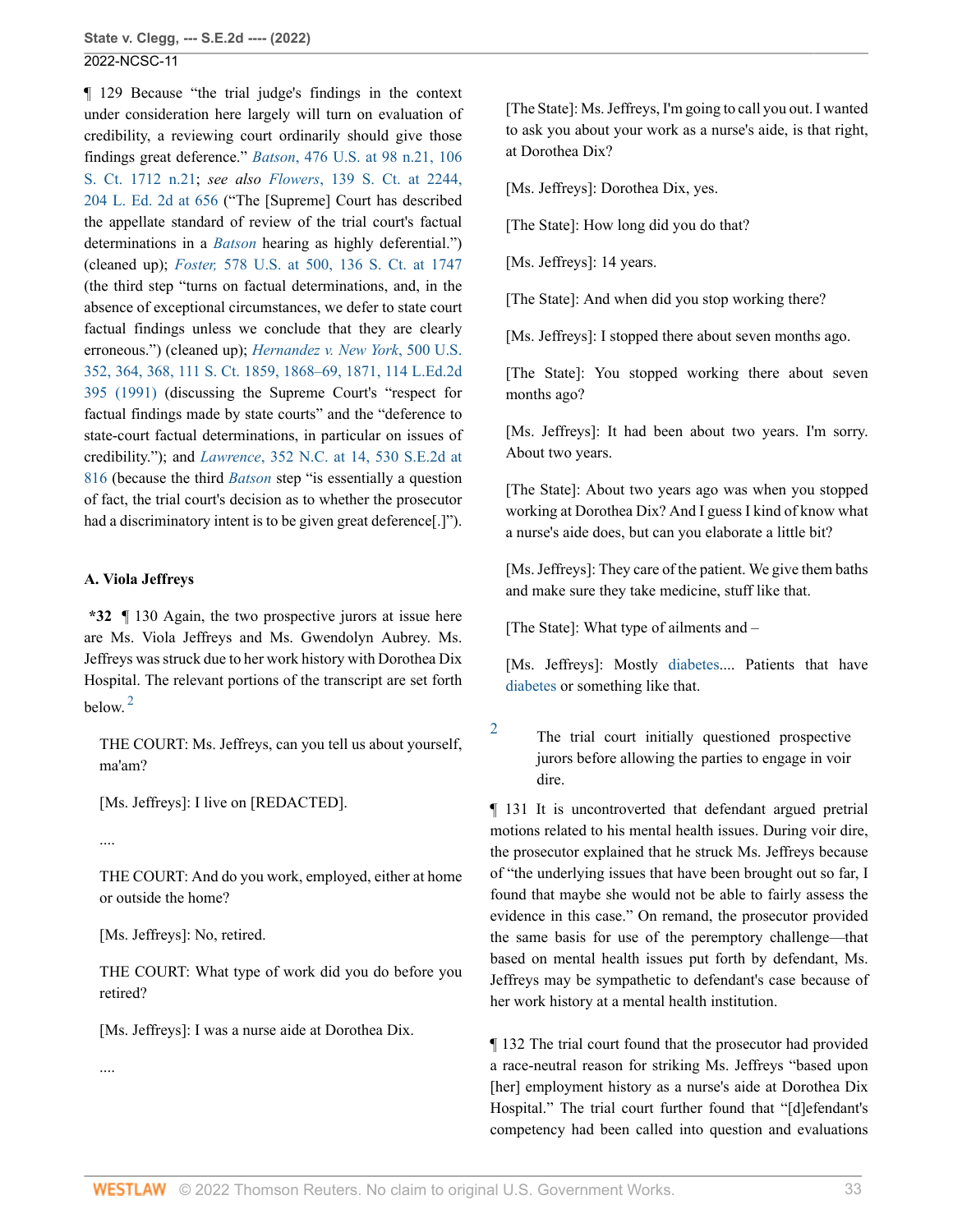ordered [, and] the State's stated basis for striking Ms. Jeffreys due to her work history in the mental health field is rationally related to [d]efendant's potential competency issues." Finally, the trial court found that the reason for striking Ms. Jeffreys was "supported by the record and constitutes an appropriate justification for the strike."

¶ 133 The prosecutor's questions of Ms. Jeffreys were focused on her work at Dorothea Dix, which was a state-operated psychiatric hospital. Ms. Jeffreys was the only prospective juror who indicated she worked or had worked in a mental health facility.

¶ 134 In overruling defendant's *[Batson](http://www.westlaw.com/Link/Document/FullText?findType=Y&serNum=1986122459&pubNum=0000708&originatingDoc=Ie49697508b7d11ec9381ff4a09a81529&refType=RP&originationContext=document&vr=3.0&rs=cblt1.0&transitionType=DocumentItem&contextData=(sc.FindAndPrintPortal))* challenge as it relates to Ms. Jeffreys, the trial court concluded as a matter of law that defendant "had not established that it is more likely than not that the State engaged in purposeful discrimination[.]" The trial court's determination as to Ms. Jeffreys was not clearly erroneous and should be affirmed.

**\*33** ¶ 135 The majority mentions Ms. Jeffreys more than thirty times in its opinion, but they do not analyze or even consider the legitimate reasons for her strike because doing so destroys their narrative. To be clear, there is no determination by the majority that the prosecutor's strike of Ms. Jeffreys was motivated by race. However, the majority uses carefully selected portions of the record, including Ms. Jeffreys's demographic information, to lump her in with the discussion of Ms. Aubrey, implying that both strikes were based on race. While the cherry-picked facts and circumstances may be helpful to their desired result, analysis of Ms. Jeffreys' strike is required for a proper review. *See Flowers*[, 139 S.](http://www.westlaw.com/Link/Document/FullText?findType=Y&serNum=2048538049&pubNum=0000708&originatingDoc=Ie49697508b7d11ec9381ff4a09a81529&refType=RP&fi=co_pp_sp_708_2251&originationContext=document&vr=3.0&rs=cblt1.0&transitionType=DocumentItem&contextData=(sc.FindAndPrintPortal)#co_pp_sp_708_2251) [Ct. at 2251, 204 L. Ed. 2d at 664](http://www.westlaw.com/Link/Document/FullText?findType=Y&serNum=2048538049&pubNum=0000708&originatingDoc=Ie49697508b7d11ec9381ff4a09a81529&refType=RP&fi=co_pp_sp_708_2251&originationContext=document&vr=3.0&rs=cblt1.0&transitionType=DocumentItem&contextData=(sc.FindAndPrintPortal)#co_pp_sp_708_2251) (in a *[Batson](http://www.westlaw.com/Link/Document/FullText?findType=Y&serNum=1986122459&pubNum=0000708&originatingDoc=Ie49697508b7d11ec9381ff4a09a81529&refType=RP&originationContext=document&vr=3.0&rs=cblt1.0&transitionType=DocumentItem&contextData=(sc.FindAndPrintPortal))* analysis, an appellate court is to review "all of the relevant facts and circumstances taken together."); *see also [State v. Bennett](http://www.westlaw.com/Link/Document/FullText?findType=Y&serNum=2051204528&pubNum=0000572&originatingDoc=Ie49697508b7d11ec9381ff4a09a81529&refType=RP&fi=co_pp_sp_572_592&originationContext=document&vr=3.0&rs=cblt1.0&transitionType=DocumentItem&contextData=(sc.FindAndPrintPortal)#co_pp_sp_572_592)*, [374 N.C. 579, 592, 843 S.E.2d 222 \(2020\)](http://www.westlaw.com/Link/Document/FullText?findType=Y&serNum=2051204528&pubNum=0000572&originatingDoc=Ie49697508b7d11ec9381ff4a09a81529&refType=RP&fi=co_pp_sp_572_592&originationContext=document&vr=3.0&rs=cblt1.0&transitionType=DocumentItem&contextData=(sc.FindAndPrintPortal)#co_pp_sp_572_592) ("clear error" review is based "on the entire evidence.").  $3$  The majority's failure to include an intellectually honest analysis of Ms. Jeffreys' strike demonstrates just one reason why the opinion is jurisprudentially suspect.

<span id="page-33-0"></span>[3](#page-33-1) The majority actually quotes this portion of *[Bennett](http://www.westlaw.com/Link/Document/FullText?findType=Y&serNum=2051204528&pubNum=0000572&originatingDoc=Ie49697508b7d11ec9381ff4a09a81529&refType=RP&originationContext=document&vr=3.0&rs=cblt1.0&transitionType=DocumentItem&contextData=(sc.FindAndPrintPortal))* in its analysis, yet declines to analyze the strike of Ms. Jeffreys.

# **B. Gwendolyn Aubrey**

¶ 136 Similarly, defendant has failed to demonstrate purposeful discrimination in the use of a peremptory challenge for prospective juror Ms. Gwendolyn Aubrey. When the prosecutor explained his strike of Ms. Aubrey, the prosecutor provided a mistaken explanation. The prosecutor said that "when I asked her if she could be fair and impartial, her answer was 'I suppose.' " I wasn't confident that she was confident that she could be fair and impartial." The voir dire of Ms. Aubrey is set forth below. [4](#page-34-0)

<span id="page-33-2"></span>THE COURT: Ms. Aubrey, can you tell us a little bit about yourself, ma'am?

[Ms. Aubrey]: I live in south Raleigh. I work in the food service industry. I've not served on a jury before.

THE COURT: Married? Single?

[Ms. Aubrey]: Single.

....

THE COURT: And anything going on in your life that would make it difficult or impossible for you to serve?

[Ms. Aubrey]: Other than missing work, no.

THE COURT: Missing work. Yes, ma'am. You work daytime?

[Ms. Aubrey]: Day and night.

THE COURT: Yes, ma'am. All right. There will be more questions about that, I'm sure, but thank you for bringing that concern to our attention.

....

[The State]: As far as the new potential jurors, any of you ever been the victim of a crime before? Friends or family ever been the victim of any crime? ...

<span id="page-33-1"></span>[Ms. Aubrey]: I had my car broken into once.

[The State]: And you said you did or somebody—

[Ms. Aubrey]: I did.

[The State]: Can you say when that was?

[Ms. Aubrey]: I don't know. Maybe like late '90s.

[The State]: Okay. Did you have any of your belongings taken from you?

[Ms. Aubrey]: Yes, sir, I did.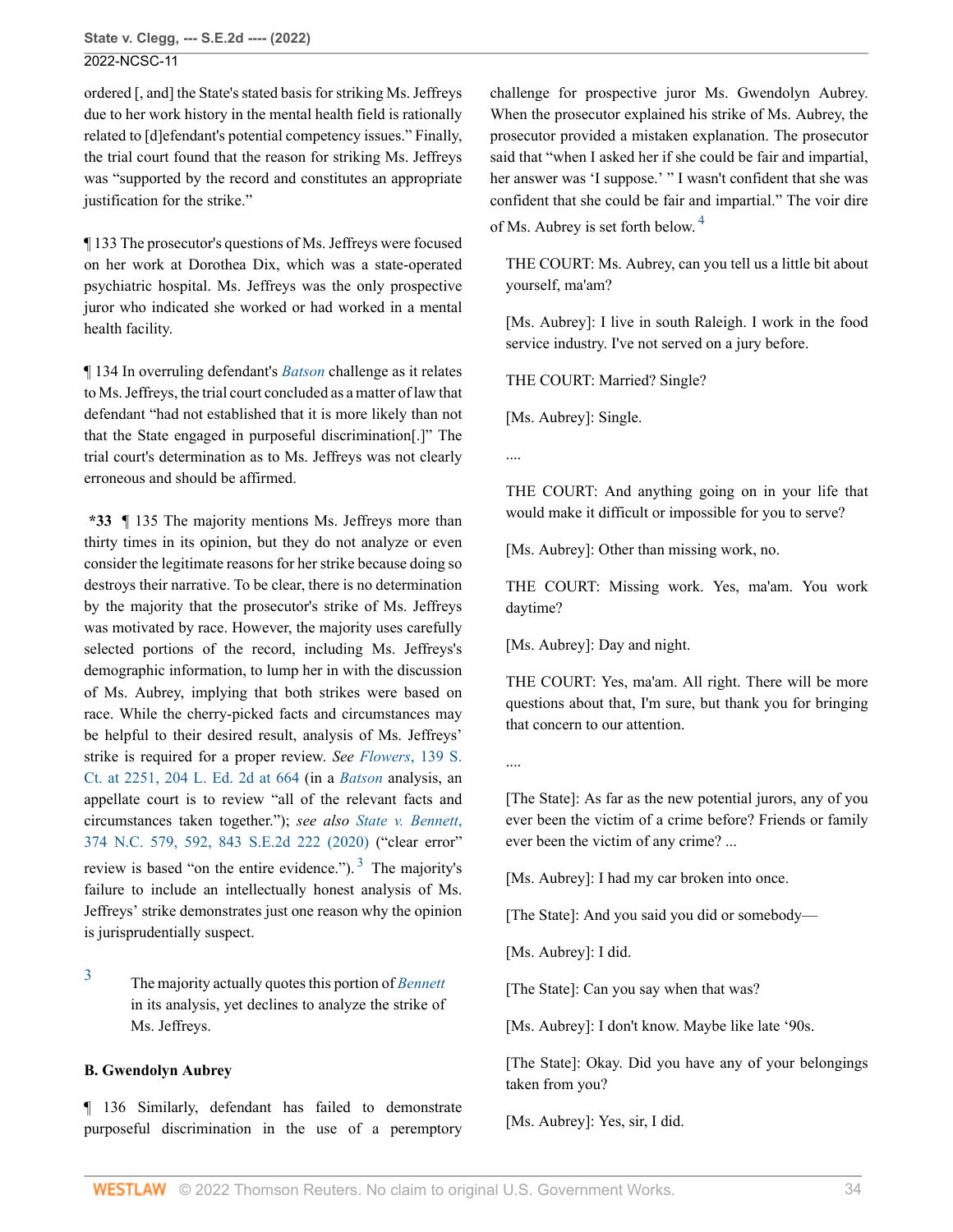[The State]: Do you know if anybody was charged?

[Ms. Aubrey]: No.

[The State]: Did you ever get any of your belongings back?

[Ms. Aubrey]: No.

[The State]: Was it reported to law enforcement?

[Ms. Aubrey]: No, sir, it wasn't.

[The State]: It was not reported? Okay.

....

[The State]: Can you tell me just a little bit about how you're familiar with firearms?

[Ms. Aubrey]: I had an ex-boyfriend who was a gun enthusiast and taught me how to shoot a gun.

[The State]: Do you own any firearms now?

[Ms. Aubrey]: No, sir.

[The State]: Do you ever shoot or handle weapons, firearms, now?

[Ms. Aubrey]: No, sir.

....

[The State]: Okay. And Judge Ridgeway asked you about things going on in your life, and I just want to kind of follow up on that. We all have our normal responsibilities in life. Is there anything going on in your personal life —and I don't need to know specifically—you know, that would maybe take you away mentally from being engaged in what's going on here in the courtroom? Again, I don't need to know specifics, but, you know, is there a possibility that your mind could drift somewhere else when we need you to be focusing on the proceedings here?

....

[The State]: Okay. Ms. Aubrey, do you feel confident you can focus on what's going on here?

**\*34** [Ms. Aubrey]: I suppose.

[The State]: I want you to be confident about it. You just don't want to be a juror or do you feel like if you were here, you could focus and do what we need you to do?

[Ms. Aubrey]: I think so.

[The State]: Okay. Thank you.

<span id="page-34-0"></span>[4](#page-33-2) As with Ms. Jeffreys, the trial court initially questioned prospective jurors before allowing the parties to engage in voir dire.

¶ 137 The State then excused Ms. Aubrey from the panel. Defense counsel objected to the use of peremptory challenges against Ms. Jeffreys and Ms. Aubrey, stating, "[t]he only distinction I see is color."

¶ 138 The prosecutor then argued to the trial court:

Judge, what I would tell you, first of all, I want to note that I think it's very offensive that there's an allegation being made that I'm excusing jurors for racial reasons. What I can tell you is that both the potential jurors in Seat No. 5, body language to me, they would not look at me. The most recent juror, Ms. Jeffreys—excuse me. Ms. Jeffreys was the first juror. The most recent juror, when I asked her if she could be fair and impartial, her answer was "I suppose." I wasn't confident that she was confident that she could be fair and impartial. The first juror, Ms. Jeffreys, talked about her experience as a nurse's aide with Dorothea Dix. With some of the underlying issues that have been brought out so far, I found that maybe she would not be able to fairly assess the evidence in this case.

As Ms. Darrow pointed out, there's been an equal number of white jurors and African-American jurors that have been excused. Based on their answers, based on their body language, based on their failure to look at me when I was trying to communicate with them, and also based on their answers with respect to the last juror, her not being confident that she could be fair and impartial, frankly, I think that would be potential reason to challenge her for cause.

Other than that, Judge, that's how the State is viewing the excusal of those jurors.

¶ 139 At trial, the objection lodged by defense counsel was overruled. Upon remand, the trial court found that "[i]t is evident from the record that both the trial court and the prosecutor's memory of the answers given by Ms. Aubrey [were] conflated." The trial court further found that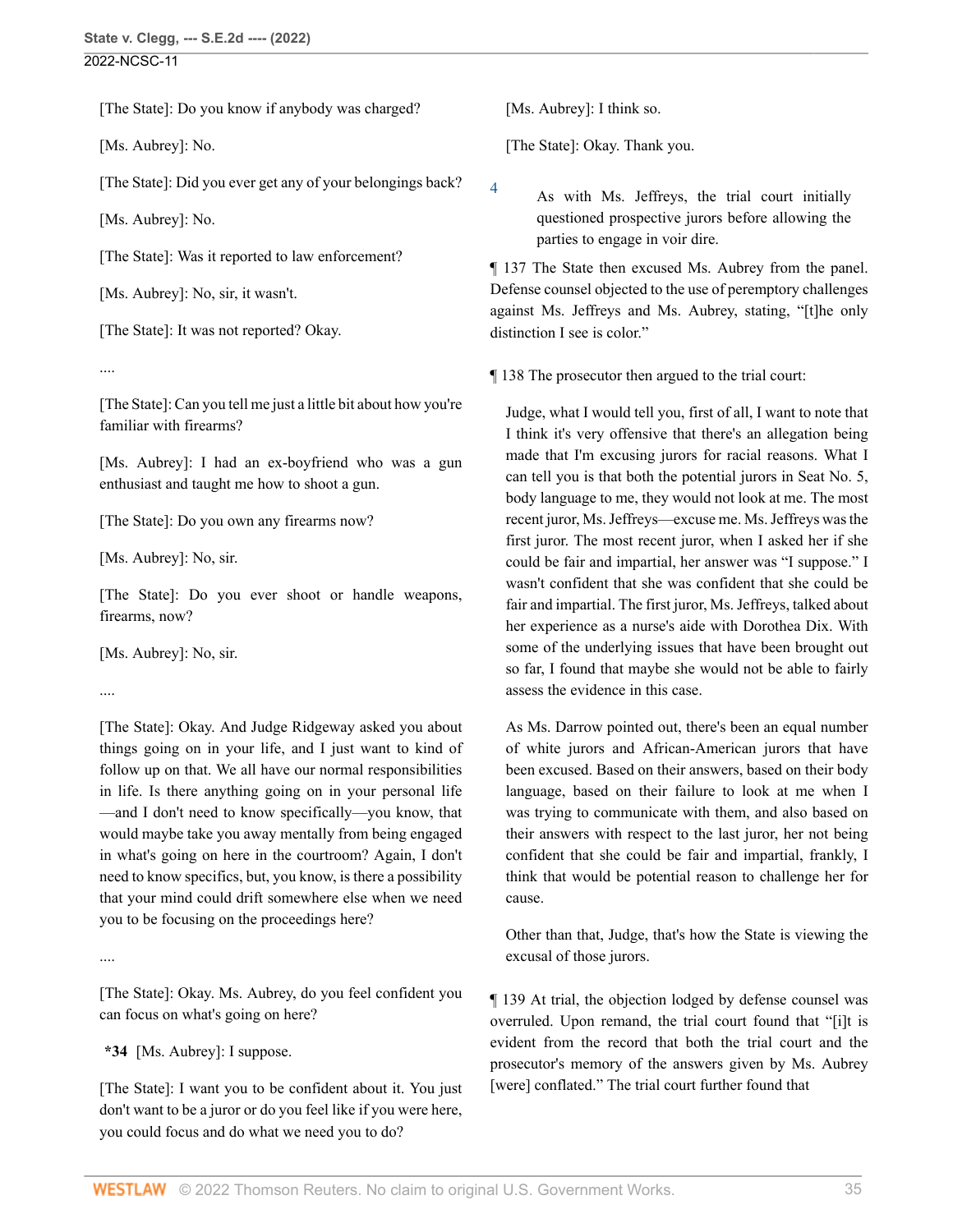[i]n retrospect, had the prosecutor, in offering his race-neutral basis for exercising the strike of Ms. Aubrey, stated that he was concerned that she had answered "I suppose" to the question of whether she could focus, when coupled with her concern that she worked "day and night" and would miss work, that, in the Court's view, would have constituted a neutral justification for the strike.

<span id="page-35-1"></span>[6](#page-35-3)

¶ 140 In other words, the prosecutor and the trial court were mistaken about the question posed by the State and the response given by Ms. Aubrey, and that but for the mistaken explanation, the record revealed that there was a race-neutral explanation for the strike of Ms. Aubrey. This portion of the trial court's order is far different from what the majority characterizes as the trial court "rejecting the 'I suppose' rationale." Nonetheless, the trial court, citing *[Miller-](http://www.westlaw.com/Link/Document/FullText?findType=Y&serNum=2006791870&pubNum=0000708&originatingDoc=Ie49697508b7d11ec9381ff4a09a81529&refType=RP&originationContext=document&vr=3.0&rs=cblt1.0&transitionType=DocumentItem&contextData=(sc.FindAndPrintPortal))El v. Dretke*[, 545 U.S. 231, 125 S. Ct. 2317, 162 L.Ed.2d 196](http://www.westlaw.com/Link/Document/FullText?findType=Y&serNum=2006791870&pubNum=0000708&originatingDoc=Ie49697508b7d11ec9381ff4a09a81529&refType=RP&originationContext=document&vr=3.0&rs=cblt1.0&transitionType=DocumentItem&contextData=(sc.FindAndPrintPortal)) [\(2005\),](http://www.westlaw.com/Link/Document/FullText?findType=Y&serNum=2006791870&pubNum=0000708&originatingDoc=Ie49697508b7d11ec9381ff4a09a81529&refType=RP&originationContext=document&vr=3.0&rs=cblt1.0&transitionType=DocumentItem&contextData=(sc.FindAndPrintPortal)) determined that it could not consider the incorrectly stated, but plainly apparent, reason for striking Ms. Aubrey.

<span id="page-35-3"></span>**\*35** ¶ 141 The trial court then analyzed other reasons proffered by the prosecutor for the strike, including body language and lack of eye contact by Ms. Aubrey, purported disparities in use of peremptory challenges,  $5$  and a comparison of the questions posed to white and black prospective jurors.  $6$  As to body language and lack of eye contact, the trial court made no findings of fact during the original trial. Citing *Snyder v. Louisiana*[, 552 U.S. 472, 128](http://www.westlaw.com/Link/Document/FullText?findType=Y&serNum=2015520672&pubNum=0000708&originatingDoc=Ie49697508b7d11ec9381ff4a09a81529&refType=RP&originationContext=document&vr=3.0&rs=cblt1.0&transitionType=DocumentItem&contextData=(sc.FindAndPrintPortal)) [S.Ct. 1203, 170 L.Ed.2d 175 \(2008\),](http://www.westlaw.com/Link/Document/FullText?findType=Y&serNum=2015520672&pubNum=0000708&originatingDoc=Ie49697508b7d11ec9381ff4a09a81529&refType=RP&originationContext=document&vr=3.0&rs=cblt1.0&transitionType=DocumentItem&contextData=(sc.FindAndPrintPortal)) the trial court determined that in the absence of a finding of fact on a prospective juror's demeanor, the State's race-neutral explanation for striking Ms. Aubrey had to fail.

<span id="page-35-0"></span>[5](#page-35-2)

The trial court also referenced a study of peremptory challenges in capital trials from 1990 to 2010 and non-capital cases from 2011–2012 in paragraphs 18 and 22. One could argue that this data is stale. Both of these studies are more than ten years old, and, presumably, some of the data used in the capital case study is more than thirty years old. Certainly, North Carolina's people, population, and attitudes have changed over the last thirty years. The majority seemingly acknowledges this point in footnote 9. Perhaps it is time for an updated, independent study of jury selection commissioned by the Administrative Office of the Courts.

It seems obvious, but jury selection typically involves general questioning of prospective jurors to probe basic information. Based on responses, individual prospective jurors may, not shall, receive follow-up questions. The majority focuses on disparate questioning in its findings. However, "disparate questioning or investigation alone does not constitute a *[Batson](http://www.westlaw.com/Link/Document/FullText?findType=Y&serNum=1986122459&pubNum=0000708&originatingDoc=Ie49697508b7d11ec9381ff4a09a81529&refType=RP&originationContext=document&vr=3.0&rs=cblt1.0&transitionType=DocumentItem&contextData=(sc.FindAndPrintPortal))* violation." *[Flowers v.](http://www.westlaw.com/Link/Document/FullText?findType=Y&serNum=2048538049&pubNum=0000708&originatingDoc=Ie49697508b7d11ec9381ff4a09a81529&refType=RP&fi=co_pp_sp_708_2248&originationContext=document&vr=3.0&rs=cblt1.0&transitionType=DocumentItem&contextData=(sc.FindAndPrintPortal)#co_pp_sp_708_2248) Mississippi*[, ––– U.S. ––––, 139 S. Ct. 2228, 2248,](http://www.westlaw.com/Link/Document/FullText?findType=Y&serNum=2048538049&pubNum=0000708&originatingDoc=Ie49697508b7d11ec9381ff4a09a81529&refType=RP&fi=co_pp_sp_708_2248&originationContext=document&vr=3.0&rs=cblt1.0&transitionType=DocumentItem&contextData=(sc.FindAndPrintPortal)#co_pp_sp_708_2248) [204 L. Ed. 2d 638, 661 \(2019\)](http://www.westlaw.com/Link/Document/FullText?findType=Y&serNum=2048538049&pubNum=0000708&originatingDoc=Ie49697508b7d11ec9381ff4a09a81529&refType=RP&fi=co_pp_sp_708_2248&originationContext=document&vr=3.0&rs=cblt1.0&transitionType=DocumentItem&contextData=(sc.FindAndPrintPortal)#co_pp_sp_708_2248). The proper standard is "dramatically disparate questioning" *[id.](http://www.westlaw.com/Link/Document/FullText?findType=Y&serNum=2048538049&pubNum=0000708&originatingDoc=Ie49697508b7d11ec9381ff4a09a81529&refType=RP&originationContext=document&vr=3.0&rs=cblt1.0&transitionType=DocumentItem&contextData=(sc.FindAndPrintPortal))*, which is not present here.

¶ 142 While the trial court may have taken the holding in *[Miller-El](http://www.westlaw.com/Link/Document/FullText?findType=Y&serNum=2006791870&pubNum=0000708&originatingDoc=Ie49697508b7d11ec9381ff4a09a81529&refType=RP&originationContext=document&vr=3.0&rs=cblt1.0&transitionType=DocumentItem&contextData=(sc.FindAndPrintPortal))* too literally when it determined that it could not consider the mistaken explanation provided by the prosecutor, the trial court's ultimate conclusion was correct. The trial court clearly set forth its reasoning, making the types of credibility determinations contemplated by the Supreme Court of the United States and by this Court, and the trial court's decision is entitled to great deference.

<span id="page-35-2"></span>¶ 143 The majority acknowledges what is plainly apparent from the record and the trial court's order - that the prosecutor's explanation for the strike of Ms. Aubrey was a "mistake." If "*[Batson](http://www.westlaw.com/Link/Document/FullText?findType=Y&serNum=1986122459&pubNum=0000708&originatingDoc=Ie49697508b7d11ec9381ff4a09a81529&refType=RP&originationContext=document&vr=3.0&rs=cblt1.0&transitionType=DocumentItem&contextData=(sc.FindAndPrintPortal))* and its progeny direct trial judges to assess the *honesty*-not the accuracy-of a proffered raceneutral explanation," *Lamon,* [467 F.3d at 1101](http://www.westlaw.com/Link/Document/FullText?findType=Y&serNum=2010602306&pubNum=0000506&originatingDoc=Ie49697508b7d11ec9381ff4a09a81529&refType=RP&fi=co_pp_sp_506_1101&originationContext=document&vr=3.0&rs=cblt1.0&transitionType=DocumentItem&contextData=(sc.FindAndPrintPortal)#co_pp_sp_506_1101)(emphasis in original), and the majority acknowledges this was a mistake, the strike cannot be the result of purposeful discrimination. *See Bethea v. Commonwealth*[, 297 Va. 730, 754, 831 S.E.2d](http://www.westlaw.com/Link/Document/FullText?findType=Y&serNum=2048993196&pubNum=0000711&originatingDoc=Ie49697508b7d11ec9381ff4a09a81529&refType=RP&fi=co_pp_sp_711_682&originationContext=document&vr=3.0&rs=cblt1.0&transitionType=DocumentItem&contextData=(sc.FindAndPrintPortal)#co_pp_sp_711_682) [670, 682 \(2019\)](http://www.westlaw.com/Link/Document/FullText?findType=Y&serNum=2048993196&pubNum=0000711&originatingDoc=Ie49697508b7d11ec9381ff4a09a81529&refType=RP&fi=co_pp_sp_711_682&originationContext=document&vr=3.0&rs=cblt1.0&transitionType=DocumentItem&contextData=(sc.FindAndPrintPortal)#co_pp_sp_711_682) (a "prosecutor's race-neutral reason cannot at the same time be both an unintentional mistake and a pretextual, purposeful misrepresentation.").

¶ 144 Defendant has not shown purposeful discrimination or bad faith in the prosecutor's mistaken explanation; it is only theorized by the majority. Yet, the majority finds the prosecutor's mistaken explanations here were "shifting" and "plainly unsupported by the record." The majority then erroneously postulates that because the race-neutral explanations failed, the only remaining evidence must be given weight and that it must be assigned to defendant. It is the factfinder that assigns weight to evidence, and the factfinder